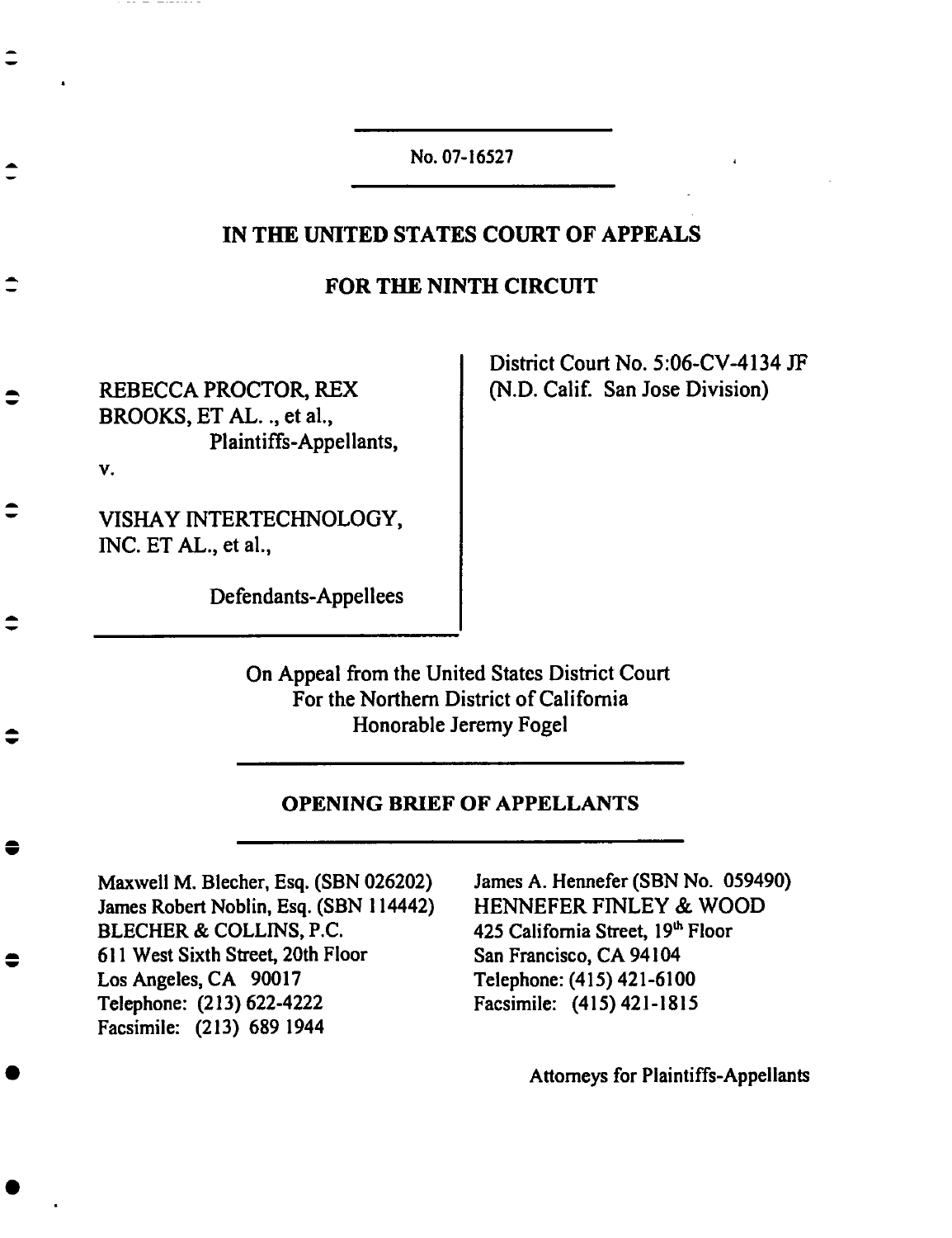# TABLE OF CONTENTS

 $\overline{\phantom{0}}$ 

| Pages                                                                       |
|-----------------------------------------------------------------------------|
|                                                                             |
|                                                                             |
| I.                                                                          |
| II.                                                                         |
| III.                                                                        |
| $\mathbf{IV}_{-}$                                                           |
| Basic Facts Underlying Plaintiffs' Claims  8<br>Α.                          |
| <b>B.</b>                                                                   |
| $\mathbf C$ .<br>Vishay Acquires A Majority Stake in Silconix - Attempts to |
|                                                                             |
| Vishay Defendants' Unlawful Conduct  14<br>D.                               |
| Е.                                                                          |

 $\ddot{\bullet}$ 

 $\div$ 

 $\ddot{\phantom{1}}$ 

 $\overline{\phantom{a}}$ 

 $\frac{1}{2}$ 

 $\frac{1}{1}$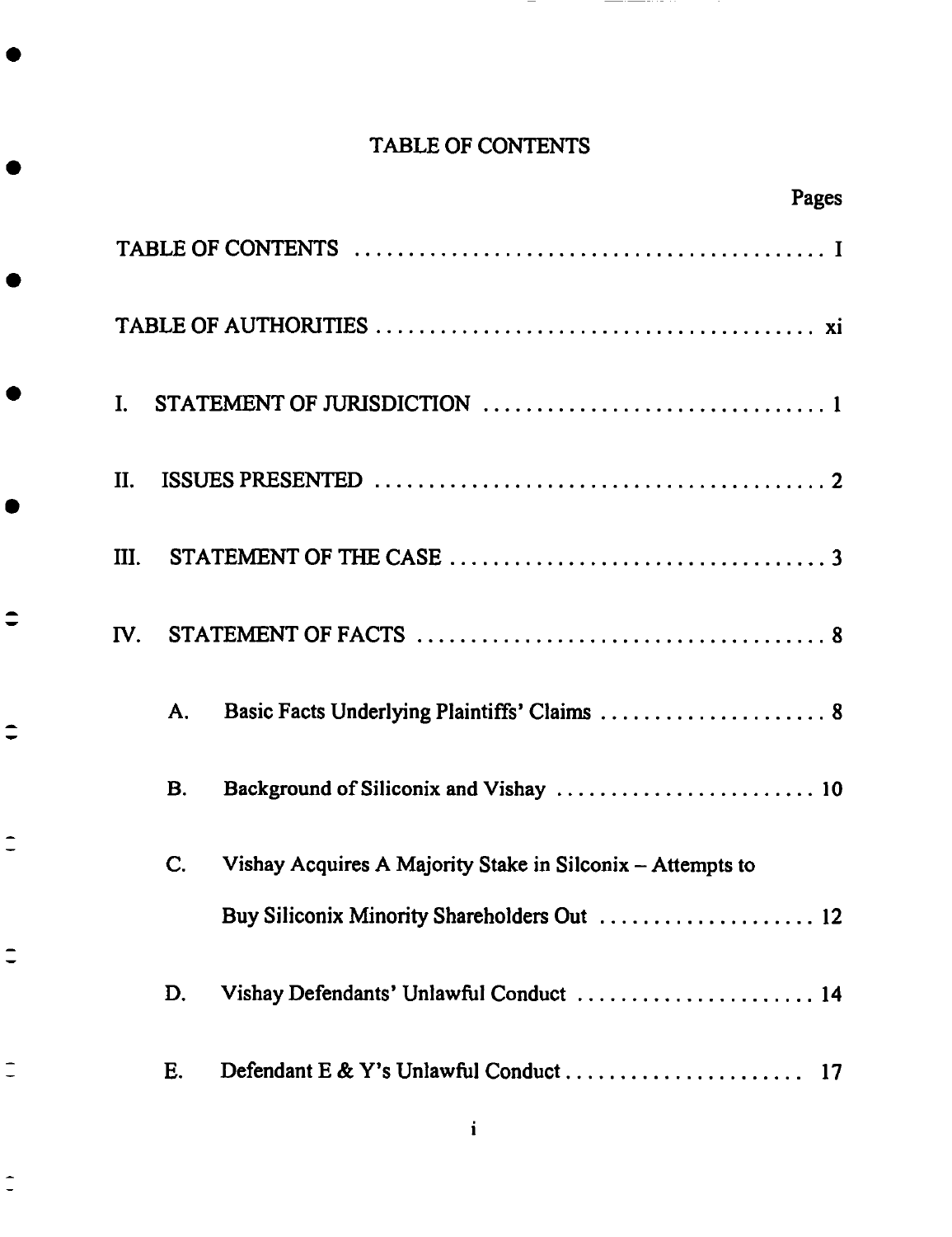| F. |                                                                |
|----|----------------------------------------------------------------|
| G. |                                                                |
| H. |                                                                |
| I. |                                                                |
| J. | Vishay and Siliconix Fail to Make Adequate SEC Disclosures  21 |
| K. |                                                                |
| L. |                                                                |
| М. |                                                                |
| N. |                                                                |
|    | 1.<br>Ernst & Young's Demurrer and Motion to Compel            |
|    |                                                                |
|    | 2.                                                             |

 $-$  :

 $\ddot{\phantom{a}}$ 

 $\Rightarrow$ 

 $\Rightarrow$ 

 $\frac{1}{1}$ 

 $\overline{\phantom{a}}$ 

 $\frac{1}{2}$ 

 $\frac{1}{2}$ 

 $\ddot{\mathbf{u}}$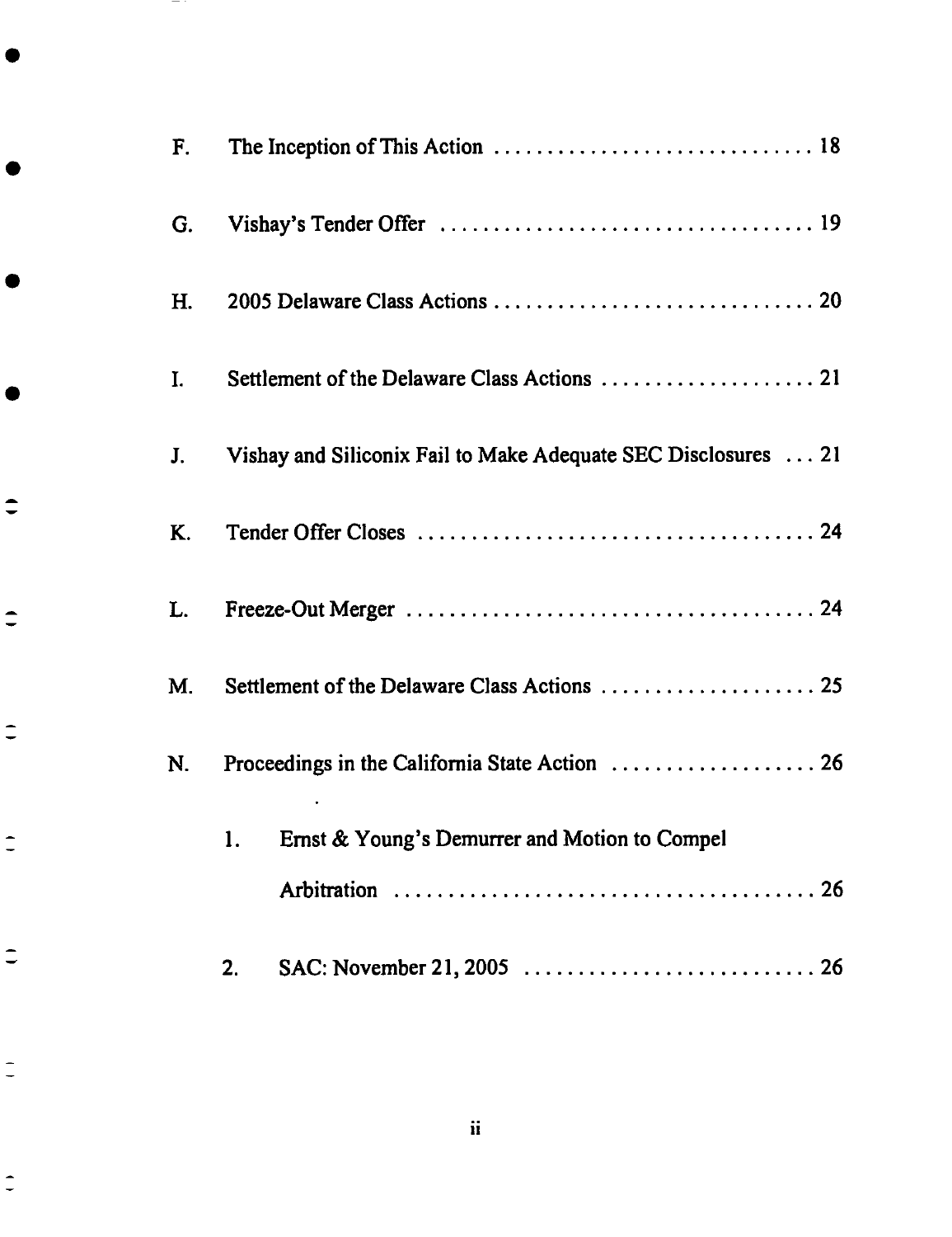|           | 3. | Ernst & Young and Vishay Demurrers Based On                                                  |
|-----------|----|----------------------------------------------------------------------------------------------|
|           |    |                                                                                              |
|           | 4. | Demurrer Based on Delaware Judgment Overruled                                                |
|           |    | In State Action $\ldots \ldots \ldots \ldots \ldots \ldots \ldots \ldots \ldots \ldots$ . 28 |
|           | 5. | Amendment to SAC as to Ernst & Young  28                                                     |
|           | 6. | Delaware Court Issues Injunction Based on Delaware                                           |
|           |    | Settlement ("Delaware Injunction")  29                                                       |
|           | 7. | <b>State Court Declines to Dismiss Based on Delaware</b>                                     |
|           |    |                                                                                              |
| O.        |    | "Notice of Removal" Filed by Ernst & Young Only -                                            |
|           |    |                                                                                              |
| <b>P.</b> |    | District Court Denies Plaintiff's Motion to Remand                                           |
|           |    | And Finds Complete Preemption of State Court Claims By                                       |
|           |    |                                                                                              |

 $\Rightarrow$ 

 $\bullet$ 

 $\ddot{•}$ 

 $\bullet$ 

 $\ddot{=}$ 

 $\ddot{\phantom{1}}$ 

**iii**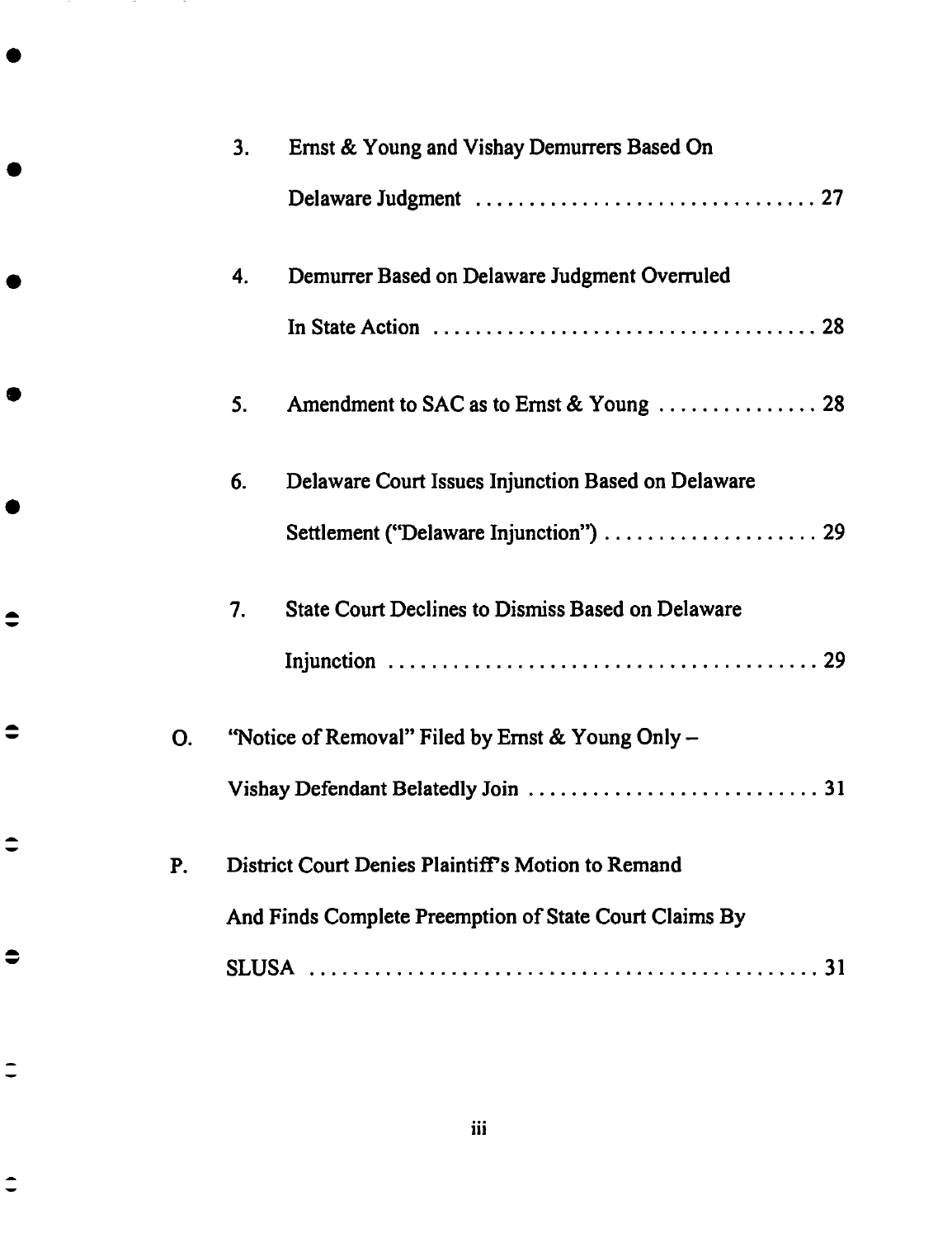| Q.          | The District Court Grants the Vishay Defendants'                     |
|-------------|----------------------------------------------------------------------|
|             | Rule 12(b)(6) Motion to Dismiss and Ernst & Young's                  |
|             | Rule 56 Motion for Summary Judgment Based on the                     |
|             |                                                                      |
| $R_{\cdot}$ | Plaintiffs Appeal the District Court's Failure to Remand             |
|             |                                                                      |
|             |                                                                      |
| A.          | The District Court Erred in Enforcing the "Delaware"                 |
|             | Injunction" and Not Allowing Plaintiffs to Proceed                   |
|             | To Determine the Res Judicata Effect of the Delaware                 |
|             |                                                                      |
| <b>B.</b>   | The District Court Erred in Failing to Remand to the                 |
|             | Santa Clara Superior Court, After Untimely and Procedurally          |
|             | Improper Removal by Defendant E & Y to the District Court $\dots$ 36 |
|             |                                                                      |

iv

 $\Rightarrow$ 

 $\div$ 

 $\Rightarrow$ 

 $\hat{\phantom{a}}$ 

 $\bullet$ 

 $\ddot{=}$ 

**SECTION**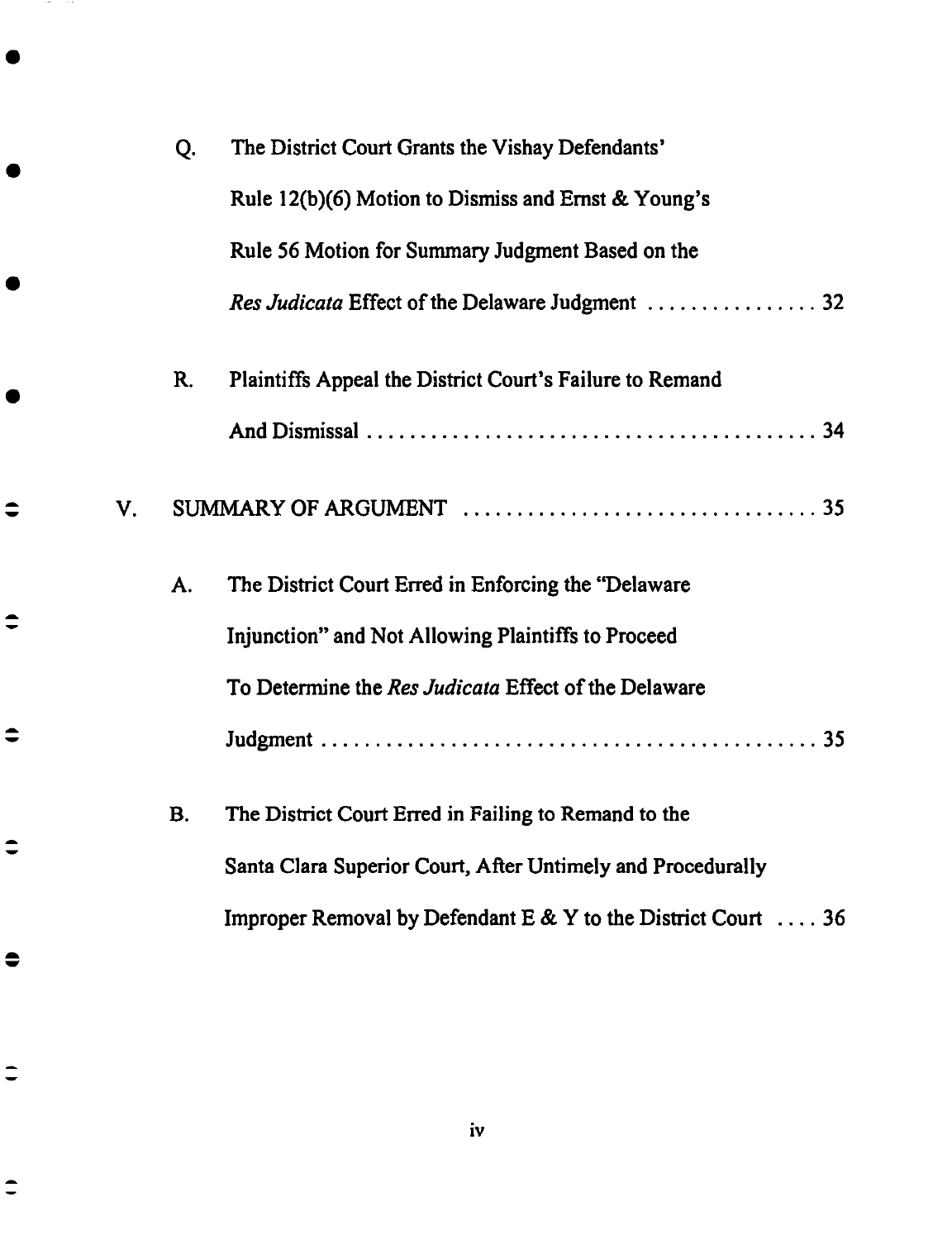| C. | The District Court Erred in Dismissing, Under Fed. R. Civ. P. |
|----|---------------------------------------------------------------|
|    | Rules 12(b)(6) and 56, All of Plaintiffs' Claims Without      |
|    | Allowing Plaintiffs Any Opportunity to Conduct Discovery      |
|    | To Determine the Res Judicata Effect of the Delaware          |
|    |                                                               |
| D. | Plaintiffs' Derivative Claims on Behalf of Siliconix Under    |
|    | California Law Survived the Delaware Judgment  38             |
| E. | Plaintiff's Fiduciary Breach Claims Under California Law      |
|    |                                                               |
| F. | Plaintiffs' Claim for "Quasi Appraisal Rights" Under Delaware |
|    | Law Deriving From 8 Del. C. § 262 Survived the Delaware       |
|    |                                                               |
|    |                                                               |
| А. |                                                               |

 $\mathbf{v}$ 

 $\Rightarrow$ 

 $\ddot{•}$ 

 $\bullet$ 

 $\frac{1}{1-\frac{1}{2}}\left( \frac{1}{1-\frac{1}{2}}\right) ^{2}+\frac{1}{2-\frac{1}{2}}\left( \frac{1}{1-\frac{1}{2}}\right) ^{2}+\frac{1}{2-\frac{1}{2}}\left( \frac{1}{1-\frac{1}{2}}\right) ^{2}+\frac{1}{2-\frac{1}{2}}\left( \frac{1}{1-\frac{1}{2}}\right) ^{2}+\frac{1}{2-\frac{1}{2}}\left( \frac{1}{1-\frac{1}{2}}\right) ^{2}+\frac{1}{2-\frac{1}{2}}\left( \frac{1}{1-\frac{1}{2}}\right) ^{2}+\frac{1$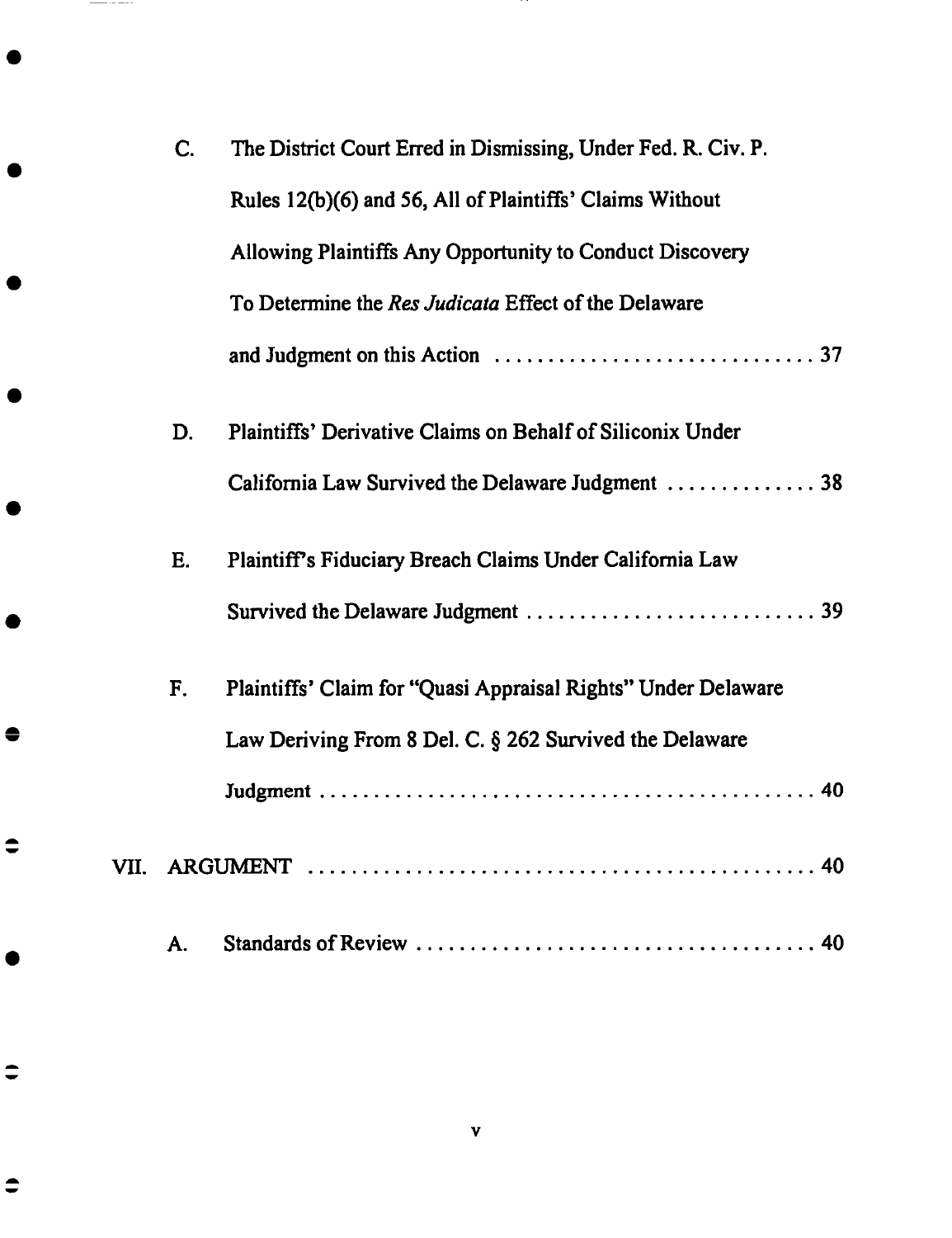|           | 1. | Standard of Review for Dismissal Based on Res                                                        |
|-----------|----|------------------------------------------------------------------------------------------------------|
|           |    | Judicata is De Novo $\ldots \ldots \ldots \ldots \ldots \ldots \ldots \ldots \ldots$ . 40            |
|           | 2. | Standard of Review for Denial of Motion to Remand                                                    |
|           |    |                                                                                                      |
|           | 3. | Standard of Review for Dismissal Under Fed. R. Civ.                                                  |
|           |    |                                                                                                      |
|           | 4. | <b>Standard of Review for Summary Judgment Is</b>                                                    |
|           |    | De Novo $\ldots \ldots \ldots \ldots \ldots \ldots \ldots \ldots \ldots \ldots \ldots \ldots \ldots$ |
| <b>B.</b> |    | The District Court Erred in Failing to Remand to the Santa                                           |
|           |    | Clara Superior Court, After Untimely and Procedurally                                                |
|           |    | Improper Removal by Defendant E&Y to the District Court  43                                          |
|           |    | The District Court Erred In Not Remanding to State                                                   |
|           |    | Court For Failure of All Defendants to Join in the Notice                                            |
|           |    |                                                                                                      |

 $\Rightarrow$ 

 $\bullet$ 

 $\ddot{=}$ 

 $\ddot{\phantom{1}}$ 

 $\ddot{\phantom{a}}$ 

 $\frac{1}{2}$ 

 $\overline{\phantom{a}}$ 

**vi**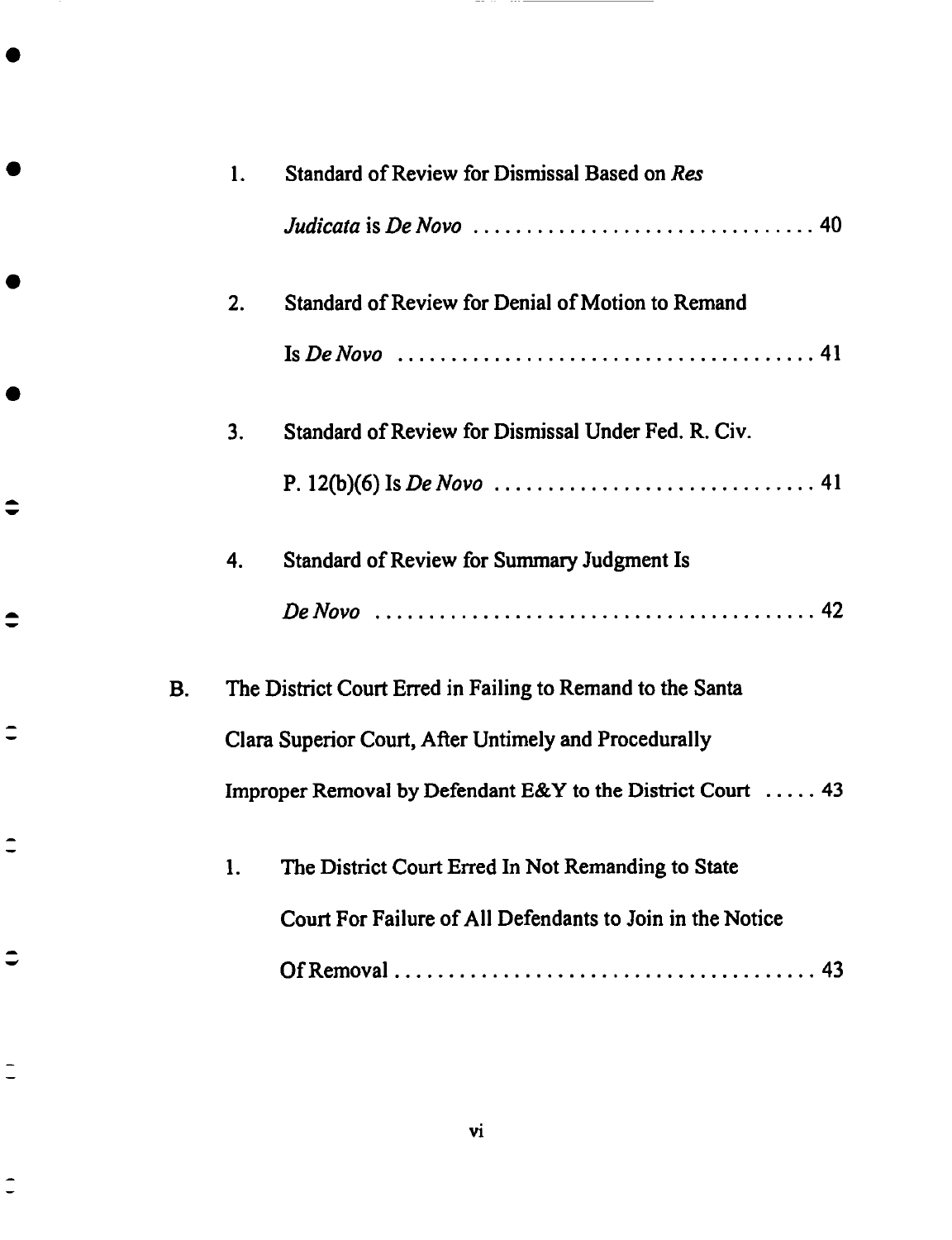|    | 2. | The District Court Erred in Allowing Defendant E&Y              |
|----|----|-----------------------------------------------------------------|
|    |    | To Remove Untimely, The Notice of Removal Not                   |
|    |    | Being Filed Within Thirty (30) Days From Notice of              |
|    |    | The Purported Bases of Federal Question Jurisdiction  46        |
|    | 3. | The District Court Erred in Ruling That Defendants Did          |
|    |    | Not Waive Their Right to Removal by Repeated                    |
|    |    | Actions in State Court Indicating a Willingness to              |
|    |    |                                                                 |
| C. |    | The District Court Erred in Enforcing the "Delaware Injunction" |
|    |    |                                                                 |
|    | 1. | State Courts May Not Enjoin Proceedings in Federal              |
|    |    | Court and the Federal Court Must Allow Plaintiffs               |
|    |    |                                                                 |
|    | 2. | The Law of the Case Requires that the State Court               |
|    |    | Ruling that <i>Res Judicata</i> Does Not Prevent the Case       |
|    |    |                                                                 |

 $\hat{=}$ 

 $\hat{=}$ 

 $\overline{\phantom{a}}$ 

 $\frac{1}{2}$ 

 $\Rightarrow$ 

 $\frac{1}{2}$ 

 $\frac{1}{2}$ 

**vii**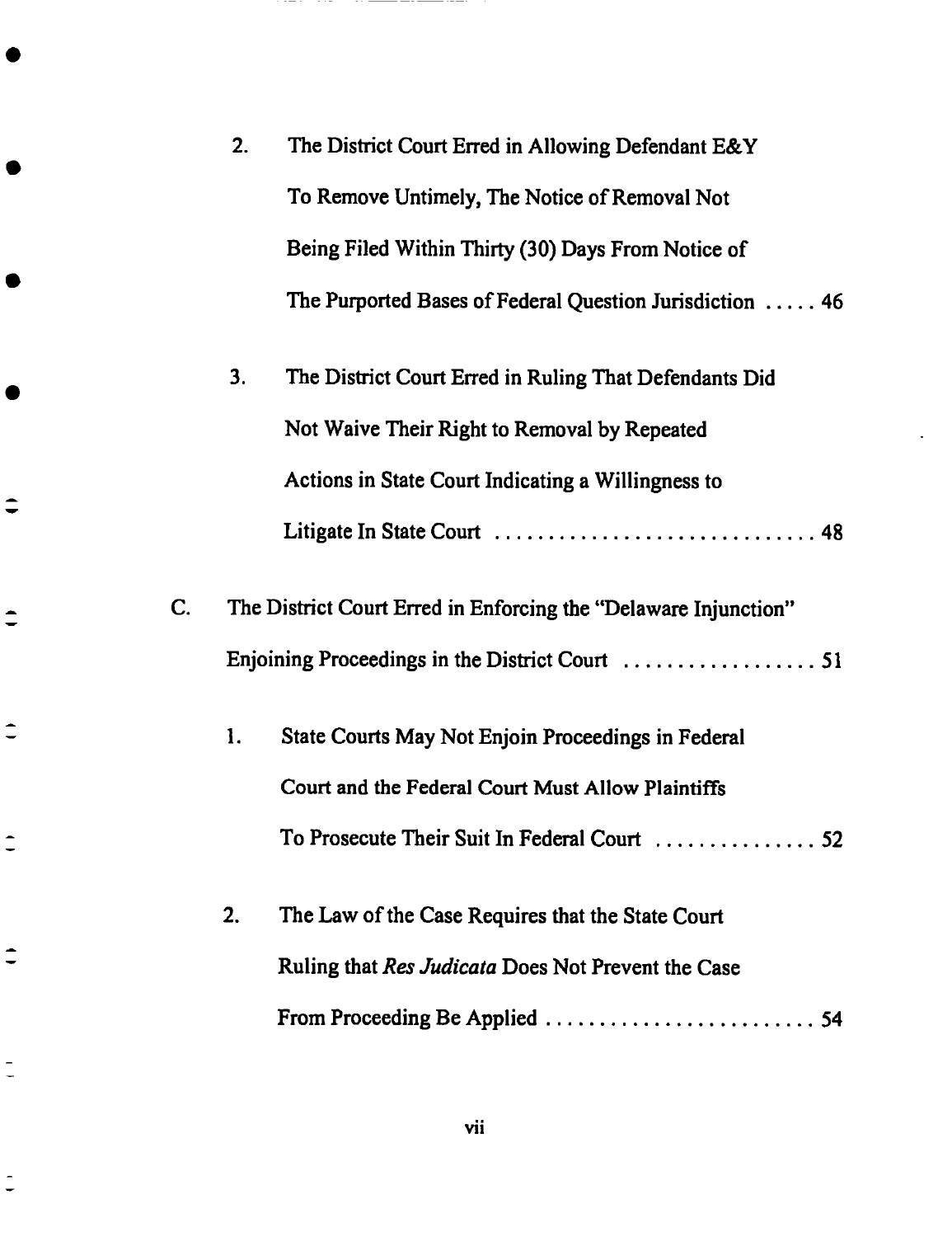| D. |    | The District Court Erred in Dismissing, Under Fed. R. Civ. P. |
|----|----|---------------------------------------------------------------|
|    |    | Rules 12(b)(6) and 56, All of Plaintiffs' Claims Without      |
|    |    | Allowing Plaintiffs Any Opportunity to Conduct Discovery      |
|    |    | To Determine the Res Judicata Effect of the Delaware          |
|    |    |                                                               |
|    | 1. | The State Action and the Delaware Tender Offer                |
|    |    | Litigation Do Not Have An "Identity of Claims" or             |
|    |    |                                                               |
|    | 2. | Applying Res Judicata to the Delaware Judgment                |
|    |    | <b>Against Plaintiffs Would Violate Plaintiffs'</b>           |
|    |    |                                                               |
|    | 3. | California Law Substantive, Not Delaware Law, Should          |
|    |    | Have Been Applied to Determine the Scope of Res               |
|    |    |                                                               |
|    | 4. | Application of Res Judicata Here Should Have Been             |
|    |    |                                                               |

 $\bullet$ 

 $\bullet$ 

 $\bullet$ 

 $\ddot{=}$ 

 $\hat{=}$ 

 $\hat{=}$ 

 $\frac{1}{2}$ 

 $\overline{\phantom{a}}$ 

 $\frac{1}{2}$ 

 $\frac{1}{2}$ 

**viii**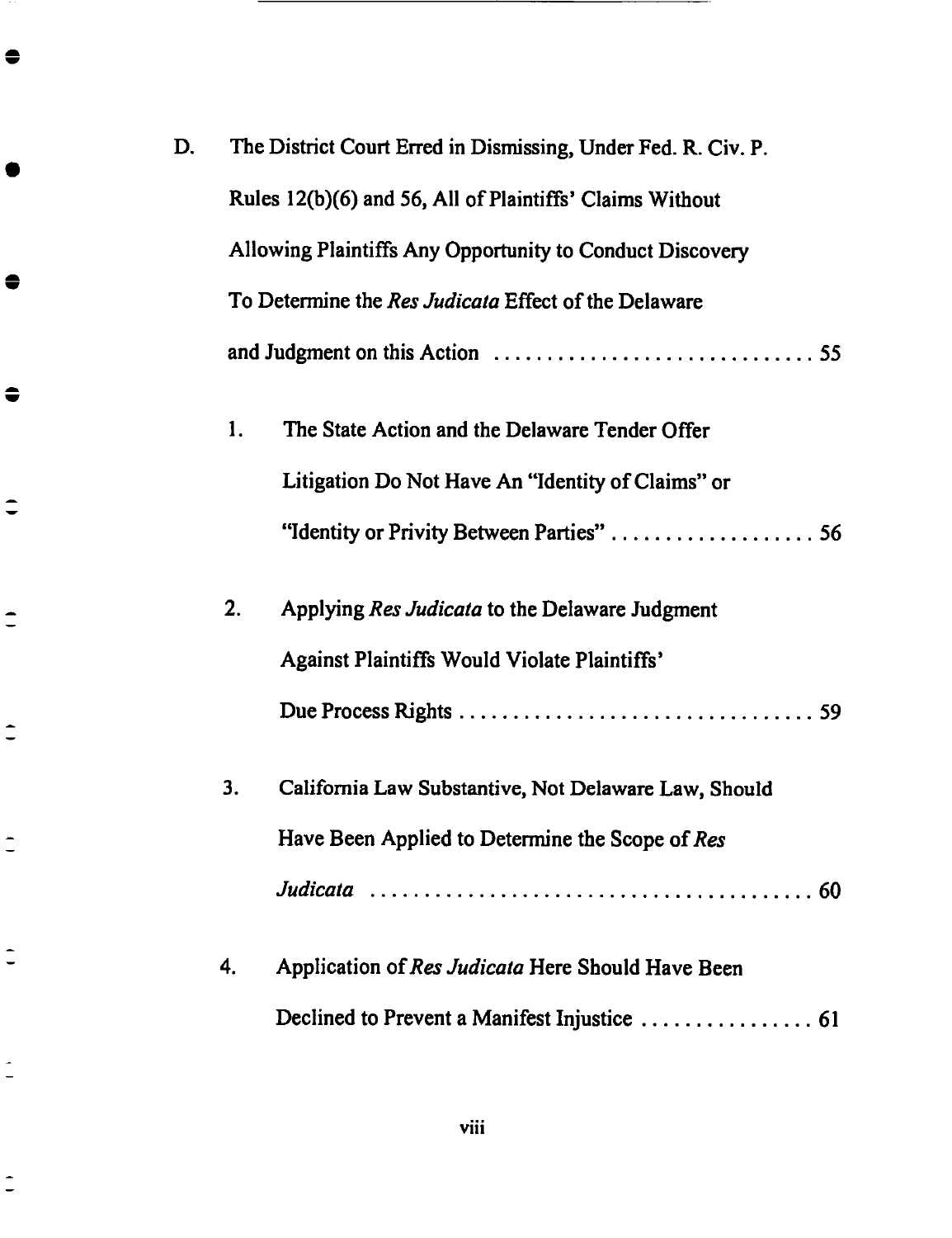|    | 5. | The District Court Should Have Allowed Plaintiffs    |
|----|----|------------------------------------------------------|
|    |    | Discovery Under Rule $56(f)$ to Address the Res      |
|    |    | Judicata Issues Presented by Settlement of the       |
|    |    |                                                      |
| Ε. |    | Plaintiffs' Derivative Claims on Behalf of Siliconix |
|    |    |                                                      |
|    | 1. | Federal Law Governs the Question Whether Plaintiffs  |
|    |    | Have Standing to Pursue Their Derivative Claim in    |
|    |    |                                                      |
|    | 2. | The Case Falls Within the Merger Exception to the    |
|    |    |                                                      |
|    | 3. | This Issue Was Correctly Decided in the State Court  |
|    |    | Action As Well Under California Corporations Code    |
|    |    |                                                      |
|    | 4. | California Law, Not Delaware Law, Applied to the     |
|    |    |                                                      |

and the co

 $\overline{\phantom{0}}$ 

**COMPA** 

 $\bullet$ 

 $\hat{=}$ 

 $\hat{=}$ 

 $\frac{1}{2}$ 

 $\hat{=}$ 

 $\frac{1}{\epsilon}$ 

 $\frac{1}{2}$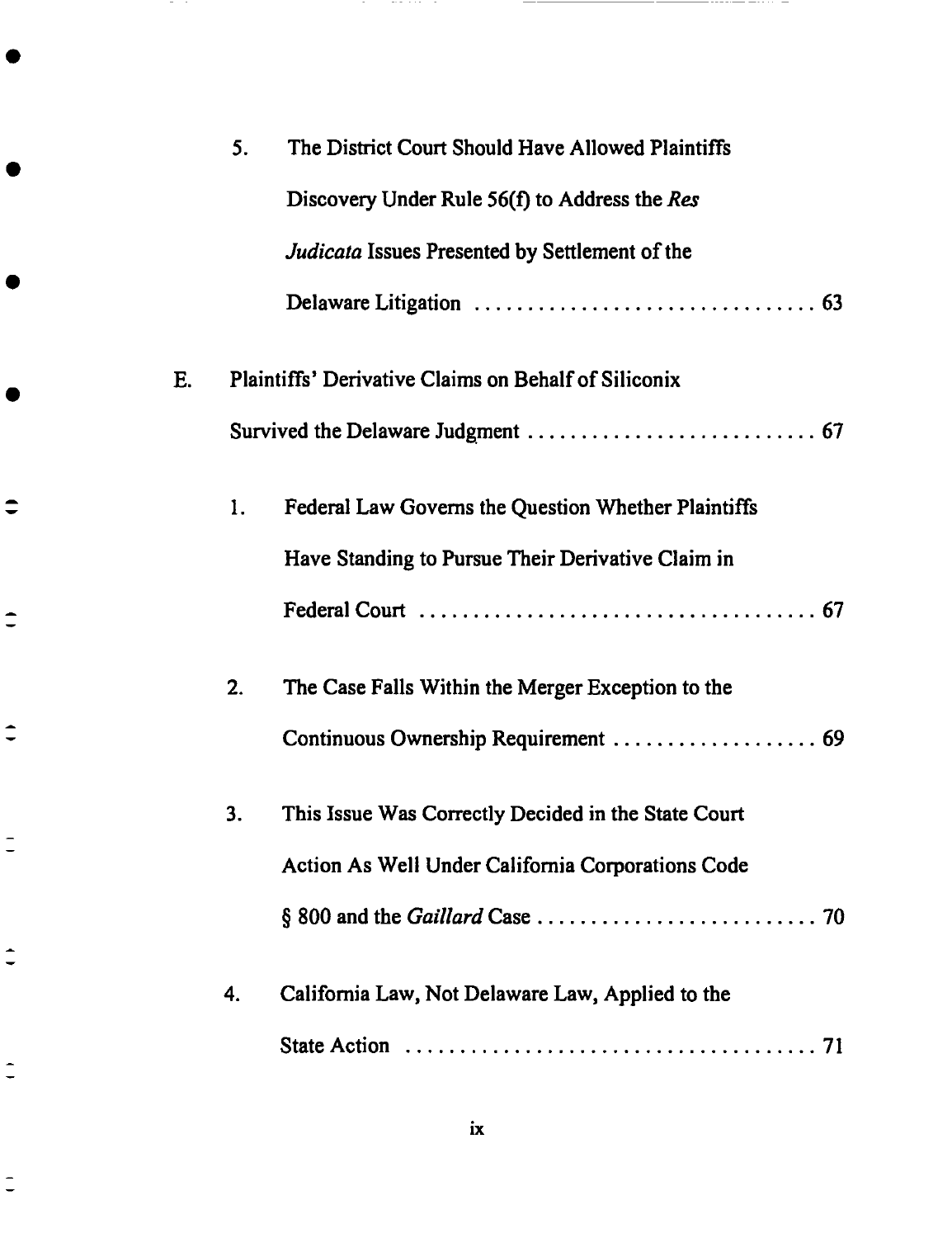| F. | Plaintiffs' Direct Fiduciary Breach Claims Under California    |
|----|----------------------------------------------------------------|
|    |                                                                |
| G. | Plaintiffs' Claims for "Quasi Appraisal Rights" Under Delaware |
|    |                                                                |
|    |                                                                |
|    |                                                                |
|    |                                                                |

a se premier

a mata sampun

1990 F.

 $\mathcal{L}^{\text{max}}_{\text{max}}$  , and the set of  $\mathcal{L}^{\text{max}}_{\text{max}}$ 

a mata

 $\bullet$ 

 $\Rightarrow$ 

 $\ddot{•}$ 

 $\ddot{=}$ 

 $\overline{\phantom{a}}$ 

 $\frac{1}{2}$ 

 $\div$ 

 $\hat{=}$ 

 $\frac{1}{2}$ 

 $\mathbf{x}$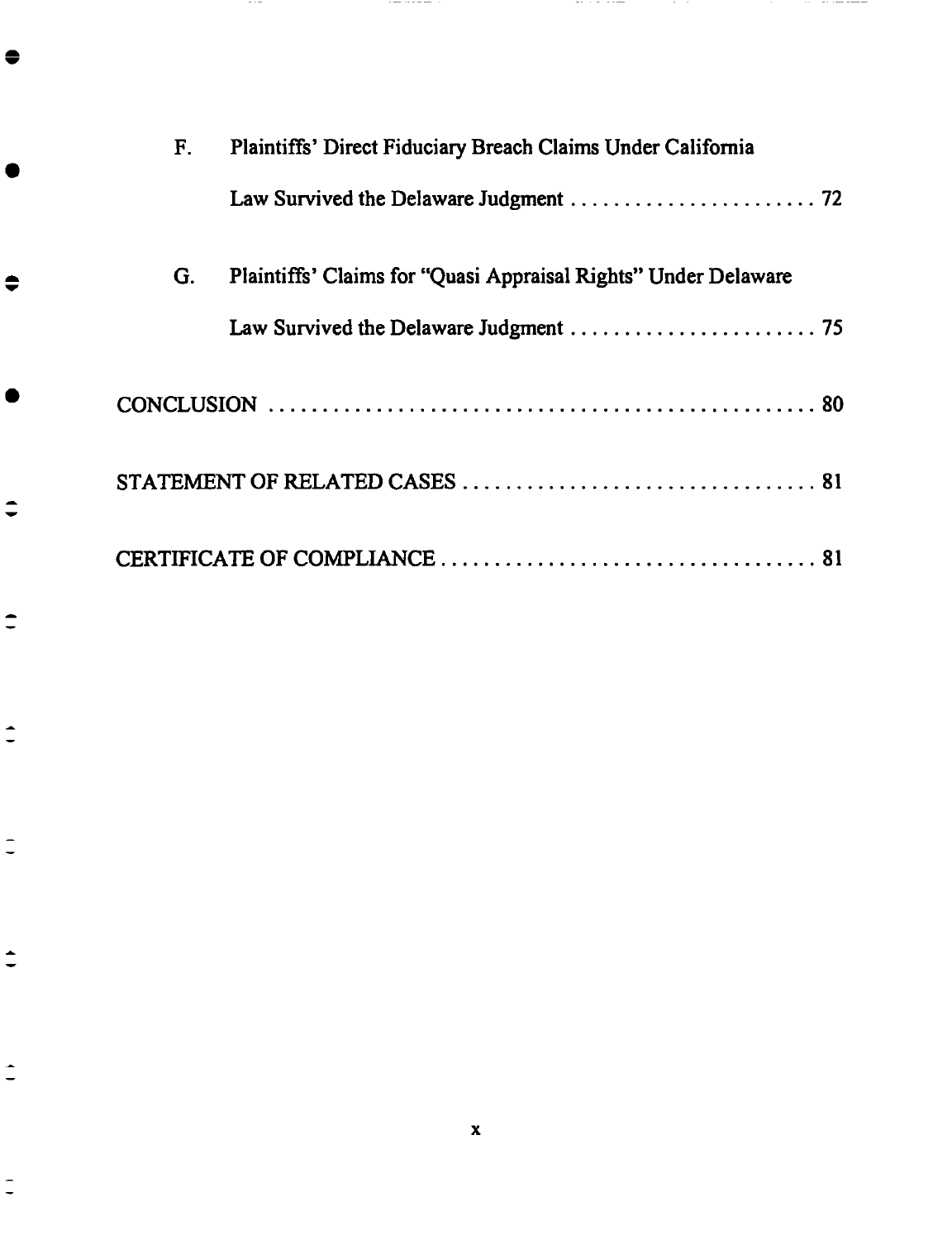| <b>TABLE OF AUTHORITIES</b>                                   |  |
|---------------------------------------------------------------|--|
| <b>PAGES</b><br><b>CASES</b>                                  |  |
| Anderson v. Liberty Lobby, Inc.,                              |  |
|                                                               |  |
| Arnold v. Pontiac-GMC, Inc. v. General Motors, Corp.,         |  |
|                                                               |  |
| Blonder-Tongue Lab. V. University of Ill. Found.,             |  |
|                                                               |  |
| Borruso v. Communications Telesystems International,          |  |
|                                                               |  |
| Brinson v. Linda Rose Joint Venture,                          |  |
|                                                               |  |
| Burnside-Ott Aviation Training Center, Inc. v. United States, |  |
|                                                               |  |
| Celotex Corp. v. Catrett,                                     |  |
|                                                               |  |
| Christianson v. Colt Industries Operating Corp.,              |  |
|                                                               |  |

 $\bullet$ 

 $\bullet$ 

 $\ddot{•}$ 

 $\bullet$ 

 $\ddot{=}$ 

 $\frac{1}{2}$ 

 $\ddot{=}$ 

 $\frac{1}{2}$ 

 $\hat{\cdot}$ 

 $\overline{\phantom{a}}$ 

 $\frac{1}{2}$ 

**xi**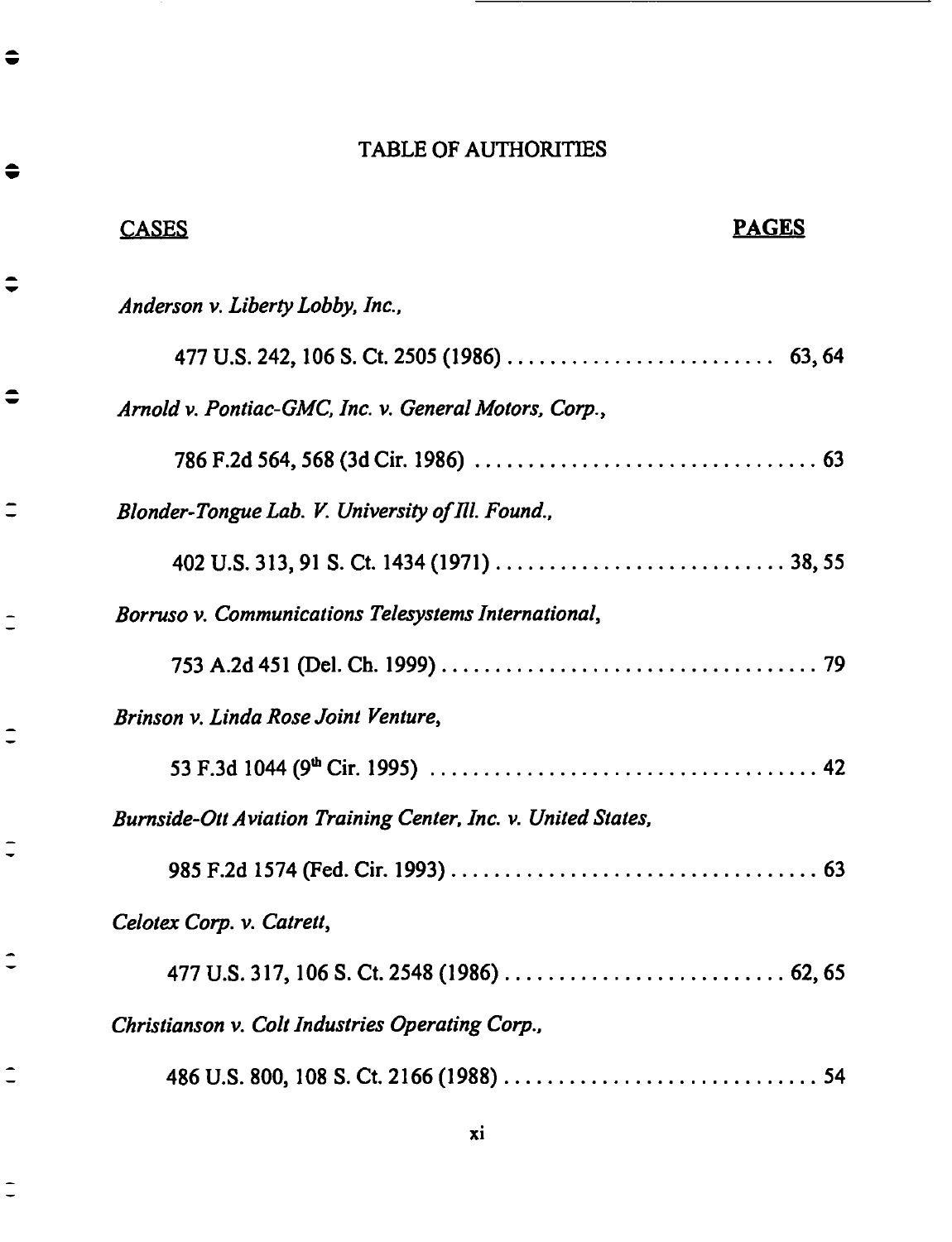| City of Los Angeles v. Santa Monica BayKeeper,                           |
|--------------------------------------------------------------------------|
|                                                                          |
| City of Vernon v. Southern Calif. Edison,                                |
|                                                                          |
| Constantini v. Trans World Airlines,                                     |
|                                                                          |
| Contractors Ass'n of Eastern Pennsylvania, Inc. v. City of Philadelphia, |
|                                                                          |
| Doe v. Kerwood,                                                          |
|                                                                          |
| Donovan v. City of Dallas,                                               |
|                                                                          |
| Eastman Kodak Co. v. Image Technical Services, Inc.,                     |
|                                                                          |
| Emrich v. Touche Ross & Co.,                                             |
|                                                                          |
| Erie Railroad Co. v. Tompkins,                                           |
|                                                                          |

 $\bullet$ 

 $\bullet$ 

 $\div$ 

 $\overline{\phantom{a}}$ 

 $\overline{\phantom{a}}$ 

 $\frac{1}{2}$ 

 $\overline{\phantom{a}}$ 

 $\frac{1}{2}$ 

 $\frac{1}{2}$ 

 $\overline{\phantom{0}}$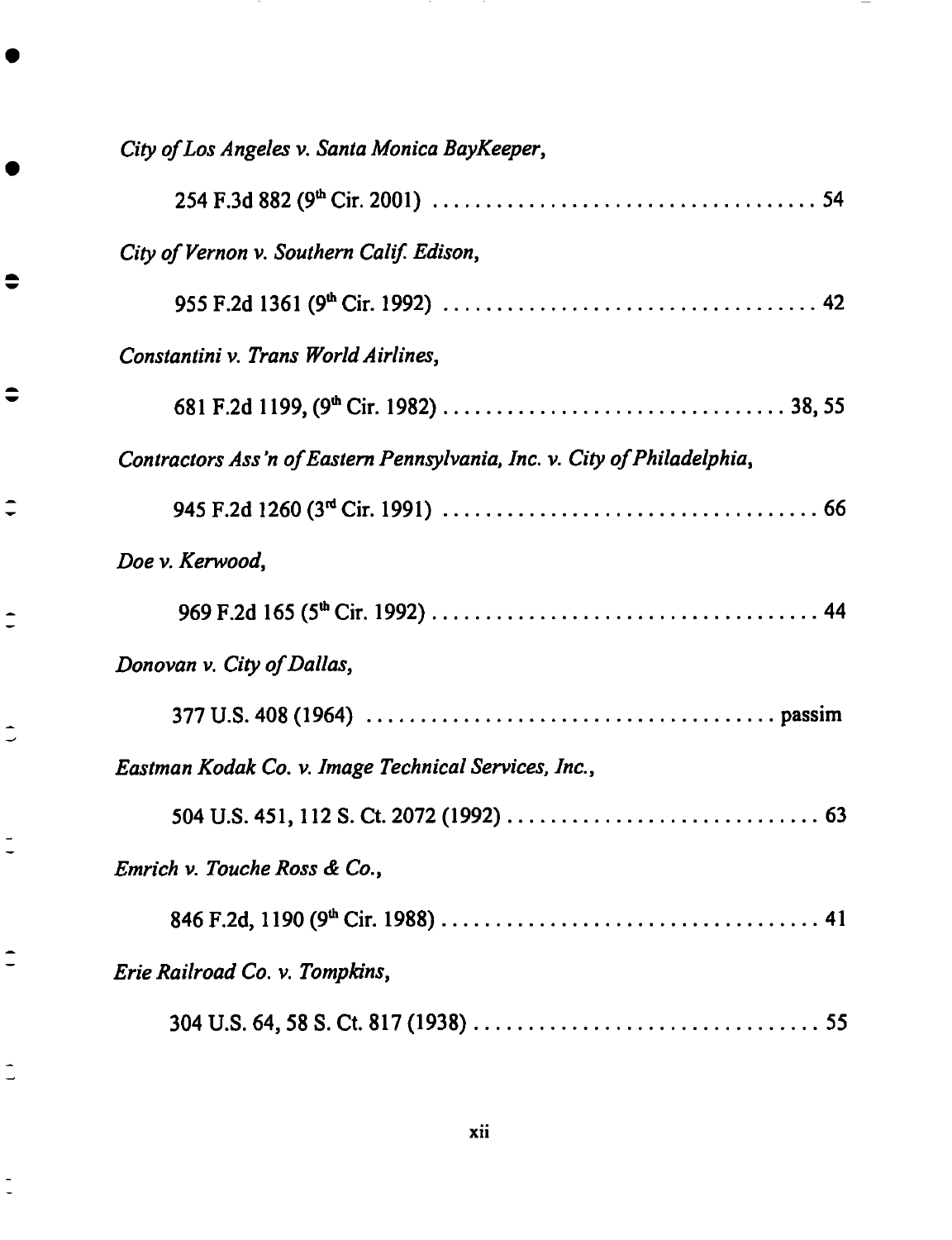| Everest & Jennings, Inc. v. American Motorists Ins. Co.,       |
|----------------------------------------------------------------|
|                                                                |
| Ewing v. St. Louis-Clayton Orthopedic Group, Inc.,             |
|                                                                |
| Federated Department Stores, Inc. v. Moitie,                   |
| 452 U.S. 394, 101 S. Ct. 2424, 69 L. Ed. 2d 103 (1981)  38, 55 |
| Gaillard v. Natomas Co.,                                       |
|                                                                |
| Garrett v. City & County of San Francisco,                     |
|                                                                |
| Gilliland v. Motorola, Inc.,                                   |
|                                                                |
| Greenfield v. Mather,                                          |
|                                                                |
| Grosset v. Wenaas,                                             |
|                                                                |
| Gould v. Mutual Life Ins. Co. Of New York,                     |
|                                                                |

 $\begin{array}{c}\n\bullet \\
\bullet\n\end{array}$ 

●

 $\Rightarrow$ 

 $\bullet$ 

 $\ddot{•}$ 

. <u>. . . . . . .</u>

 $- - -$ 

 $\overline{\phantom{a}}$ 

 $\overline{\phantom{a}}$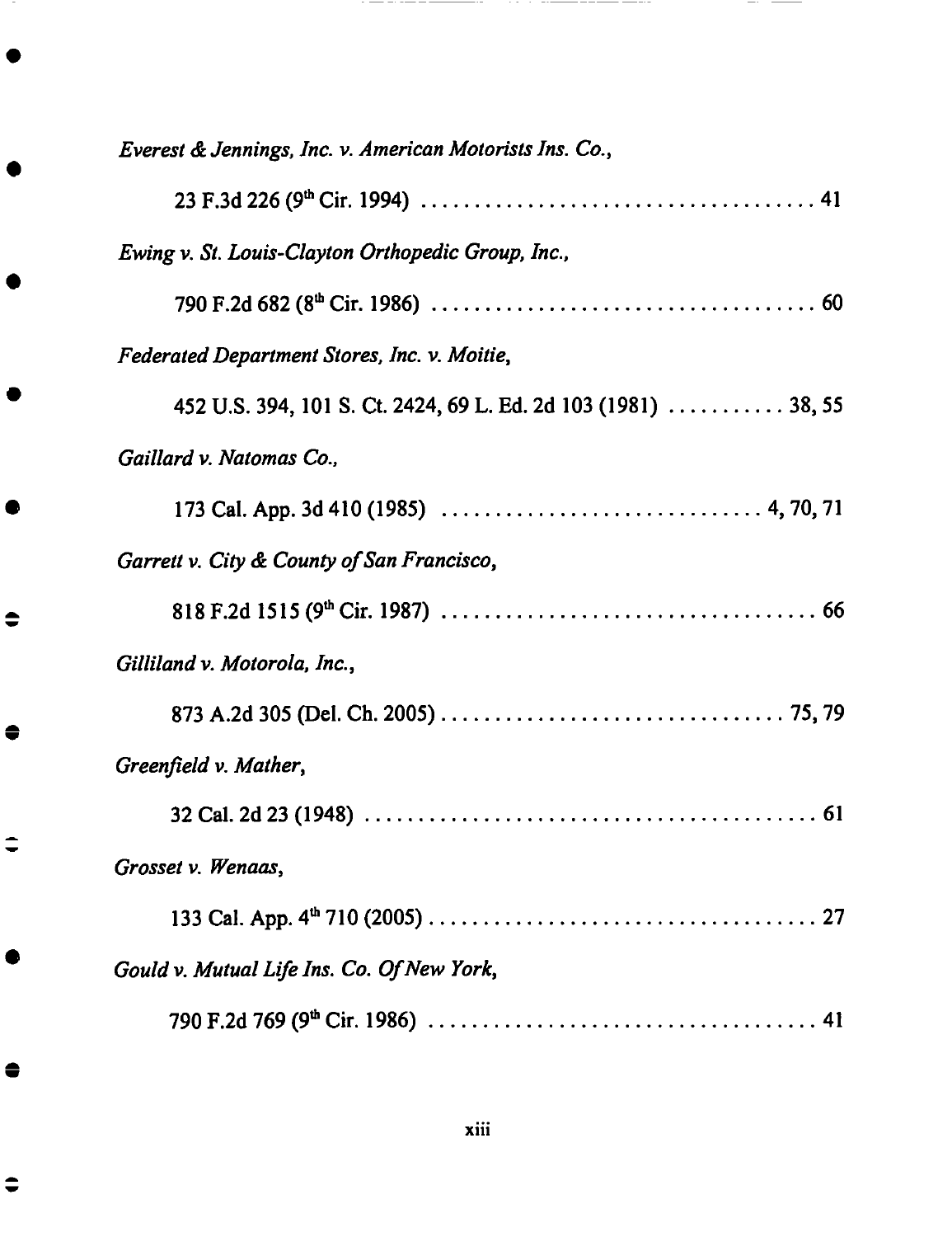*Hanna v. Plumer,*

 $\hat{\bullet}$ 

 $\ddot{\phantom{a}}$ 

 $\div$ 

 $\ddot{\phantom{a}}$ 

 $\bullet$ 

 $\hat{=}$ 

 $\ddot{=}$ 

 $-$ 

and the state of

...

| Hawthorne Savings F.S.B. v. Reliance Ins. Co. Of Illinois,    |
|---------------------------------------------------------------|
|                                                               |
| Heafitz v. Interfirst Bank of Dallas,                         |
|                                                               |
| Helwig v. Vencor, Inc.,                                       |
|                                                               |
| Hewitt v. City of Stanton,                                    |
|                                                               |
| Hight v. Hight,                                               |
|                                                               |
| Hintmann v. Fred Weber, Inc.,                                 |
| No. 12839, 1998 WL 83052, at *10 (Del. Ch. Feb. 17, 1998)  78 |
| Hobbs v. Tom Reed Gold Mining Co.,                            |
|                                                               |
| Hospital Building Co. v. Trustees of Rex Hospital,            |
|                                                               |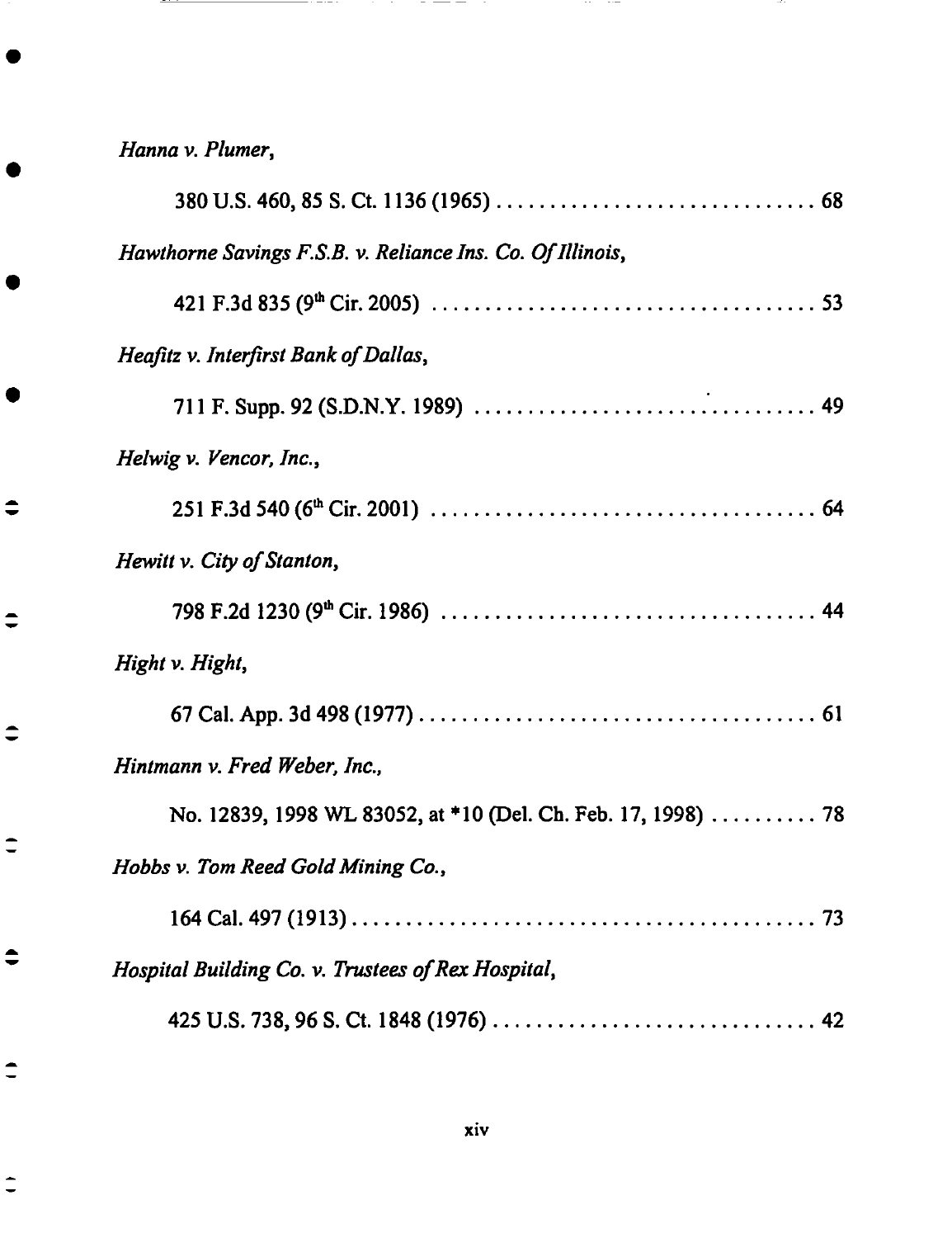| In re Air Crash Disaster Near New Orleans,              |
|---------------------------------------------------------|
|                                                         |
| In re Appraisal of Ford Holdings, Inc. Preferred Stock, |
|                                                         |
| In re Siliconix, Inc. Shareholders' Litigation,         |
|                                                         |
| Jackson v. Jackson,                                     |
|                                                         |
| Jara v. Suprema Meats, Inc.,                            |
|                                                         |
| Jones v. H. F. Ahmanson & Co.,                          |
|                                                         |
| Karim-Panahi v. Los Angeles Police Department,          |
|                                                         |
| Kiddie Rides USA, Inc. v. Elektro-Mobiltechnik,         |
|                                                         |
| Klaxon Co. v. Stentor Electric, Mfg. Co.,               |
|                                                         |

≡

 $\Rightarrow$ 

 $\Rightarrow$ 

 $\overline{\phantom{a}}$ 

 $\frac{1}{2}$ 

 $\tilde{z}$ 

 $\frac{1}{2}$ 

 $\overline{\phantom{a}}$ 

 $\overline{\phantom{a}}$ 

 $\overline{\phantom{a}}$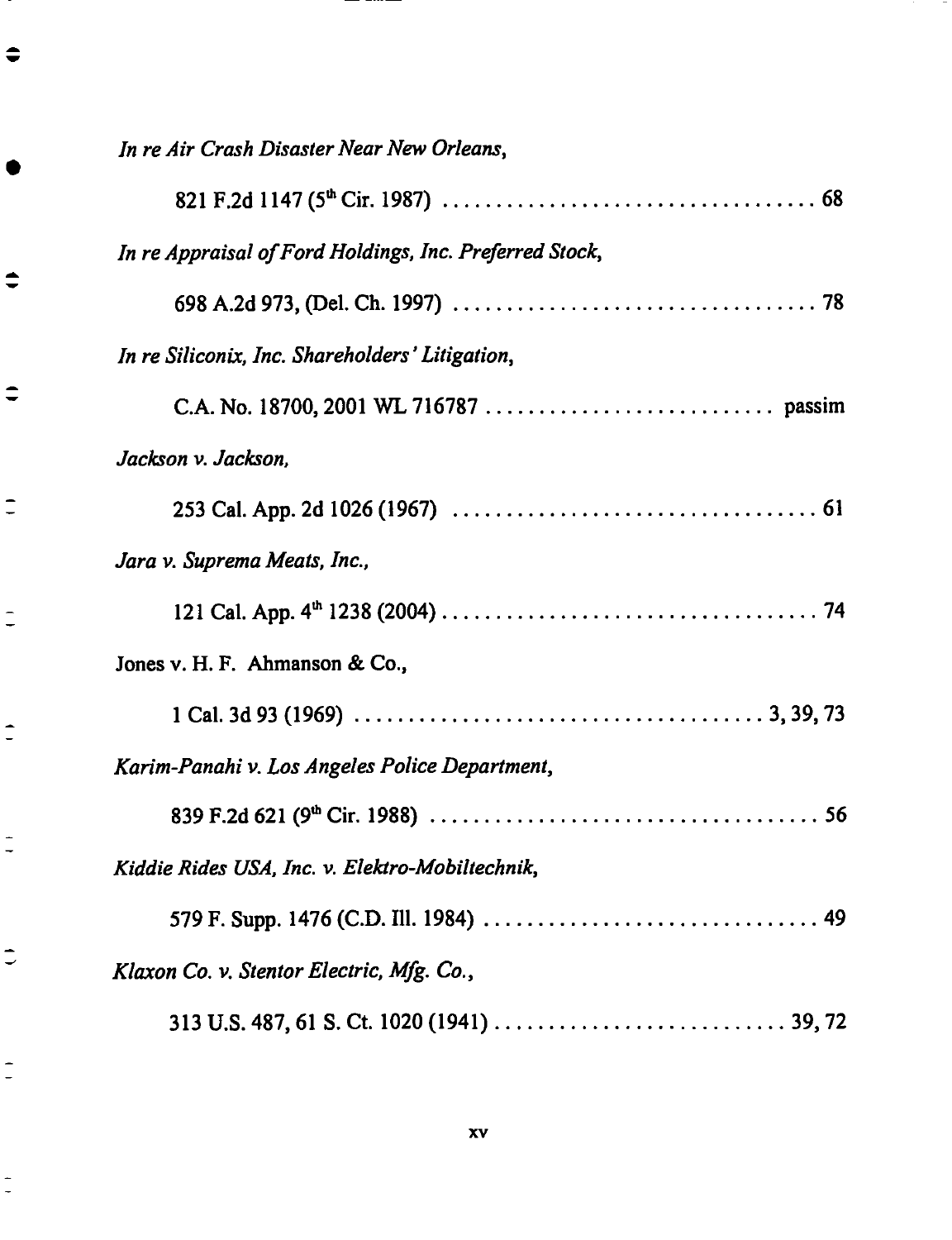*Kona Enterprises, Inc. v. Estate of Bishop,* **179** F.3d 767 **(9** th**Cir.** 1999) ........................... 39, **68,** 69, **72** *Lewis v.* Anderson, 453 A.2d 474 (Del. Ch. 1982), aft'd, 477 A.2d 1040 (Del. 1984) ....... 71 *McKinnon v. Doctor's* Associates, *Inc.,* 769 S. Supp. 216 (E.D. Mich. 1991) .............................. 49 *Nebel v. Southwest Bancorp, Inc.,* Cir. A. **No.** 13618, 1995 **UL** 405750 at \*7 (Del. Ch. July 5, 1995) ..... 75 *NLRB v. United Technologies Corp.,* 706 F.2d **1254 (2d Cir, 1983)** ................................... 58 *Ogletree v. Barnes,* 851 **F. Supp. 814 (E.D. Pa. 1994)** ................................ **45** *Oritz v. Fibreboard Corp.,* 527 **U.S. 815, 119 S. Ct. 2295 (1999), (quoting** *Phillips Petroleum Co. v. Shutts,* **472 U.S. 797, 105** S. **Ct. 2965 (1985)** .............. **59-60** *Owens v. Kaiser Found. Health Plan, Inc.,* **244 F.3d 708** (9 \_ **Cir,** 2001) .................................... **56** *Pan American World* Airways, *Inc. v. Lopez,* **490 U.S. 1032, 109 S. Ct. 1928 (1989)** ............................ 68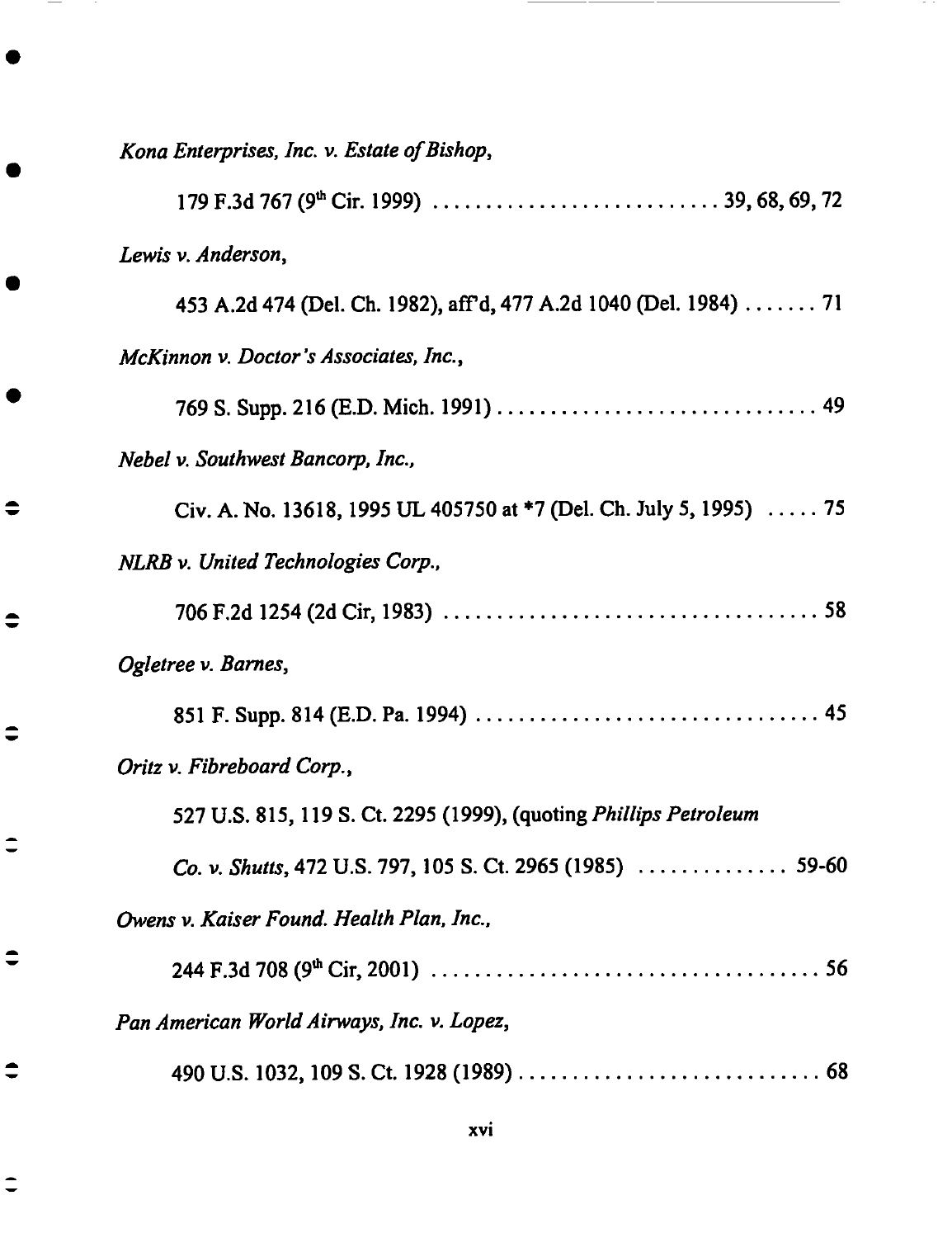Parrino *v. FLIP, Inc.,*

o m

 $\sim$  -  $\sim$  -  $\sim$ 

 $\bullet$ 

 $\bullet$ 

 $\ddot{\phantom{1}}$ 

 $\ddot{•}$ 

 $\ddot{=}$ 

 $\frac{1}{2}$ 

 $\frac{1}{2}$ 

 $\frac{1}{2}$ 

 $\frac{1}{2}$ 

 $\frac{1}{2}$ 

 $\frac{1}{2}$ 

a shekara

| Patty Precision v. Brown & Sharpe Manufacturing Co.,              |
|-------------------------------------------------------------------|
|                                                                   |
| Portland Retail Druggists Ass'n v. Kaiser Foundation Health Plan, |
|                                                                   |
| Program Engineering, Inc. v. Triangle Publications, Inc.,         |
|                                                                   |
| R. J. Reynolds Tobacco Co. v. Newby,                              |
|                                                                   |
| Richards v. Jefferson County, Alabama,                            |
|                                                                   |
| Roe v. O'Donohue,                                                 |
|                                                                   |
| Rosenthal v. Coates,                                              |
|                                                                   |
| Russell Corp. v. American Home Assur. Co.,                        |
|                                                                   |

. <del>. . .</del> . . . . . . . . . .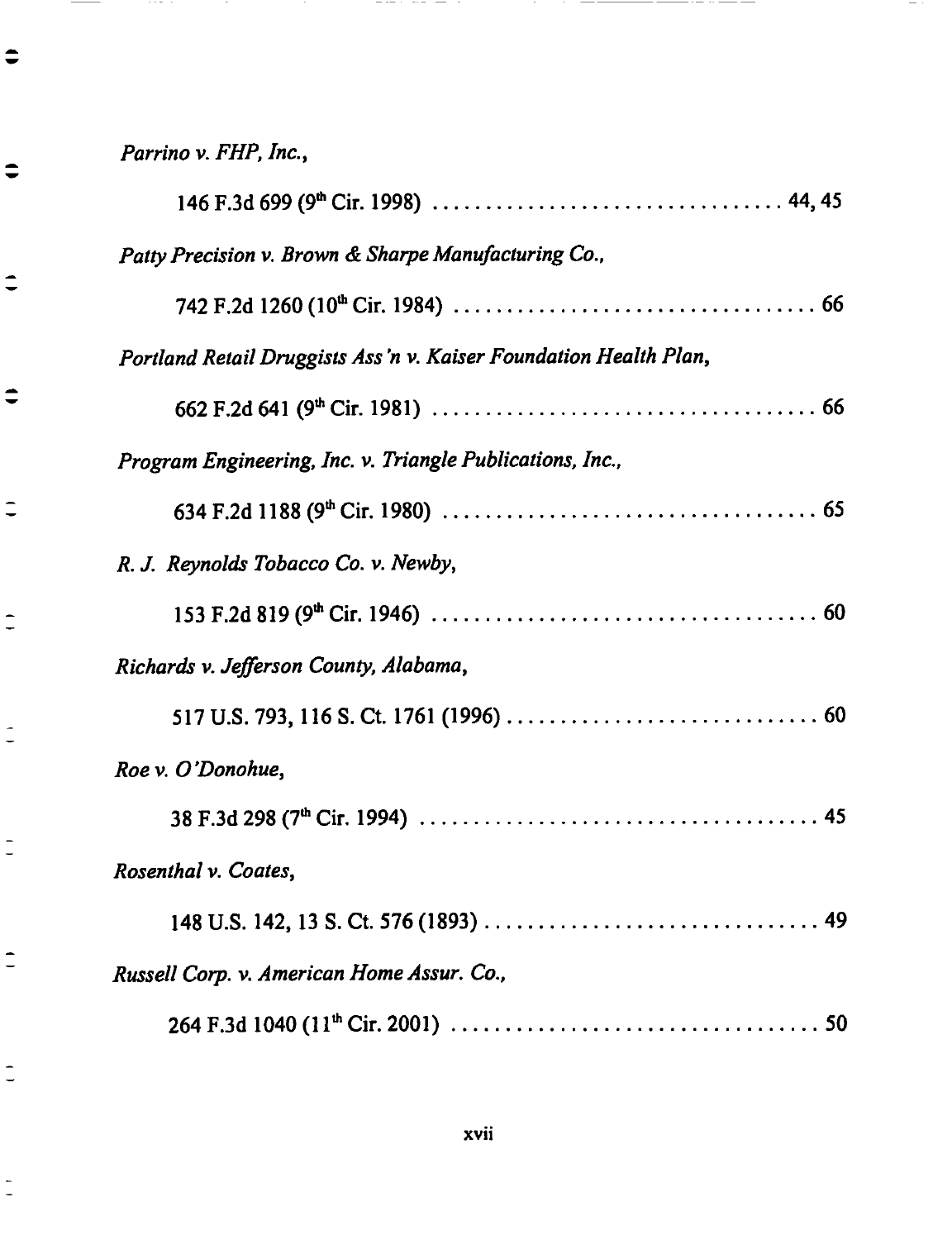*Sharp* v. *Big Jim Mines,* 39 **Cal.** App. 2d 435 **(1940)** ..................................... 72 Schotz *v. RDV* Sports, Inc., **821 F. Supp. 1469 (MD. FI. 1993)** ............................... 49 *Shamrock dssociates v.* Sloane, **738 F. Supp. 109 (S.D.N.Y. 1990)** ............................... **57** *Slater v. Blackwood,* **15 Cal.** 3d **791 (1975)** ......................................... **61** *Stratosphere Lithog. LLC v. Grand Casinos, Inc.,* **298 F.3d 1137 (9** \_ **Cir. 2002)** ................................... **56** *Tahoe Sierra Preservation Council, Inc. v. Tahoe Regional Planning Agency,* **322 f. 3D 1064 (9** \_ **Cir. 2003)** ................................... **56** *Travelers Insurance Co. v.* St. *Jude Hospital of Kenner, Louisiana, Inc.,* **37 F. 3d 193 (5** \_ **Cir. 1994)** ..................................... 58 *Terracon v. Valley Nat "1Bank,* **49 F.3d 555 (9** \_ **Cir. 1995)** ..................................... 42 *United Parcel* Serv., Inc. *v. California Pub. Until. Common,* **77 F. 3d 1178 (9** \_ **Cir. 1996)** .................................... 40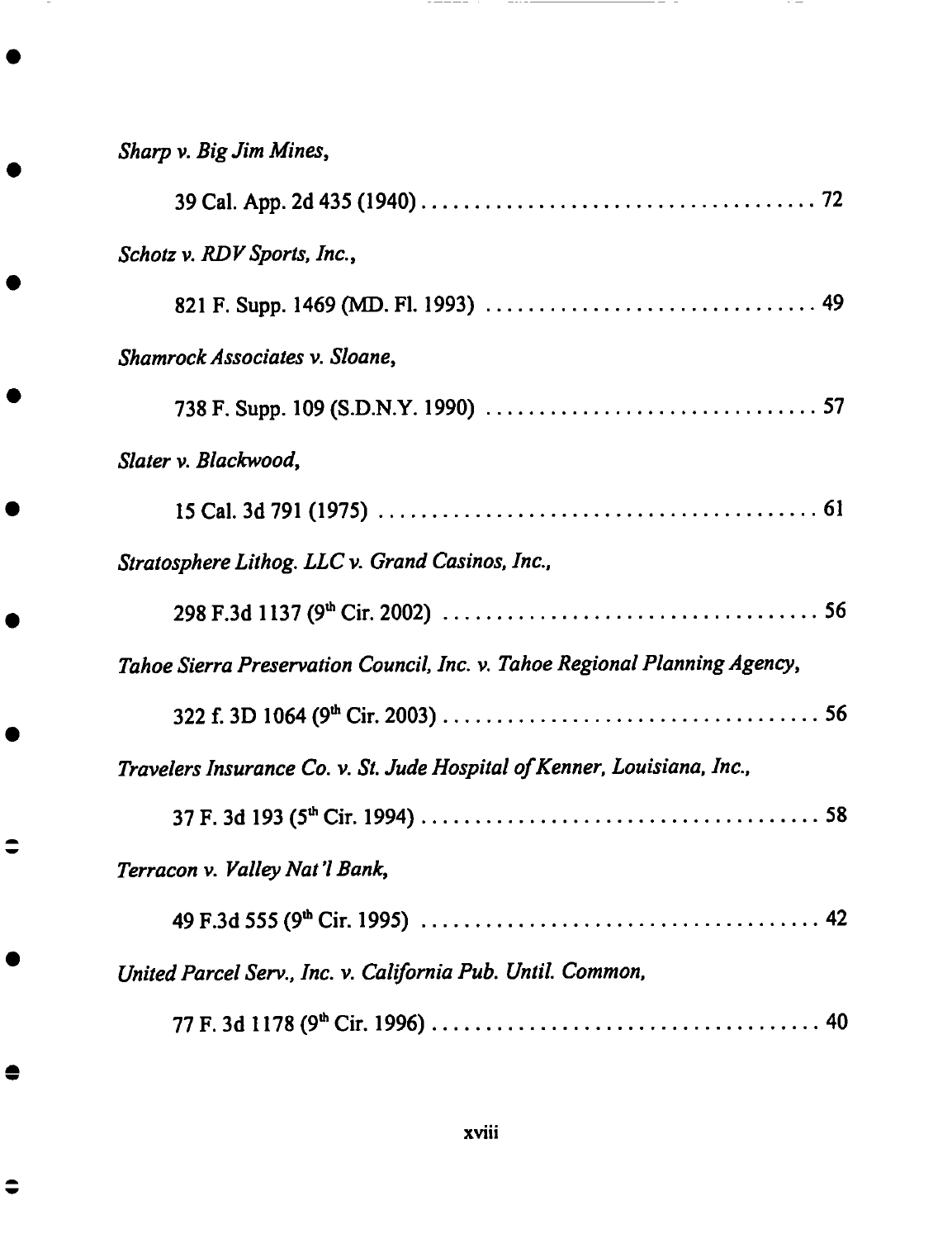| United States v. Dunbar,                                                            |
|-------------------------------------------------------------------------------------|
| 357 F.3d 582 (6 <sup>th</sup> Cir. 2004) vacated on other grounds,                  |
|                                                                                     |
| United States v. Silverman,                                                         |
|                                                                                     |
| Usher v. City of Los Angeles,                                                       |
|                                                                                     |
| VISA International Service Ass'n v. Backward Holders of America,                    |
|                                                                                     |
| Western Airlines, Inc. v. Sobieski,                                                 |
|                                                                                     |
| Western Radio Services Co., Inc. v. Glickman,                                       |
|                                                                                     |
| Williams v. Caterpillar Tractor Co.,                                                |
| 786 F2d 928 (9 <sup>th</sup> Cir. 1986) (citing <i>Hunter v. United Van Lines</i> , |
| 746 F.2d 635 (9 <sup>th</sup> Cir. 1984), cert. denied, 474 U.S. 863,               |
|                                                                                     |
| Yusefzadeh v. Nelson, Mullins, Riley & Scarborough, LLP,                            |
|                                                                                     |

-- $-$ 

 $\bullet$ 

 $\Rightarrow$ 

 $\ddot{•}$ 

 $\ddot{=}$ 

 $\bullet$ 

 $\ddot{\phantom{a}}$ 

 $\frac{1}{2}$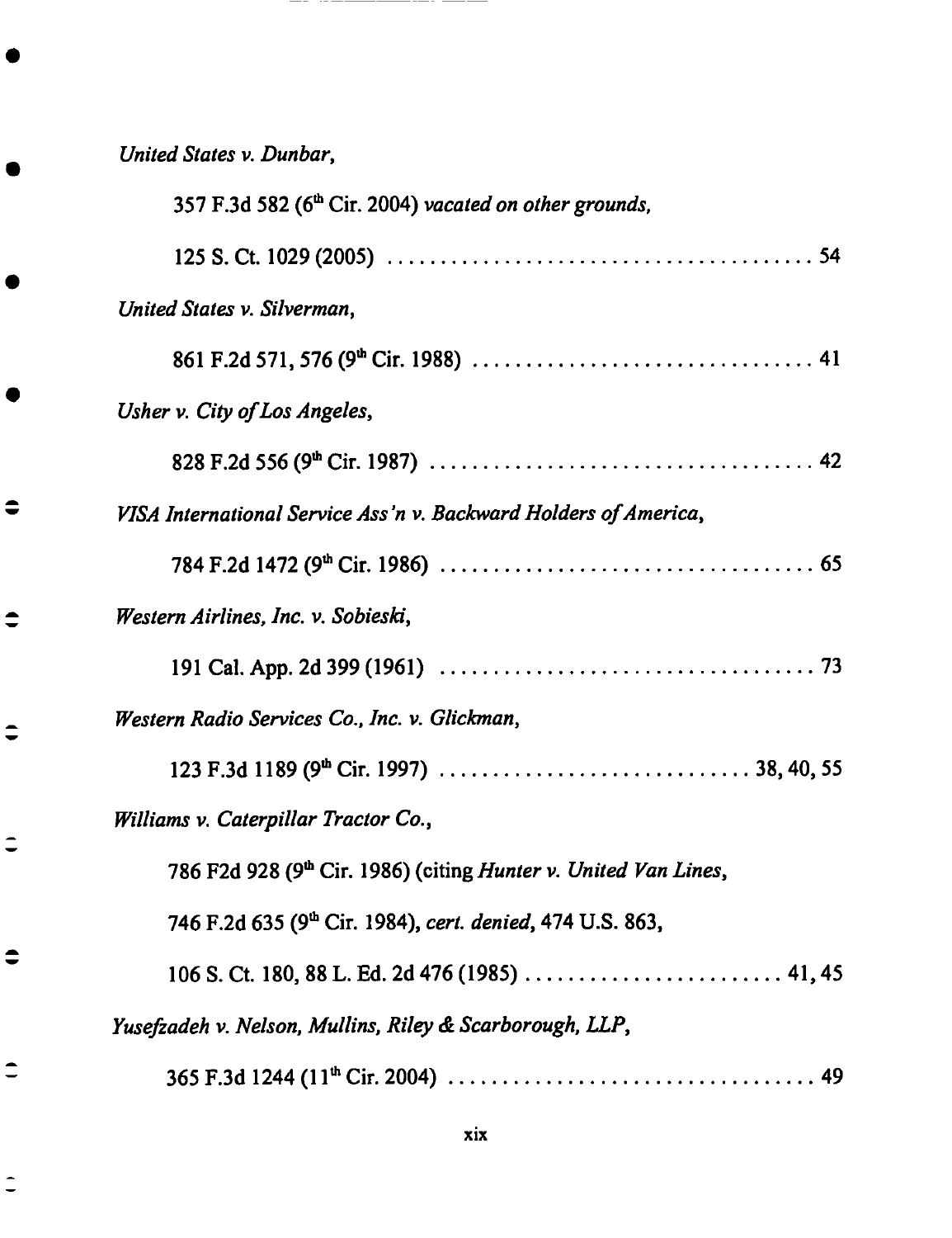*Zbranek v. Hofheinz,*

 $\qquad \qquad -$ 

 $\hat{\bullet}$ 

 $\bullet$ 

 $\ddot{\phantom{1}}$ 

 $\ddot{\phantom{a}}$ 

 $\tilde{\mathbb{I}}$ 

 $\overline{\phantom{a}}$ 

 $\frac{1}{2}$ 

÷  $\overline{a}$ 

 $\frac{1}{2}$ 

 $\tilde{\phantom{a}}$ 

| Zell v. InterCapital Income Securities, Inc., |  |
|-----------------------------------------------|--|
|                                               |  |

# **STATUTES**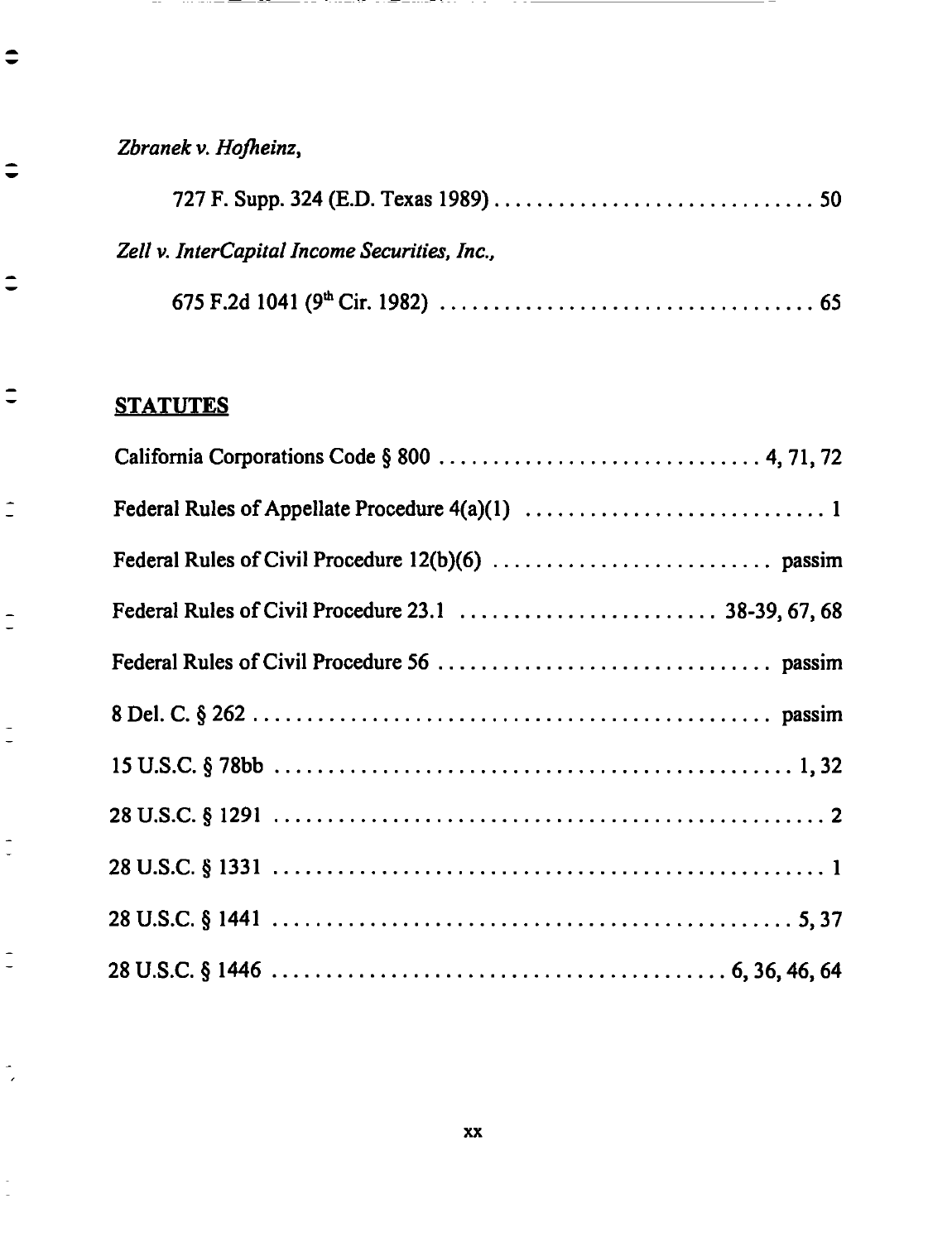#### OTHER **AUTHORITIES**

€

こ

 $\overline{\phantom{a}}$ 

 $\overline{a}$ 

 $\overline{\phantom{a}}$ 

*Federal Practice and Procedure,* § 2741 (3d Ed. 1998) .............. 67

**Erwin Chemerinsky,**

*Federal Jurisdiction, §* **11.21 (4 thEd.** 2003) ........................ 53

Faith **Stevelman,**

*Going Private at the Intersection of the Market and the Law,*

**ABA Business Lawyer, May** 2007 ............................. **7, 13**

**Guhan** Subramanian,

*Fixing Freezeouts,* **115** Yale L.J. 2, **31** (2005) ....................... **6**

Ronald **J.** Gilson & **Jeffrey N.** Gordon,

*Controlling Shareholders,* 152 U. Pa. L. Rev. 785 (2003) .............. 6

Schwarzer, Tashima and **Wagstaffe,**

*Cal. Prac. Guide Fed. Cir. Pro. Before Trial,* (2006) ....... 44, 45, 49, 64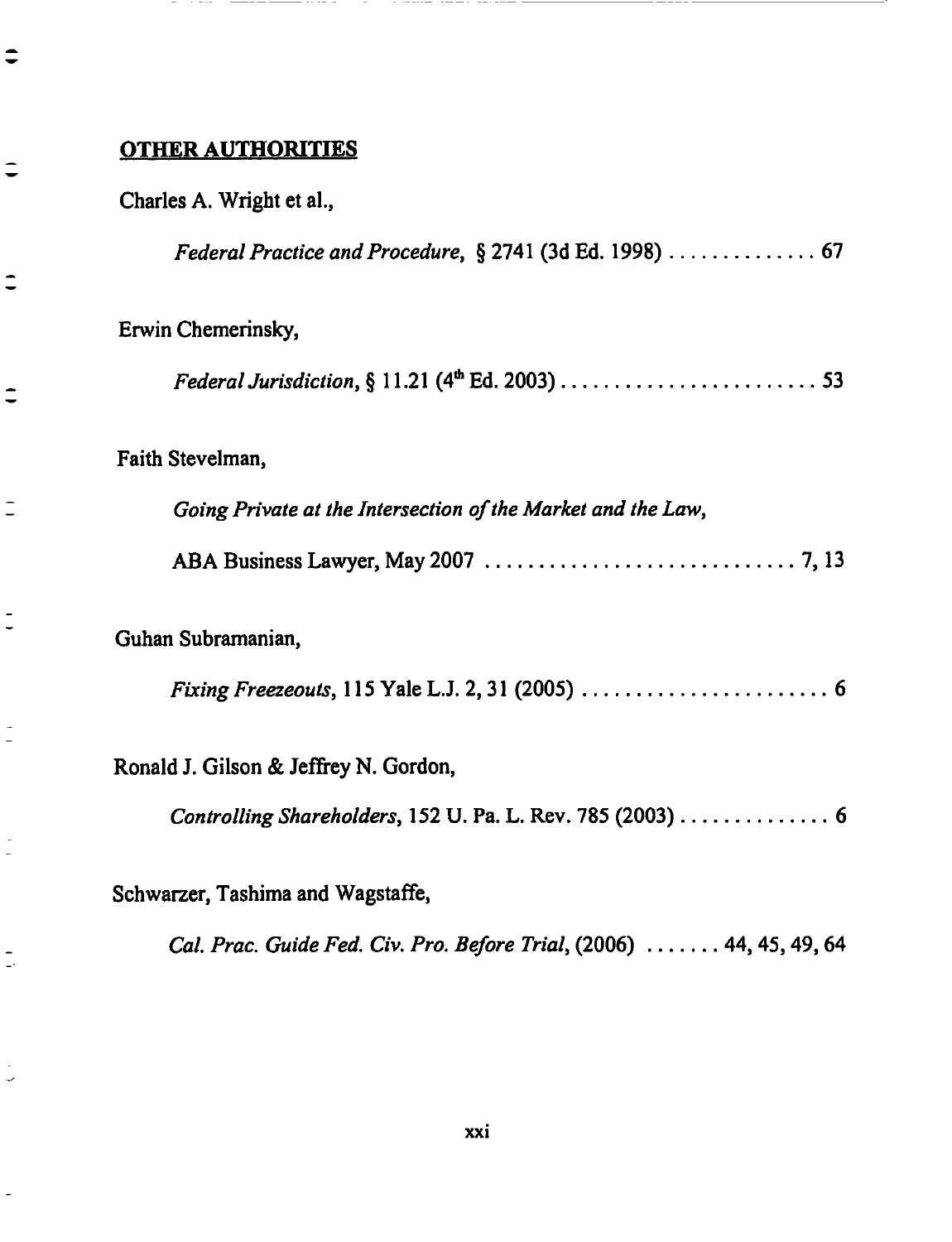#### I. STATEMENT OF JURISDICTION

≎

 $\hat{\phantom{a}}$ 

 $\hat{\mathbf{v}}$ 

 $\overline{\phantom{a}}$ 

 $\overline{\phantom{a}}$ 

The District Court, in **denying Plaintiffs'** motion to **remand the case after removal from state** court, **ruled that this case arises under the laws of the United States:** *v/z.,* **that Plaintiff's class claim is** completely **preempted** by **the Securities Litigation Uniform Standards Act ("SLUSA"), 15 U.S.C.** § **78bb. (ER 1438-42) The District Court** thereby **posited jurisdiction pursuant to 28 U.S.C.§ 1331 (federal question).**

The **District Court granted the motion of Defendant Ernst & Young ("E&Y") to dismiss pursuant to Federal Rule of Civil Procedure ("Fed.R.Civ.P.") 12('o)(6) ("Rule 12(b)(6)") and the motion of** the Vishay **Defendants** \_ **for summary judgment under Fed.R.Civ.P.** 56 **("Rule 56") by** an **order filed** July **19, 2007.** The **order was** "effective **October 15, 2007" unless** "Plaintiffs **secure[d] relief prior to October 15,** from **the Delaware Chancery Court as to the injunction issued [by that** court] **on June 13, 2006." ("Dismissal Order") (ER 1714-19) A notice of appeal was filed timely** from **the Dismissal Order on August 17,** *2007.* **(ER 1741-44** ) **( Fed.** R. **App.** Proc. **4(a)(1))** The

 $\mathbf{1}$ 

**Defendants Vishay Intertechnology, Inc.,** Vishay **Temic Semiconductor Acquisition Holdings Corporation** and **Felix D. Zandman,** the **chairman, CEO** and **controlling shareholder of Vishay** are **referred to** herein **as the** "Vishay **Defendants".**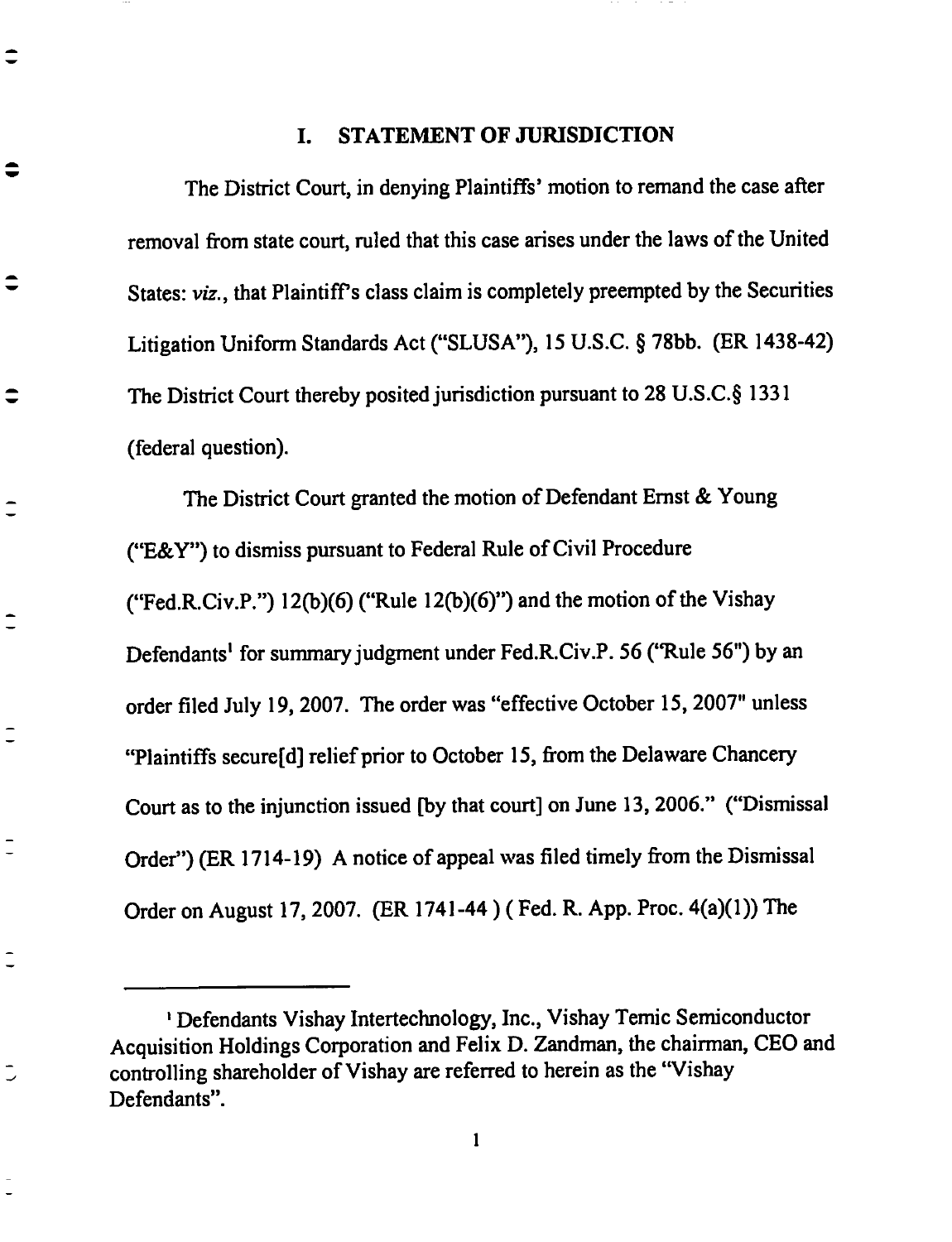Dismissal Order **further provided** that "the dismissal **shall be effective ninety (90) days after** the **date of this order** [July **19, 2007]?' Plaintiffs did not secure** relief **from the Delaware Chancery Court prior** to **October 15, 2007, and filed** timely an **amended notice of appeal on October 19, 2007. (ER 1745-48 ) This Court has jurisdiction under 28 U.S.C.** § **1291.**

 $\bullet$ 

≑

€

 $\tilde{\phantom{a}}$ 

 $\overline{\phantom{a}}$ 

 $\overline{\phantom{a}}$ 

#### **II. ISSUES PRESENTED**

1. **Whether** the **District** Court **erred in enforcing** the Delaware **state** court injunction enjoining **plaintiffs** from **proceeding** in the **District Court** and in refusing to allow Plaintiffs to proceed in the District Court to determine the *res judicata* effect of the *Delaware* judgment?

2. Whether the District Court erred in failing to remand this case to the Santa Clara Superior Court, after untimely and **procedurally** improper removal by Defendant E&Y to the District Court?

3. Whether the District Court erred in dismissing, under, Rules 12(b)(6) and 56, all of Plaintiffs' claims **without** allowing Plaintiffs any opportunity to **conduct** discovery to determine the *resjudicata* effect of the Delaware settlement and judgment on this action?

4. Whether Plaintiffs' derivative claims on behalf of Siliconix under

 $\overline{\mathbf{2}}$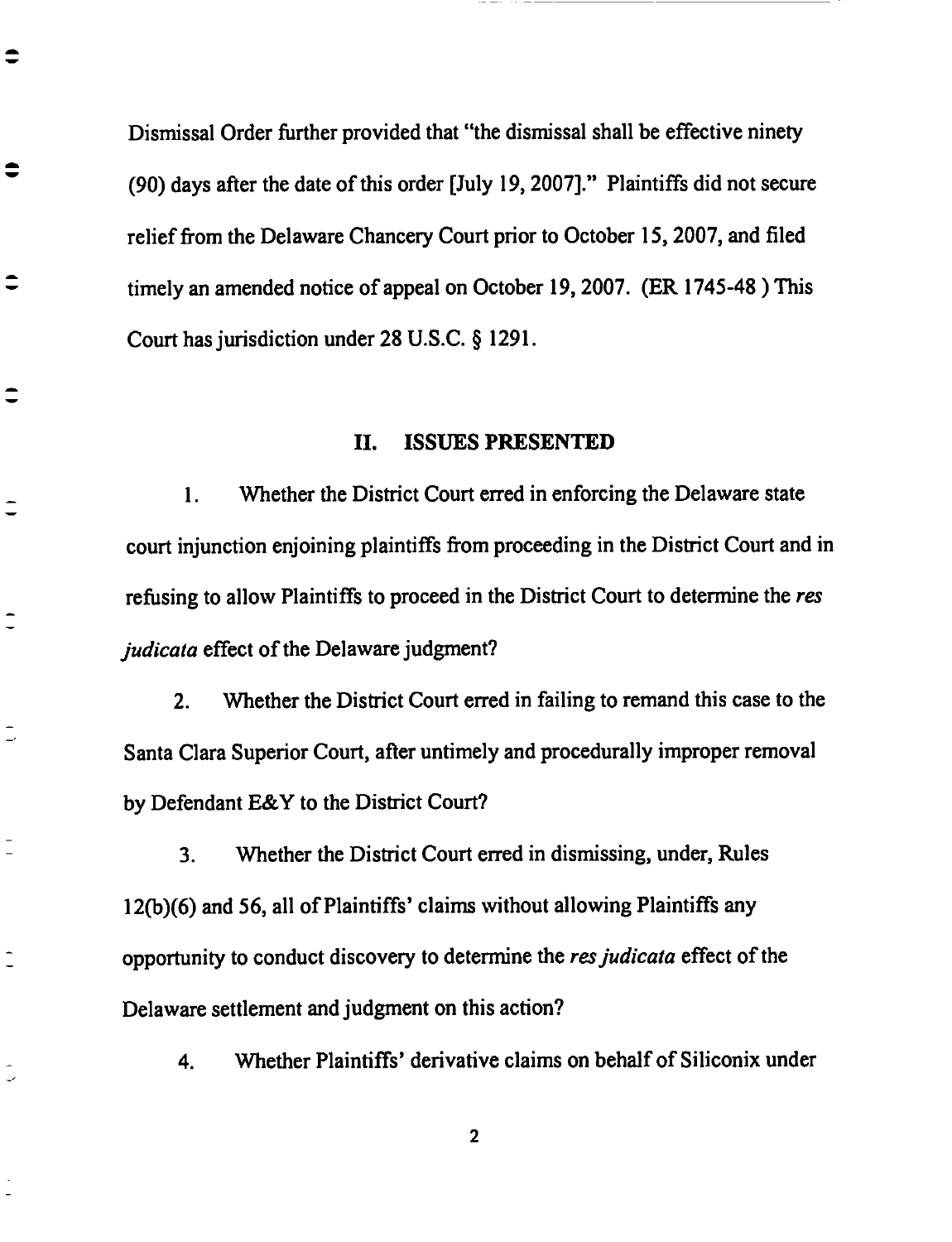California law survived the Delaware judgment?

5. Whether Plaintiffs' fiduciary breach claims under California law survived the Delaware judgment?

6. Whether Plaintiffs' claims for "quasi appraisal rights" under Delaware law survived the Delaware judgment?

#### **IIl. STATEMENT OF TIlE CASE**

This **action** was **filed in California Superior Court August** 12, **2002** (ER 0001-09) and remained there until it was removed to the District Court on June 30, 2006 (ER 1218-52) ("State Action"). *The* State *Action* was filed in California Superior Court, which had *in personam* jurisdiction over the matter because: (a) Siliconix has been based in California since its inception in 1964; (b) the alleged unlawful acts took place in California and damaged Siliconix there; and (c) California **statutory** and ease law clearly established the claims **alleged:** (1) that majority **shareholders** owe **a fiduciary duty to** minority shareholders not to self-deal with corporate assets;<sup>2</sup> (2) that minority

<sup>2</sup>Jones *v. H. F. Ahmanson & Co.,* 1 **Cal.** 3d **93** (1969)(minority shareholders have standing to prosecute direct actions against majority **shareholders** when there was some transaction or business relationship other than the simple status as majority shareholder, by which the majority obtained a benefit to itself, rather than to the company as a whole, even if the transaction also resulted in diminishing the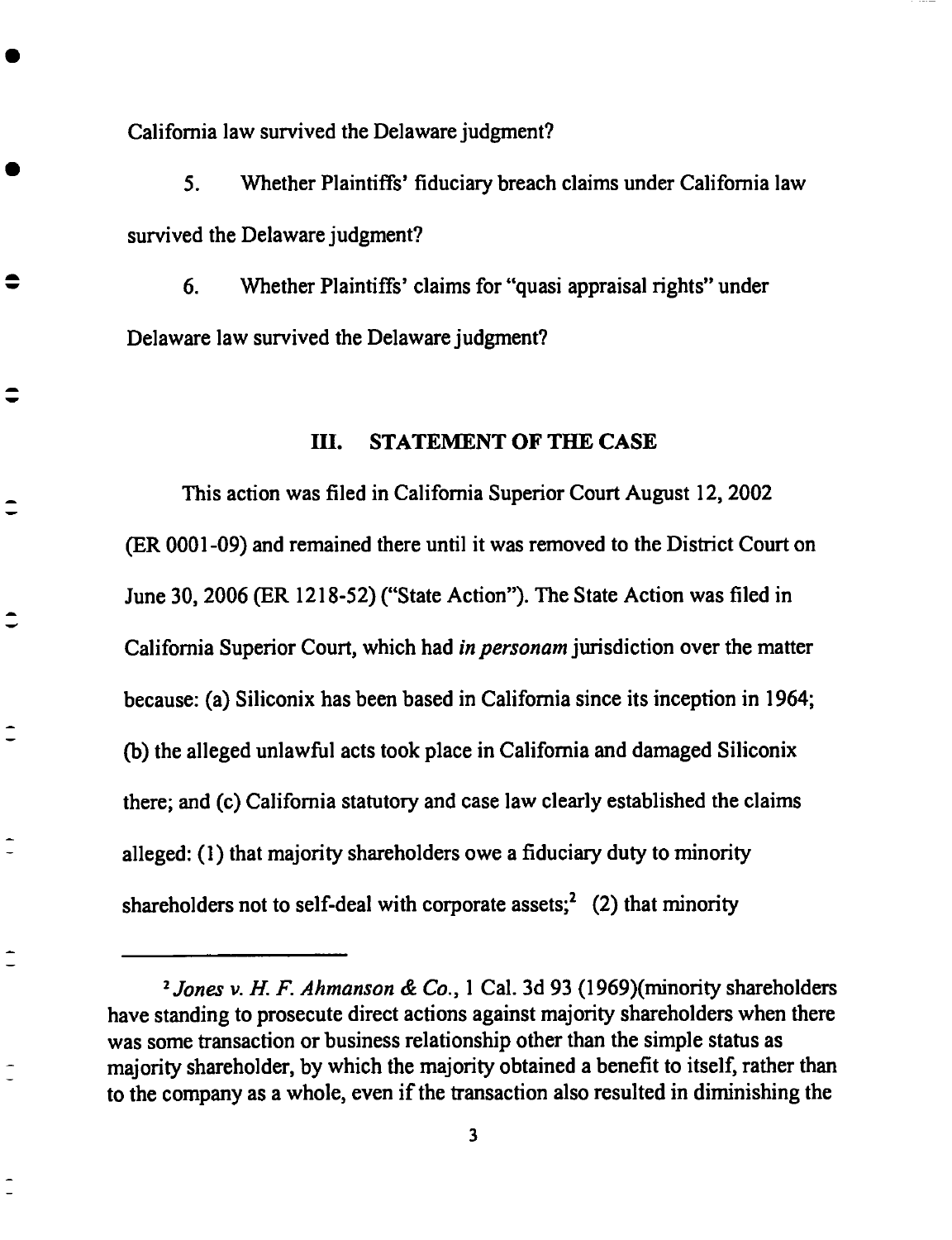**shareholders** have standing to **sue derivatively** for the **corporation** to recover the benefits of the self-dealing, **even** after a merger divests them of their **shares;** 3 and (3) that California law governs actions involving damages like those to Silieonix and its Minority Shareholders in suits in California courts. 4

On June 13, 2006 the California Superior Court overruled demurrers of the Vishay Defendants and Defendant E & Y based on the alleged *resjudicata* **effect** of a Delaware judgment resulting from **class** actions filed in Delaware on March 4, 2005 in order to **challenge** the Tender Offer by Vishay for Silieonix shares and the resulting Freeze-Out Merger ("Delaware Judgment"). (ER 1205-16) The Superior Court also rejected the Defendants' use of an injunction Defendants procured **enjoining** Plaintiffs and their attorneys from prosecuting their **claims** in the State Action based on the alleged *resjudicata* **effect** of the Delaware Judgment ("Delaware Injunction"). (ER 1215-16) In doing so, the Superior Court Judge

value of all the **shares** in the **corporation.)**

 $\bullet$ 

4 California Corporations Code § 800 (providing for **application of** California law as the procedural law of the forum).

4

<sup>3</sup> *Galliard v. Natomas Co.,* 173 **Cal.** App. **3d** 410, 420 **(1985) (if completion of** a tender **offer** defeated **shareholder standing** in derivative **cases, corporate** management would be given an incentive to pilfer the corporation). California Corporations Code § 800(b) (an action may be maintained in right of a foreign corporation [derivatively] by **any** holder **of shares** if the **complaint** alleges that plaintiff was a **shareholder, of** record or beneficially **at** the time of the transaction complained **of).**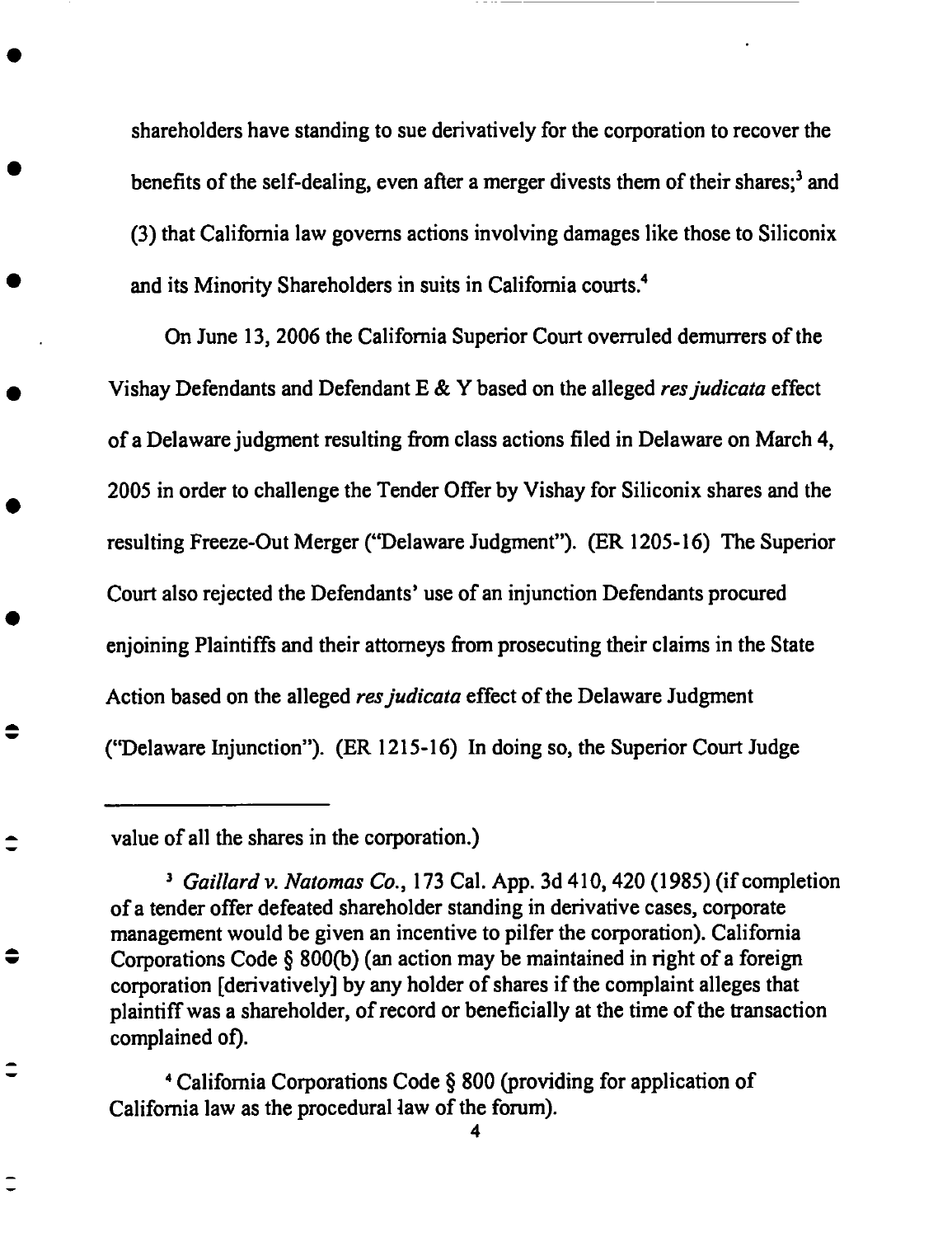stated that it was "rather **extraordinary** for **a** court in one **state** to tell the parties in litigation in this state how the court basically ought to be ruling on the issue of whether or not settlement in that other state affects this litigation" and that he "expect[ed] that to be litigated appropriately and with due deliberation [in the California Superior Court]." (ER 1215-16)

 $\bullet$ 

♦

 $\overline{\phantom{a}}$ 

 $\overline{\phantom{a}}$ 

*The* Superior Court was on solid legal ground in doing so, since California law clearly supported findings that: (1) derivative claims survived the Delaware *Tender* Offer, Freeze-Out Merger and Judgment (see, Section VILE., below); (2) direct claims for fiduciary breach and appraisal rights survived the Delaware Tender Offer, Freeze-Out Merger and Judgment (see, Sections VII.F. and VII.G., below)

On June 30, *2006,* after unsuccessfully arguing to the Superior Court in the State Action that *res judicata* from the Delaware Judgment barred this action and that the Delaware Injunction **prevented** its **prosecution,** Defendant E&Y immediately filed a notice of removal of the action to the District Court, engaging in blatant forum and judge shopping because it did not like the Superior Court's position. (ER 1218-52)

The District Court, after removal, denied Plaintiffs' motion to remand this action back to California Superior **Court,** despite the facts that: (1) the removal

5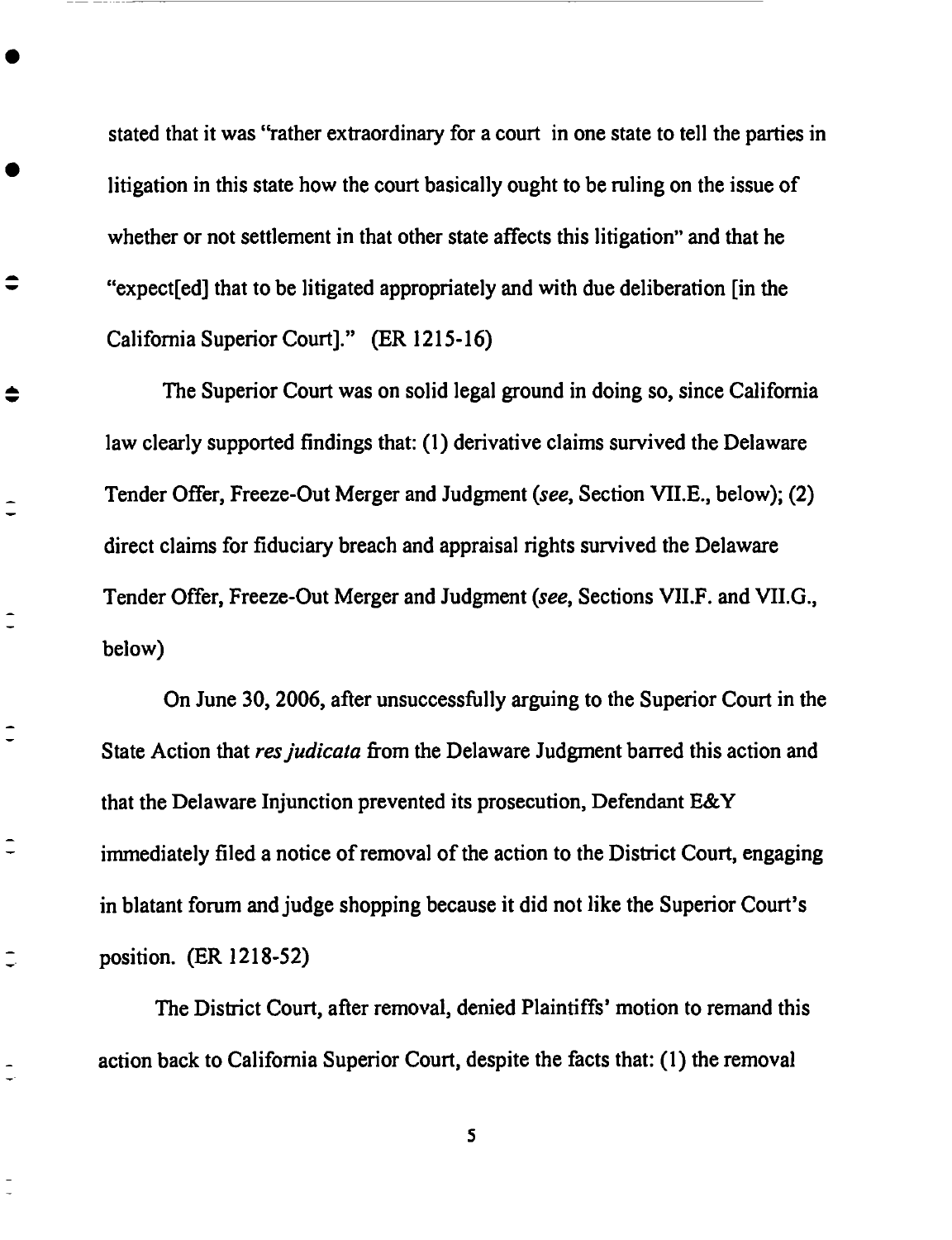notice was not properly joined in by **all** defendants as required **by** 28 **U.S.C.** § 1441 (b); (2) nearly eighteen (18) months had passed since Defendant E&Y had been served with the First *Amended* Complaint ("FAC") - the "initial pleading setting forth the claim for relief on which the action or proceeding is based" under 28 U.S.C. § 1446(b) (which limits removal to thirty (30) days after service of such pleading); and (3) both the Vishay Defendants and Defendant E&Y had litigated substantive issues in the California Superior Court, before removing it to District Court, waiving their removal rights. (ER 1431-44)

€

⊋

⊋

 $\overline{\phantom{a}}$ 

 $\frac{1}{2}$ 

The District Court, after denying remand to state court, summarily dismissed this action on Rule 12(b)(6) and 56 motions by Defendant E&Y and the Vishay Defendants. The District Court based its dismissal on the alleged *resjudicata* effect of the Delaware Judgment and the on Delaware Injunction. In doing so, the District Court Dismissal Order: (1) did not address the California State Court's rejection of the *res judicata* defense; (2) did not address the conflict between established California law and the Delaware law on which the Delaware Judgment was based  $-$  law which has been heavily criticized by legal scholars,<sup>5</sup> which would not be applied in **California** courts and which leading scholars have characterized

<sup>5</sup> Guhan Subramanian, *FixingFreezeouts,* 115 **Yale L.J.** 2, **31** (2005); Ronald J. Gilson & Jeffrey N. Gordon, *Controlling Controlling Shareholders*, 152 U. Pa. L. Rev. 785 (2003).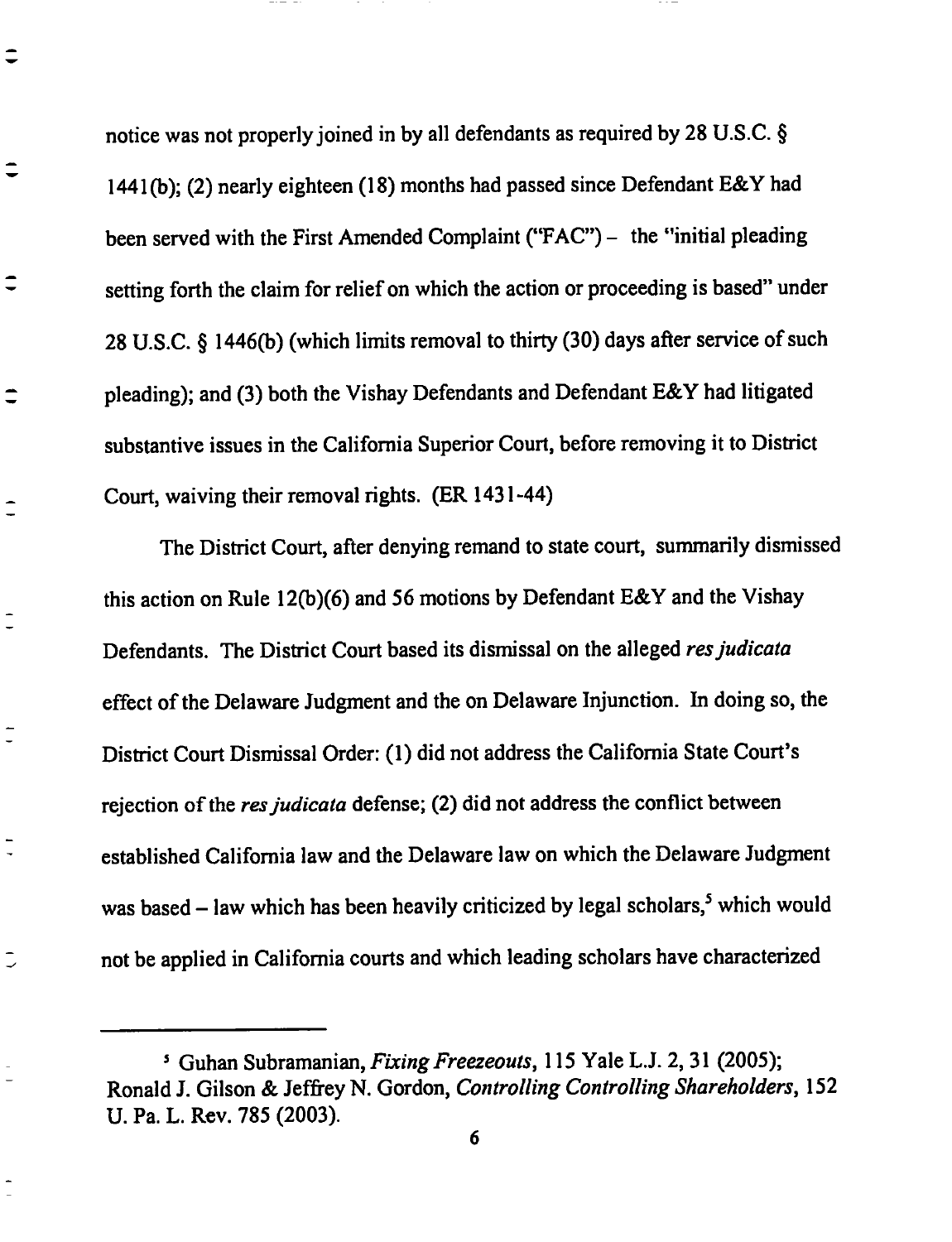as "in disarray;"  $\delta$  and (3) did not afford Plaintiffs the opportunity for any **discovery of the** facts **required to** prove **or disprove the** *resjudicata* effect **of** the Delaware **Judgment.** The District Court, **instead, ordered** Plaintiffs to have all these issues decided by the Delaware Chancery Court - a Court which had already **decided** these issues and enjoined Plaintiffs from proceeding in California state **or** federal **court.** (ER 1714-19)

 $\hat{\mathbf{v}}$ 

ر

More importantly, in **doing so,** the District Court **directly contravened** the **rule** set **out** by **the** United States Supreme Court **in** *Donovan* **v.** *City of Dallas,* 377 U.S. 408, 412-413 **(1964)** that: **(1)** "state courts are **completely** without **power** to restrain federal-court proceedings, **in** *in personam* actions;" (2) "where the jurisdiction **of** a **court,** and the **right of** a plaintiff to prosecute his suit **in it,** have **once** attached, that right **cannot** be arrested **or taken** away by proceedings **in** another **court;"** and (3) where **defendants claim** *resjudicata* in a prior **state court** judgment "whether or not a plea of res judicata in the second suit would be good is a question for **the** federal **court** to **decide."** On **this authority** alone, the District Court's dismissal must be reversed.

<sup>6</sup> 'Delaware's fiduciary **doctrine** governing going private transactions by controlling shareholders is presently in disarray. Faith Stevelman, *Going Private at the Intersection of the Market and the Law, ABA* Business Lawyer, May 2007, abstract.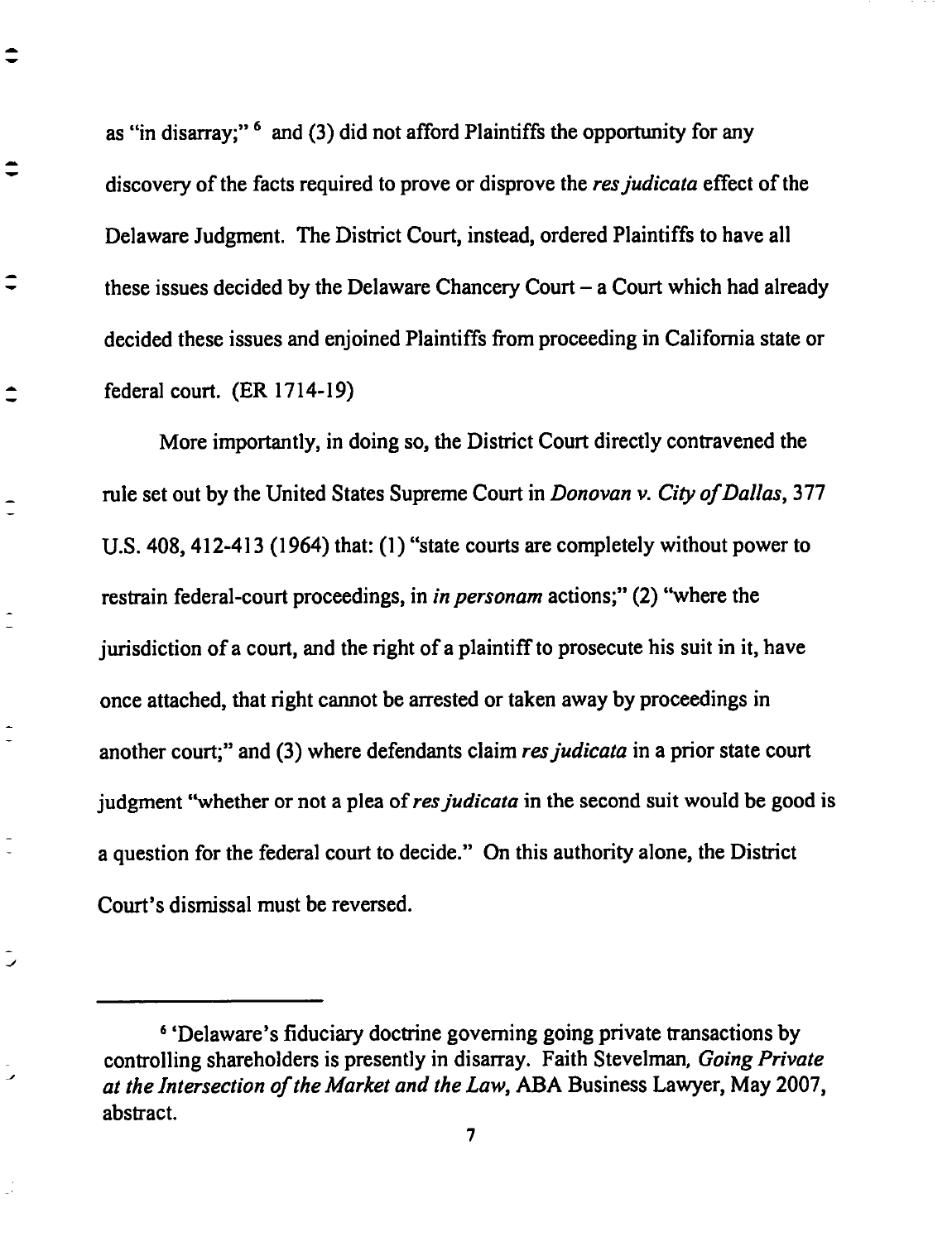#### **IV. STATEMENT OF FACTS**

#### **A. Basic Facts Underlying Plaintiffs' Claims** \_

●

≑

≑

 $\bullet$ 

 $\hat{\mathbf{-}}$ 

 $\tilde{\mathcal{L}}$ 

**The facts of this action involve the** extensive **and** well-documented **looting of Siliconix, Inc., by the Vishay Defendants,** who **conlyolled 80.4% of Siliconix stock, for their own** benefit **and to the detriment of the Siliconix 19.6%** minority **shareholders ("Minority Shareholders"). (ER 0080-81)** The **looting** was **accomplished through a** wide-ranging **scheme,** employing **a variety of mechanisms,** which **drained cash and other assets from Siliconix in** breach **fiduciary duties owed** by **the** Vishay **Defendants. (ER 0084-102)**

**In order to escape responsibility to Siliconix and the Minority Shareholders for this looting, the Vishay Defendants used Delaware law to make a tender offer to the Siliconix minority shareholders ("Tender Offer"),** and, **as to those shareholders who did not accept the tender offer, to implement a** "short **form" or** "freeze **out merger" forcing the sale of the Siliconix Minority Shareholders' shares to the** Vishay **Defendants ("Freeze-Out Merger"). Neither the Tender Offer nor the Freeze-Out Merger purchase of shares** from **the Minority Shareholders accorded adequate notice, full disclosure and independent appraisal rights to these shareholders. Both resulted in gross underpayment by the** Vishay **Defendants for**

**8**

**An** extensive **recitation of these facts and references to supporting public materials is set out in the Frist Amended Complaint, ER 0060-0160.**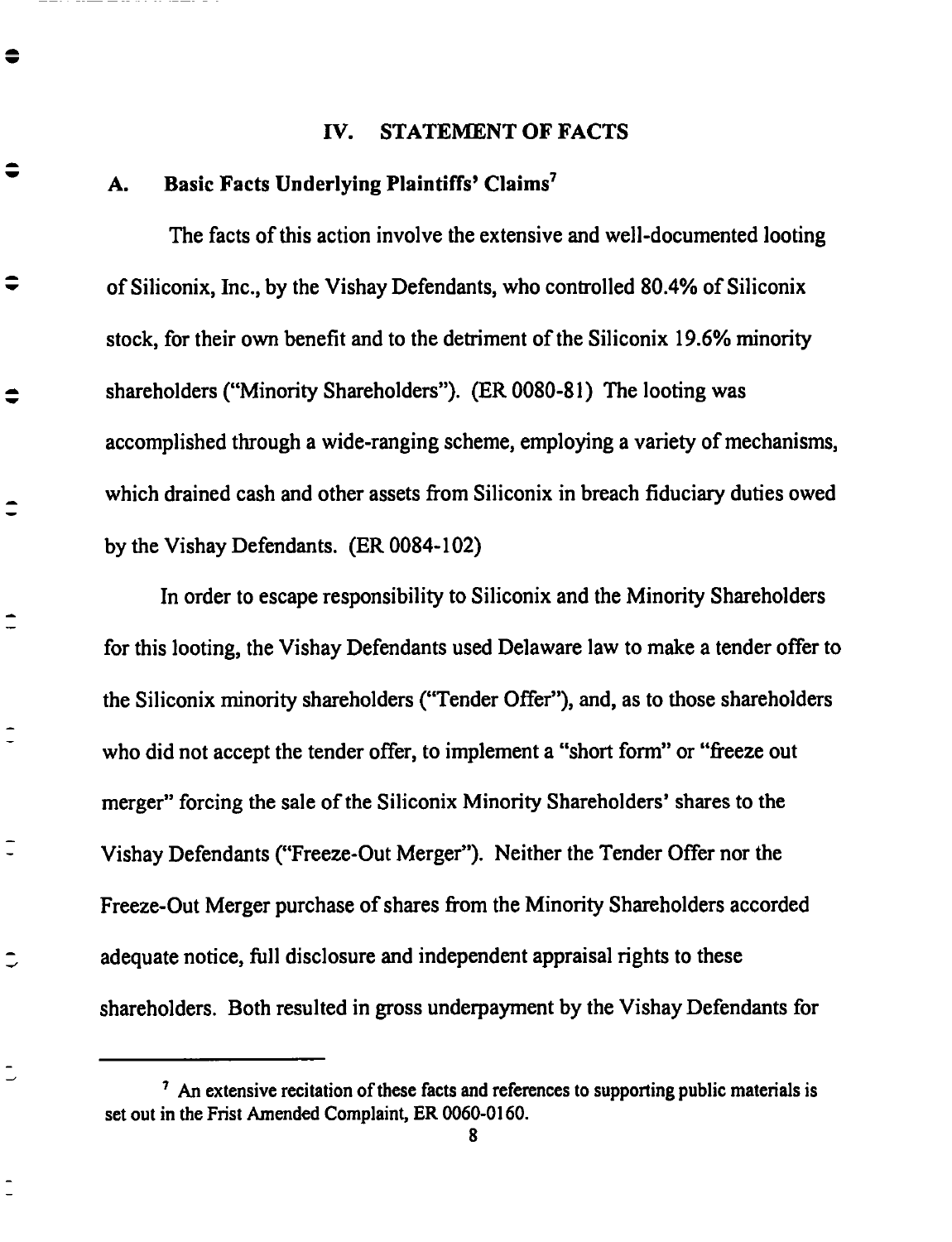the Minority Shareholders' **Siliconix shares.**

 $\div$ 

 $\hat{\mathbf{-}}$ 

 $\overline{\phantom{a}}$ 

**In order** the bless the **Tender** Offer **and** Freeze-Out Merger, the **Vishay** Defendants entered into a settlement on *April* 28, 2005with class action plaintiffs and their attorneys who had just filed their *proforma* class actions on March 4, 2005 in the Delaware Chancery Court. The Delaware Judgment, resulting from this settlement, purported to release all claims of the Minority Shareholders, including their claims under California law, pending in this action since August 12, 2002.

The allegations of looting, and, the allegations of inadequate disclosures and notice to Siliconix Minority Shareholders with regard to the Tender Offer and Freeze-Out Merger contained in the Second Amended Complaint ("SAC") are deemed true for purposes of a Rule 12(b)(6) motion, and, were supported in the District Court by declarations and requests for judicial notice, creating material issues **of** fact **preventing summary** judgment, under Rule 56 with respect to the *res judicata* issue, derivative claims, direct fiduciary claims and quasi appraisal **rights.** (ER 0793-878, ER 1658-69)

Nonetheless, the District Court here, based on the Delaware Judgment, the Delaware Chancery Court's determination of *resjudicata* and issuance of the Delaware Injunction enjoining Plaintiffs from proceeding on these issues

9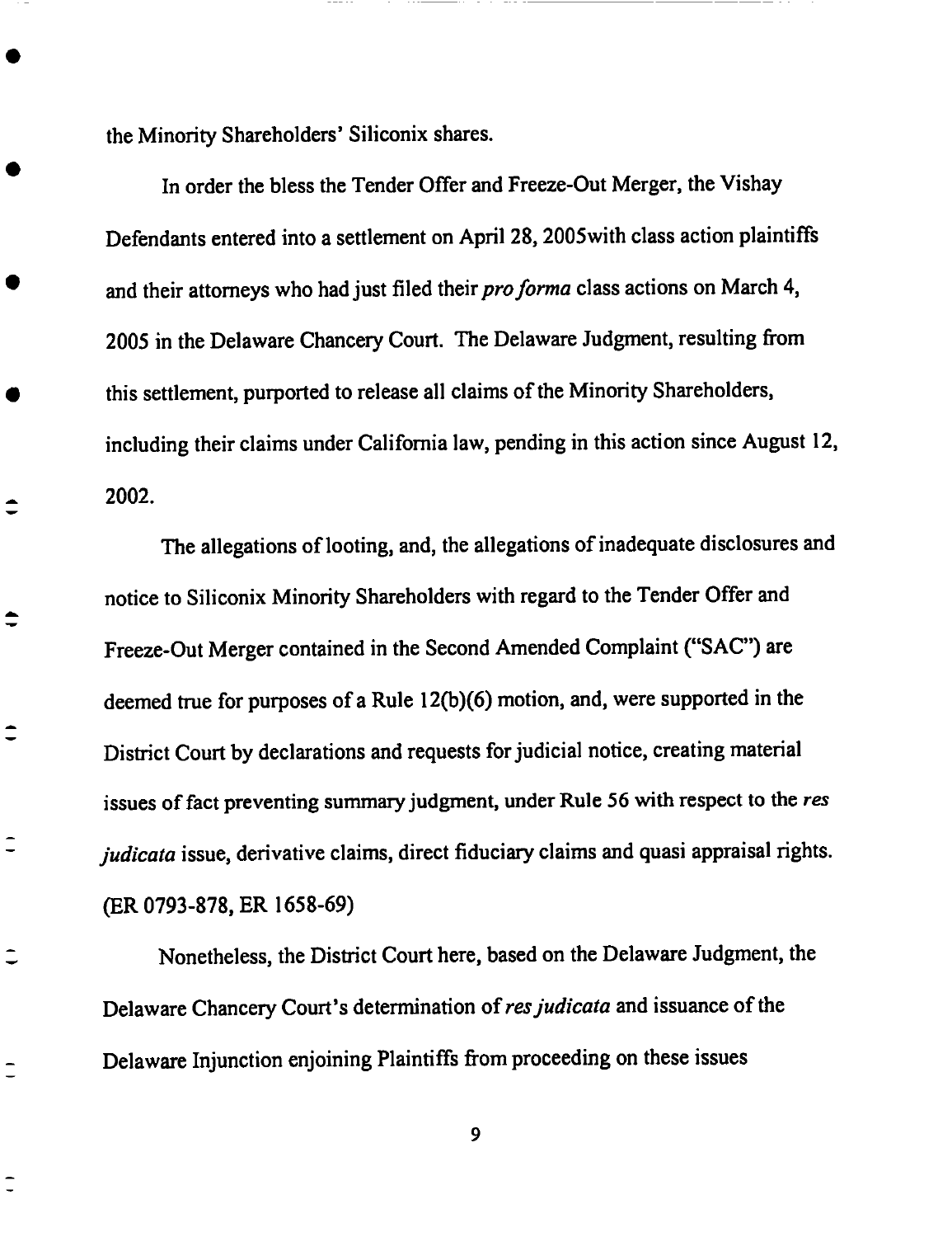(including discovery or inquiry of any kind on them) issued the Dismissal **Order,** giving full effect to the Delaware Injunction, unless Plaintiffs obtained relief from that injunction from the Delaware courts. (ER 1714-19)

### **B. Background of Silieonix and Vishay**

 $\hat{\mathbf{-}}$ 

╤

ς

**Siliconix is an old-line, well-respected Silicon Valley firm. It** was **one of** the **first group of semi-conductor chip makers in the Silicon Valley. It specialized in active semiconductor components, primarily MOSFETs (metal-oxide semiconductor field-effect** transistors). Siliconix is, today, the world's number one supplier of low-voltage power MOSFETs. MOSFETs are the solid-state switches that are used to manage and convert power in computers, cell phones and communications infrastructure, and to control motion in computer disk drives and automotive systems. (ER 0067)

Siliconix grew internally, using technology innovation and profits to expand its sales and profits. From 1964 through 1988 Siliconix was profitable in 96 straight quarters. It has had profits for 11 **straight** years from 1992 - 2002. Because of its unique products and their profitability, Siliconix had strong finances and considerable cash. (ER 0067)

Siliconix business model and liquidity contrasted starkly with that of Vishay. Vishay designed, manufactured and marketed passive electronic components used

lO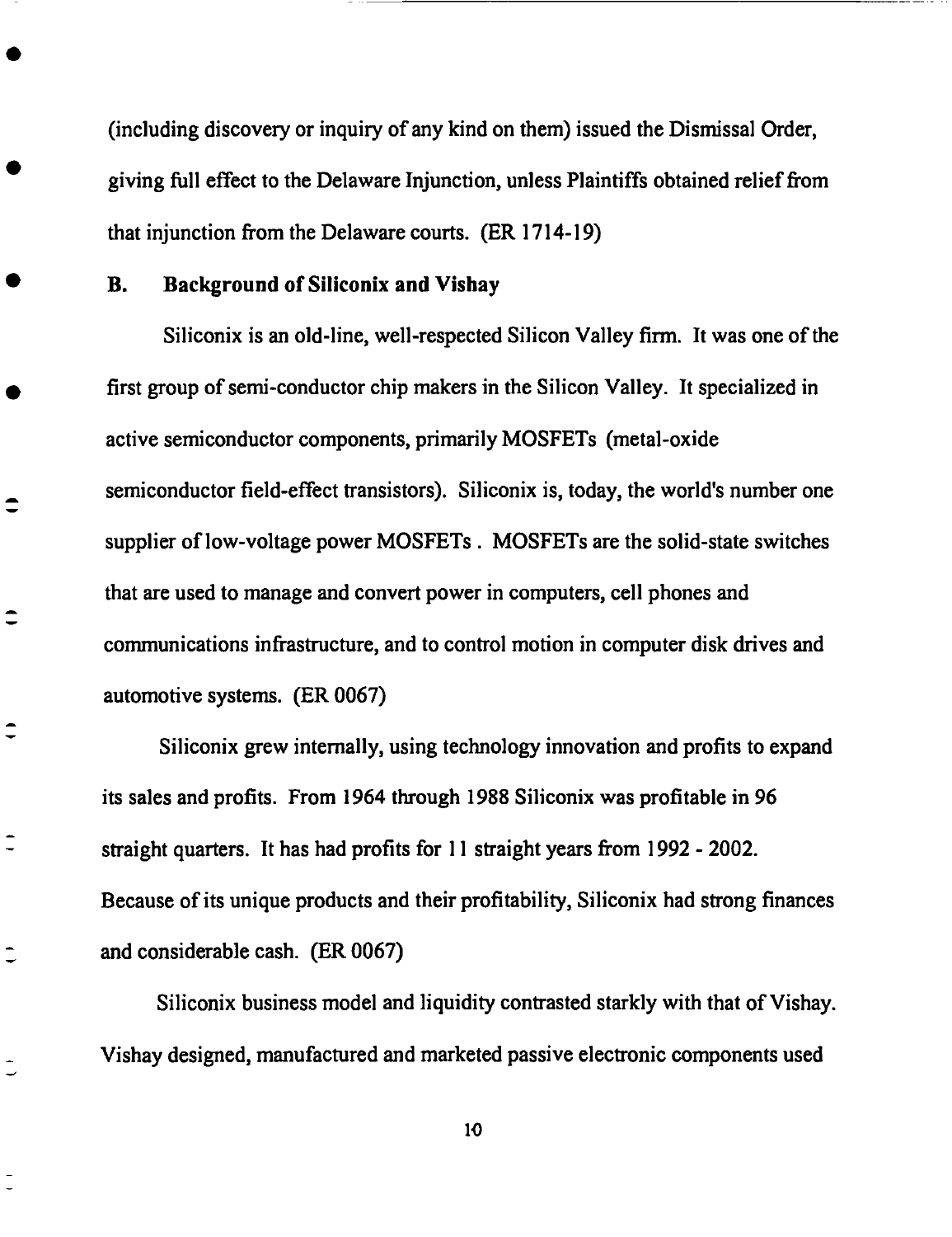**in other** companies' **products and technologies. Vishay's** components **primarily** consisted **of fixed resistors and of tantalum, multi-layer** ceramic chip **("MLCC") and film** capacitors. **The** company **offered most of its product types in the traditional leaded device form.** The company **did not produce active** components **such as semiconductors. Its products were** "commodities" **with low technology, low** margins **and many** competitors. (ER **0067-68)**

**Vishay grew through leveraged buyouts. Vishay arranged for lines of** credit **using a** number **of banks to purchase** companies **with the** cash **proceeds of its loans.** When an **offer was accepted** and **the transaction** completed, **Vishay began to sell off assets of the acquisition to pay off lines of** credit. The **target** company's manufacturing **facilities were** either **sold or moved offshore to low-labor-cost** countries. **This method of sales** growth **worked well as long as the underlying assets were valued** correctly **and the liquidation process** and **integration was done quickly so that the interest** costs **of the acquisition did not** exceed **the profits. Low profit** margins, **high interest** costs **and** market **slow-downs severely impacted this acquisition of Vishay in the period 1998 - 2005,** creating **huge demands by Vishay for** credit and cash, **which it often satisfied through Siliconix. (ER 0066-72)**

 $\bullet$ 

≎

Ξ

 $\hat{\mathbf{-}}$ 

**II**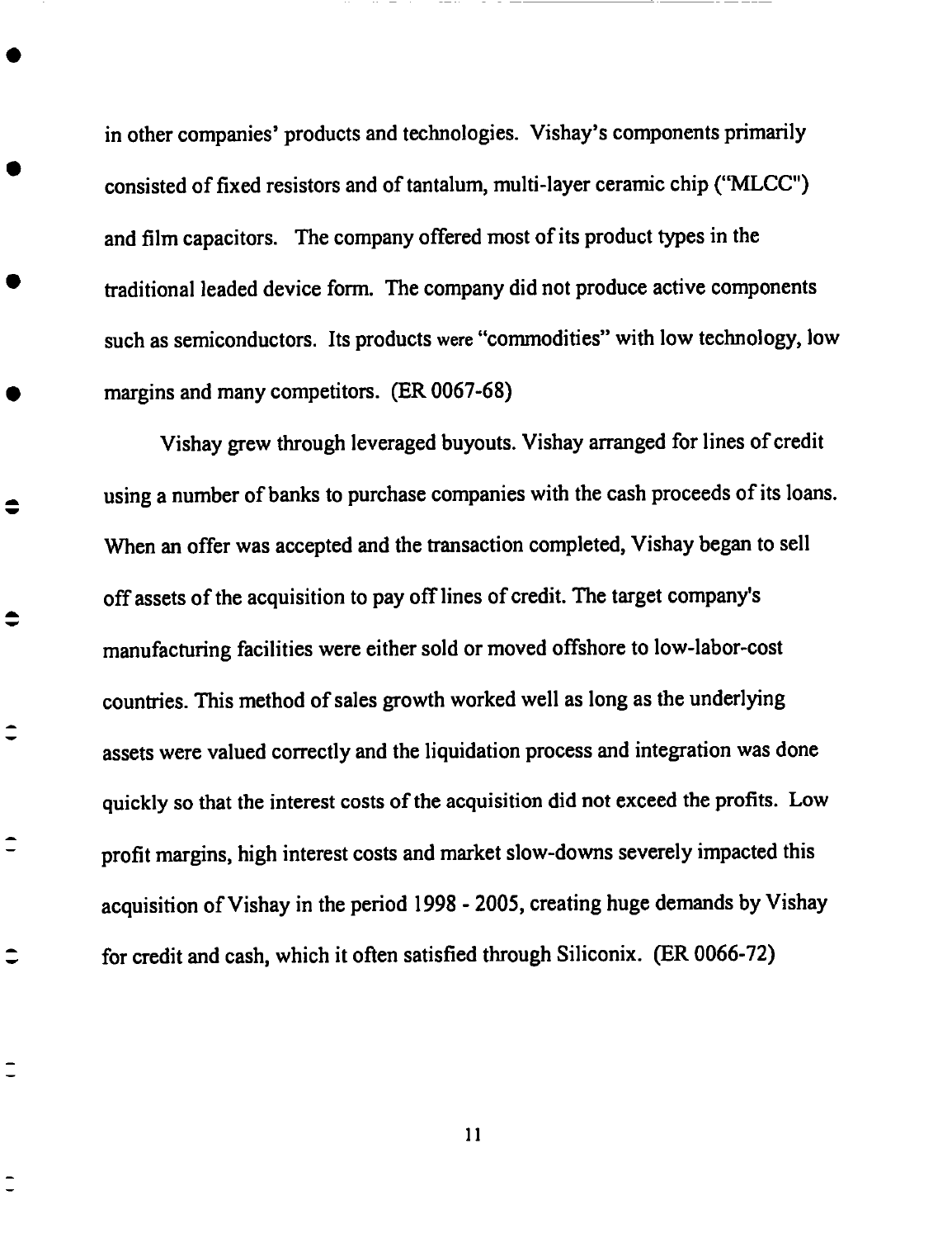# C. Vishay Acquires A Majority Stake in Siliconix - Attempts to Buy Siliconix Minority Shareholders Out

On March 2, 1998, Vishay bought 80.4% of the outstanding Silieonix stock from Daimler-Benz, the parent of Mercedes Benz. If Vishay had made a formal tender offer for the remaining 19.6% of the Siliconix shares in public hands (Siliconix Minority Shareholders' shares) in March 1998, it would have cost Vishay \$85,000,000, because Siliconix stock was trading at about \$42.50 per share. In 2000 Siliconix shares traded above \$125.00 per share. However, Vishay had purchased Daimler-Benz's Siliconix stock for only \$27.65 per share. On February 22, 2001 Vishay made a cash tender offer for all of the remaining outstanding shares of Silieonix at a price of \$28.82 a share. (ER 0080-81) An application for a preliminary injunction by a Siliconix minority **shareholder to prevent this tender offer was denied) However, the offer was rejected on its own terms when less than** 50% **of Siliconix minority shareholders accepted. This, like the subsequent Vishay Tender Offer** and **Freeze-Out Merger in 2005, was** fraught **with fiduciary breaches**

€

 $\overline{\phantom{a}}$ 

<sup>8</sup>*In re Siliconix, Inc. Shareholders" Litigation,* **C.A. No.** 18700, 2001 **WL 716787** ('holding **that** "a **controlling shareholder extending** an **offer for minority-held shares in the** controlled **corporation is under no obligation, absent** evidence **that material information about the offer** has **been withheld or** misrepresented **or** that **the** offer is coercive **in some significant** way, to **offer** any particular price for the minority-held **stock"** and finding no such showing.)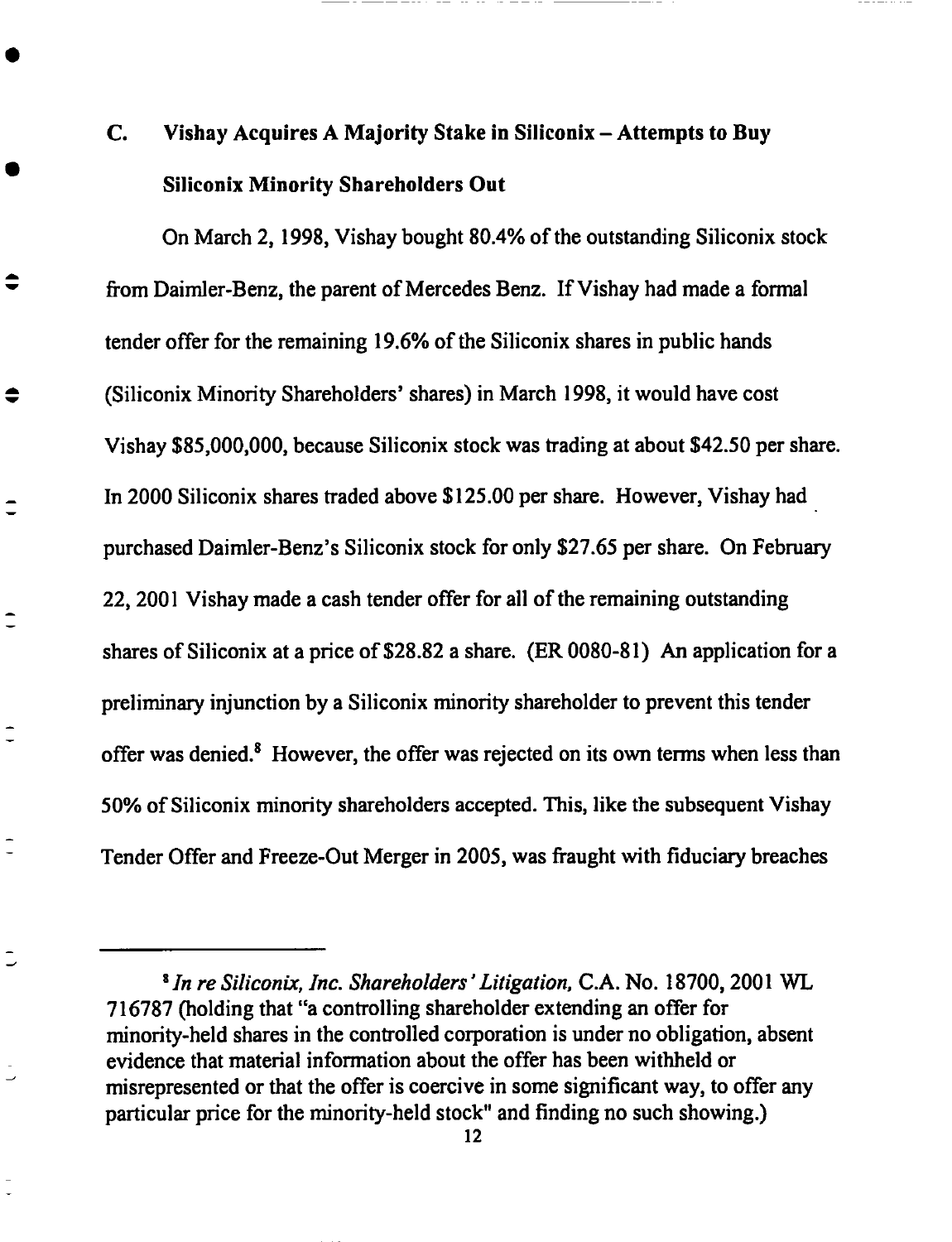**by** the Vishay Defendants, which the **Delaware** courts declined to **act on.** 9

Vishay thereby had strong incentives to take the unlawful actions alleged below to drain assets from Siliconix, in order to keep the price of the remaining 19.6% of Siliconix stock as low as possible, reducing Vishay's cost of any future acquisition of the remaining Siliconix shares. Vishay and its controlling shareholder, Defendant Felix *Zandman,* also had strong incentives to bolster the stock price of Vishay so that an exchange of Vishay stock for Sileionix **stock** in a tender offer or freeze-out merger would dilute Vishay stock as little as possible. Finally, Vishay had strong incentives to have its actions judged under Delaware law **and** avoid **scrutiny** by any other **courts.**

Vishay, by the financial and legal machinations set out in Plaintiffs' SAC was eventually able to buy the Siliconix Minority Shareholders' shares for 3.075 Vishay shares (the equivalent of \$38.44 per share for each Siliconix share at the closing of the Tender Offer on May 12, 2005).

Ξ

<sup>9</sup> These **are** examined in detail in Faith **Stevelman,** *Going Private at the Intersection of the Market and the Law, ABA* Business Lawyer, May 2007, at **pages** 824-830. This article concluded that "Siliconix provides a proveative illustration of how far a controller [controlling **shareholder]** could go in exerting a dominating influence over the controlled company's board and minority shareholders, while successfully avoiding judicial intervention on grounds that it had committed [fiduciary] fraud and coercion."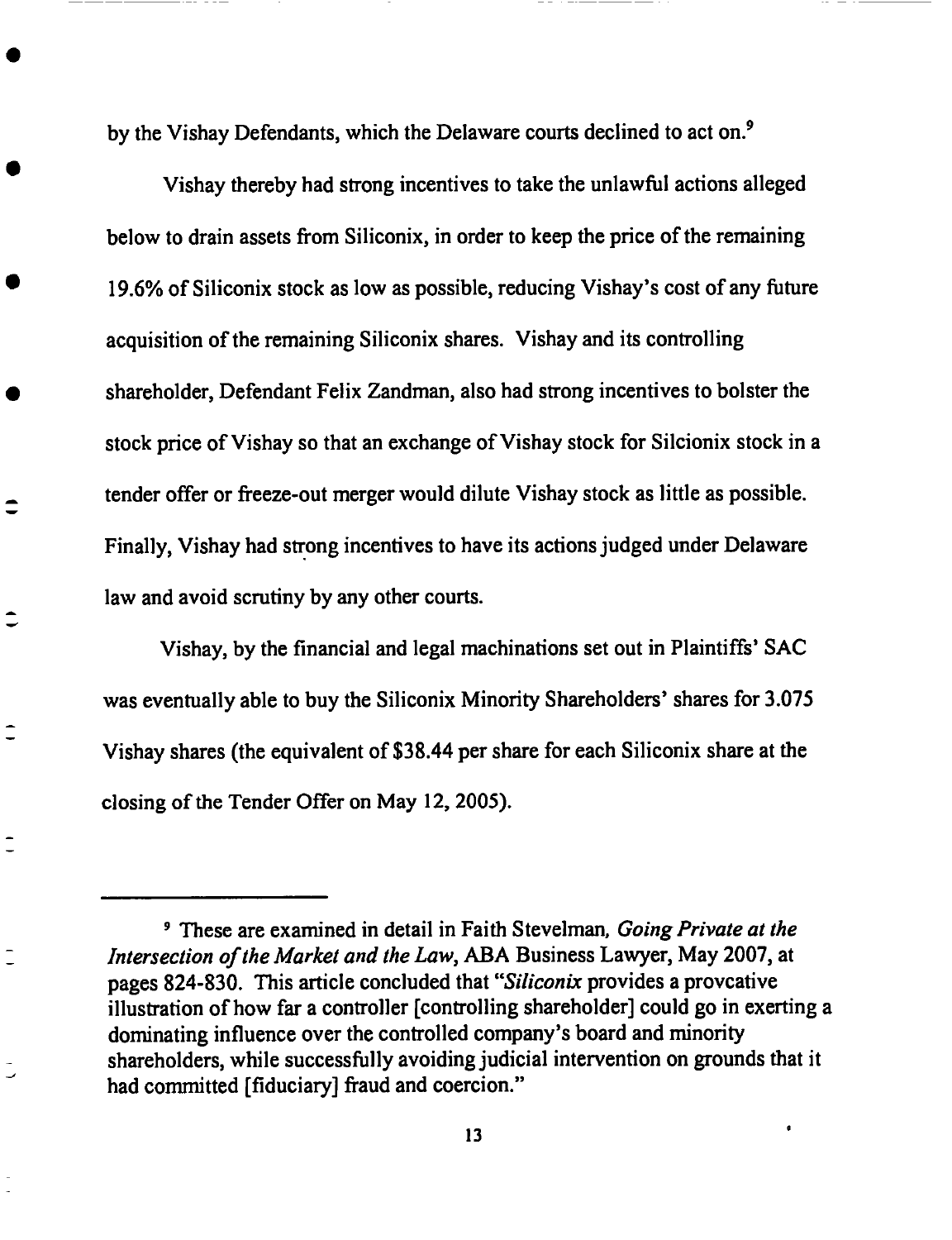**D. Vishay Defendants' Unlawful Conduct**

 $\bullet$ 

 $\bullet$ 

≂

**Taking advantage of its 80.6%** majority **ownership of Siliconix, the Vishay** Defendants **committed** the following **acts to satisfy their credit and cash** needs, to hold **the** price **of Siliconix stock** down, **and to benefit themselves, to** the **detriment of** the **Siliconix** Minority **Shareholders.**

**(1)** Vishay **borrowed Siliconix** money **and pledged Siliconix assets solely for Vishay's benefit. Vishay forced Siliconix to** extend **it lines of credit: \$75 million** effective **December 1999, and \$100 million** effective **December 26, 2002, running until 2005. Vishay borrowed from Siliconix on numerous occasions: \$37 million** from **Siliconix against Vishay' credit line in 1999 and 2000, \$75 million against its credit line in 2002, \$70** million **against its credit line in March 2003,** and **\$70 million against its credit line in June 2003. Loan documents were amended so that Siliconix could not borrow on a \$825 Million Vishay Line of Credit but was still liable for all of Vishay's debt on** that **credit line. Further, a \$400** Million Vishay **Line of Credit dated July** 31, **2003** was **written to** tie **Siliconix up** *so* that, **if Siliconix had borrowed anything, it would have had to borrow** from **the \$400 Million Vishay Line and Siliconix would have become liable for not**

**14**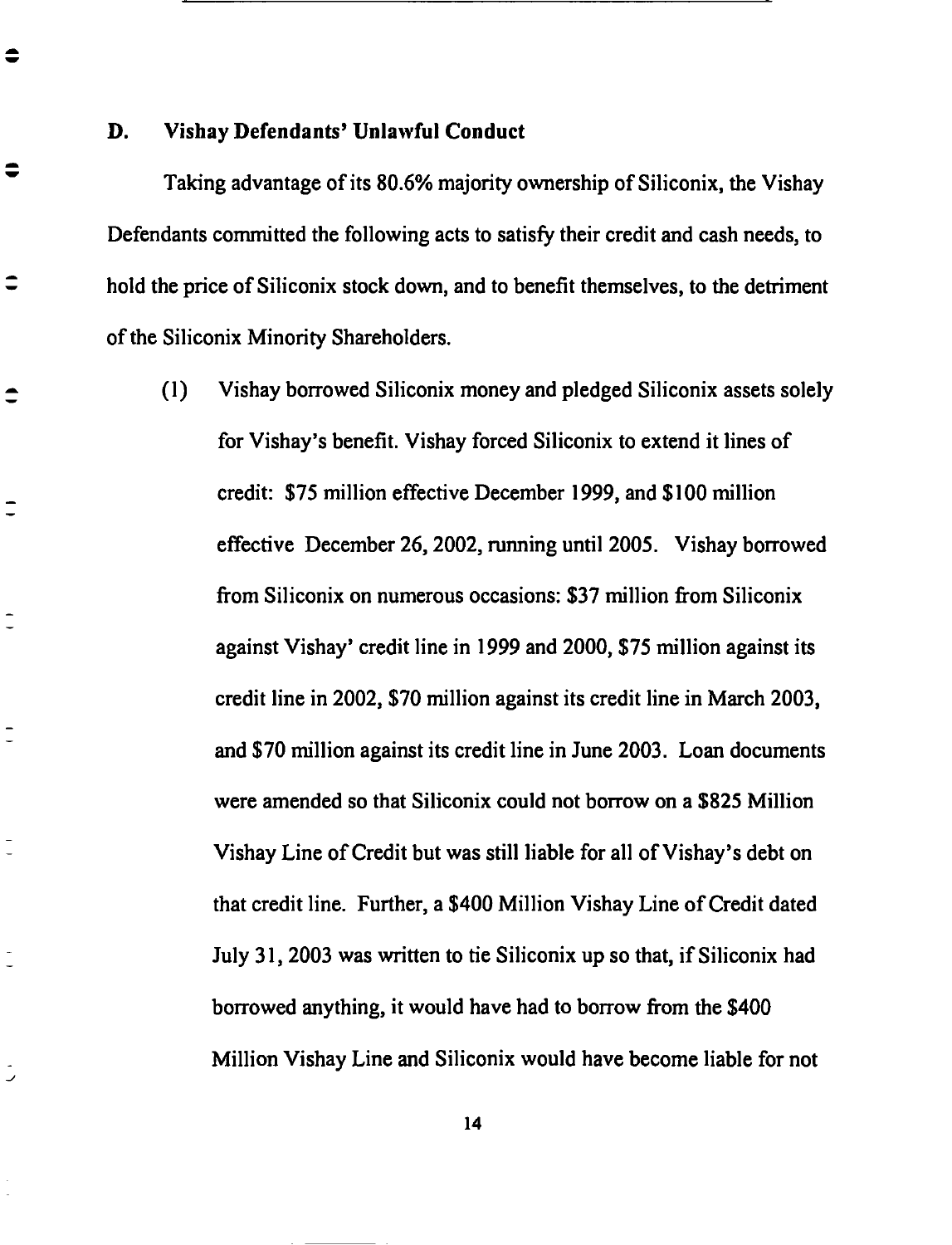only its own borrowings **but for all** of **Vishay's borrowings as well.** (SAC ¶ 15, ER **0800)**

(2) Vishay transfered Siliconix **subsidiaries, equipment,** software systems, personnel and other assets to Vishay, solely for Vishay's benefit. Vishay took over Siliconix's **sales subsidiaries** Temic North America and Temic Asia Pacific, which **also acted as the** sales **agents** for **other** companies, at book value, a small fraction of the fair market, arms length value for those subsidiaries. Vishay then imposed exorbitant commissions on Siliconix for using those **sales** subsidiaries. Resulting in a loss of tens of millions of dollars to Silieonix. Vishay absorbed and used Siliconix's SAP software system in Vishay's own operations, a system worth over \$30 million dollars, without payment. Vishay also transferred Siliconix's testing equipment from low-cost facilities in East *Asia* to a high-cost Vishay facility in Israel for Vishay's benefit in meeting certain obligations it had to maintain government credits in Israel. (SAC, ¶ 17, ER 0800, 1144-45)

 $\hat{ }$ 

 $\overline{\phantom{a}}$ 

 $\overline{C}$ 

(3) Vishay forced Siliconix to sue General Semiconductor for patent infringement while Vishay was attempting to acquire General Semiconductor at a favorable discount to Vishay. Siliconix bore the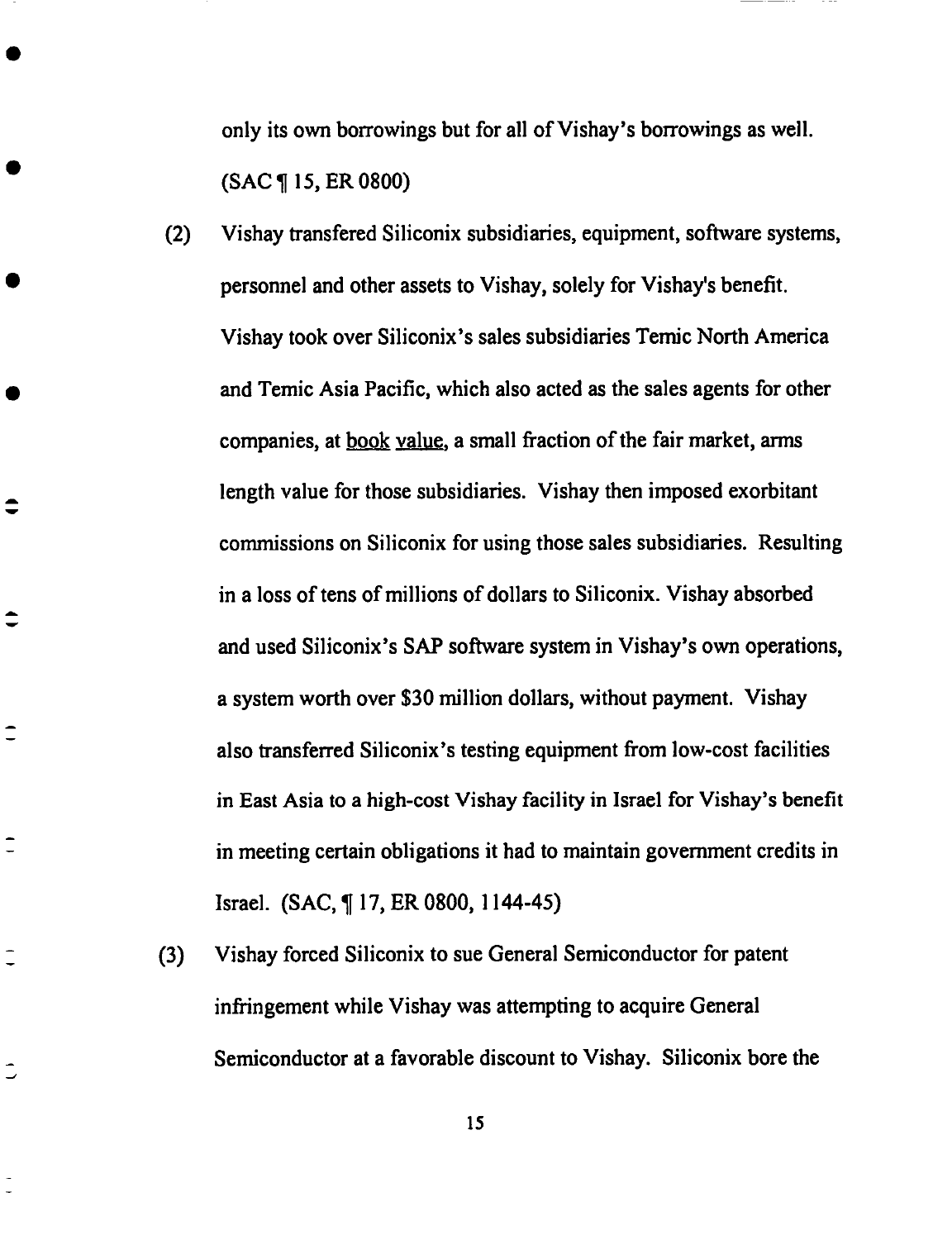attorneys' fees and costs of the infringement action. **Vishay** compelled Siliconix to settle with General Semiconductor in return for concessions of some \$25 million to Vishay on its acquisition of General Semiconductor, an acquisition which provided no benefit to Silieonix. (SAC ¶ 18, ER 0801)

(4) Vishay diverted Siliconix intellectual property to *Zandman,* the chairman, CEO and controlling shareholder of Vishay. *Three* patents were issued to Vishay, listing *Zandman* as co-inventor along with two Siliconix employees. (Patent Nos. 6,316,287,6,441,475 and 6,562,647). The two Silieonix employees had extensive expertise and prior art in the areas where the patents were issued, *Zandman* had none. The inventions were made by Siliconix employees as part of their work at Siliconix, for which they were compensated by Siliconix. Further, *Zandman's* employment contract with Vishay provided that, as a retirement benefit, he received five percent (5%) of the gross revenues received by Vishay derived from the sale of any products that incorporate *Zandman's* patents. Neither this arrangement nor any similar arrangement was afforded to nor enjoyed by any employee at Siliconix. (SAC ¶ 19, ER 0801)

≎

 $\overline{\phantom{a}}$ 

 $\tilde{\mathbf{I}}$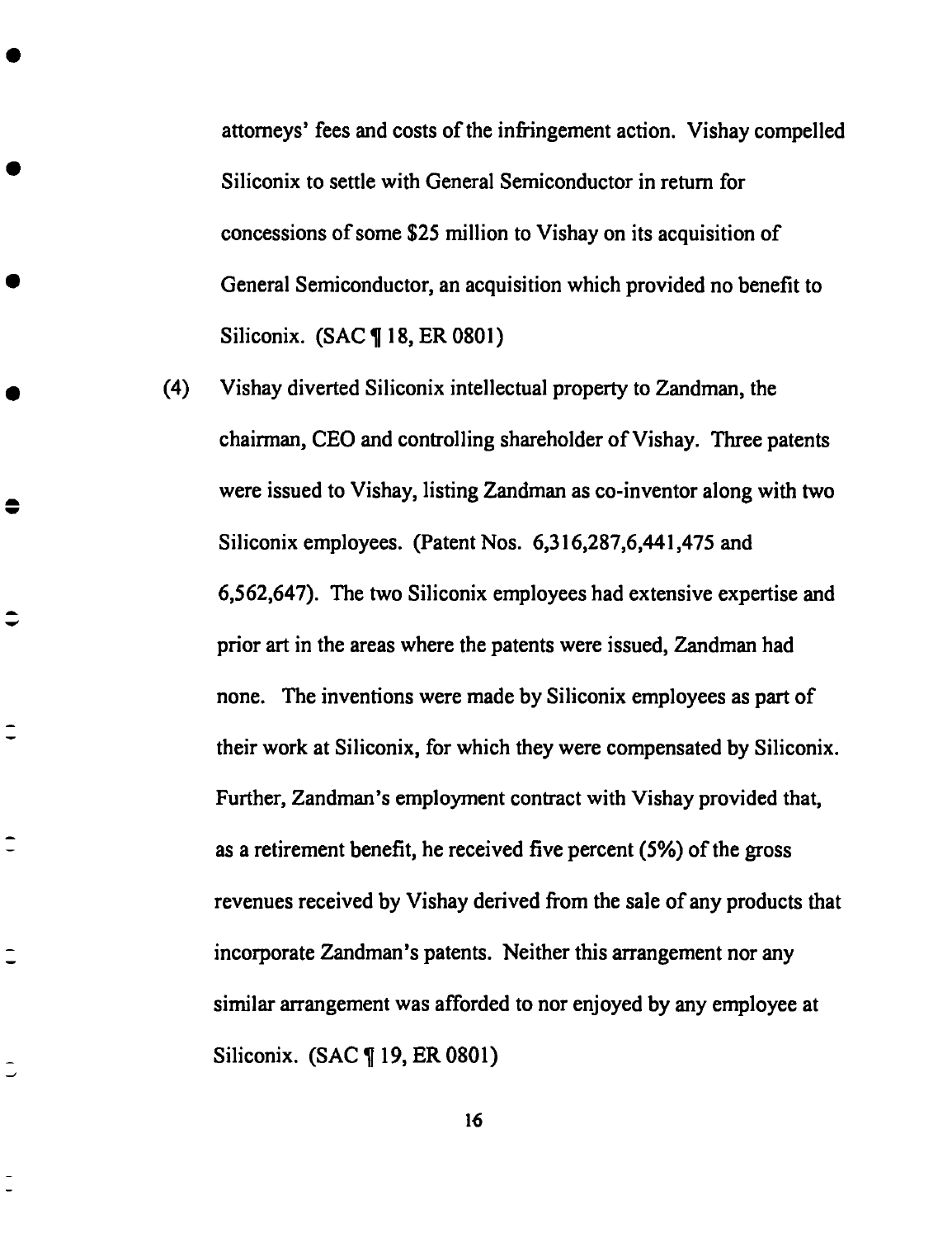(5) **Vishay, by** imposing unwarranted charges **on Siliconix,** and **by** allocating Vishay's overhead to Siliconix, inflated Vishay's cash flow and profits and depressed Siliconix's cash flow and **profits.** From Vishay' acquisition of a majority stake in Siliconix through December 31, 2004, Siliconix has reported related party transactions with its majority shareholder, Vishay, totaling \$193 million in value.<sup>10</sup> The value of unreported, unvalued or undervalued related party transactions forced upon Siliconix by Vishay and the damage to Siliconix from Vishay's self-dealing is many times this amount. (SAC ¶ **19, ER 0801)**

### **E. Defendant E** & **Y's Unlawful Conduct**

 $\hat{\mathbf{v}}$ 

 $\tilde{\phantom{a}}$ 

 $\bar{\mathbb{C}}$ 

 $\overline{\phantom{a}}$ 

**In 1998, after Vishay acquired** an **80.4% of the stock in Siliconix, Vishay forced Siliconix to fire its long time auditor,** KPMG, **and to retain E&Y as the auditor for Siliconix. The retaining of E&Y was not done by** anyone **at Siiconix, but by** an **officer** and **director ofVishay. (ER 1142, 1148-49) Vishay and E&Y,** when the **CFO of Siliconix objected** to the book value purchase of Siliconix's sales subsidiaries *Temic* North *America* and *Temic* Asia Pacific, fired that CFO. With its own auditor and CFO installed at Siliconix, Vishay did not report in SEC

<sup>&#</sup>x27;°Siliconix Audited Financial **Statements** for 1998-2004, S.E.C. Forms 10-K.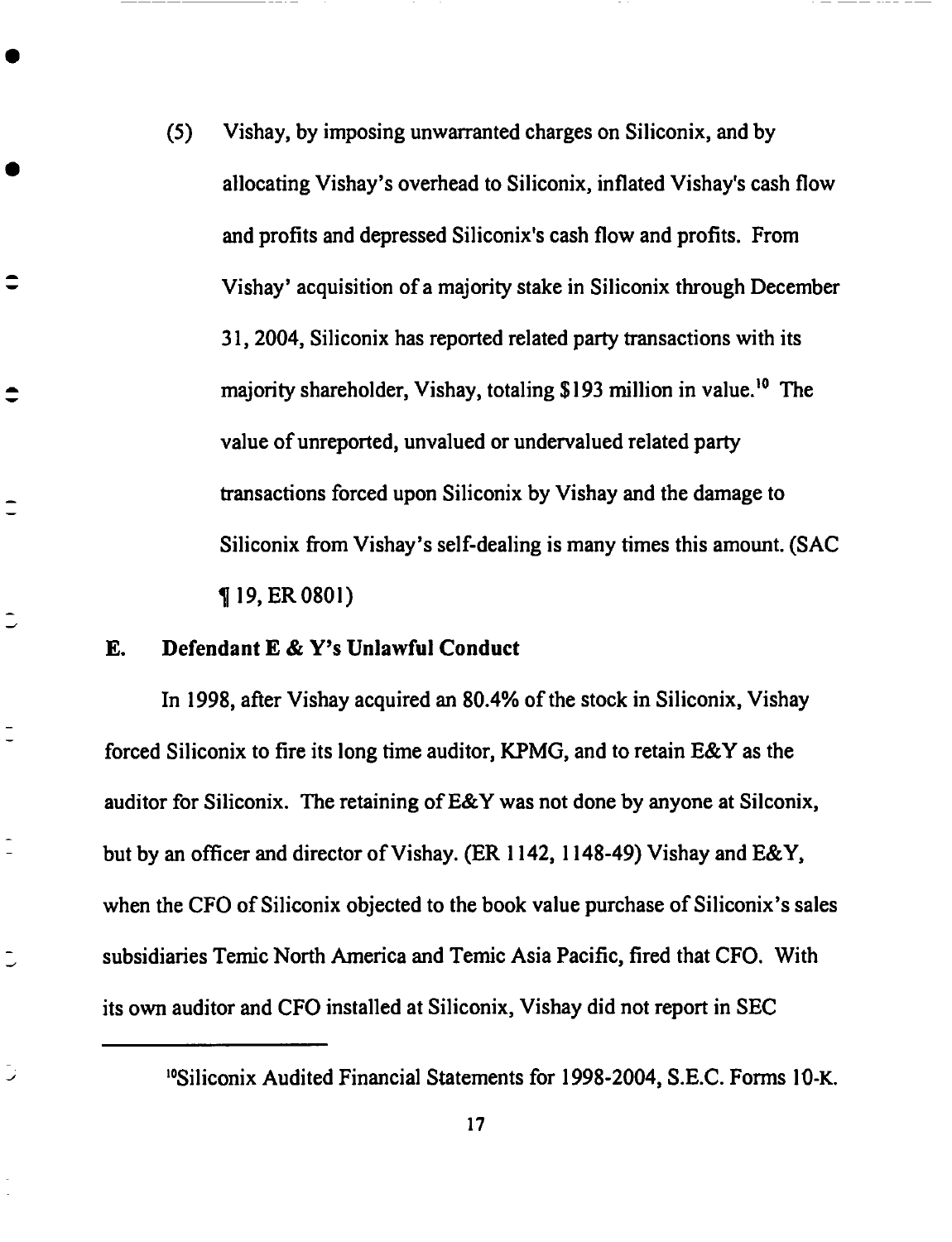statements all **of** the **related** party transactions between Siliconix and Vishay and in **those reported,** did not assure arms-length, fair market transactions. **(ER** 1143-50)

### **F. The** Inception **of This** Action

 $\overline{\phantom{0}}$ 

Against this backdrop, the Siliconix **Minority** Shareholders filed this action in California Superior Court **on** August 12, 2002 **("Original** Complaint"). **The** Original Complaint contained **two (2** claims for **relief: (1)** a derivative claim **by** Siliconix against **Vishay** for breach **of its fiduciary** duty, as a majority shareholder, and for corporate **waste of** Siliconix assets, to **recover** the amounts taken **by Vishay** solely **for** its **own benefit without** fair **market** compensation; and **(2) a derivative** class action **by** the Siliconix **Minority** Shareholders to **recover** the amounts **they** were injured by the Vishay Defendants, as majority shareholders. **(ER 0001-09)**

**The** Siliconix **Minority** Shareholder made **repeated** attempts **to force** disclosure **of** the details **of** Vishay's transactions **with** Siliconix and to **obtain** for Siliconix **officers,** directors and auditors **who** acted independently **of Vishay** and **in** the best interests of all Siliconix Shareholders **(ER 0017-57)**.<sup>11</sup>

**When** such extra-judicial attempts **by** Siliconix **Minority** Shareholders **to rein**

**<sup>&</sup>quot;** The minority shareholders **of Siliconix** submitted **to Siliconix a** "Shareholder **Proposal for** Siliconix, Inc., **Pursuant** to S.E.C. **Rule** 14a-9." **The** Shareholder **Proposal** was **rejected** by **the** board **of** directors **of** Siliconix, who sought and **received** a no action **letter from the S.E.C. on** certain **limited** aspects **of** the shareholder proposal **on March** 1, 2004.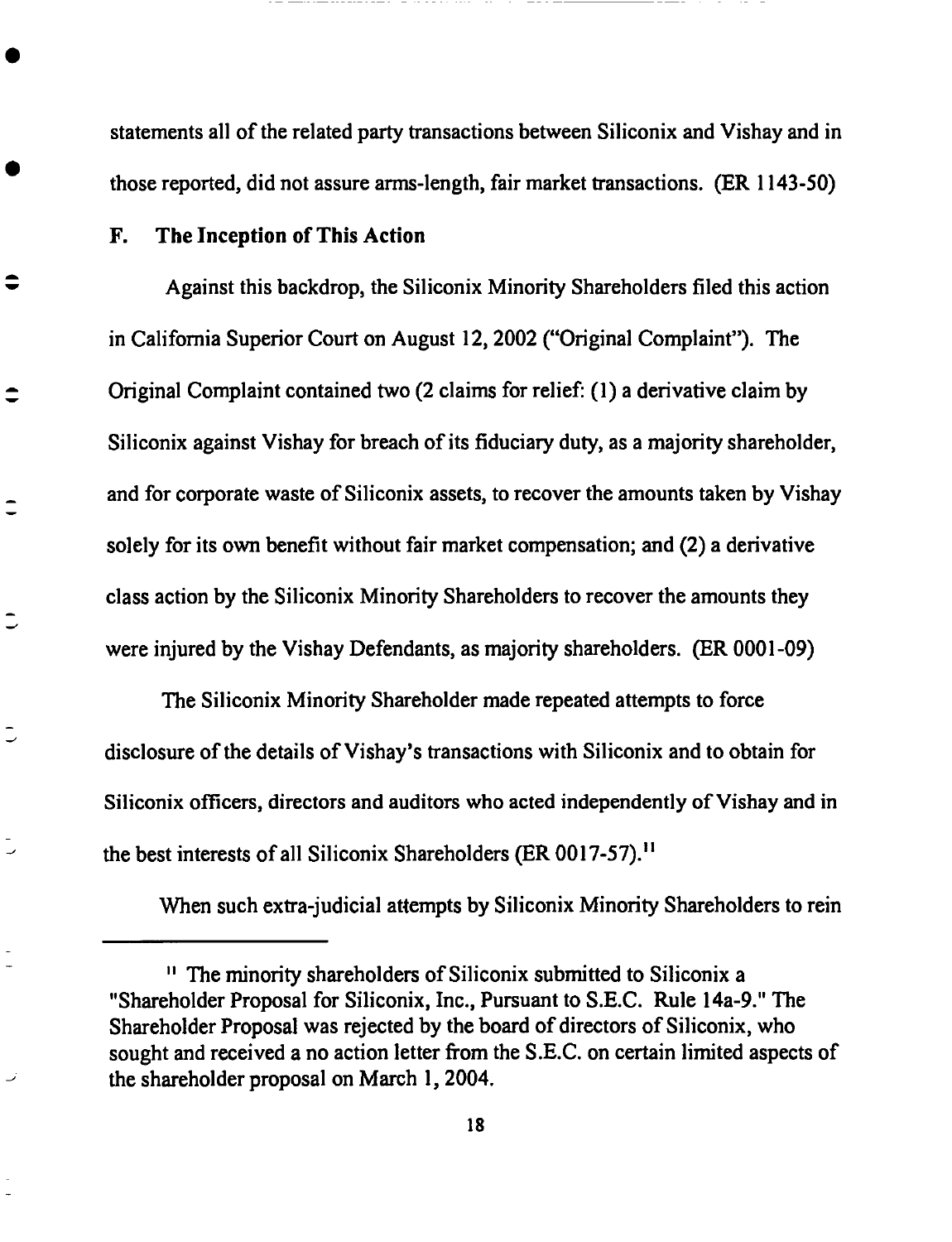in Vishay's **misappropriations from Siliconix** were unsuccessful, **Plaintiffs** filed **a First Amended Complaint ("FAC") on January 10, 2005. (ER 0060-0160) This FAC spelled out in great detail** the **information Plaintiffs** had **acquired about** Vishay's **unlawful actions** with **references to SEC public documents filed by** Vishay **and Siliconix.**

### **G. Vishay's Tender Offer**

€

 $\bullet$ 

 $\ddot{\phantom{a}}$ 

 $\overline{ }$ 

**On March 3, 2005,** Vishay **issued a press release announcing its intent to** commence a **tender offer to** acquire **the** 19.6% minority interest (5.849 million shares) of Siliconix common stock that it did not already own by means of exchanging 2.64 shares of Vishay common stock for each share of Siliconix stock ("Tender Offer"). Vishay's Tender Offer envisioned a "short-form merger," whereby the merger would be completed if, among other things, more than 50% of the outstanding shares accepted the *Tender* Offer and the Silieonix Minority **Shareholders** having to **sell** their **shares at a** 2.64 to 1 ratio **with** Vishay **shares,** or accept "appraisal fights" "Freeze-Out Merger" to set the ratio. Commencement of the Tender Offer was not conditioned on prior approval of the terms of the Tender Offer by Siliconix or a special committee of Silieonix directors. The Tender Offer expired on May 12, *2005.* (ER 0436-0545)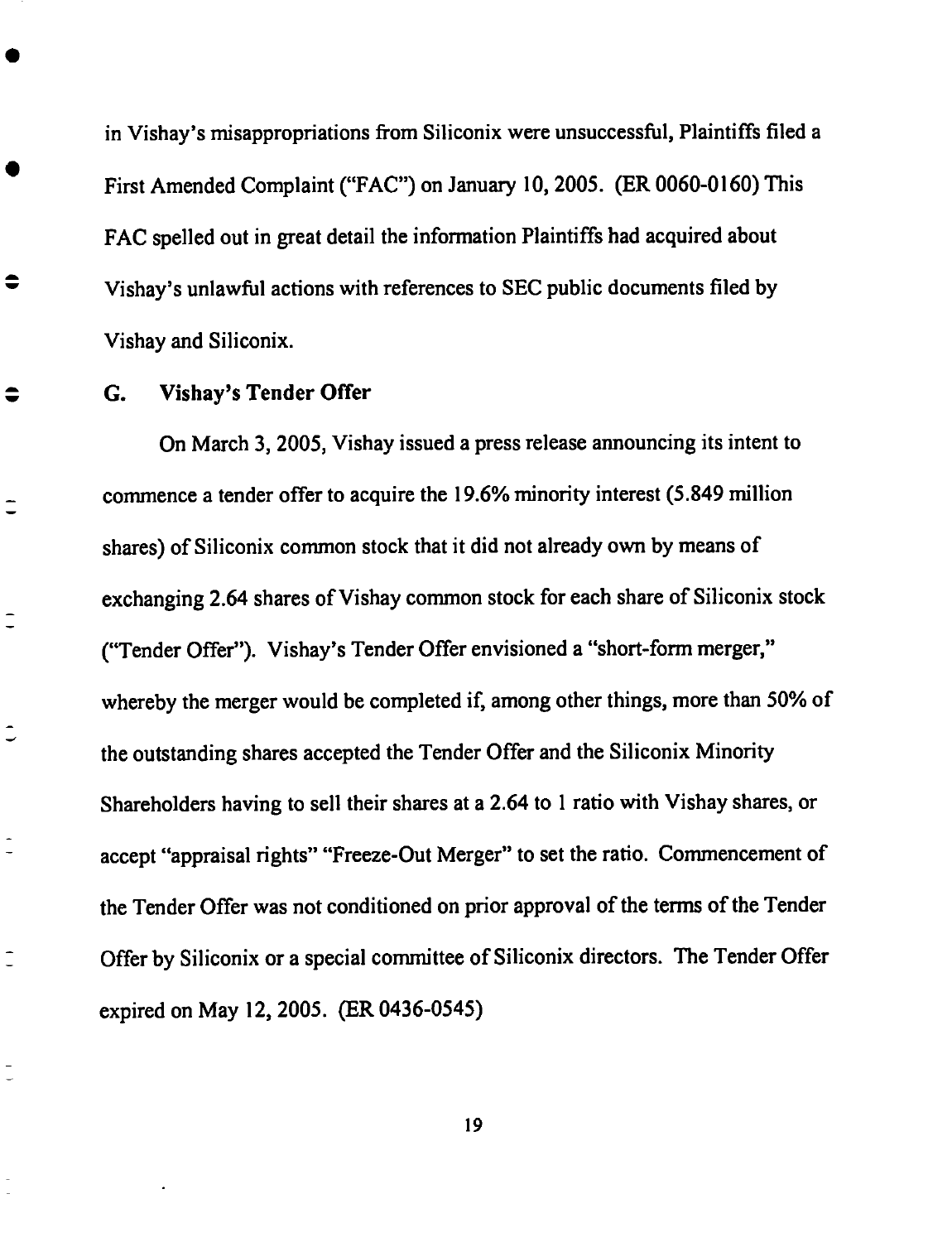**H. 2005 Delaware Class Actions**

♦

 $\overline{\phantom{a}}$ 

One day following the **announcement** of the Tender Offer on March 4, **2005,** five (5) pro forma class action complaints were filed in the Delaware Chancery Court on behalf of Siliconix's **public** shareholders. The complaints named as defendants Siliconix, Vishay, and Siliconix's board of directors. The **complaints** alleged that the Tender Offer was unfair to Silieonix's Minority Shareholders, and that Siliconix directors had breached their fiduciary duties to Siliconix Minority Shareholders. Plaintiffs in these actions alleged the exchange ratio was unfair and inadequate for several reasons, including Vishay's domination and control of Siliconix and ability to time the offer to take advantage of Siliconix's pre-announcement depressed stock price. The complaints sought to enjoin the Tender Offer or, in the alternative, to rescind the transaction and/or recover damages. (ER 1479-1480)

The **five** (5) class actions were consolidated in the Delaware Chancery Court in an action entitled *In re Siliconix, lnc. Shareholders Litigation,* C.A. No. 1143-N and a Consolidated *Amended* Class *Action* Complaint ("Consolidated Complaint') was filed on April 18, 2005. (ER 1499-1518)

The Consolidated Complaint in Delaware did not name the **same** defendants as this action, omitting Vishay Temic Semiconductor *Acquisition* Holdings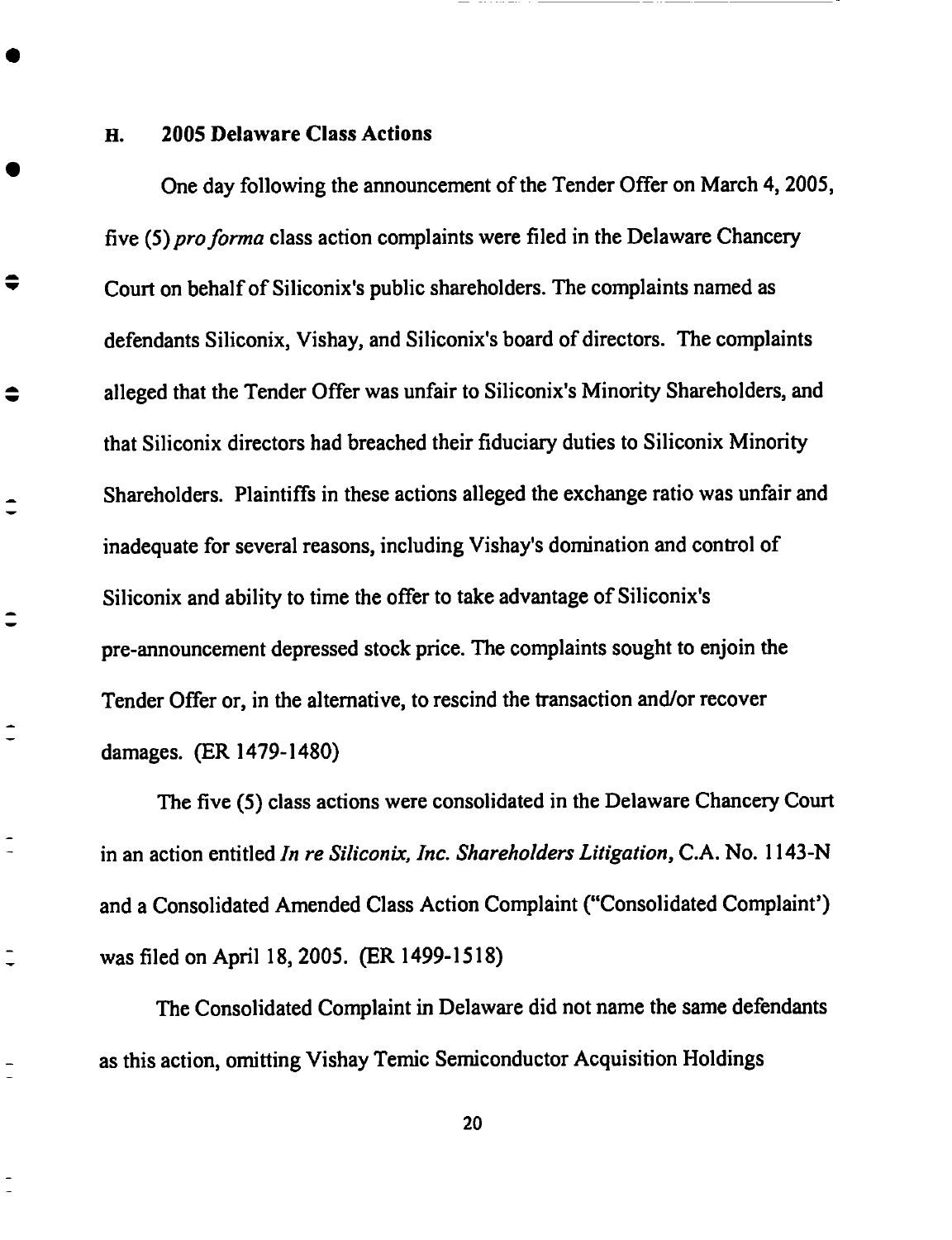**Corporation, Siliconix,** Inc., **E&Y, and** Felix **D. Zandman. It contained** two (2) **counts** of breach of **fiduciary** duty under Delaware law: (l) Count I **claiming** that "neither the process nor the price **[was]** fair" in the Tender Offer; and (2) Count II **claiming** that "defendants **[had]** breached their **fiduciary** duty through materially inadequate disclosures and material omissions." There was no derivative **claim** on behalf of Siliconix, and no **claims** against Felix D. Zandman or E&Y. (ER 1499- 1518)

### I. Settlement of *the* **Delaware** Class Actions

≘

 $\hat{\mathbf{-}}$ 

 $\overline{ }$ 

د

On April 28, 2005, defendants and plaintiffs' **class counsel** entered into a Memorandum of Understanding ("MOU") to settle the Delaware action for: (1) an increase in the **exchange** ratio of Vishay shares for Siliconix shares in the Tender Offer from 2.64 to 3.075; and (2) **certain** supplemental disclosures to be made by Vishay in an amended SEC Form S-4 (Tender Offer and Disclosure) and **certain** disclosures by Siliconix in its SEC Schedule 14D-9 (Solicitation/Recommendation Statement) filed in response to the Tender Offer.

### J. Vishay and Siliconix Fail To Make Adequate SEC Disclosures

In the SEC Form S-4 for the Tender Offer and amendments filed by Vishay the only mention of this action was as one of sixteen (16) exhibits 99.7.1-99.7.16 to the S-4 which were described as "complaints and decisions relating to the 2001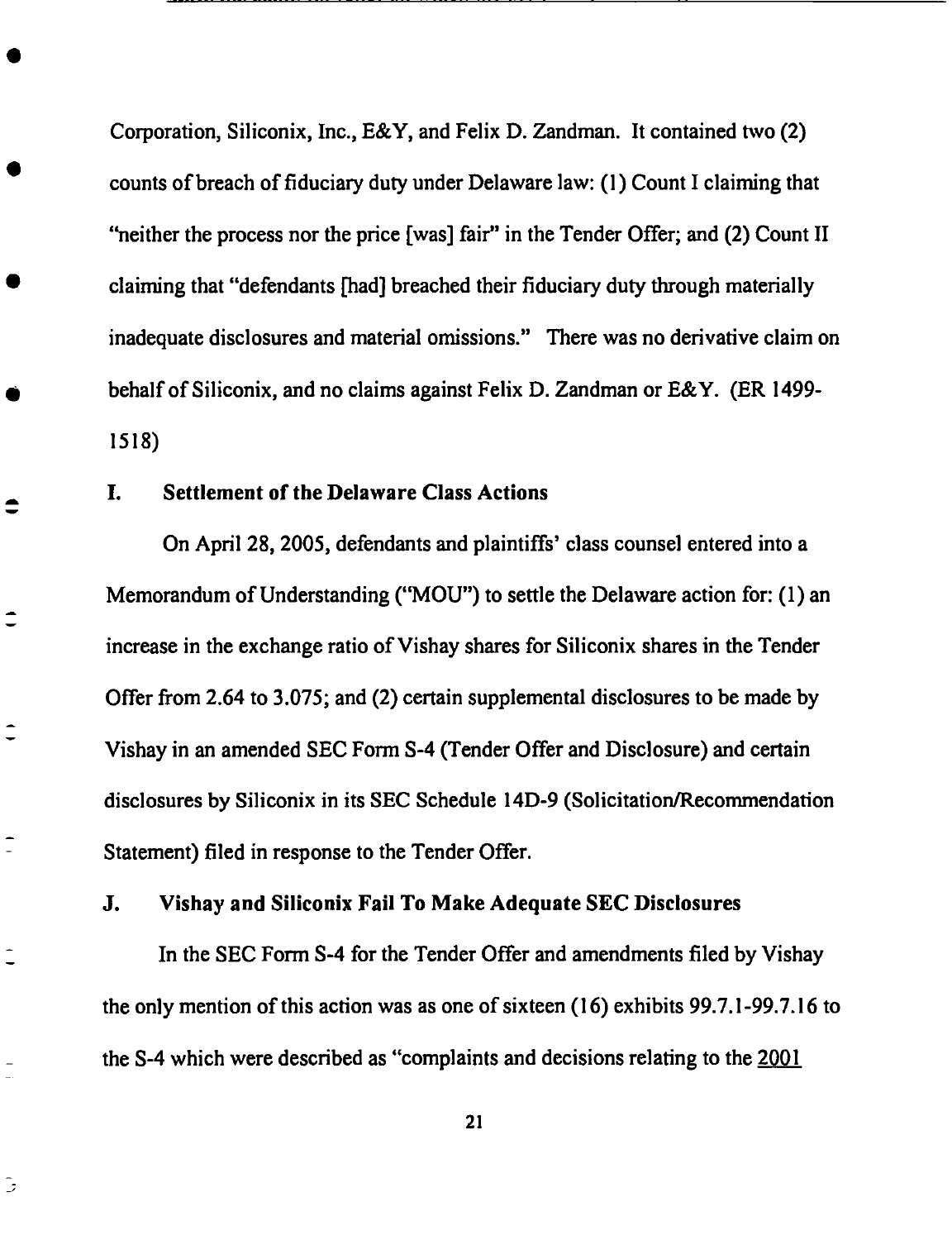tender offer of Vishay... for Siliconix" (emphasis supplied).<sup>12</sup> In the S-4's, under the category of "complaints relating to the 2005 tender offer of Vishay... for Siliconix," this action was not mentioned — although this action potentially both lowered the value of Vishay shares and raised the value of Siliconix shares significantly.

On *April 21, 2005* Vishay issued a press release which stated that it had "reached an agreement in principal with the plaintiffs in pending litigation regarding the offer to settle these suits" without **specifying** what suits were involved. On *April* 22, 2005 Siliconix filed its *Amendment* No. 1 to SEC Schedule 14d Solicitation/Recommendation Statement for the Tender Offer (although the Schedule 14d-9 would not be filed until *April* 25, 2005) which attached Vishay's ambiguous statement.

 $\hat{\mathbf{t}}$ 

 $\hat{\mathbf{I}}$ 

 $\hat{=}$ 

On *April* 26, 2005, Vishay issued a news release which stated that "Vishay... announced that the **California Superior Court** today granted **Vishay's** motion to stay the purported class action filed in California challenging Vishay's pending exchange offer for the shares of Siliconix." On *April* 27, 2005, Siliconix filed *Amendment* No. 3 to its Schedule 14d, attaching Vishay's news release and stating that: "[o]n *April 26, 2005,* Vishay issued a press release announcing that the

\_2Vishay, **SEC** Form **S-4, filed** April 12, 2005, Part II-1, Item **21;** Exhibit 99.8, Part 11-4.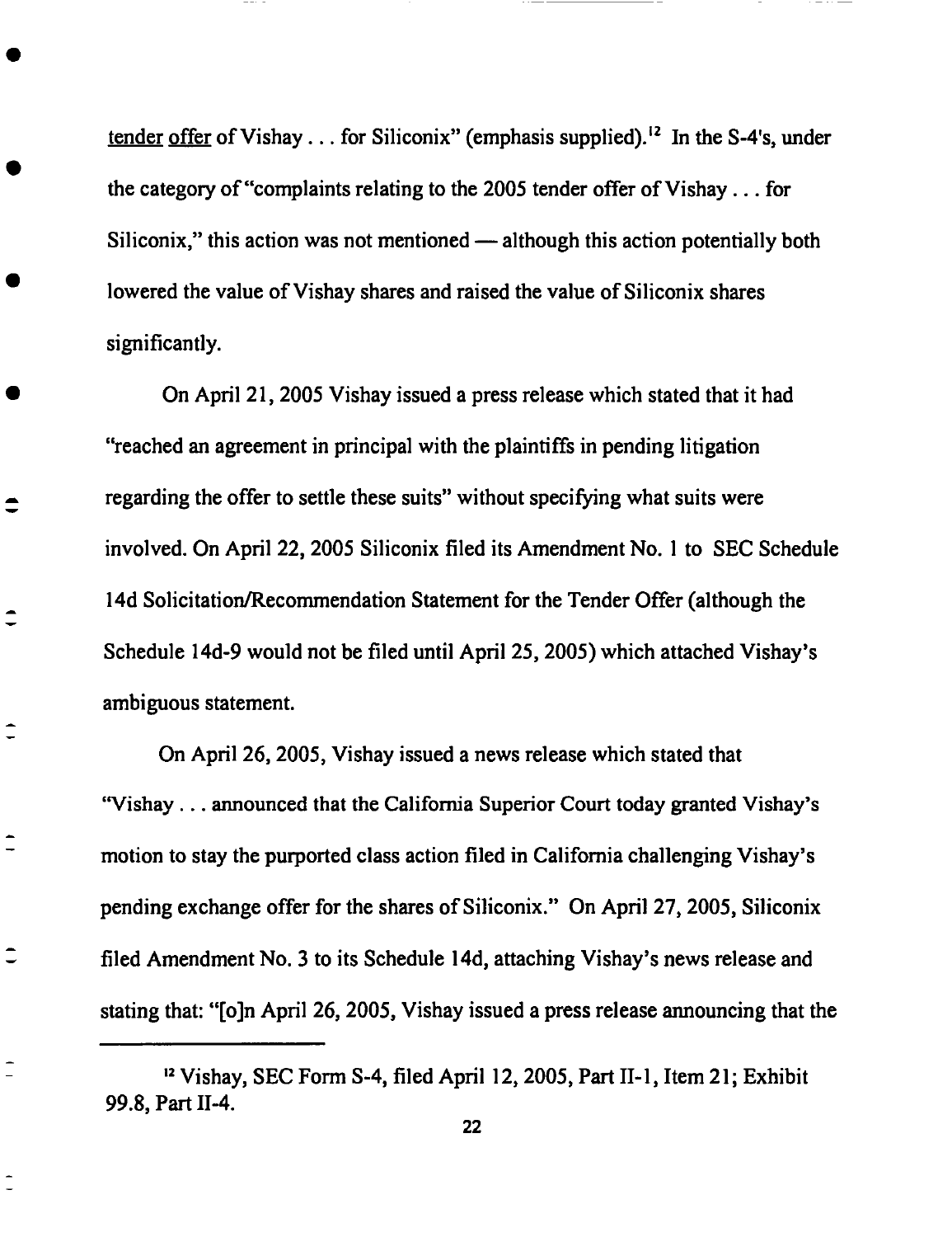California Superior **Court** granted Vishay's motion to **stay** the **purported class** action filed in California challenging the offer<sup>"13</sup> - not mentioning the name of the California action (which was not this action).

On May 2, 2005, Siliconix **filed** Amendment **No.** 4 to its Schedule 14d announcing the Memorandum of **Understanding** settling the Delaware **class** actions, stating: "The plaintiff in the California action challenging the exchange offer is not a party to the MOU. The California Superior court issued a stay of that action on April 26, 2005. **''14** Again the name of the California action referred to **was** not mentioned.

As set out in the SAC these SEC **filings** were inadequate in a number of respects. (1) The Siliconix Minority Shareholders were confused about the status of the State Action, thinking that it had been "stayed." (2) The information in the SEC **filings** was totally inadequate to evaluate the value of Siliconix shares in light of the claims in ths action. (3) Vishay failed to comply with its legal obligations to provide timely and adequate notice to the holders of Siliconix's shares of their right of their right to an "appraisal" of the fair value of their shares ("Appraisal Rights").

 $\overline{\phantom{a}}$ 

 $\overline{\phantom{a}}$ 

<sup>,3</sup>**Siliconix,** Amendment **No. 3** to **Schedule to Rule** 14d-100 Tender offer, filed April **27, 2005,** page **2.**

<sup>&</sup>lt;sup>14</sup> Siliconix, Amendment No. 4 to Schedule to Rule 14d-100 Tender offer, **filed** April 25, 2005, page 2.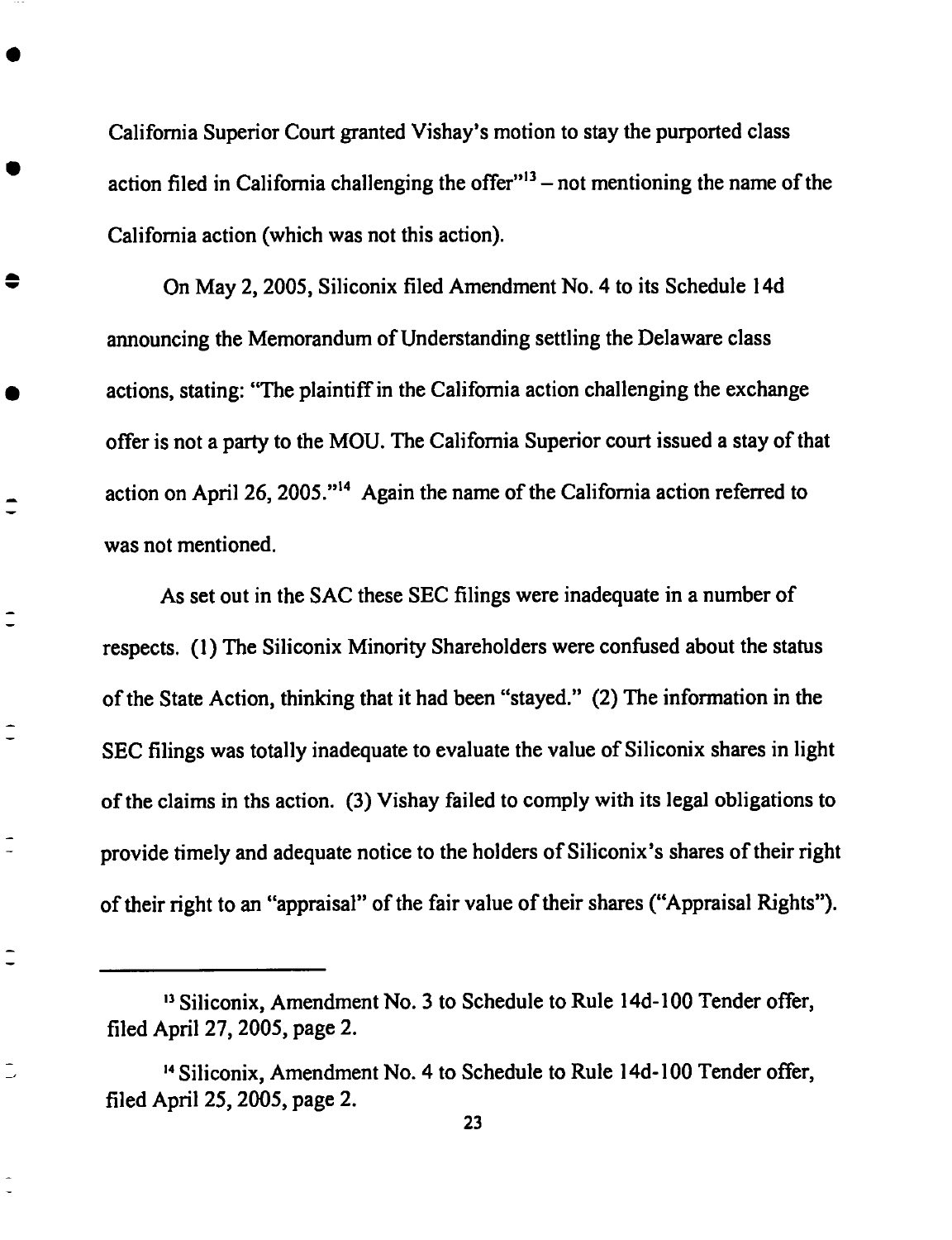Many **Siliconix** shareholders received no notice **of** their appraisal rights. (ER **1081-** 84) (4) Those who did eventually receive notices were nonetheless harmed because those notices did not contain adequate financial or other information to allow the shareholder determine the fair value of their Siliconix shares, and, the extent to which the current market value of their Siliconix shares had been depressed and the current market value of Vishay shares had been inflated, by Defendants' misconduct. More specifically, the financial data provided in the notices that were sent merely referenced historical financial performance of Siliconix and Vishay as altered by the misconduct alleged above and thus gave those shareholders who received it no basis for determining either the degree to which the misconduct affected that performance or the value of the derivative **action** based **on** that misconduct. **(SAC,** ¶¶ 55-59, ER 0808-10)

### *K.* Tender Offer *Closes*

≑

≎

 $\overline{\phantom{a}}$ 

 $\overline{a}$ 

 $\overline{\phantom{a}}$ 

Based on the foregoing, on May 12, *2005,* the Tender Offer closed with the tendering of approximately 77.1% of Siliconix's publicly held shares in exchange for Vishay shares at a ratio of 3.075 Vishay shares for every Siliconix share. *At* that point, Vishay held a total of 95.5 % of Siliconix shares. (ER 0422)

#### *L.* Freeze-Out **Merger**

On May 16, 2005, Vishay armouneed that it had effected the Freeze-Out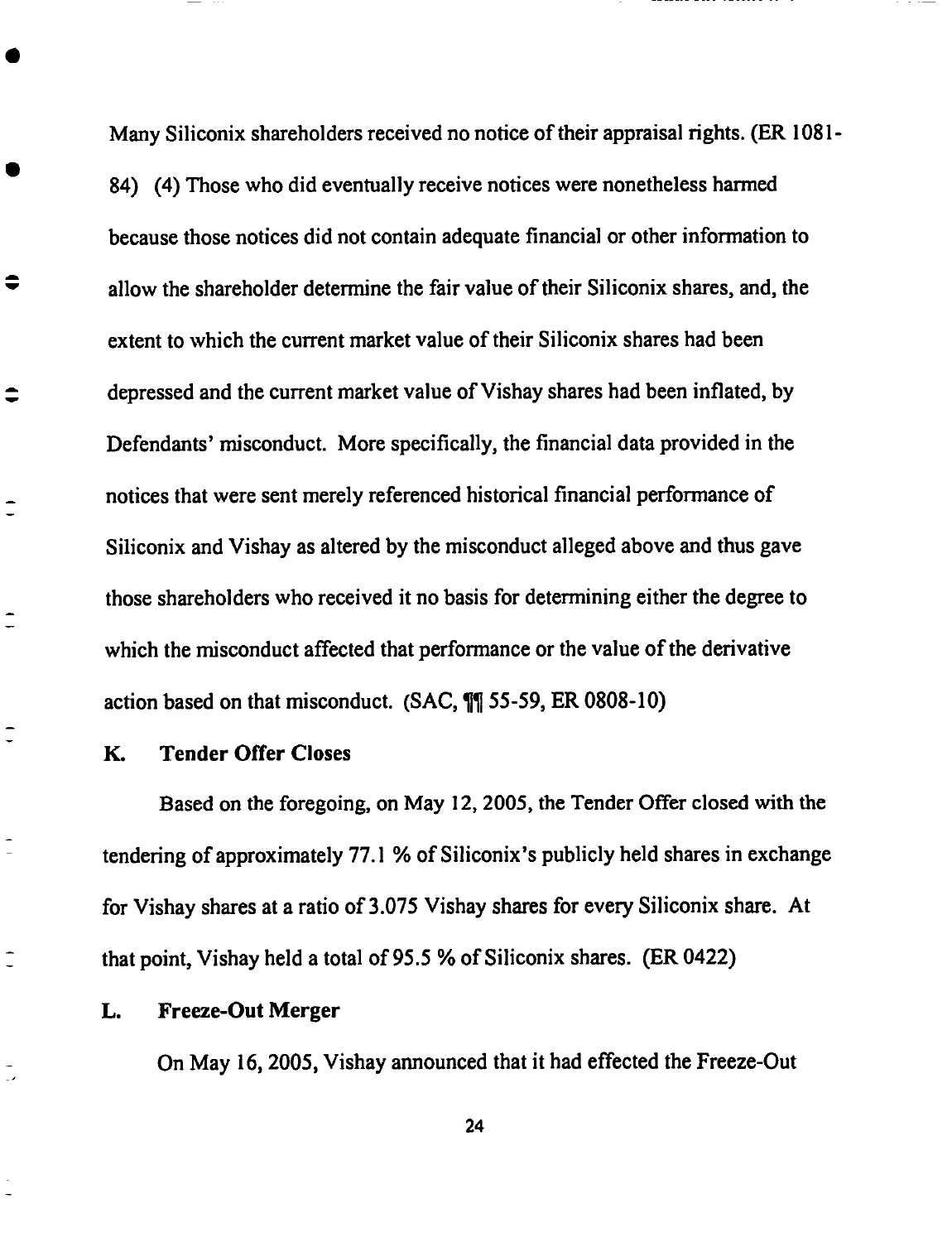Merger and **claimed** that each remaining **Siliconix share** was **converted into** the right to receive 3.075 Vishay shares. (ER 0424-35)

### **M.** Settlement **of** the **Delaware** *Class* **Actions** ("Delware Settlement")

≑

€

 $\hat{\ }$ 

 $\overline{\phantom{a}}$ 

 $\tilde{\mathbb{I}}$ 

こ

The parties to the consolidated class actions in *In re Siliconix, lnc. Shareholder Litigation,* filed in Delaware on March 4, 2005, entered into a Stipulation and *Agreement* of Compromise, Settlement and Release. This was filed with the Delaware Chancery Court on September 7, 2005 ("Settlement *Agreement").* In addition to the consideration for the settlement recited in the April 28, 2005, MOU, the Settlement Agreement provided for, *inter alia:* (1) notice of the settlement to be given by Vishay to the Silieonix Minority Shareholders, and (2) a broad release of all claims, including all **state** and federal claims, excluding "any claims by Siliconix shareholders for appraisal pursuant to 8 DeI.C. § 262" ("Delaware Settlement"). (ER 1479-99)

The **settlement** was concluded in an "Order and Final Judgment' by the Delaware Chancery Court filed on October *25,* 2005, reciting that adequate notice **of** at least ten (10) days had been given; certifying the class; finding the settlement to be "fair, reasonable and adequate and in the best interests of the class;" dismissing the action "with prejudice as to all defendants." It releasing all claims "set forth in or otherwise related, directly or indirectly to (i) the allegations in the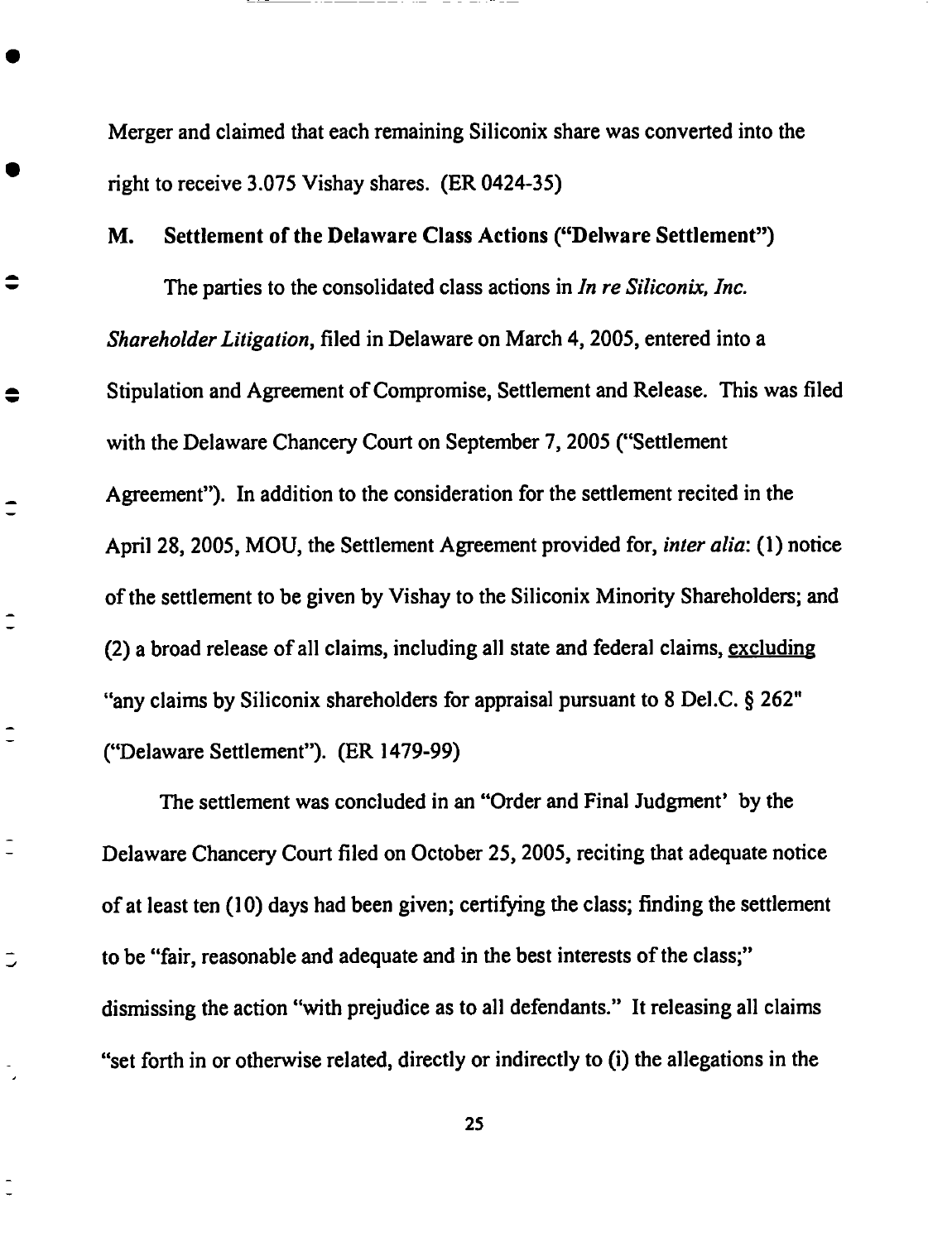complaints in **the** Action, (ii) **the** Tender Offer (including all **amendments and supplements),** (iii) **the Short-Form Merger, or (iv) the fiduciary obligations of disclosure** duties **of any of the Released** Persons **in** connection **with the Tender offer or Short-Form Merger, but excluding any** claims **to** enforce **the Settlement or any claims by Siliconix stockholders for appraisal pursuant to 8** *Del. C* § 262." **("Delaware Judgment") (ER 1526-1530)**

### **N. Proceedings in the California State Action**

≎

 $\overline{\phantom{a}}$ 

 $\overline{\phantom{a}}$ 

 $\rightarrow$ 

**While Vishay and Siliconix** were **concluding the settlement oft** he **Delaware class actions, and for** some **time beyond, the** Vishay **Defendants** and **Defendant E&Y continued to litigate in the California State** Court **Action.**

#### **1. E&Y's Demurrer and Motion to** Compel **Arbitration**

**In response to** Plaintiffs' **FAC, on April 1, 2005, E&Y filed: (1) a demurrer; and (2) a motion to compel arbitration. On September 28, 2005, E&Y's demurrer was sustained in pan and overruled in pan. It was sustained as to the futility of a demand on the Siliconix Board of Directors, with leave to amend. It was overruled as to E&Y's claim of lack of** standing **based on the Freeze-Out** Merger. **(ER 0788- 790)**

### **2. SAC: November 21, 2005**

**On November 21, 2005,** plaintiffs **filed** their **SAC and served it on E&Y. It**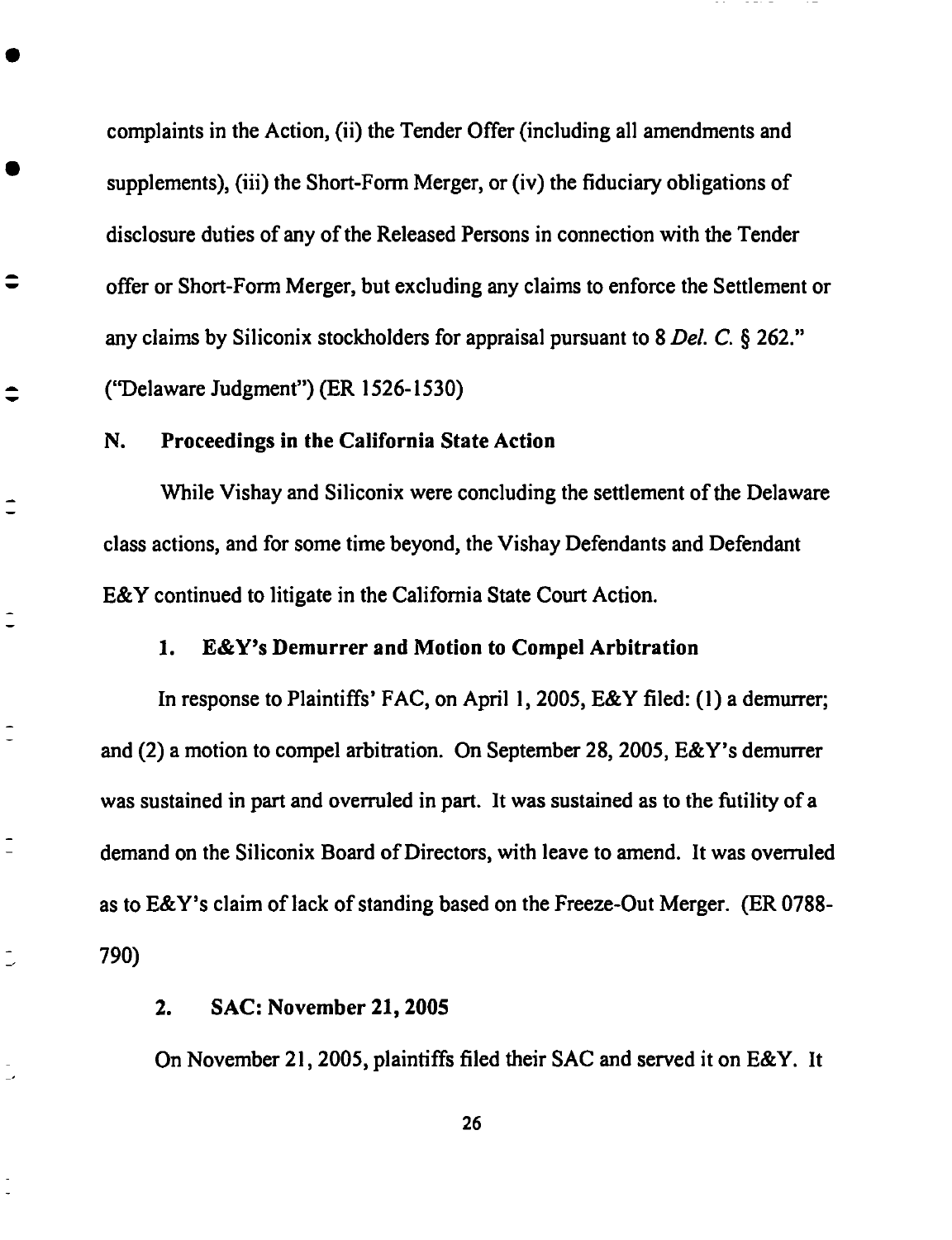contained **the same two (2) California state law** causes **of action as the Original Complaint and the FAC: (1)** "Shareholder's **Derivative Action, Breach of Fiduciary Duty; Waste of Corporate Assets;" and (2)** "Class **Action, Breach of Fiduciary Duty." The SAC added a third cause of action: (3) "Quasi-Appraisal of Shares" based on Vishay's Tender Offer for Sili¢onix shares. (ER 0793-0878)**

### **3. E&Y and Vishay Demurrers Based on**

#### **Delaware Judgment**

 $\overline{\phantom{a}}$ 

**On January** 6, **200615 E&Y and the Vishay Defendants filed demurrers in** the **State** Action. **These** demurrers **were both based,** in pan, on **the claim** that "[p]laintiffs' claims **against E&Y were released as part of a class action settlement in** *In* **re** *Siliconix, Inc. Shareholders Litigation,* **C.A. No. 1143-N (Del. Ch. Oct. 10, 2005)."** *Both* **defendants made exactly the same argument - that all of plaintiffs'** claims **in the SAC were barred by the Delaware Settlement and Delaware Judgment. (ER 0879-81, 1015-1018, 1299) Both were rejected by the Judge. (ER 1279-80)**

\_sAmended demurrers **were filed on January 27, 2006, omitting E&Y's** and the Vishay Defendants' argument relying on *Grosset v. Wenaas,* 133 Cal. App. 4 **th** 710 (2005) because the California Supreme Court had granted a petition for review in *Grosset* on January 4, 2006, before the demurrers, thereby depublishing the case. The amended demurrers did not change the argument based on the Delaware Settlement.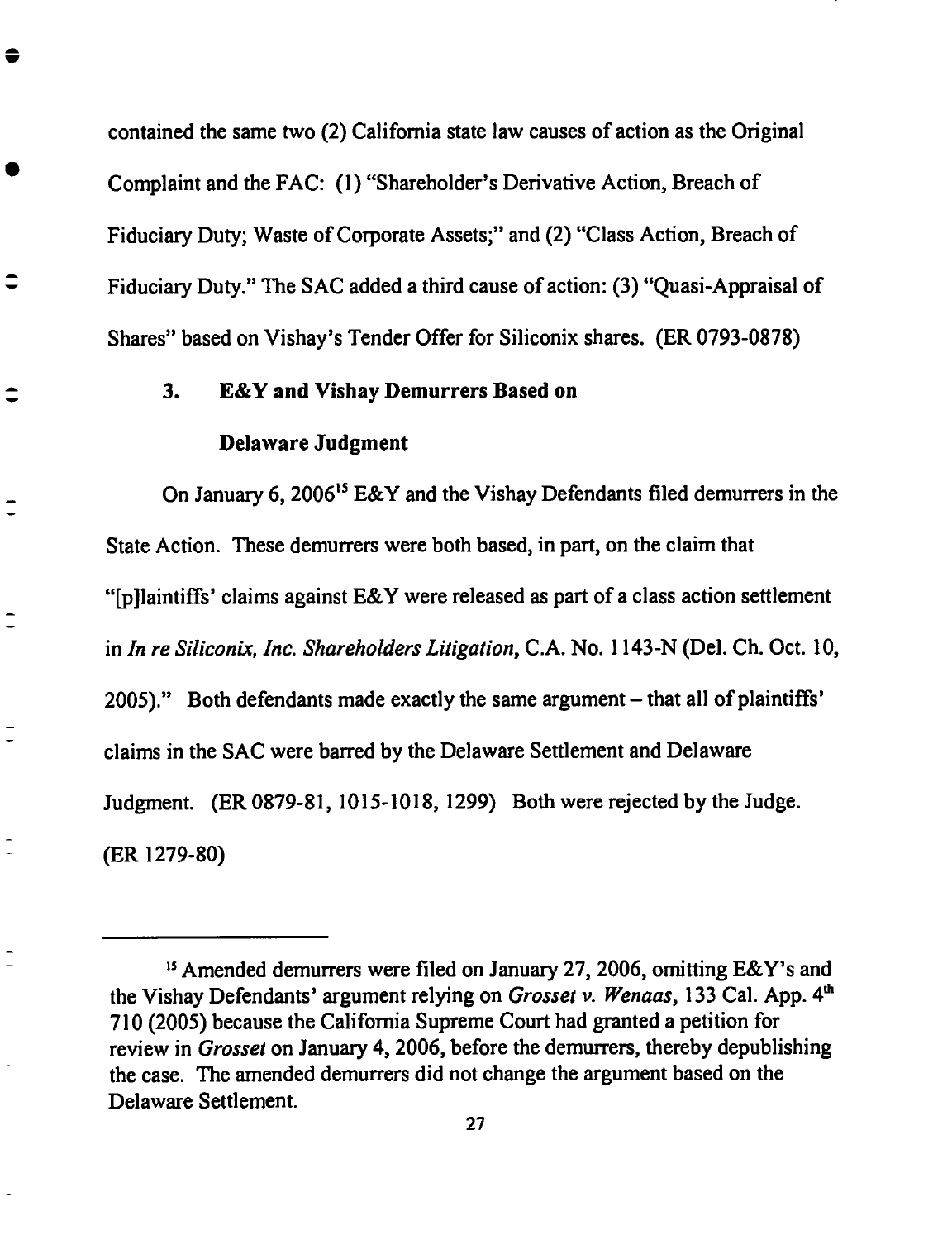## **4. Demurrer Based on Delaware** Judgment Overruled **in State Action**

On **May 8,** 2006, Judge **Jack** Komar **of the Santa Clara Superior Court** ruled in the State Action that "[t]he Vishay Defendants' demurrer to all **causes** of action in plaintiffs' SAC, based on an alleged release of **claims** in the **class** action settlement in *In re Siliconix, Inc. Shareholders Litigation,* C.A. **No.** 1143-N (Del. Ch. Oct. 10, 2005), is overruled." (Emphasis **supplied.)** (ER 1279-80) As to E&Y's demurrer, Judge Komar **sustained** the demurrers as to the First and Second Causes of Action in the SAC (shareholder derivative **claims** and breach of fiduciary duty **claims)** with leave to amend to state facts sufficient to show as to these **causes** of action: (1) that E&Y owed a **fiduciary** duty and breached that **fiduciary** duty; (2) that a **conspiracy** existed and E&Y participated in such **conspiracy;** and (3) that plaintiffs made a demand on Siliconix's Board of Directors or that a demand would have been futile. (ER 1156-58)

### **5.** Amendment **to** SAC as to **E&Y**

 $\hat{\ }$ 

 $\hat{\mathbf{-}}$ 

こ

 $\overline{\phantom{a}}$ 

Pursuant to Judge Komar's order of May 8, 2006, granting plaintiffs leave to amend as to the First and Second Causes of Action (the same **claims** as in the Original Complaint, the FAC and the SAC) plaintiffs filed their "Amendment to Second Amended Complaint re E&Y" on May 3 l, 2006 ("E&Y Amendment").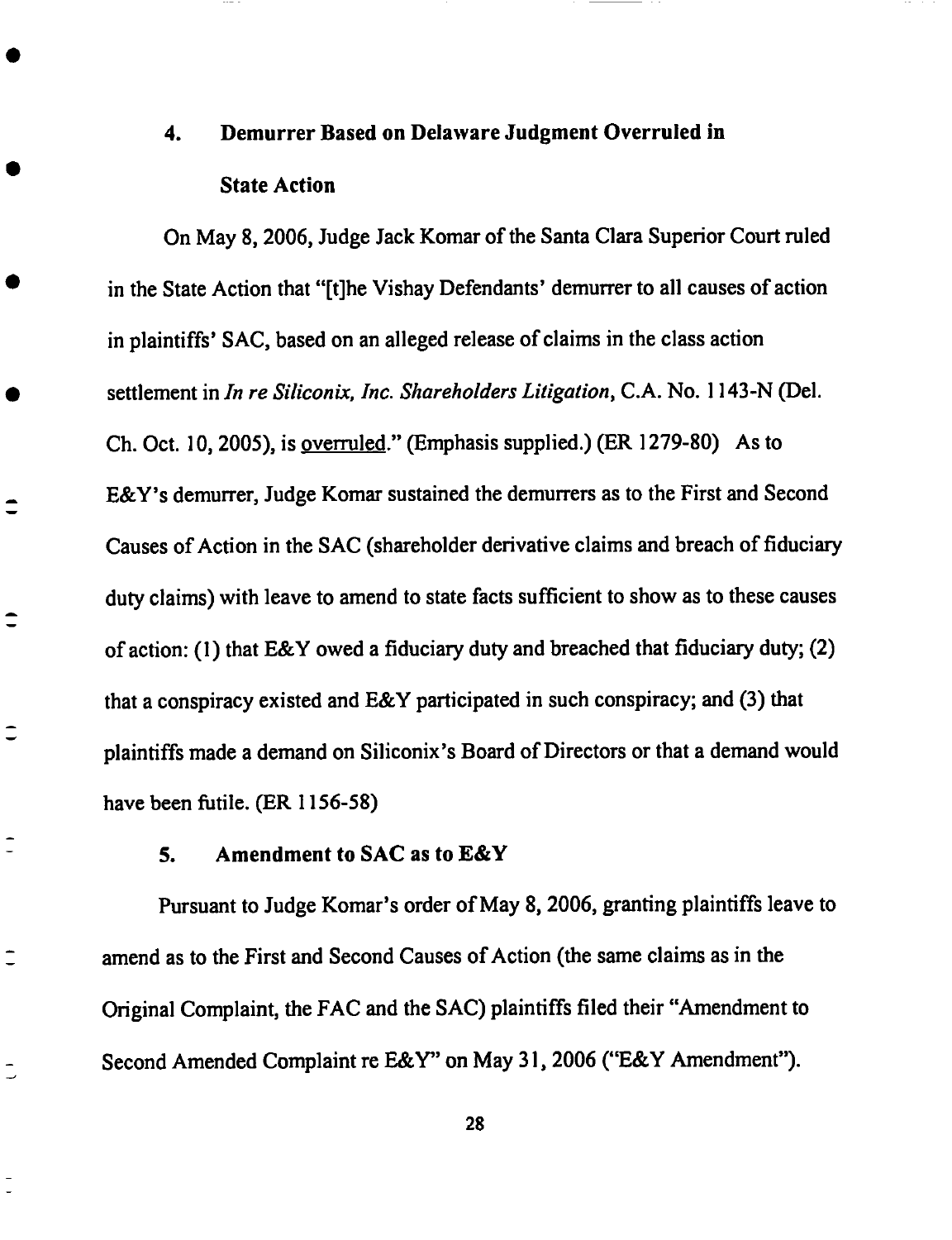The E&Y Amendment **did** not change any **of** the charging allegations in the SAC's First Cause of Action (Shareholder's Derivative Action, Breach of Fiduciary Duty, Waste of Corporate Assets), nor its Second Cause of Action (Class *Action,* Breach of Fiduciary Duty). It merely stated detailed factual allegations supporting plaintiffs' claims against E&Y based on these same state law causes of action. (ER 1141-55)

### 6. **Delaware Court Issues** Injunction **Based on Delaware Settlement ("Delaware Injunction")**

The **Vishay Defendants,** unsuccessful **before Judge Komar** in **their** demurrer to the SAC based on the Delaware Judgment, sought and obtained an order on June 13, 2006, from Vice Chancellor Leo E. Strine of the Delaware Chancery Court, which order purported to permanently enjoin Plaintiffs and their counsel from prosecuting this action ("Delaware Injunction"). **(ER** 1531-33)

€

 $\overline{a}$ 

 $\overline{\phantom{a}}$ 

### **7. State Court Declines to Dismiss Based on Delaware Injunction.**

**On June 13, 2006,** counsel **for defendants, including E&Y,** presented **Judge Komar in the** State **Action** with **Delaware Injunction.** Defendants **requested that Plaintiffs dismiss the** State Action **based** on **the** Delaware **Injunction. Defendants then argued, to Judge Komar that they should** have **the** opportunity **to** plead **the Delaware Judgment again,** as **a** complete *resjudicata* **bar to the State Action,**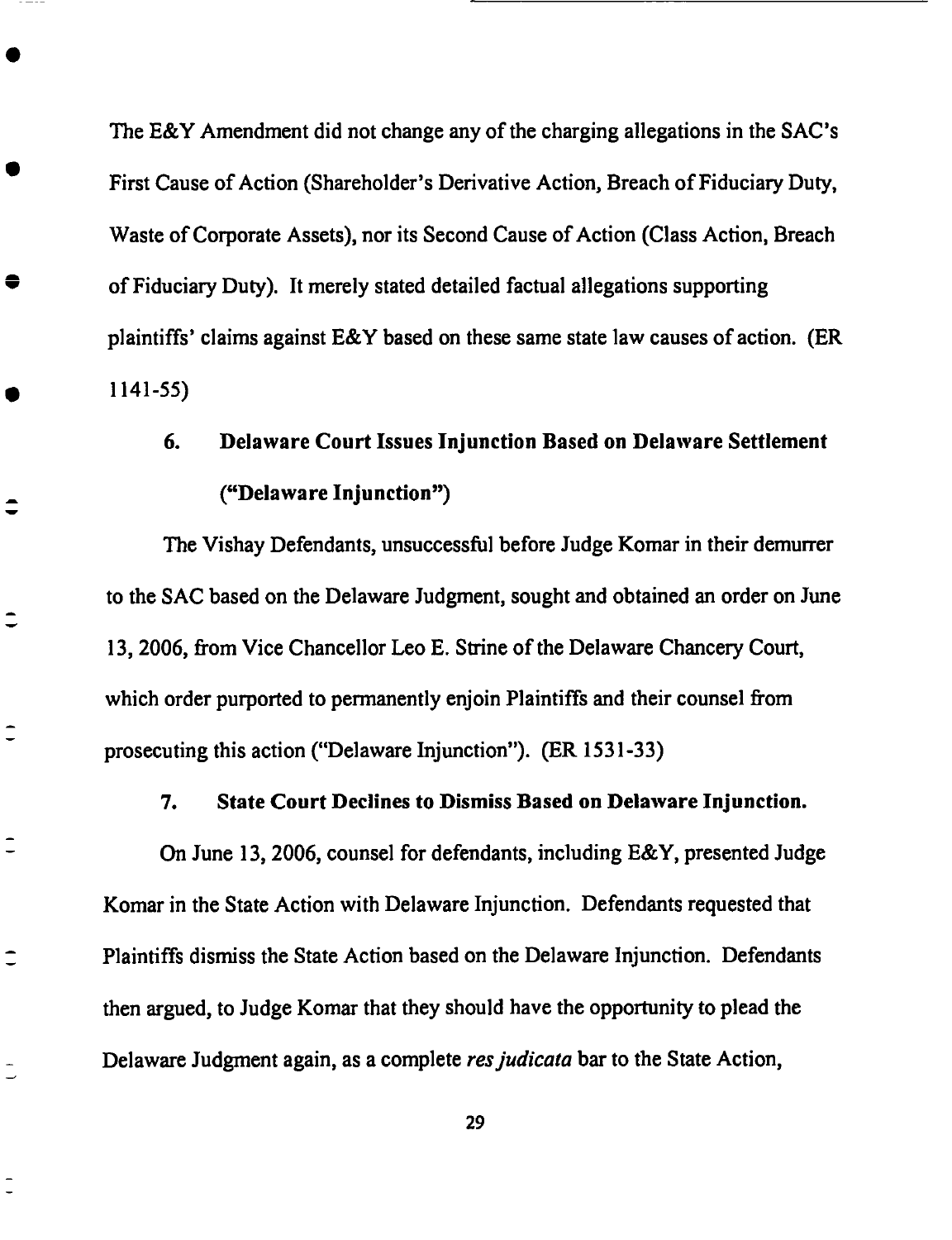notwithstanding the earlier **overruling of** demurrers by Judge Komar based **on** the Delaware Judgment. E&Y's counsel requested that Judge Komar consider its claim that the Delaware Order precluded it from having to respond to the E&Y *Amendment.* (ER 1214-15) Judge Komar, after initially being favorably inclined, denied this request, stating:

"I will tell you this. I think it is rather extraordinary for a court in one state to tell the parties in litigation in this state how the court basically ought to be ruling on the issue of whether or not **settlement** in that other state affects this litigation. I think that is extraordinary. *That's* the implication from the order directed to these plaintiffs.

Be that as it may I expect that to be litigated appropriately and with due deliberation. I'm not going to extend the time for filing an answer. I think you need to demur or answer, file your response, or if you think your company might benefit from this injunction ordering the plaintiffnot to do something then you may do **so** at your own risk."

The Vishay Defendants filed an answer to the SAC on May *26,* 2006. This

*Answer* did not raise as an affirmative defense the *resjudicata* effect of the

Delaware Judgment.

 $\hat{\mathbf{I}}$ 

 $\hat{\mathbf{I}}$ 

 $\overline{\phantom{a}}$ 

E&Y chose not to file a response to the E&Y *Amendment* to the SAC, but to

change the forum and judge by removing the action to the District Court.

(ER 1218-1259)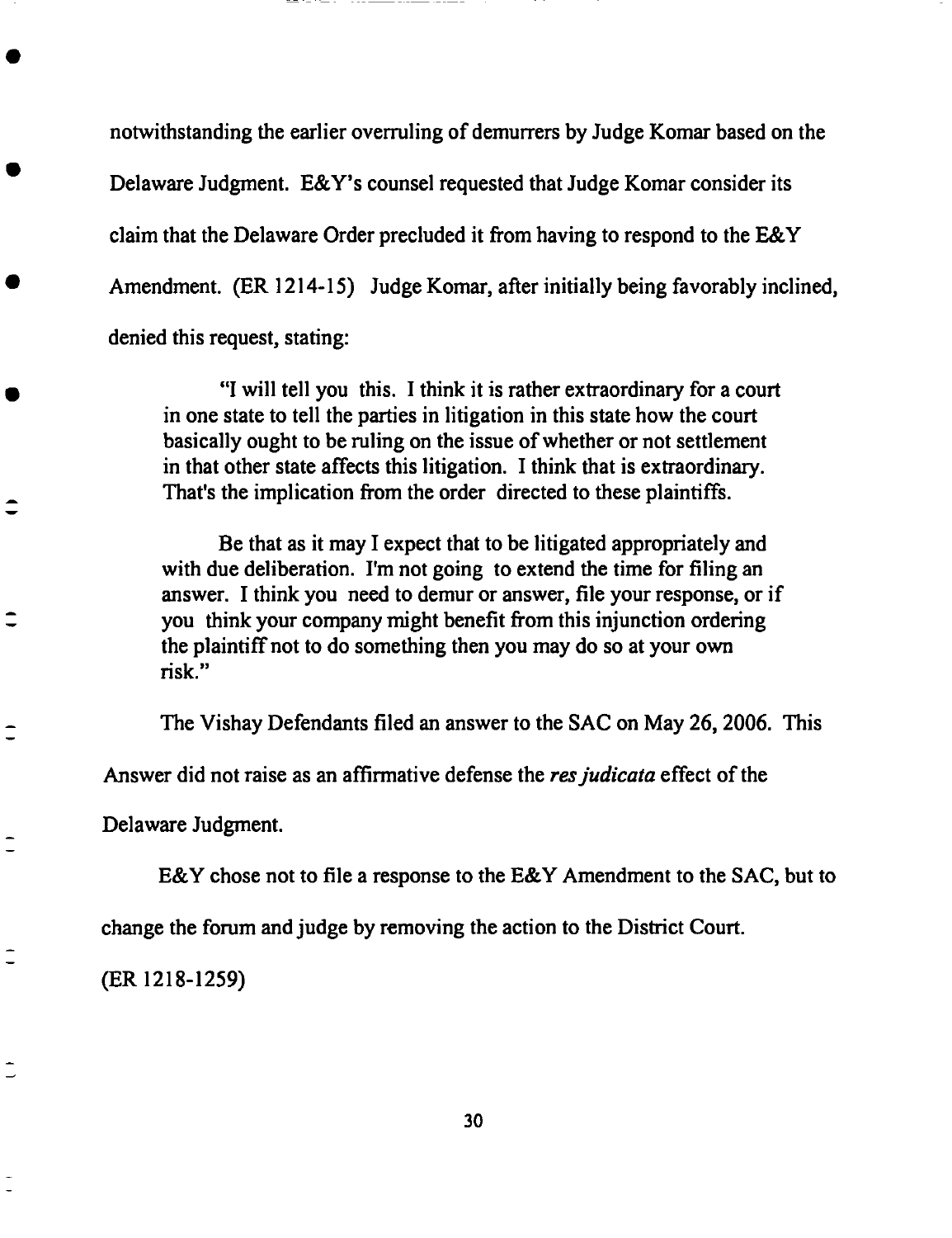## **O.** "Notice **of Removal" Filed by E&Y Only - Vishay Defendants Belatedly Join**

**On June** 30, **2006, defendant E&Y filed in** the **District Court its** "Notice **of Removal"** of the State Court Action. (ER) None of the other defendants<sup>16</sup> joined **in the Notice of Removal.** *The* **Notice of Removal states, at paragraph 22,** that "[a]ll **defendants consent to** the **removal of this action."** The **only other document** filed **in connection with** the **removal, the** "Declaration **of Patrick E. Gibbs in Support of Defendant E&Y LLP's Notice of Removal," does not even address other defendants joining in** the **Notice of Removal. On September 15, 2006, forty five (45) days after Plaintiffs filed a Motion** to **Remand in** the **District Court,** the **Vishay Defendants** filed **a Joinder in Defendant Ernst** and **Young's notice of removal (ER 1406-08)**

 $\bullet$ 

### **P. District Court Denies Plaintiff's Motion to Remand and** *Finds* **Complete Preemption of State Court Claims by SLUSA**

On February **13,** 2007, the **District Court issued an** unpublished "(1) Order *Denying* **Motion** to **Remand and (2) Denying Plaintiffs Request for Costs** and

**<sup>,6</sup>There are three (3)** other **corporate** defendants **in this action,** Vishay **Intertechnology, Inc.,** Vishay **Temie** Semiconductor *Acquisition* **Holdings** and Siliconix, Inc. There is **one (1)** individual defendant **in** this **action, Felix D.** *Zandman.*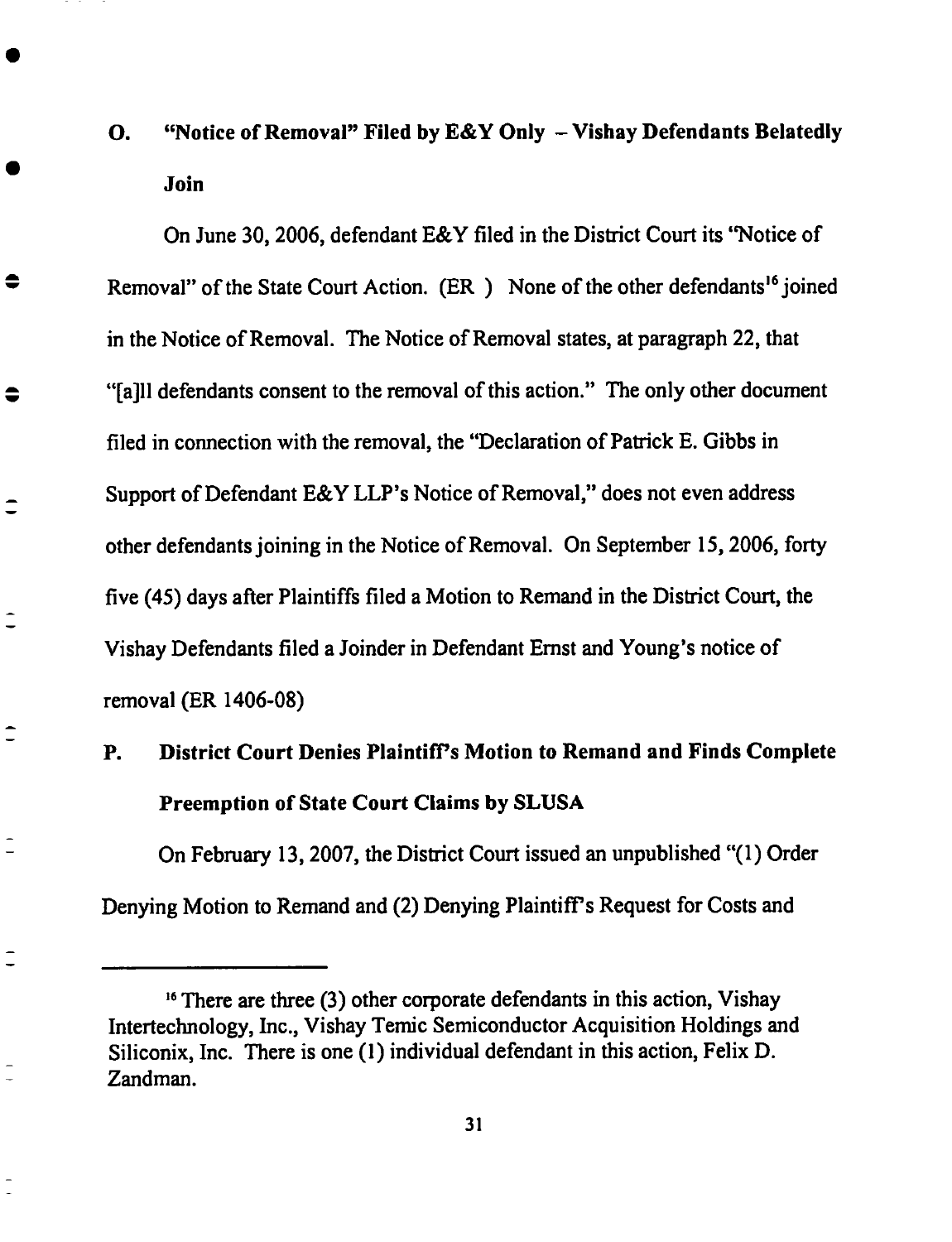Attorney's Fees." **In** this Order, the **District Court** held **as** follows: (1) that the Vishay Defendants' failure to join in the removal notice of E&Y **could** be **cured** at any time prior to the **entry** of judgment and was **so cured;** (2) that E&Y filed the removal notice within thirty (30) days of receipt of a pleading setting forth the claim upon which the removal action was based - the E&YAmendment to the SAC filed and served on May 31, 2006; (3) that Defendants' did not waive their right of removal by the repeated demurrers which were overruled and failed attempts to assert the *resjudicata* **effect** of the Delaware Judgment; and (4) that the Securities Uniform Standards Act, 15.U.S.C. § 78bb, ("SLUSA") **completely** preempted the state law bases for the SAC. (ER 143 l- 1444)

€

≘

Î

## Q. The **District** Court Grants the Vishay **Defendants'** Rule 12(b)(6) Motion *to* **Dismiss** and **E&Y's** Rule **56** Motion for Summary Judgment **Based on** *the Res Judicata* **Effect of** the **Delaware** Judgment

On March 23, 2007 Defendant E&Y filed a Rule 12(b)(6) motion to dismiss based on the *resjudicata* effect of the Delaware Judgment and the Delaware Injunction issued in aid of that judgment. On March 27, 2007 the Vishay Defendants, who had already answered the SAC, **filed** a Rule 56 motion for summary judgment on the same basis.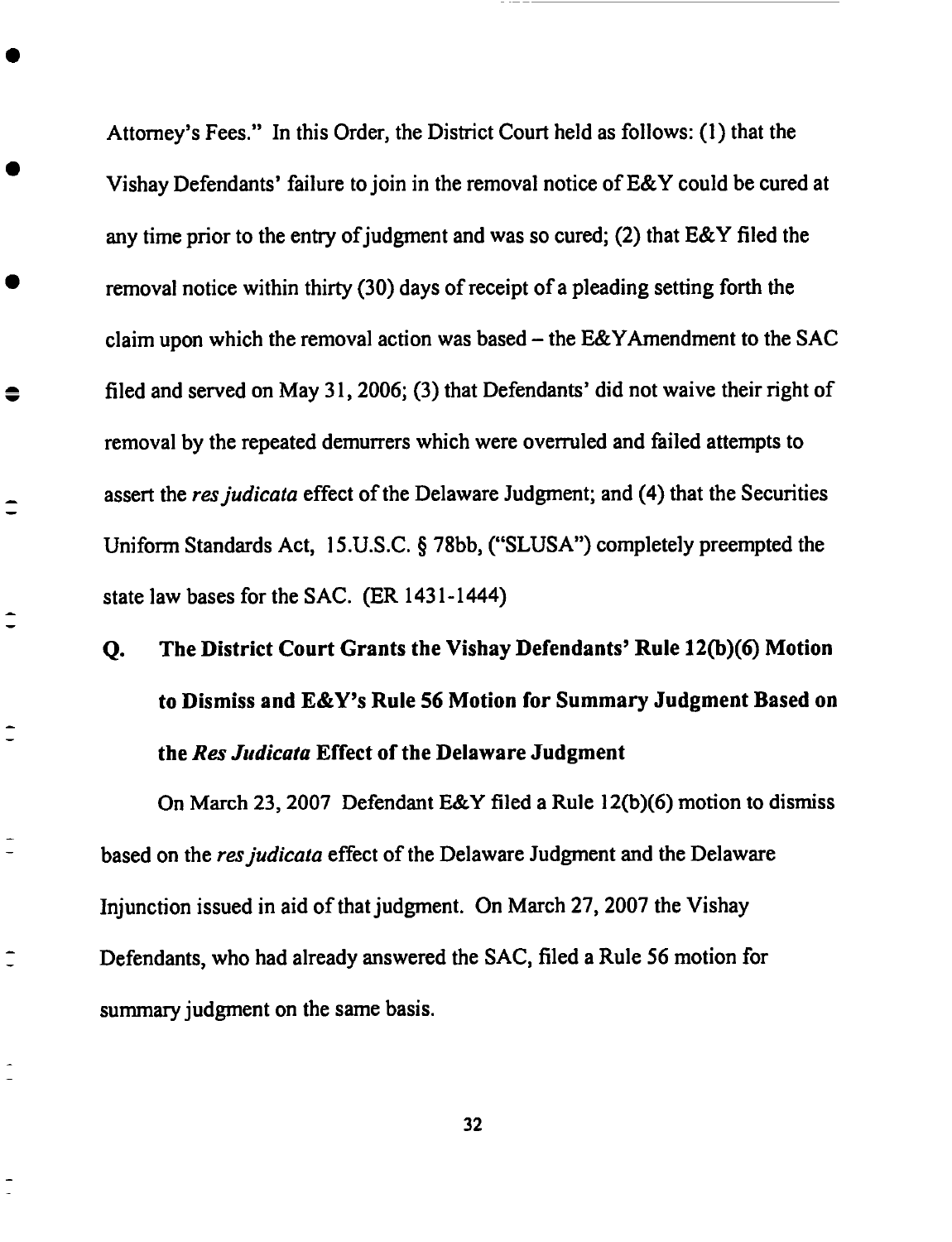On **July 19,** 2007 **the** District **Court** issued its **unpublished** "Order Granting Defendants' Motion to Dismiss and Motion for **Summary Judgment."** The District Court, without legal analysis or legal authority **excepting** the Delaware **Courts'** own rulings in the *In re Silionix Shareholder Litigation,* accepted the **Delaware** Judgment and Delaware Injunction as controlling over California law **and** as providing *resjudicata* in this action **and** granted Defendants' motion for summary judgment and motion to dismiss. (ER 1714-19) The District Court refused to proceed at **all** "unless and until Plaintiffs first have sought relief from the injunction in Delaware" and "secure[all relief prior **to** October 15, 2007 from the Delaware chancery Court as to the injunction issued on June 13, 2006." (ER 1718)

≑

 $\hat{\mathbf{-}}$ 

 $\overline{\phantom{a}}$ 

Ξ

The District Court, while acknowledging "the general rule that a state court may not **enjoin** proceedings in a federal court" (see, *Donovan v. City of Dallas,* 377 U.S. 408, 412-413 (1964)) refused to follow this rule and dismissed the action, **effective** ninety (90) from its Order unless Plaintiffs obtained relief from the Delaware Injunction. (ER 1718) Plaintiffs declined to do **so,** instead appealing the District Court's rulings in this appeal.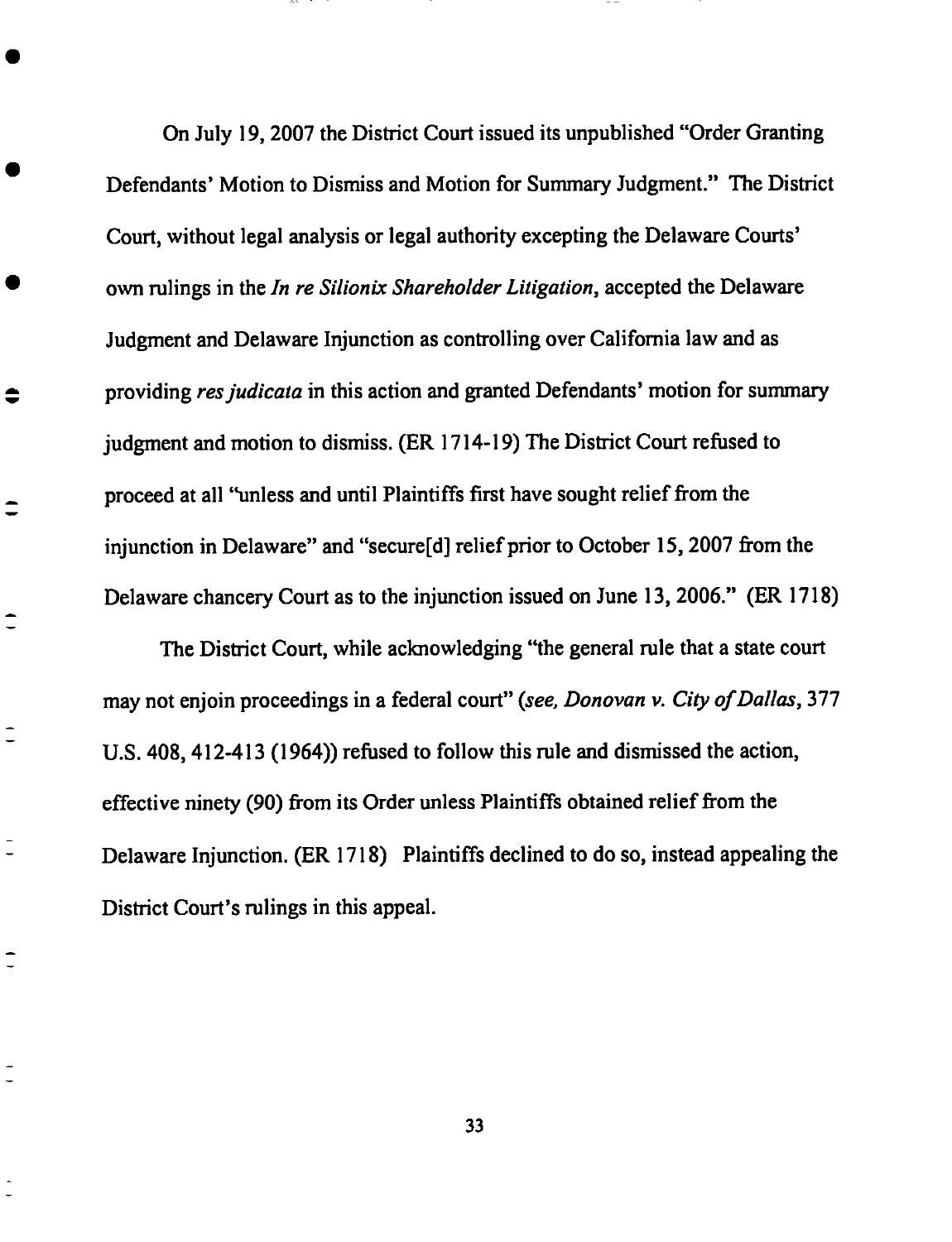#### **R. Plaintiffs Appeal the District Court's Failure to Remand and Dismissal**

**On August 17, 2007 Plaintiffs appealed to this** Court "the **district court's 'Order Granting Defendants' Motion to Dismiss and Motion for Summary Judgment'** entered **on July 19, 2007 and** "the **district** court's **'Order (1) Denying Motion to Remand** and **(2) Denying plaintiffs request for Costs and Attorney's Fees,'** entered **in this action on February 13, 2007 and merged into the order** granting Defendants' motion for summary judgment and motion **to** dismiss." **(ER** 1741-42)

●

 $\bullet$ 

 $\hat{\mathbf{I}}$ 

 $\hat{\mathbf{C}}$ 

On October 19, 2007, after the October 15, 2007 effective date of the District Court's 'Order Granting Defendants' Motion to Dismiss and Motion for Summary Judgment' Plaintiffs filed an additional notice of appeal, appealing to this Court "the district court's 'Order Granting Defendants' Motion to Dismiss and Motion for Summary Judgment' entered on July 19, *2007* and "the dislriet court's 'Order (1) Denying Motion to Remand and (2) Denying plaintiff's request for Costs and *Attorney's* Fees,' entered in this action on February 13, 2007 and merged into the **order** granting **Defendants'** motion for summary judgment and **motion to** dismiss." (ER 1745-46)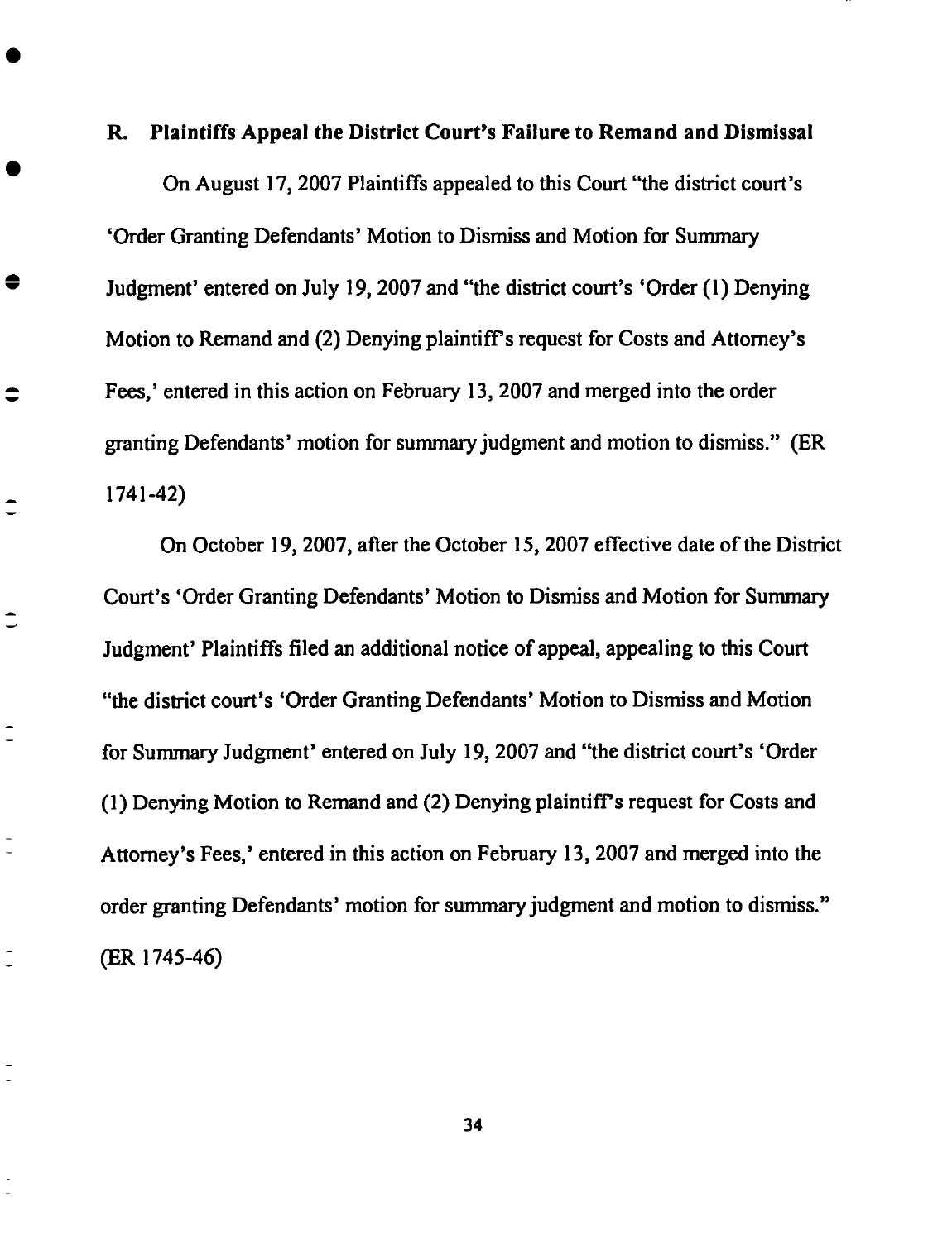### **V. SUMMARY OF ARGUMENT**

**A. The District Court Erred in Enforcing the** "Delaware **Injunction" Enjoining Proceedings in the District** Court **and Not Allowing Plaintiffs to Proceed To Determine the** *Res Judicata* **Effect of the Delaware Judgment**

 $\bullet$ 

 $\hat{\mathbf{v}}$ 

 $\overline{a}$ 

 $\overline{a}$ 

District **Court,** in dismissing **this** action based **on** the Delaware Injunction, directly contravened the rule set out by the United States Supreme Court in *Donovan v. City of Dallas,* 377 U.S. 408, 412-413 (1964) that: (1) "state **courts** are completely without power to restrain federal-court proceedings, in *in personam* actions;" (2) "where the jurisdiction of a court, and the **right** of a plaintiff to prosecute his suit in it, have once attached, that right cannot be arrested or taken away by proceedings in another court;" and (3) where defendants claim *res judicata* applies as a result of a prior state court judgment ''whether or not a **plea** of *res judicata* in the second suit would be good is a question for the federal court to decide." On this basis alone, the District Court's dismissal must be reversed and the ease remanded.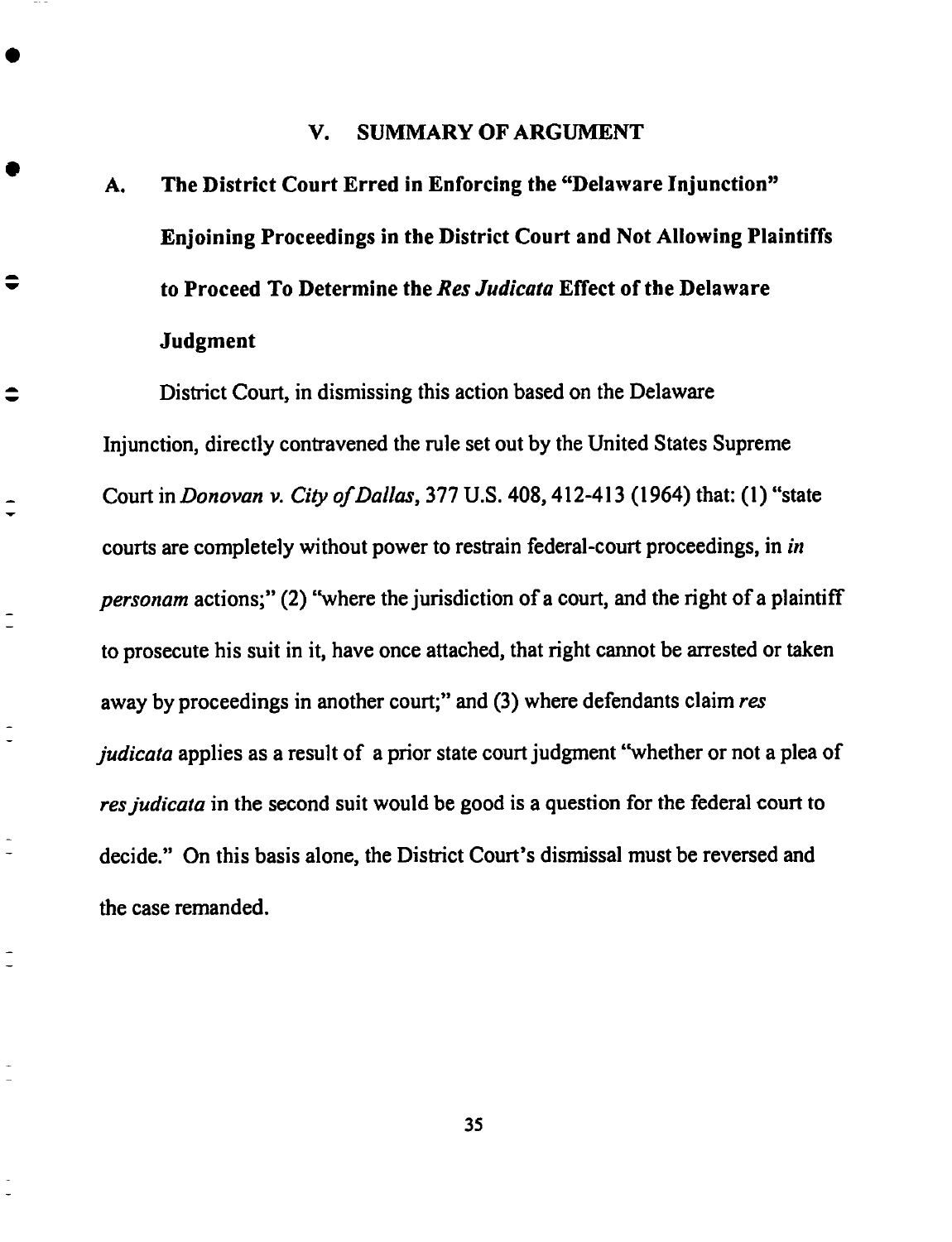# **B. The District Court Erred in Failing to Remand to the Santa Clara Superior** Court, **after Untimely and Procedurally Improper Removal by Defendant E&Y to the District** Court

**Defendant E&Y** did not **file** its **notice of removal from California State Court** until nearly **eighteen (18)** months after it was served with the **FAC** and nearly seven **(7) months** after it was served with the SAC, both **of** which **complaints clearly put E** &Y **on** notice that **federal** jurisdiction could **be** asserted. **The removal** statute **28 U.S.C.** § 1446(b) and case law require that "(b) The notice of removal of a civil action **or** proceeding shall be **filed** within thirty **days** after the **receipt by the defendant,** through service **or otherwise, of** a **copy of** the **initial** pleading setting **forth** the claim for **relief** upon **which** such action **or** proceeding is **based..." E&Y's failure to do** this **requires remand** to State Court.

 $\ddot{•}$ 

 $\overline{\phantom{a}}$ 

Before its **E&Y's** notice **of removal, both E&Y engaged** in **repeated** waivers **of the** fight **to remove** this action **to federal** court **by litigating issues in the** State Action. **(1) E&Y** and the Vishay **Defendants filed** two **demurrers each** in the State Action, trying to **get** the action **dismissed. (2) E&Y** made a **motion to** compel arbitration in **the** State Action. **(3) E&Y** and the **Vishay Defendants** tried twice to **get the** claims against **them dismissed** as **a** matter **of law based on the class** action settlement **in** *In re Siliconix, Inc. Shareholders Litigation.* (4) **The Vishay**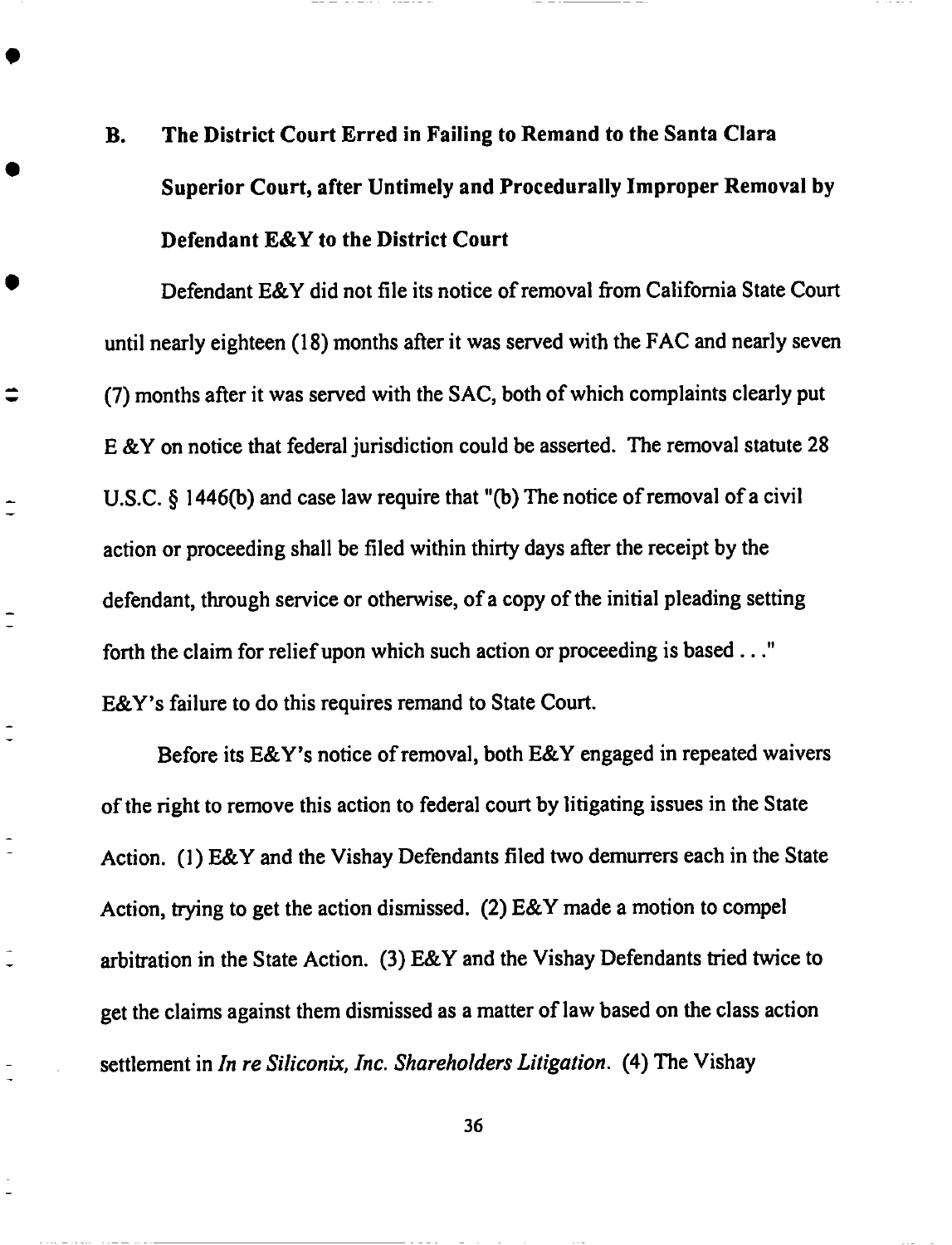Defendants argued and lost this issue in the State Court's Order **of** May **8, 2006 which overruled the Vishay Defendants' demurrer (in which E&Y had** joined)based on **the Delaware Judgment.** (5) **The Vishay Defendants sought and obtained the Delaware Injunction. (6)** Both **the Vishay Defendants and E&Y** raised **this issue again, unsuccessfully, at the June 13,** 2006 hearing **in the State Action.**

€

ر

**Finally, Defendant E&Y and the** Vishay **Defendants violated** and **ignored for** 2 ½ **months, until 1** ½ **months after the remand motion was made, the requirement** under 28 **U.S.C.** § **1441Co), that where the state action has** multiple **defendants, all defendants** in the state action **must** join in **the notice of removal.** The **Vishay Defendants only** joined in the notice **of removal** forty-five (45) **days after Plaintiffs'** motion for **removal was** served and **filed.**

This **action** should have been **remanded** by **the District** Court **on each of these** grounds.

C. The **District** Court **Erred in Dismissing,** under Fed.R.Civ.P. **Rules** 12(b)(6) **and 56, All of Plaintiffs'** Claims **Without** Allowing **Plaintiffs** Any **Opportunity to** Conduct **Discovery to Determine the** *Res Judicata* **Effect of the Delaware Judgment on this** Action

*Resjudicata,* **also** known **as claim preclusion,** bars **litigation** in **a subsequent action of any claims that were raised or could** have been **raised** in **the** prior **action.**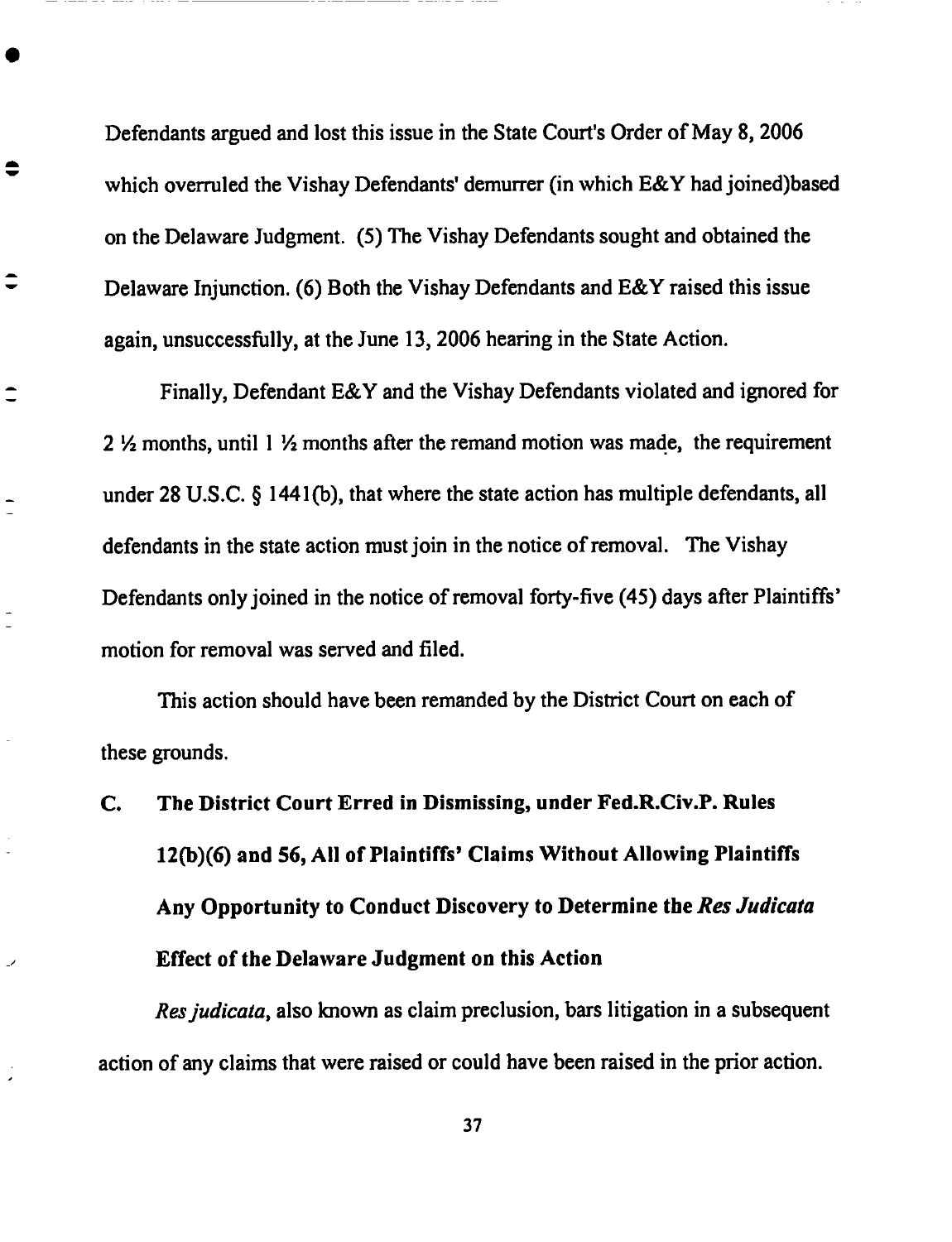*FederatedDep't Stores, Inc. v. Moitie,* **452 U.S.** 394, 398, 101 **S.Ct.** 2424, 2427-28, 69 L.Ed.2d 103 (1981); Western *Radio Services Co., Inc. v. Glickman,* 123 F.3d 1189, 1192 (9th Cir. 1997); *Costantiniv. Trans* World *Airlines,* 681 F.2d 1199, 1201-02 (9th Cir.1982). In order for *resjudicata* to apply there must be: l) an identity of claims, 2) a **final** judgment on the merits, and 3) identity or privity between parties. *Blonder-Tongue Lab. v. University of lll. Found.,* 402 **U.S.** 313, 323-24, 91 S.Ct. 1434, 1439-40, (1971). It is **clear** from a review of the SAC that there was not an identity of **claims** nor of parties between this action and *In re Siliconix Shareholder Litigation* in the Delaware Chancery **court.** The alleged nucleus of facts in the SAC involves the looting of Siliconix from 1999 through 2005, whereas the Delaware Tender Offer Litigation involves a **challenge** to the Delaware announcement and Tender Offer in March and April of 2005. Moreover, the appraisal rights were explicitly exempted from the Delaware Judgment and were brought as the Third Claim for Relief in the SAC.

€

€

 $\overline{\phantom{0}}$ 

## D. **Plaintiffs'** Derivative Claims on Behalf **of** Silieonix under California Law Survived **the** Delaware Judgment

The "continuous ownership requirement" for derivative claims is established by Fed. R. Civ. P., Rule 23. I. Binding **Ninth** Circuit precedent holds that application of that requirement is thus a matter of federal interpretation of Rule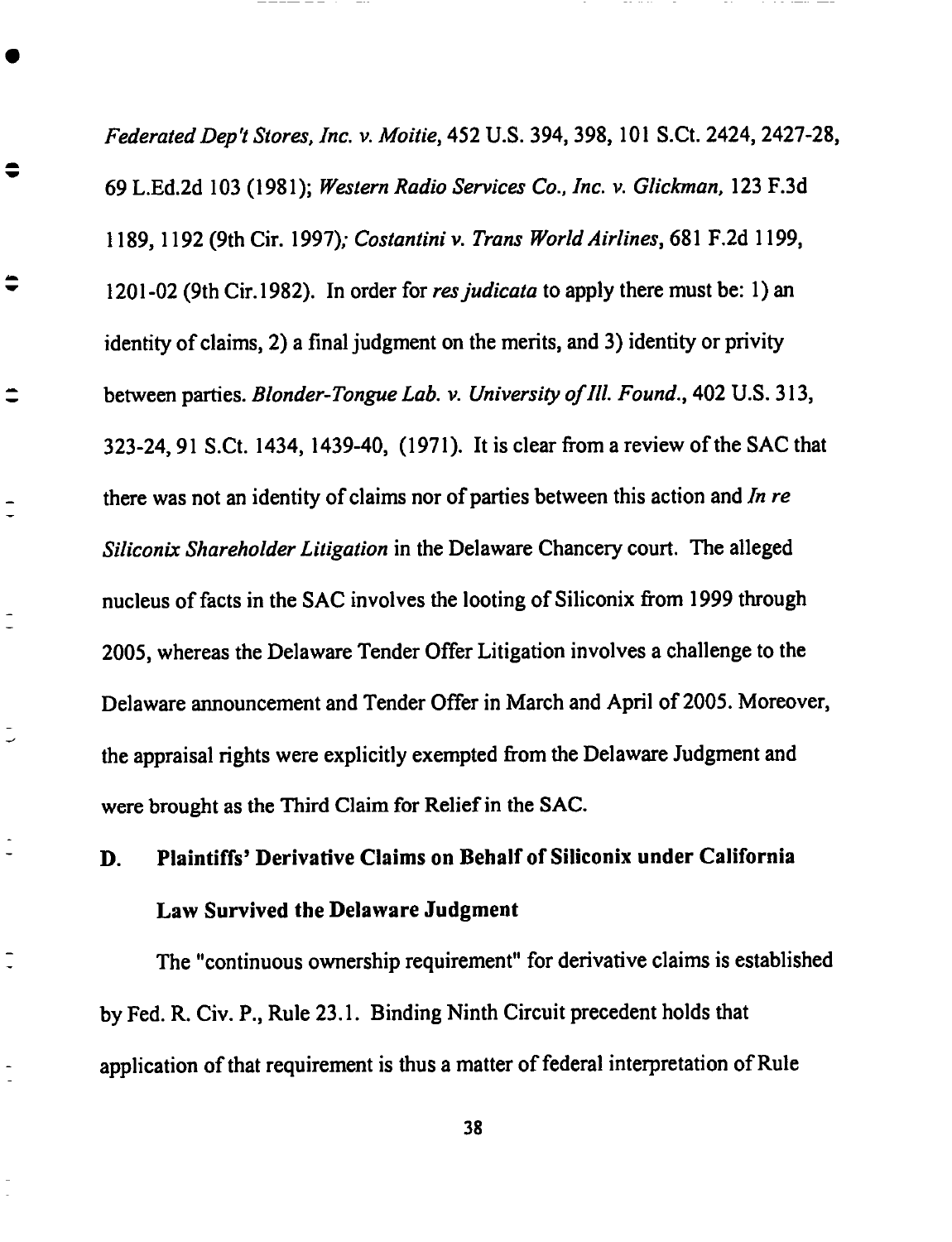23.1, **not** state **law.** *Kona Enterprises, Inc. v. Estate of Bishop,* **179** F.3d 767, 769 (gth Cir. 1999). *Kona Enterprises* **establishes** that federal courts have long granted an **equitable exception** to the **continuous** ownership requirement in Rule 23.1 when a merger has taken place, as with the Delaware Freeze-Out Merger. Applying **this** law, Plaintiffs had viable derivative **claims** in the District Court.

## **E.** Plaintiffs' Fiduciary Breach Claims Under California Law Survived **the Delaware** Judgment

 $\hat{\mathbf{z}}$ 

 $\ddot{\phantom{0}}$ 

 $\rightarrow$ 

"Standing" in the District Court is **established** by the "continuous [stock] ownership requirement" under Rule 23. l and the **equitable exception** for mergers, discussed at Section.V.E.2, above. *Kona Enterprises, Inc. v. Estate of Bishop,* 179 F.3d 767, 769 (gth Cir. 1999). The applicable **choice** of law standard requires a District Court in California to apply California **choice** of law for the **substantive** law of fiduciary breaches. *Klaxon Co. v. Stentor Electric, Mfg. Co.* 313 **U.S.** 487, 496, 61 S. Ct. 1020,, 121-22 (1941). The California substantive law that applies is **set** out in the seminal California **case** *Jones v. H. F. Ahmanson & Co.,* 1 Cal. 3d 93 (1969). *Jones* allows a minority shareholder to bring a personal action alleging **'a** majority **stockholders' breach of** a **fiduciary duty to** minority **stockholders, which** resulted **in the** majority **stockholders** retaining a **disproportionate share of** the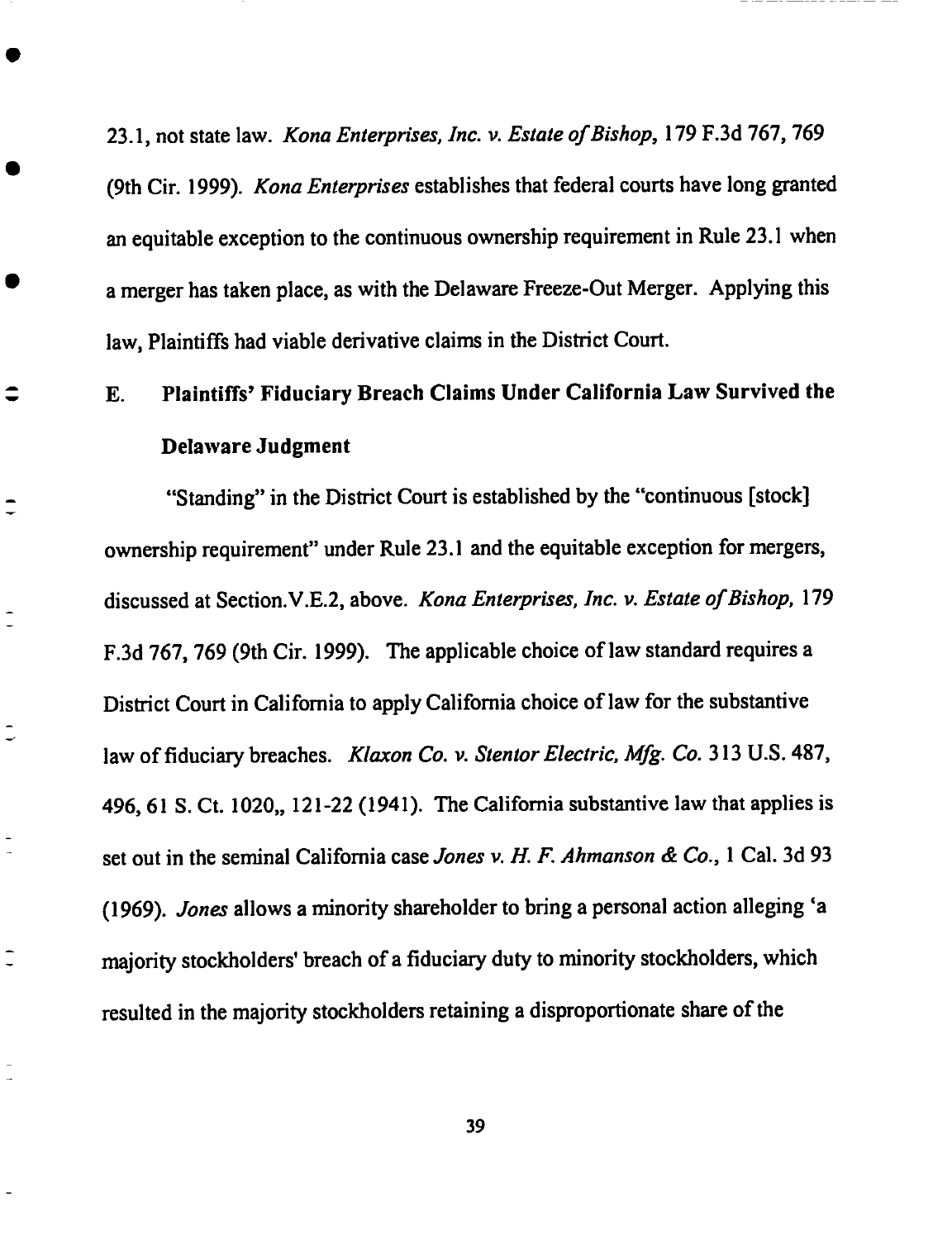corporation's ongoing **value.** This cause of **action is** not **precluded** by Delaware **law or the Delaware** Judgment.

## **F. Plaintiffs'** Claims **for** "Quasi Appraisal **Rights"** under **Delaware** Law **Deriving from 8 Del.** *C.* § **262** Survived **the Delaware Judgment**

The Settlement Agreement in the Delaware Tender Offer Litigation excluded "any claims by Siliconix stockholders for appraisal pursuant to 8 *Del. C.* § 262." The SAC, in the Third Claim for Relief clearly pleads the facts necessary to establish "quasi appraisal" rights deriving from 8 *Del. C. §* 262 through judicial interpretation.

### **VII. ARGUMENT**

#### A. **Standards of Review**

 $\hat{\ }$ 

 $\overline{\phantom{a}}$ 

 $\ddot{ }$ 

 $\overline{\phantom{a}}$ 

## 1. Standard **of Review for Dismissal Based on** *Res Judicata* **is** *De Novo*

**A district** court's **dismissal based on** *resjudicata* **is reviewed** *de novo. Western Radio Services Co., Inc. v. Glickman,* **123 F.3d 1189, 1192 (9th Cir. 1997)** *United Parcel Serv., Inc. v. California Pub. Util. Comm'n,* **77 F.3d 1178, 1182 (9th Cir.1996).**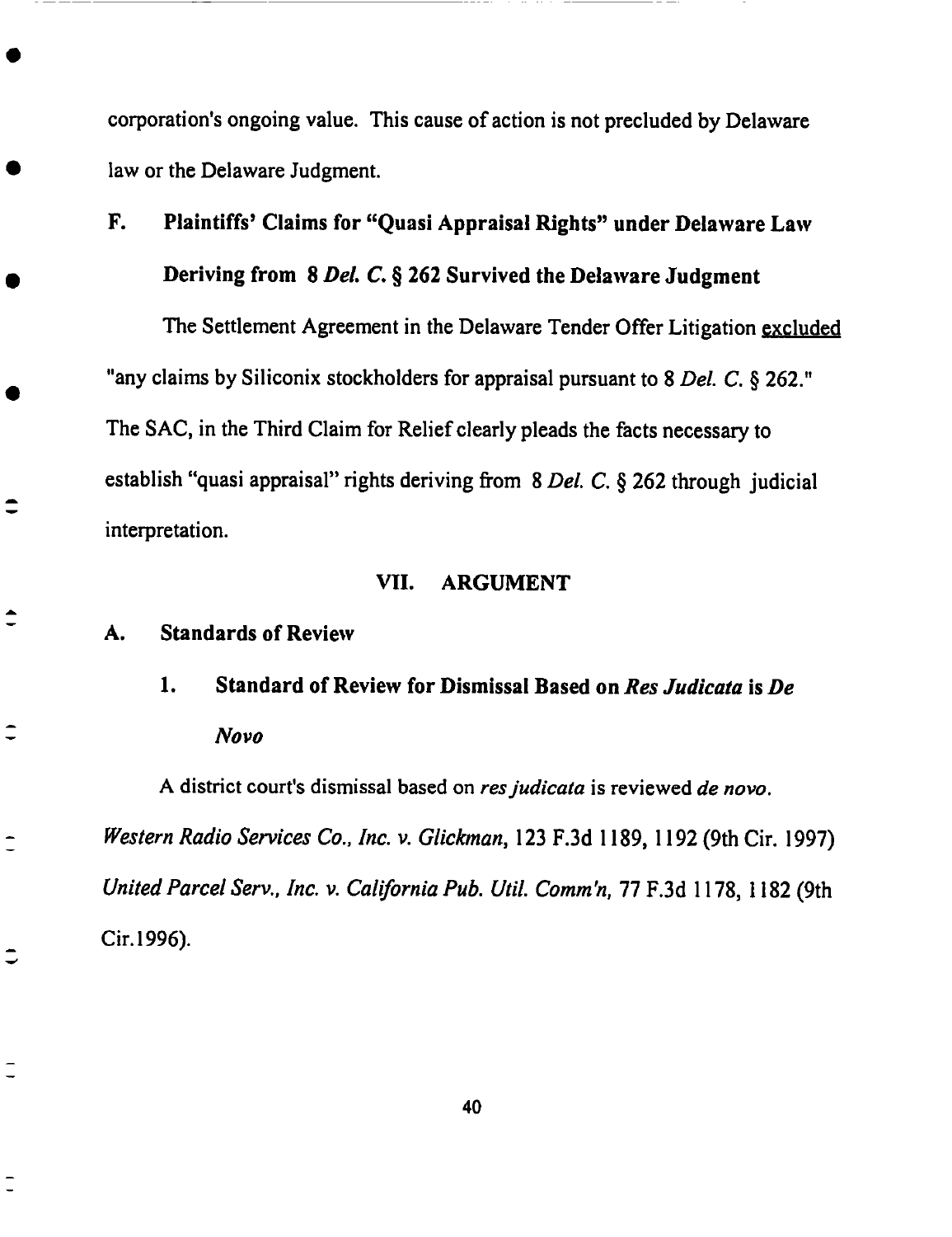### **2. Standard of Review for Denial of Motion to Remand is** *De Novo*

**Removal of a case from state to federal court raises a question of federal subject matter jurisdiction. Accordingly, an order denying remand on jurisdictional grounds is reviewed** *de* novo. *Emrich v. ToucheRoss & Co.,* **846 F. 2d, 1190, 1194 (90`** Cir. **1988).** *Gould v.* Mutual *Life Ins. Co. of New York,* 790 **F.2d 769, 771 (9th** Cir. **1986)** "The **burden of establishing federal jurisdiction falls on the party invoking removal."** Williams *v. Caterpillar Tractor Co.,* **786 F.2d 928, 931 (gth** Cir.1986)(eiting *Hunter v.* United *Van Lines,* **746 F.2d** 635,639 **(9th** Cir.1984), *cert. denied,* 474 U.S. **863, 106 S.Ct. 180, 88 L.Ed.2d** 476 **(1985)**

こ

### 3. **Standard of Review for Dismissal Under** Fed.R.Civ.P. 12(b)(6) **is** *De Novo*

**A district** court's **order** granting **a motion to dismiss for failure to state a** claim **pursuant** to Fed.R.Civ.P. 12Co)(6) is **reviewed** *de novo. Everest & Jennings, lnc. v. American Motorists Ins. Co.,* 23 F. 3d 226, 228 (9<sup>th</sup> Cir. 1994).

In conducting a *de novo* review, the reviewing court does not defer to the lower court's ruling, but *independently* considers the matter anew, as if no decision had been rendered on the matter below. *United States v. Silverman,* 861 F. *2d* 571, 576 **(90` Cir.** 1988). The reviewing **court** must **accept** the allegations **of** the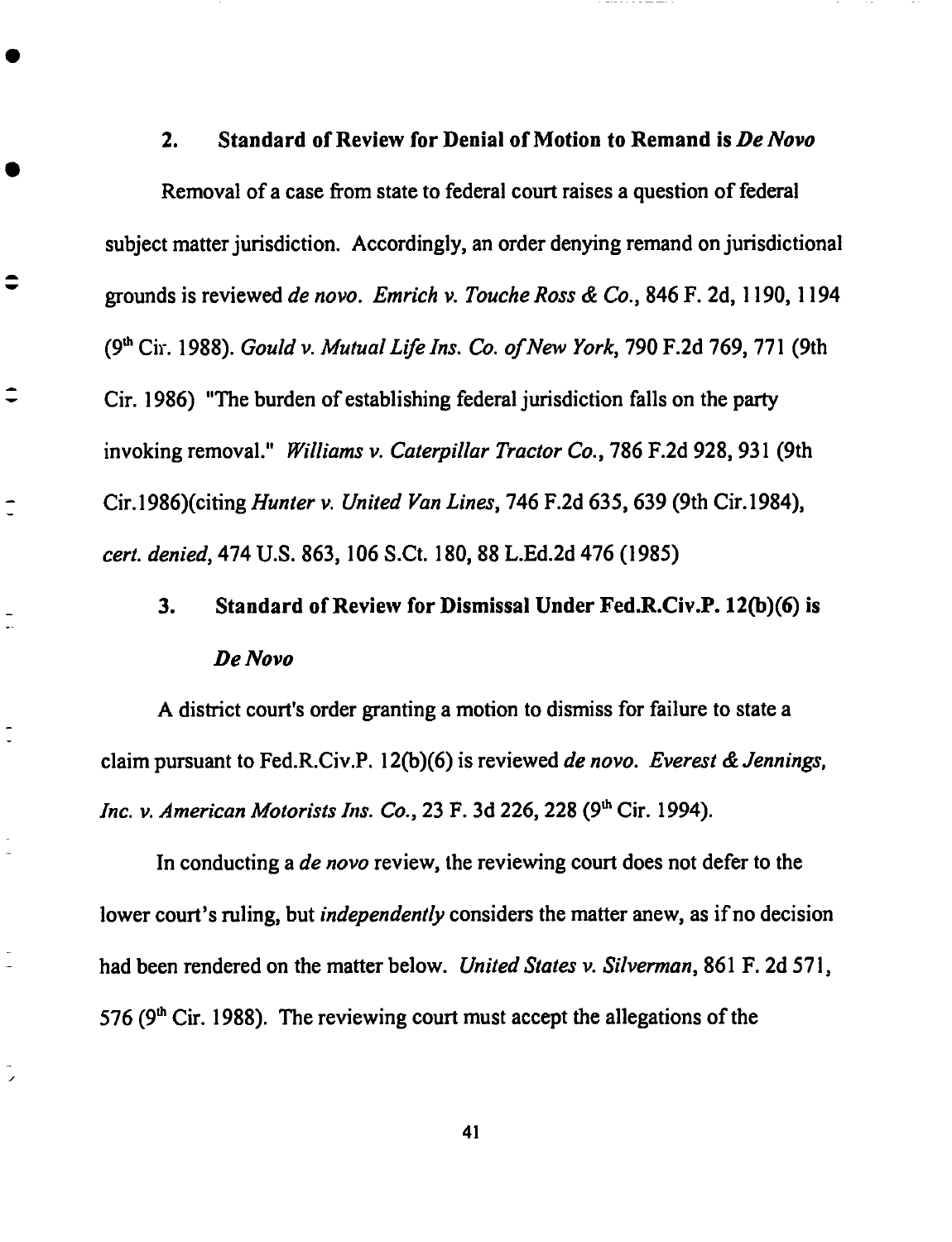**complaint as** true **and** construe **them in a** light most **favorable to plaintiff.** *Terracon* **v.** Valley *Nat* **7** *Bank,* 49 F. 3d **555, 558 (9** th**Cir. 1995).**

A motion **to dismiss for legal insufficiency** under **Fed. R. Cir. P. 12Co)(6) is a disfavored motion that is rarely granted and then only in** extreme **circumstances.** *Hospital Building Co.* v. *Trustees of Rex Hospital,* 425 **U.S.** 738, 746, **96 S. Ct. 1848, 1853 (1976).**

€

 $\overline{\phantom{a}}$ 

 $\overline{ }$ 

J

### **4. Standard of Review for Summary Judgment is** *De Novo*

An order granting **summary** judgment is reviewed *de novo. Brinson v. Linda Rose Joint Venture*, 53 F.3d 1044, 1047 (9<sup>th</sup> Cir 1995) The reviewing court must determine whether, viewing the evidence in the light most favorable to the nonmoving party there are any genuine issue of material fact and whether the district court correctly applied the substantive law. *City of* Vernon *v. Southern Calif. Edison*, 955 F.2d 1361, 1365 (9<sup>th</sup> Cir. 1992). The party seeking summary judgment has the burden to identify those parts of the record that indicate the *absence* of a genuine issue of material fact. Brinson *v. Linda Rose Joint* Venture, *supra,* 53 Fed. 3d at 1047.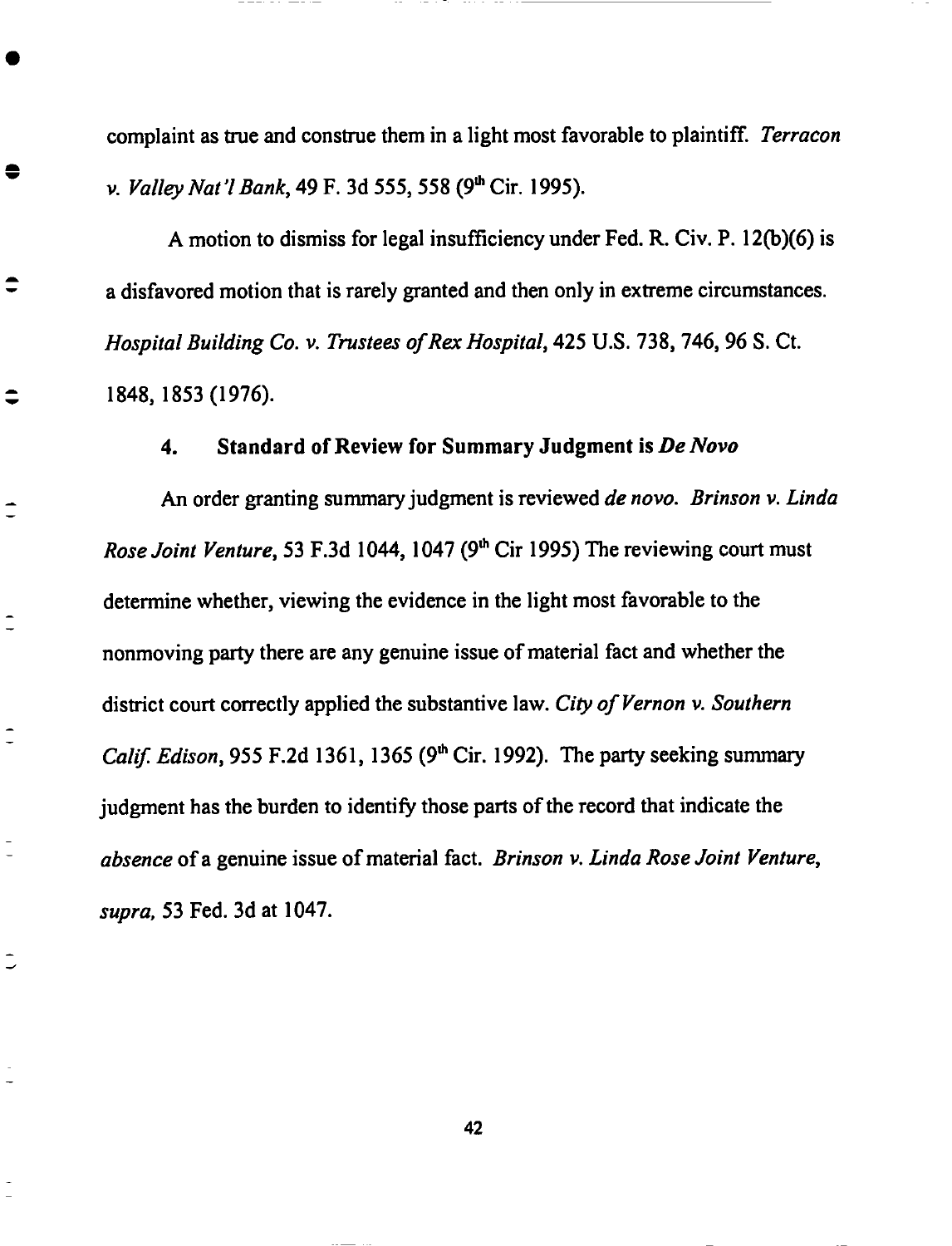# **B. The District Court Erred in Failing to Remand to the Santa** Clara **Superior** Court, **after Untimely and Procedurally Improper Removal by Defendant E&Y to the District** Court

 $\bullet$ 

The removal **of** the **State** Action to the **District Court by** E&Y **suffered** from three (3) significant infirmities.!

### 1. The **District** *Court* **Erred** In **Not** Remanding **to** State *Court* For **Failure of All Defendants to Join in the Notice of Removal**

**On June** 30, **2006, defendant E&Y filed in the District** Court **its** "Notice **of Removal" of the Superior** Court **Action. (ER 1753-59) None of the other** defendants 17**joined in the** Notice **of Removal.** The **Notice of Removal stated, at** paragraph **22,** that "[a]ll defendants consent to the removal of this action." The only other document filed in connection with the removal, the "Declaration of Patrick E. Gibbs in Support of Defendant E&Y LLP's Notice of Removal"(ER 228-30), putting aside that it is incompetent on its face, does not even address other defendants joining in the Notice of Removal.<sup>18</sup> Not until September 15, 2006, long

**<sup>&#</sup>x27;\_**There are three **(3) other** corporate defendants in this **action, Vishay** Intertechnology, Inc., Vishay Temic Semiconductor *Acquisition* Holdings and Siliconix, Inc. There is one (1) individual defendant in this action, **Felix** D. *Zandman.*

<sup>&</sup>lt;sup>18</sup> The "Declaration of Patrick E. Gibbs in Support of Defendant Ernst & Young LLP's Notice of Removal" (ER 1228-1230) has as its declarant "Karli E. Sager" (Page 1, line 1 "I, Karli E. Sager declare as follows:)" but is not sworn to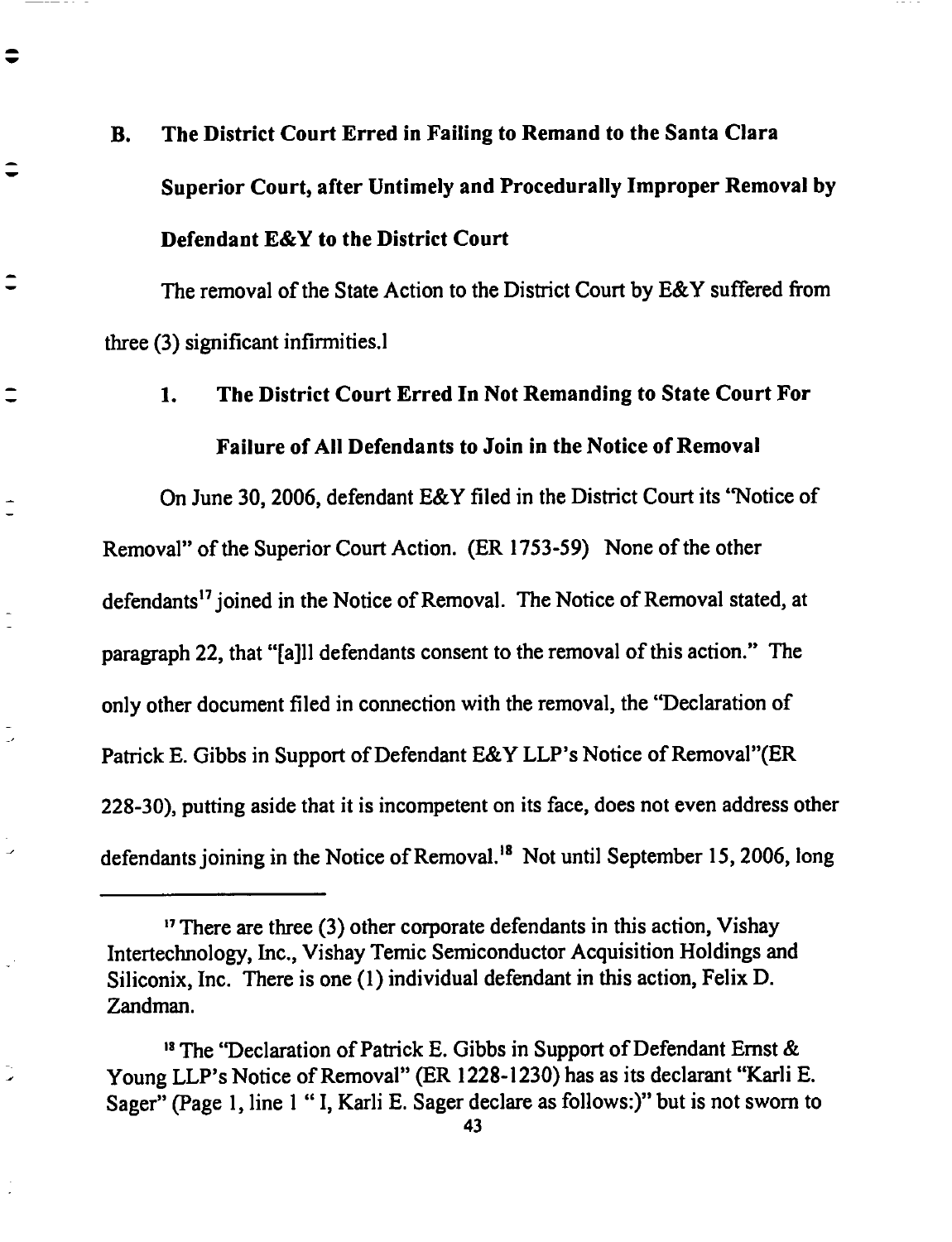after Plaintiffs had moved for remand **on** July 31, 2006, did the **Vishay** Defendants file a formal joinder in the E&Y removal.

*A* notice of removal to federal court from state court, under 28 **U.S.C.** § 1441(b), where the state action has multiple defendants, requires that all defendants in the state action join in the notice of removal. *Parrino v. FHP, lnc.* 146 F.3d 699, 703 (9th Cir. 1998); *Doe v. Kerwood,* 969 F.2d 165, 168 (5th Cir. 1992). "If there are **several** defendants in the action, the right to remove belongs to them *jointly.* Therefore, all defendants who may properly join in the removal notice *must* join. [Hewitt *v. City of Stanton* (9th Cir. 1986) 798 F2d 1230, 1232; *Doe v. Kerwood* (5th Cir. 1992) 969 F2d 165, 167; and see 28 USC § 1446(a)." *Cal. Prac. Guide Fed. Civ. Pro. Before Trial* Schwarzer, Tashima and Wagstaffe, ¶ 2:611 (2006). This rule requiring joinder of all parties is subject only to narrow **statutory** exceptions, not applicable here.  $^{19}$ 

≑

 $\overline{\phantom{0}}$ 

<sup>19</sup> The exceptions to this rule, are limited to: (1) where the nonjoining defendant has not been served with process in the state action at the time the notice of removal is filed; (2) the nonjoining defendant is merely a nominal or formal party, or is aligned in interest with plaintiff; or (3) the removed claim is 'separate and independent' one or more nonremovable claims against the nonjoining defendant; i.e., only the defendants to the removable claim need join in

**or signed** by Ms. Sager rather by Patrick **E.** Gibbs. Mr. Gibbs, contrary to the declaration to which he has sworn, is not "an associate with the law firm of Latham & Watkins LLP and did not participate in some of the events described." Neither the declaration nor its Exhibits *A-G* address the issue of whether the other defendants join in the notice of removal.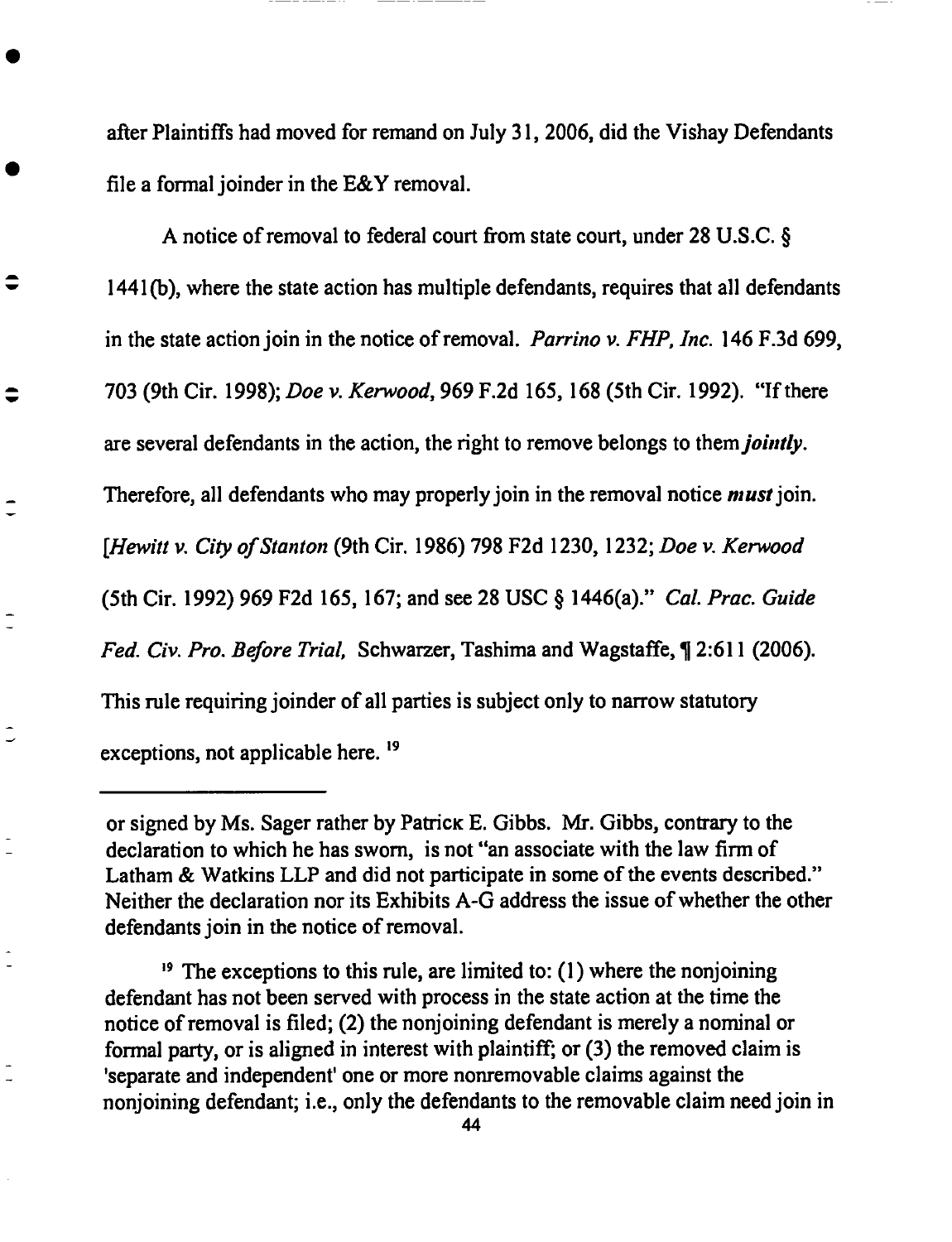"It **is not required that all defendants actually sign the notice of removal. But those who do not sign should submit a written form ofjoinder by which they agree to the action taken on their behalf. [Roe** *v. O\_Donohue* **(7th Cir. 1994) 38 F.3d 298, 301--insufficient** merely **to say** codefendants **do not object to removal;** *Ogletree* **v.** *Barnes* (ED PA **1994)** 851 F.Supp. **184, 188-** *mere statement by removing defendant that others consent to removal* **[is]** *not sufficient]" Cal. Prac. Guide. Fed. Cir. Pro. Before Trial,* **Schwarzer, Tashima and** Wagstaffe, ¶ **2:611 (2006)**

**The District Court** held, based **on** *Parrino,* **that remand on procedural requirements for removal** here would **be an** "empty **formality."** This **is not so for two reasons: (1)** *Parrino* **specifically disavowed this, stating** "[w]e **do not, as the dissent suggests, read** *Caterpillar* **to authorize district** courts **to ignore the procedural requirements for removal: to the** conlyary, **we agree with** *Caterpillar* **that '[t]he procedural requirements for removal remain** enforceable **by the federal trial court judges to whom those requirements are directly addressed,'" and** (2) **since the remand in** *Caterpillar,* **on which** *Parrino* **relied, was sought postjudgment, and** "[t]o wipe **out the adjudication post-judgment,** and **return to state court a case now satisfying all federal jurisdictional requirements,** would **impose** an **exorbitant cost on our dual court system, a cost incompatible with the fair and**

**the notice of removal.**

 $\hat{\mathbf{v}}$ 

 $\hat{\mathbf{-}}$ 

 $\hat{\mathbf{I}}$ 

 $\overline{\phantom{0}}$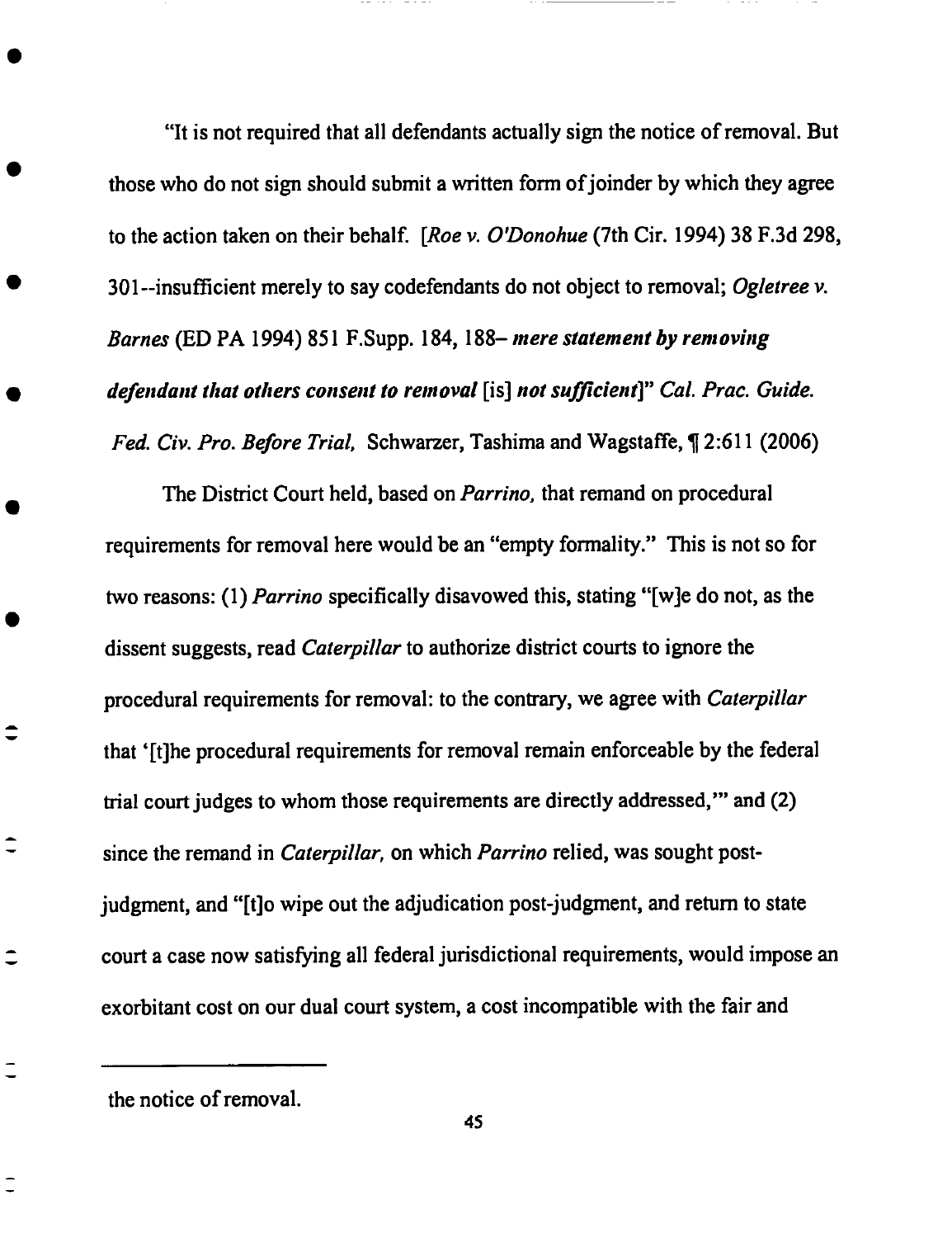unprotracted administration **of** justice." It **is** hardly good **precedent to allow skilled and competent counsel to flagrantly ignore procedural requirements for long** periods, without **consequence.**

**• 2. The District Court Erred in Allowing Defendant E&Y to Remove Untimely, The Notice of Removal Not Being Filed Within Thirty (30) Days From Notice of the Purported Bases of** Federal Question **Jurisdiction**

**The removal statute, 28 U.S.C.** § **1446, provides for a mandatory limitation of thirty (30) days for filing a notice of removal:**

 $\hat{\mathbf{I}}$ 

"Co) The **notice of removal of a civil action or proceeding shall be filed within thirty days after the receipt by** the **defendant,** through **service** or **otherwise, of a copy** of **the initial pleading setting forth the claim for relief** upon **which such action or proceeding is based..."** (Emphasis **supplied.)**

The "initial **pleading" received by E&Y** "setting **forth** [in **detail] the** claims **for relief upon which [the State Action] was based" was the FAC, served on E&Y on January 13, 2005, nearly eighteen (18) months before E&Y's notice of removal.** The **causes of action in** the FAC **were: (1)** the First **Cause** of **Action: Shareholder's** Derivative Action, Breach of Fiduciary Duty, Waste of Corporate *Assets;* and (2) the Second Cause of *Action:* Class *Action,* Breach of Fiduciary Duty. The FAC made it abundantly **clear** that the Siliconix SEC filings, **subscribed** to by E&Y,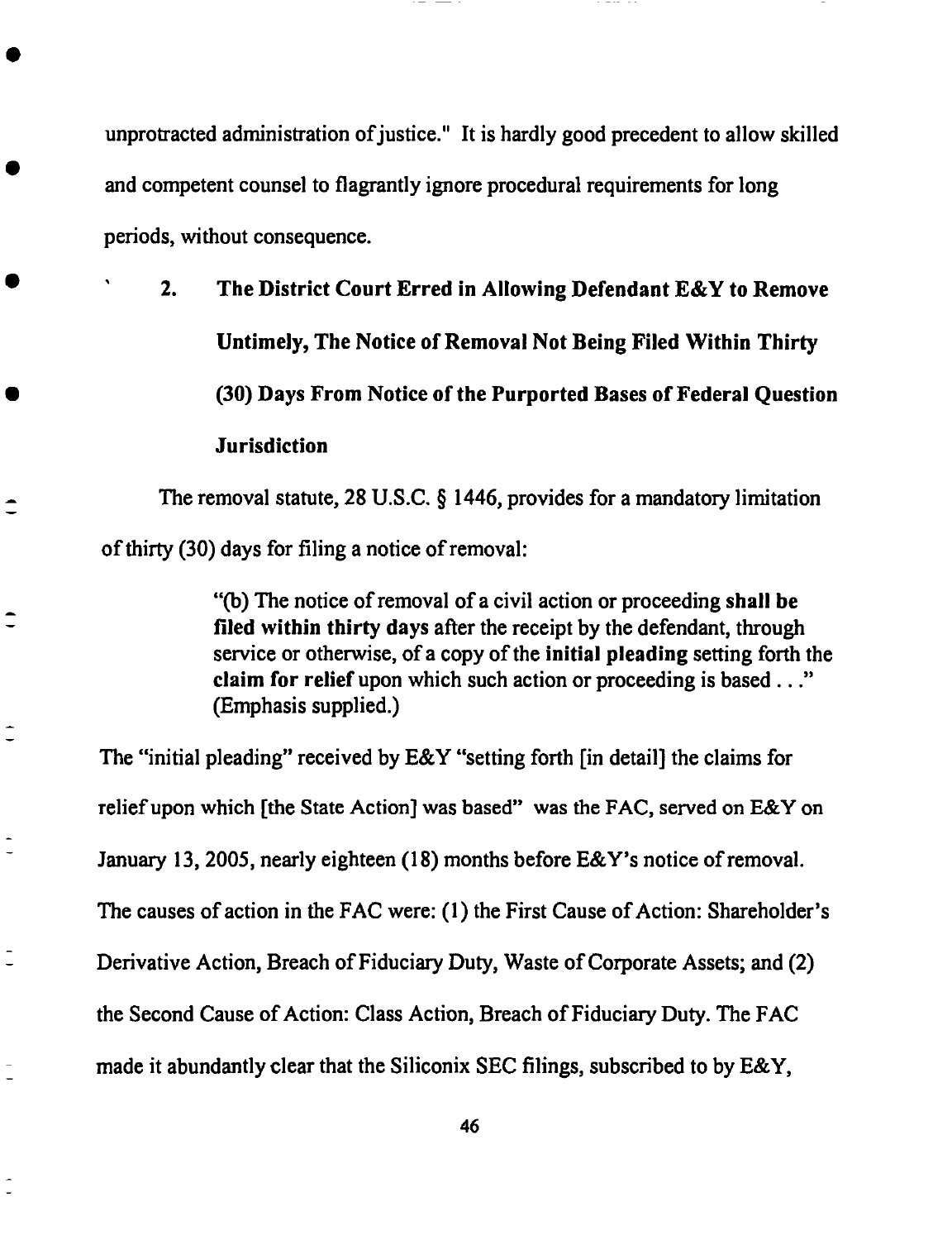were part **of** the **fiduciary** breaches. **These same causes of action** were repeated in the **SAC,** with **updating of** the **facts** to **include** the **Vishay/Siliconix Tender** Offer **and Freeze-Out** Merger **which occurred in early 2005. The SAC was served on E&Y on November 21, 2005, nearly seven (7) months before E&Y's** notice **of removal. Both the FAC and the SAC gave E&Y enough information** to **know** that their **auditing and subscribing to SEC** filing **of Siliconix were at issue. E&Y's assertion** that "they **were not aware of** the basis **of Plaintiffs** first and **second claims for relief until** the **[SAC]** Amendment **was** filed **on May 31, 2006" is disingenuous. The District Court's adopting of** this **assertion is** not **warranted by a** simple **review of** the **FAC and SAC. It cannot be** said **in good faith by E&Y** that the **allegations in both** the **FAC and** the **SAC did not put it on notice** that the **State** Action **was a class action,** 2° **involved** the **stock of Siliconix** and **Vishay** 21 **and involved misleading the**

 $\tilde{\mathbb{C}}$ 

s0The **face of the Second** Amended **Complaint** is **labeled** "CLASS ACTION." **The class** is **defined** at **paragraphs** 40-41 as "all **individuals or legal entities** who **held a legal interest in Siliconix's stock** at any **point** in time **from March 2, 1998,** through **May 12, 2005..."** and "the minority shareholders **of Siliconix." (ER 0806)**

<sup>&</sup>quot;The Second Amended Complaint is **replete with allegations** directly **implicating** the **stock of both Vishay and Siliconix,** tender **offers for Siliconix** stock and the **sale** and **purchase of such** stock. **See, Second** Amended **Complaint, (¶¶ 11-13, 55-59, ER 0799, 0808-10)**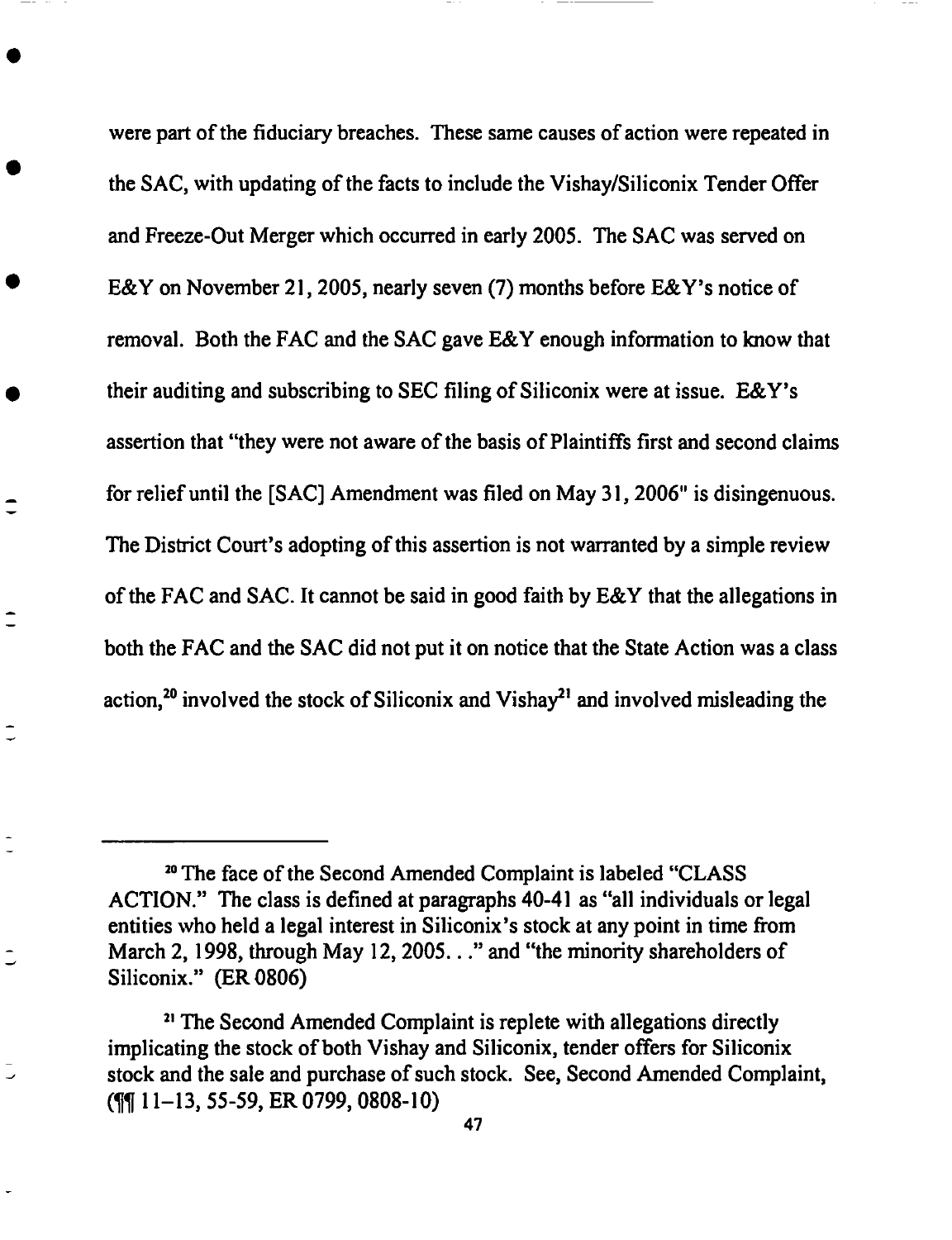**minority shareholders of Siliconix.** 22**These** allegations **are plain from** the **face of both the** FAC **and the SAC.**

## 3. **The District Court Erred in Ruling That Defendants Did Not Waive Their Right to Removal by Repeated Actions in State Court Indicating a Willingness to Litigate in State Court**

**E&Y again and** again **waived** the right to remove **the** State *Action* from Santa Clara Superior Court by indicating a willingness to litigate in that tribunal before filing a notice of removal with the federal court.  $E\&Y$ : (1) twice demurred in the State *Action* to the First and Second Causes of *Action,* which are the same causes of action they removed to the District Court: (2) made a motion in the State *Action* to force arbitration of their case: and, (3) twice requested Judge Komar to dismiss the action based on the Delaware Settlement  $-$  in their January 6, 2006 demurrer and again based on the Delaware Vice Chancellor's order of June 13, 2006, in open court on June 13, 2006.

€

 $\overline{\phantom{a}}$ 

Ū

"A state court defendant may lose or waive the right to remove a ease to federal court *'by* taking some substantial offensive or defensive action in the **state**

<sup>&</sup>lt;sup>22</sup> The Second Amended Complaint is also replete with allegations of fraud – both active misrepresentation and concealment - and **stock** manipulation. See, Second Amended Complaint, (¶¶ 13-14, 20-21, 36, 47, 59; ER 0799-0800, 0801- 0802, 0804, 0807, 0810)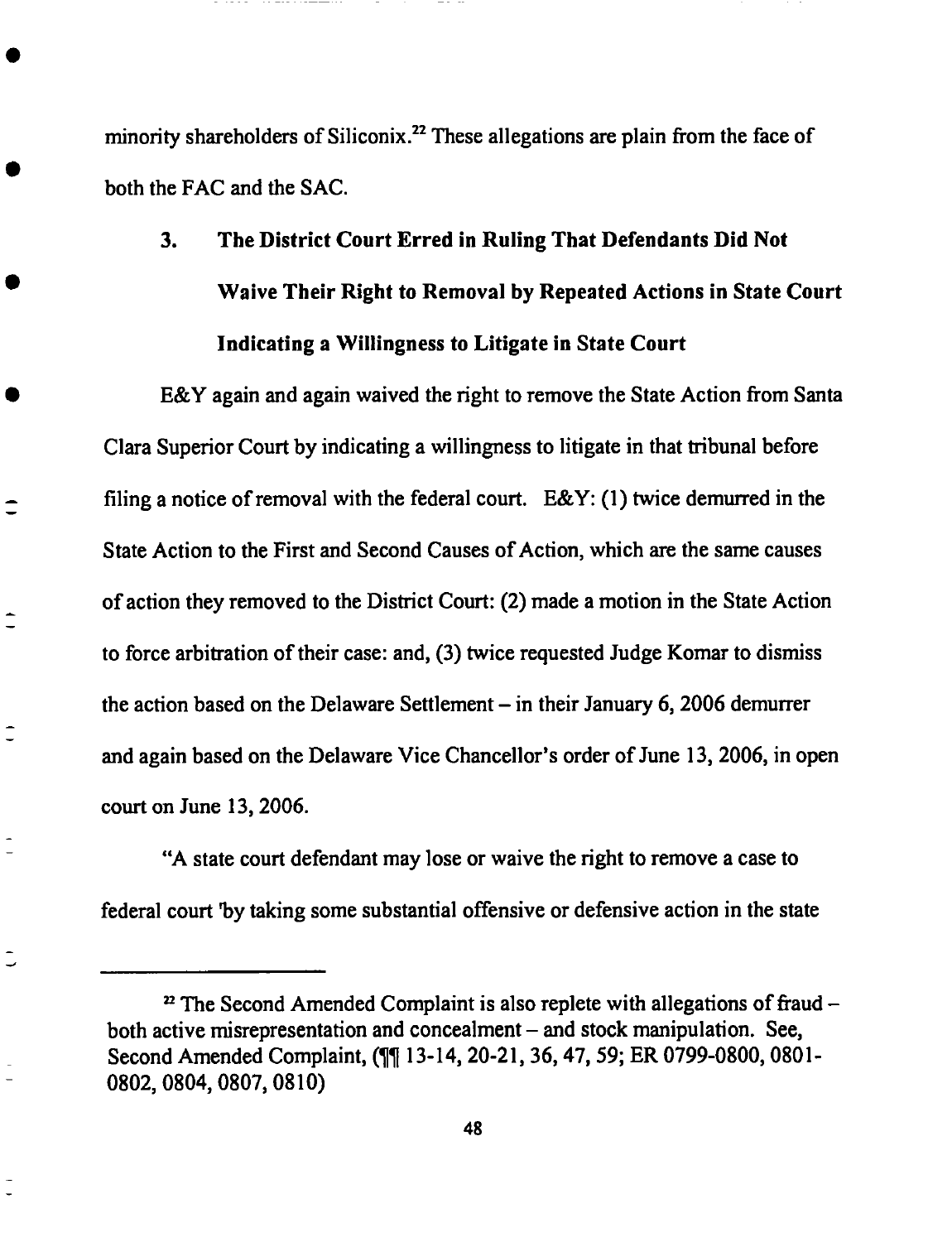court **action** indicating **a** willingness to litigate in that tribunal before filing **a** notice of removal with the federal court.' [Yusefiadeh *v. Nelson, Mullins, Riley & Scarborough, LLP* (1 lth Cir. 2004) 365 F3d 1244, 1246 (emphasis added; internal quotes omitted)]" *Cal. Prac. Guide Fed. Civ. Pro. Before Trial,* Sehwarzer, Tashima and Wagstaffe, ¶ 2:874 (2006)

Not one, but several acts of E&Y taken over **a** period of two years constituted a waiver of its right to remove the State Action to this Court. Filing a motion to dismiss a state court complaint is an affirmative use of the state court process and waives defendant's right to remove. *Schotz v. RDV Sports, Inc.*, 821 F.Supp. 1469 (M.D. FI. 1993) ; *Heafitz v. Interfirst Bank of Dallas,* 711 F.Supp. 92, 96 (S.D.N.Y. 1989). Making **a** motion in state court to compel arbitration is **an** affirmative use of the state court process, also waiving defendant's right to remove. *McKinnon v. Doctor's Associates, Inc.,* 769 F.Supp. 216, 220 (E.D. Mich. 1991). Having argued and lost an issue in state court, a defendant may not remove the action to federal court for what is in effect an appeal of the **adverse** decision. See, *Kiddie Rides USA, Inc. v. Elektro-Mobiltechnik,* 579 F.Supp. 1476, 1479-1480 (C.D. Ill. 1984) ; *Rosenthalv. Coates* 148 U.S. 142, 147, 13 S.Ct. 576, 577 (1893) (defendant simply cannot "experiment on his ease in the state court, and, upon an **adverse** decision, then transfer it to the Federal court"). Where a defendant

 $\overline{\phantom{a}}$ 

 $\overline{a}$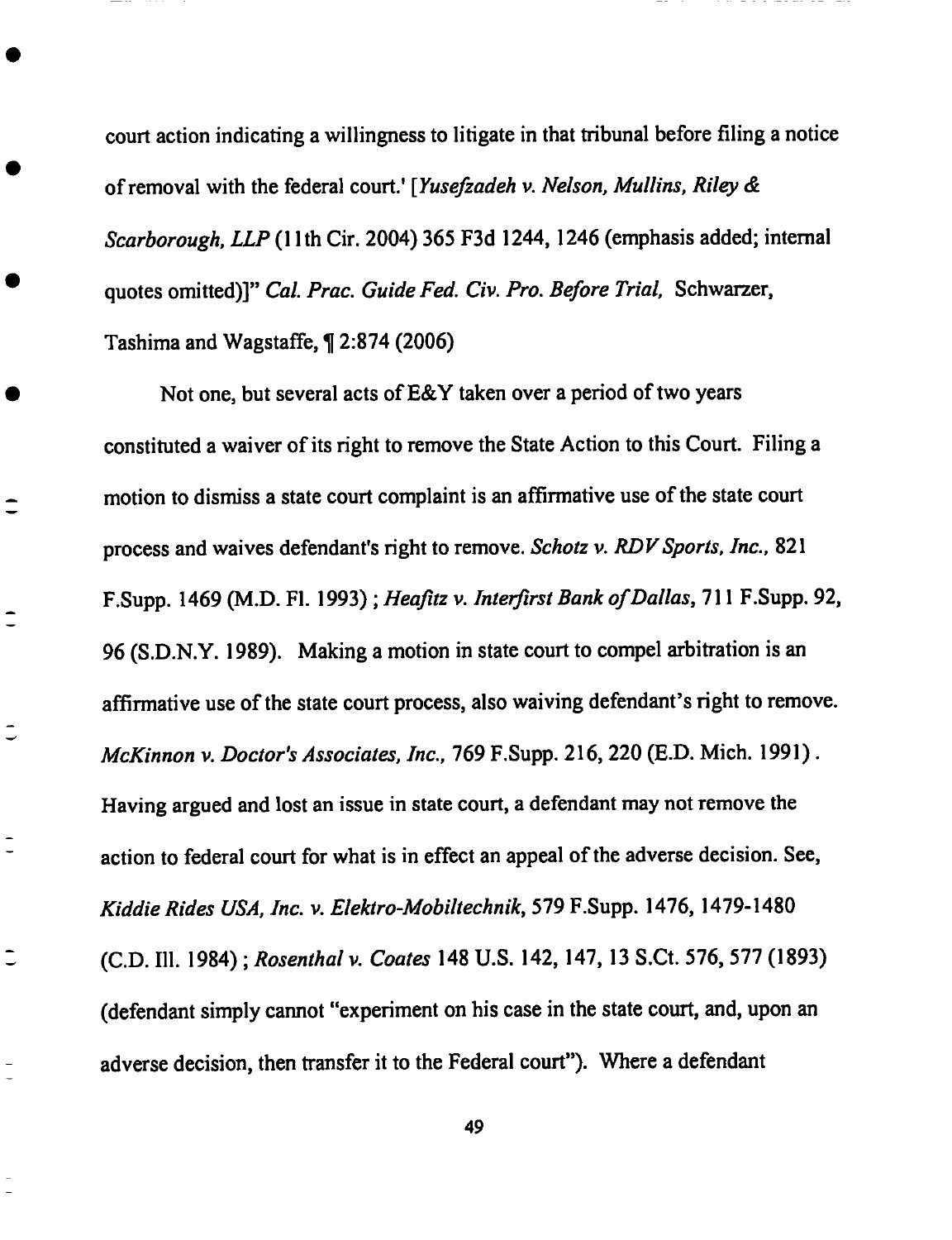participated in **state** court proceedings including **seeking** an injunction and moving for summary judgment such defendant has "actively invoked the state court's jurisdiction," and removal is waived. *Zbranek v. Hofheinz*, 727 F.Supp. 324, 325 (E.D. Texas 1989)

 $\bullet$ 

 $\overline{\phantom{a}}$ 

 $\overline{a}$ 

تر

Moreover, because all defendants must join in removal (see, Section VI1.B. 1 above), valid waivers of the fight to remove of one defendant, such as those of the Vishay Defendants, cuts off the removal rights of the others, like E&Y, as well. *Russell Corp. v. American HomeAssur. Co.,* 264 F3d 1040, 1047 (1 lth Cir. 2001).

Clearly, E&Y's and the Vishay Defendants' actions together constitute repeated waivers of the right to remove this action to federal court. (1) E&Y and the *Vishay* Defendants filed two demurrers each in the State *Action,* trying to get this action dismissed. (2) E&Y made a motion to compel arbitration in the State *Action.* (3) E&Y and the Vishay Defendants tried twice to get the claims against them dismissed as a matter of law based on the class action settlement in *In re Siliconix, Inc. Shareholders Litigation,* C.A. No. 1143-N (Del. Ch. October 25, 2006). (4) The Vishay Defendants argued and lost this issue in the State Court's Order of May 8, 2006 which overruled the Vishay Defendants' demurrer based on the Delaware Settlement. (5) The Vishay Defendants sought and obtained a state court injunction in Delaware purporting to permanently enjoining plaintiffs from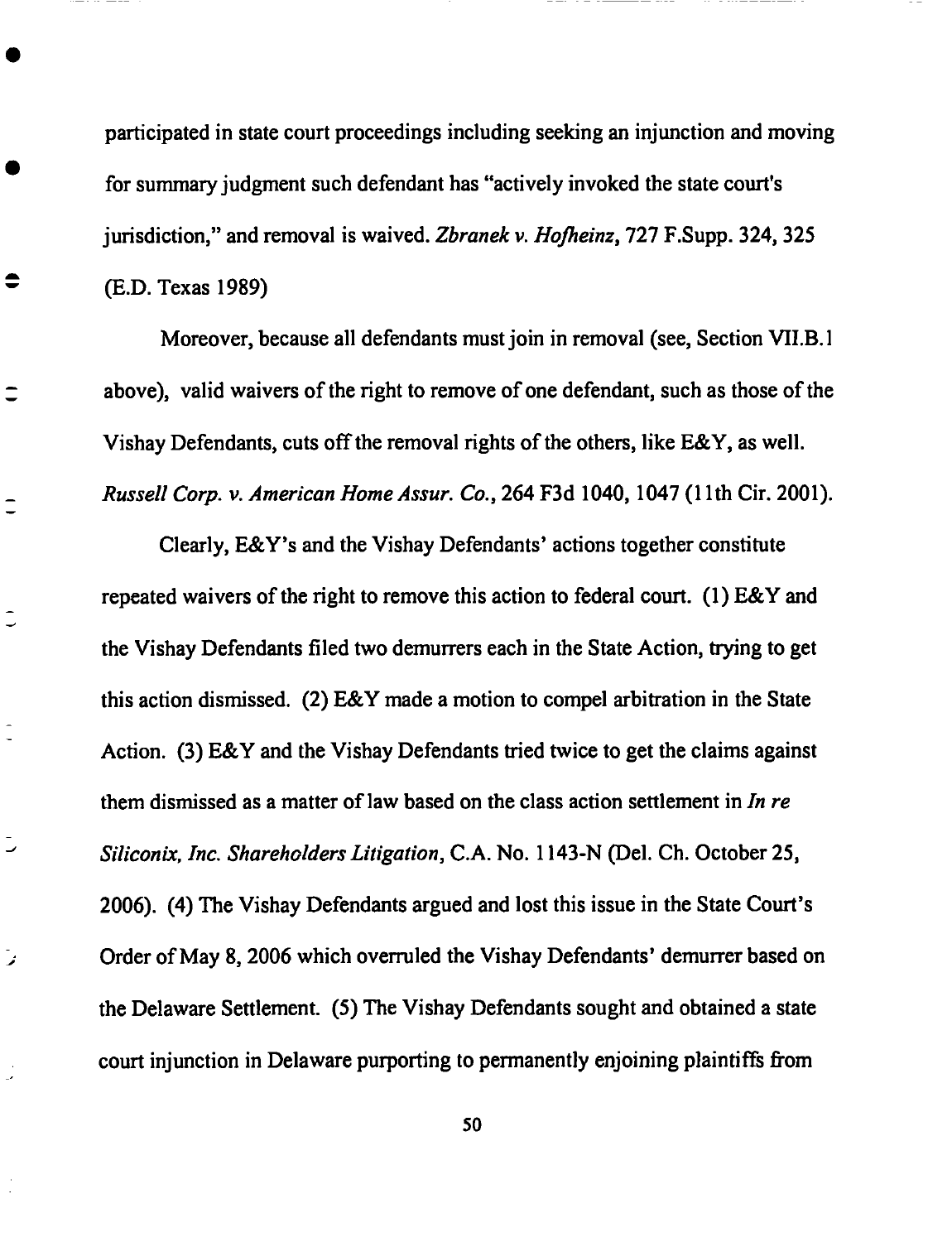**prosecuting** the State Action. (6) **Both** the Vishay Defendants and **E&Y** raised this issue again, unsuccessfully, at the June 13, 2006 hearing in the State *Action.* Defendants have clearly waived their right to remove the State *Action* to the *District* Court.

 $\hat{\mathbf{v}}$ 

 $\hat{\mathbf{v}}$ 

 $\hat{\ }$ 

*The* District Court's denial of the motion to remand was based on its incorrect concludions: (1) that E&Y and the Vishay Defendants had no knowledge, actual or inquiry of potential federal securities claims; and (2) that (based on a  $5<sup>th</sup>$ Circuit case) Defendants did not seek "an adjudication on the merits by asking for dismissal from Judge Komar at the June 13, 2005 hearing because of the Delaware Judgment and Injunction. (ER 1437)

# **C. The District Court** Erred **in Enforcing the** "Delaware Injunction" **Enjoining Proceedings in the District Court**

The **District Court,** in its **Dismissal** Order enforced **the Delaware** Injunction, refusing to allow Plaintiffs to proceed in District Court and to adjudicate the *res judicata* claim based on Delaware law. This was in error for several reasons.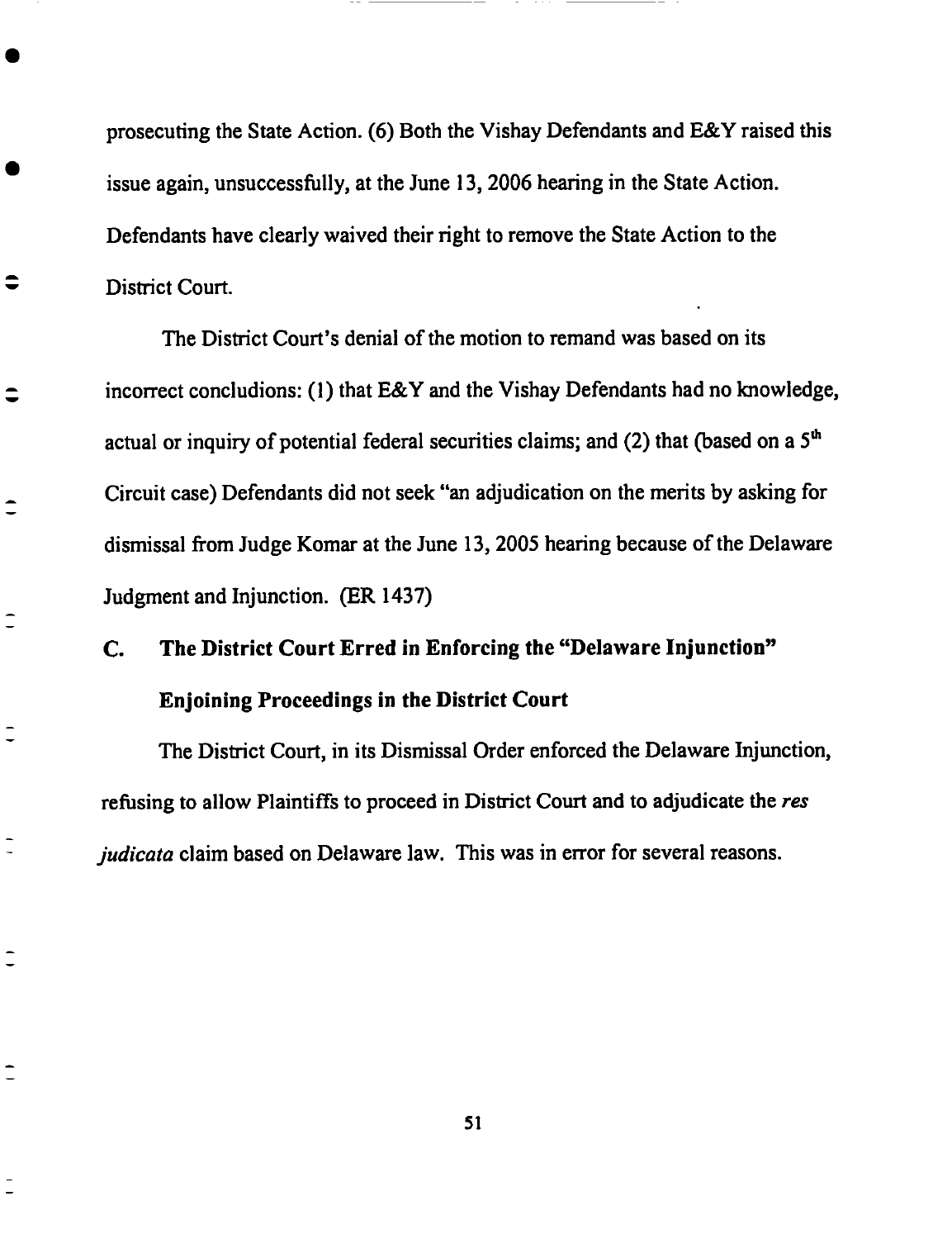#### **1. State Courts May Not Enjoin Proceedings in Federal Court and**

**the Federal Court Must Allow Plaintiffs to Prosecute Their Suit in**

#### **Federal Court**

 $\hat{\cdot}$ 

*The* United States Supreme Court in the case of *Donovan v. City of Dallas*,<sup>23</sup>

with **Justice** Black speaking for **the Court, said:**

Early **in the** history **of our** country **a** general rule was established that **state** and federal courts would not interfere with or try to restrain each other's proceedings. That rule has continued substantially unchanged to this time... • While Congress has seen fit to authorize courts of the United States to restrain state-court proceedings in some **special** circumstances, it has in no way relaxed the old and well-established judicially declared rule that **state** courts are completely without power to restrain federal-court proceedings in *in personam* actions like the one here. *And* it does not matter that the prohibition here was addressed to the parties rather than to the federal **court** itself. For the heart of the *rule* as declared by this Court is that: '\* \* \* where the jurisdiction of a court, and the right of a plaintiff to prosecute his suit in it, have once attached, that right cannot be arrested or taken away by proceedings in another court.  $***$  The fact, therefore, that an injunction issues only to the parties before the court, and not to the court, is no evasion of the difficulties that are the necessary result of an attempt to exercise that **power** over a party who is a litigant in another and independent forum.'

*Donovan* is **directly on point.** In that case, the Texas Supreme **Court** issued

an **injunction prohibiting plaintiffs** from **prosecuting** their **case** in federal **district**

court, because **a prior** Texas judgment **was alleged** to be *resjudicata* as to the

**parties** and issues in the federal case. The Court, in **determining** that **a state** court

23377 U.S. **408,** 412-413, 84S.Ct. 1579, 1582 (1964).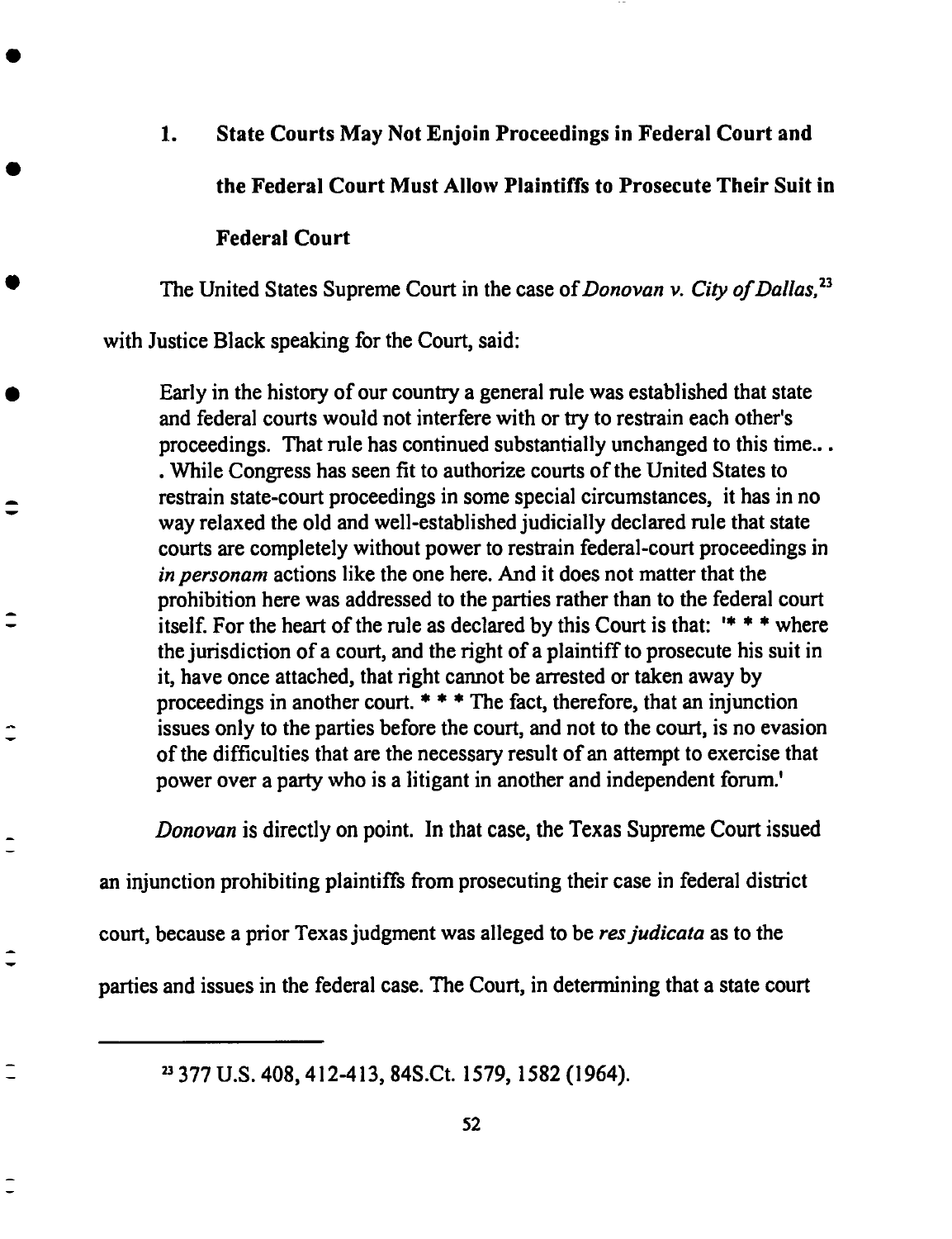**cannot validly** "enjoin **a person** from prosecuting an **action** *in personam* **in a district or** appellate court **of** the **United States which** has jurisdiction **both of** the **parties** and

**of** the subject matter" stated:

It may **be** that **a** full hearing in an **appropriate** court **would** justify **a** finding that the state-court judgment in favor of Dallas in the first suit barred the issues raised in the second suit, a question as to which we express no opinion. But plaintiffs in the second **suit** chose to file that ease in the federal court. They had a right to do this, a right which is theirs by reason of congressional enactments passed pursuant to congressional policy. *And whether or not a plea of res judicata in the second suit would be good is a question for the federal court to decide* [footnotes and citations omitted]. **(Emphasis supplied.)**

*Donovan* has been followed recently in the Ninth Circuit. *Hawthorne Savings F.S.B.v. Reliancelns. Co. of Illinois,* 421 F.3d 835, 851 (9th **Cir.** *2005)("even* assuming that the anti-suit injunction in the liquidation order is a 'judgment' entitled to full faith and credit, a point we do not decide, state courts may never enjoin *in personam* proceedings in the federal courts. See ERWIN CHEMERINSKY, FEDERAL JUR/SDICTION § 11.2.1, at 717 n. 10 (4th ed. 2003)")

Although the District Court recognized in its Dismissal Order that the general rule is that "a state court may not enjoin proceedings in a federal court" it gave this *rule* only lip-service. **(ER** 1718) The result of the District Court's refusal to proceed to determine the *resjudicata* effect of the Delaware Judgment and deferring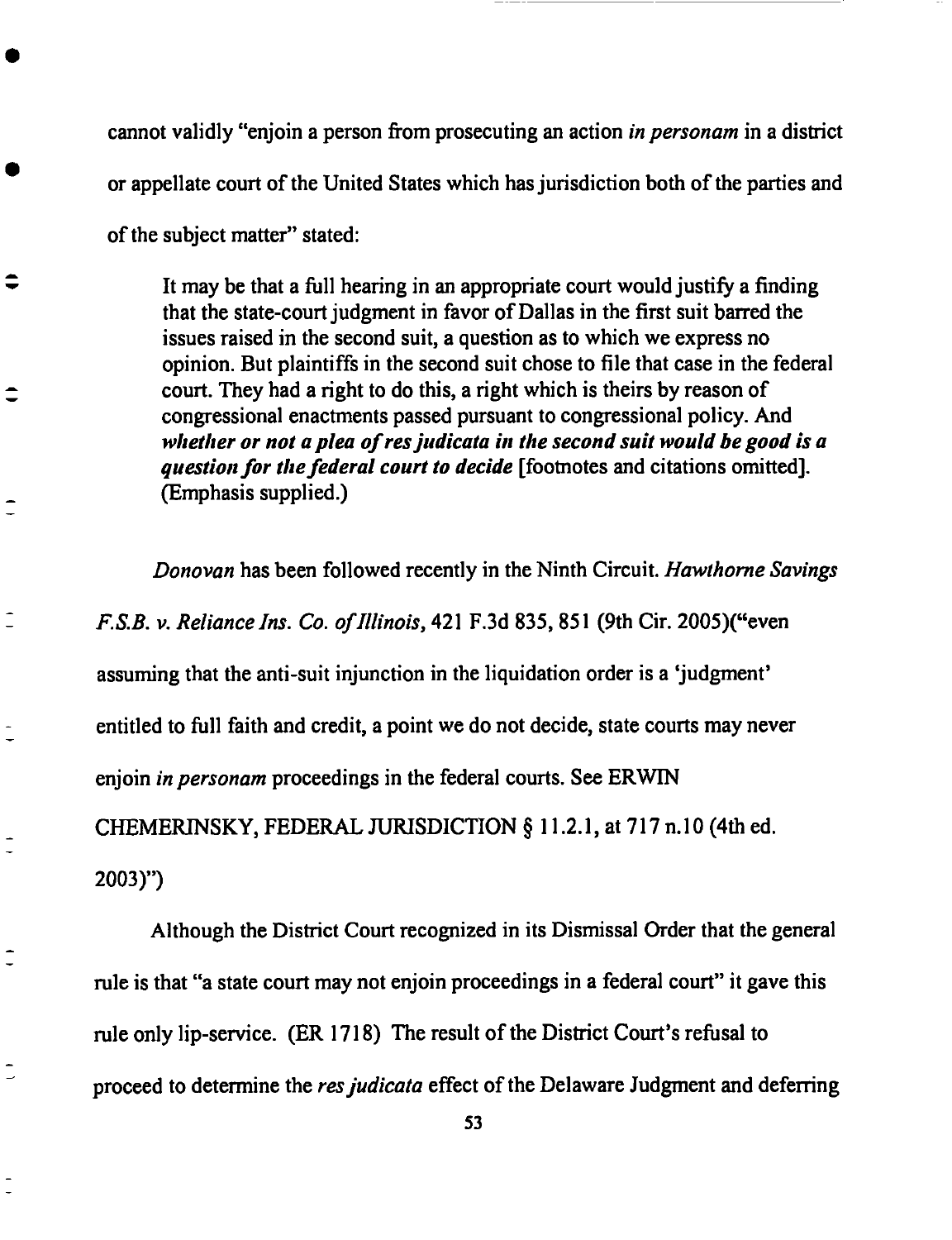to the Delaware Injunction is in direct **violation of** the rule in *Donovan.*

 $\hat{\mathbf{-}}$ 

₿

 $\overline{\phantom{a}}$ 

 $\ddot{\phantom{1}}$ 

2. The Law **of** the *Case* Requires that the State **Court** Ruling that *Res Judicata* **Does Not Prevent the Case from Proceeding Be Applied**

**As defendants acknowledged at the District Court, the California Superior Court** had **previously declined to give** *resjudicata* **effect to the settlement of the Delaware litigation,** before **defendants removed this action from state court to the District Court. That prior** ruling **is the law of the case on the issue. See** *Christianson v. Colt Industries Operating Corp.,* **486 U.S. 800, 816, 108 S. Ct. 2166,** *2177* **(1988) ("'when a** court **decides upon a** rule **of law, that decision should continue to govern the same issues in subsequent stages in the same case'" to promote the** "finality and efficiency **of the judicial process by 'protecting against the agitation of settled issues'" (citations omitted)). Application of law of the case is discretionary where, as** here, **the previous** ruling **was made not** by **a** higher **court** but **by a coordinate** court **in a parallel system. See** *United* States v. *Dunbar,* **357 F.3d 582,** 592-93 **(6th Cir. 2004)** *vacated on other grounds,* **125 S.Ct. 1029** (2005); **see generally** *City of Los Angeles v. Santa Monica BayKeeper,* **254 F.3d 882, 888-89 (9th Cir.** *2001)* **(law of** the **ease doctrine is discretionary** when **the** ruling **in question** was **not made** by **a** higher **court). That discretion should be** exercised **to apply law of the case** where, **as** here, **defendants obviously removed the action to federal** court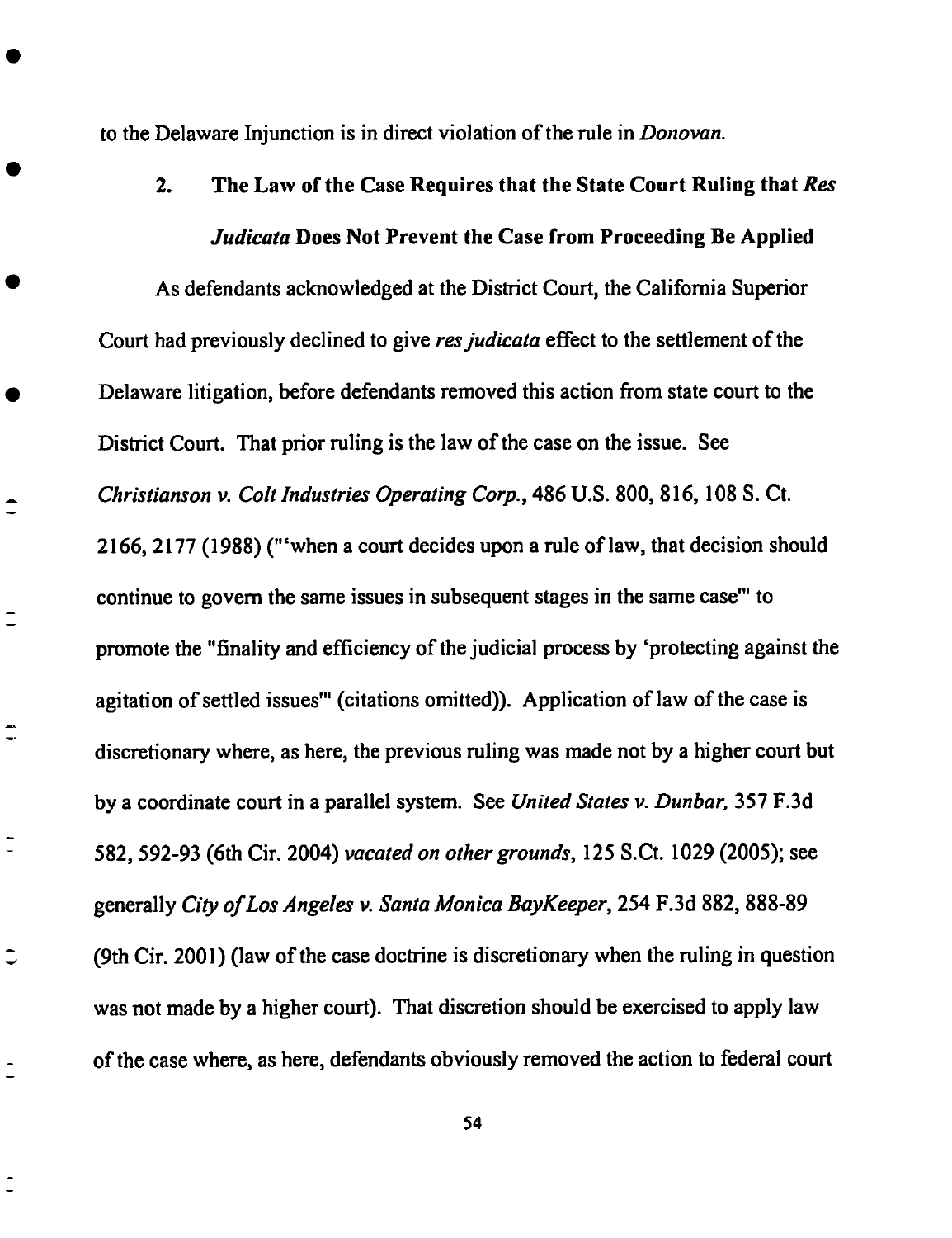in a naked attempt to evade the effect **of** Judge Komar's ruling. Such blatant forum-shopping should not be rewarded. See generally *Erie Railroad Co. v. Tompkins,* 304 U.S. 64, 74-78, 58 S. Ct. 817, 820-22 (1938) (federal courts should endeavor to avoid encouraging forum-shopping between state and federal courts because forum-shopping discriminates irrationally among litigants, undermines the authority of the courts, and poses Constitutional problems).

 $\hat{\mathbf{z}}$ 

 $\hat{\mathbf{z}}$ 

 $\overline{a}$ 

**D. The District** Court **Erred in Dismissing, Under Rules 12(b)(6) and** 56, **All of Plaintiffs'** Claims **Without Allowing Plaintiffs Any Opportunity to** Conduct **Discovery to Determine the** *Res Judicata* **Effect of the Delaware Judgment on this Action**

*Resjudicata,* also known as claim **preclusion,** bars litigation in a subsequent action of any claims that were raised or could have been raised in the prior action. *FederatedDep't Stores, lnc. v. Moitie,* 452 U.S. 394, 398, 101 S.Ct. 2424, 2427-28, 69 L.Ed.2d 103 (1981); *Western Radio Services Co., lnc. v. Gliclonan,* 123 F.3d 1189, 1192 (9th Cir. 1997); *Costantini v. Trans World Airlines,* 681 F.2d 1199, 1201-02 (9th Cir. 1982).

In order for *resjudicata* to apply there must be: 1) an identity of claims, *2)* a **final** judgment on **the** merits, and 3) identity or privity **between** parties. *Blonder-TongueLab. v. University oflll. Found.,* 402 U.S. 313, 323-24, 91 S.Ct.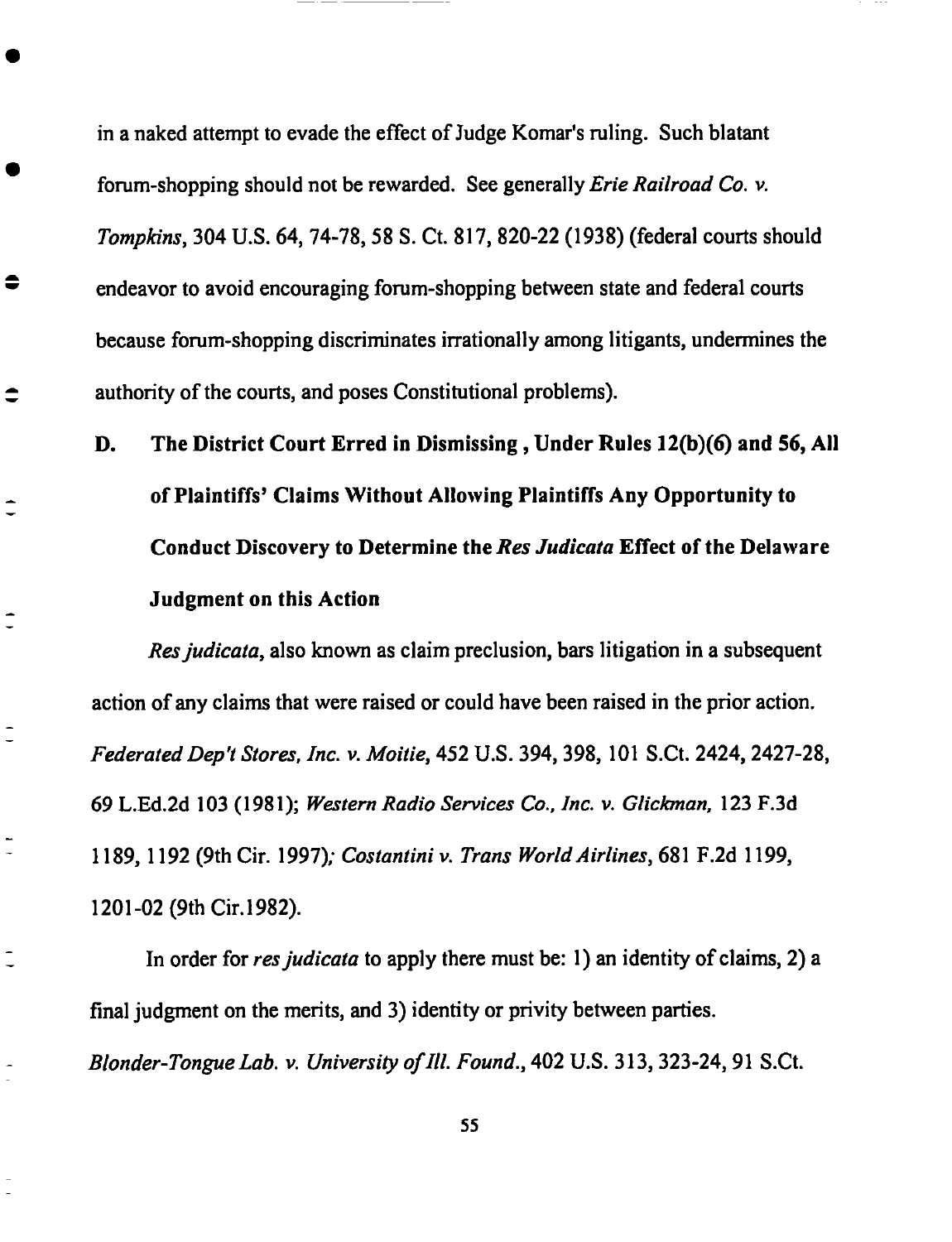1434, **1439-40,** (1971); StratosphereLitig. L.L.C.v.*Grand Casinos, Inc.,* 298 F.3d **1137, 1143 n. 3** (9th **Cir. 2002).**

**A party asserting the defense ofresjudicata and** collateral estoppel **bears** the burden **of** establishing **the various** elements **of those defenses.** *Karim-Panahi v. Los Angeles Police Department,* **839** F.2d 621,627 **n.4 (9th Cir. 1988). Defendants did not attempt to lay out those** elements **and set forth** the **proof of** each **in their motion** and **the District Court did not address** any **of these issues. Plaintiffs cannot be** expected **to refute** each **point necessary to a demonstration defendants** have **failed** to **make.**

 $\hat{\ }$ 

 $\overline{\phantom{a}}$ 

 $\overline{\phantom{a}}$ 

**1. The State Action and the Delaware Tender Offer Litigation Do Not have an** "Identity **of Claims" or** "Identity **or Privity Between Parties"**

"Identity **of claims** exists when **two suits arise from 'the same transactional nucleus of facts.'** "StratosphereLitig. *L.L.C.v. Grand Casinos, Inc.,* **298 F.3d 1137, 1143 n. 3 (9th Cir. 2002) ( quoting** *Owen\_ v. Kaiser Found. Health Plan, Inc.,* **244 F.3d 708, 714 (9th Cir.2001)).;** *Tahoe Sierra Preservation Council, Inc. v. Tahoe Regional Planning dgency,* **322 F.3d 1064, 1078 (9th** Cir. **2003).**

While **Defendants asserted at the District Court that the parties** and **issues in the two** cases are **identical, this is** clearly **not the case. They did not meet their**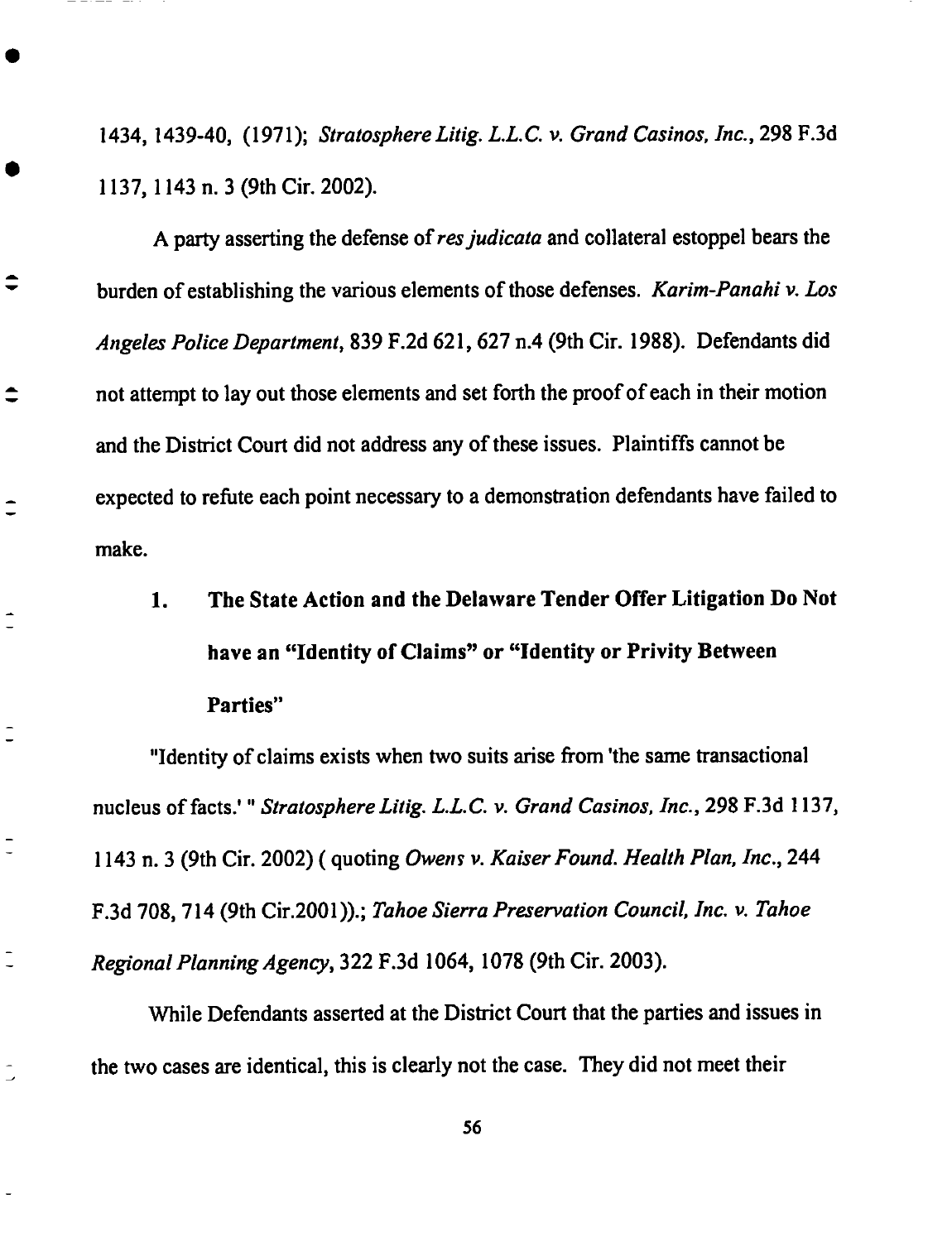burden of so demonstrating, because they could not. **The** Delaware Tender Offer **Litigation** was **filed in 2005, long** after **the instant** case was **filed in 2002 and** was primarily concerned with **the** validity **and amount** of Vishay's **tender** offer **for Siliconix** shares. **The** present **action,** however, **is** primarily **concerned** with Defendants, including defendants **other than Vishay, who** were not **parties** to **the** Delaware *Tender* Offer Litigation, and who conspired to loot Siliconix of its assets long before the Tender Offer. *There* is a different nucleus of facts in the California State *Action.*

 $\bullet$ 

 $\overline{\phantom{a}}$ 

 $\overline{\phantom{a}}$ 

Defendants themselves in their SEC Form S-4 and Schedule 14d-100 did not classify the State *Action* as being in the same category with the Tender Offer Litigation, – suits filed in direct response to Vishay's announcement of the Tender Offer in March 2005.

In fact, the separation between this case, primarily concerned with misconduct long before the tender offer and short-form merger and the Delaware Tender Offer Litigation, primarily challenging the tender offer, is wider than that in other cases holding that *resjudicata* does not apply. **For** example, in *Shamrock Associates v. Sloane,* 738 F. Supp. 109, 116-17 (S.D.N.Y." 1990), the defendant accounting firm argued that a judgment in a prior ease concerning disclosures in a Schedule 13D precluded a second ease concerning disclosures in 1OK and 10Q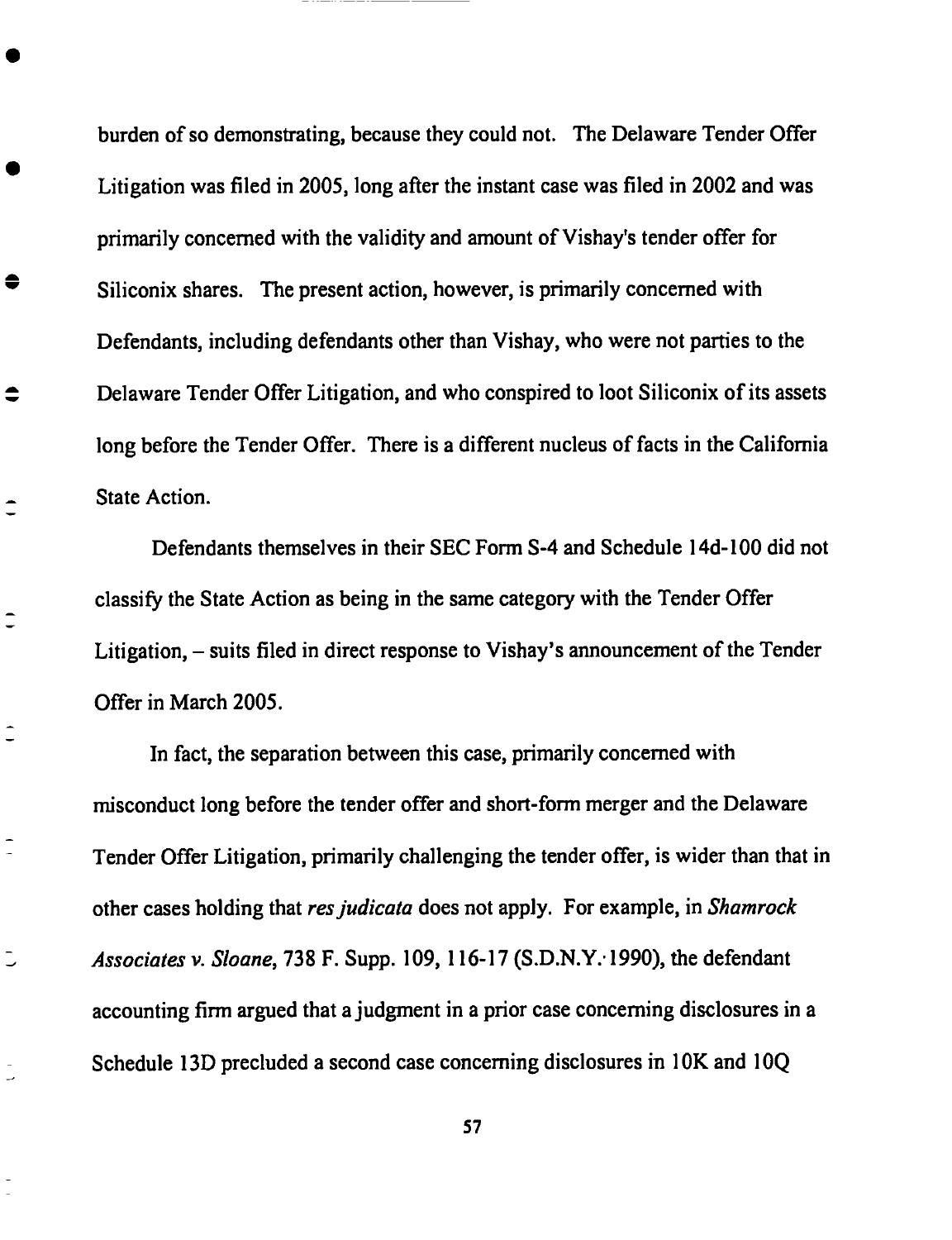forms **because** the two cases grew out of the same claim involving purchases **of** the very **same** stock certificates. The court ruled to the contrary, on the grounds that the two sets of disclosures were distinct enough to constitute separate claims.

Similarly, in *NLRB v. United Technologies Corp.,* 706 F.2d 1254, 1259-60 (2d Cir. 1983), the defendant employer **argued** that a judgment in **a** prior case against a union concerning **enforcement** of certain work rules precluded **a** second case arising from enforcement of those same rules set forth in the same collective bargaining **agreement.** The court ruled to the contrary, on the grounds that the two **acts** of enforcement were distinct **enough** in time to constitute separate claims. *Id.* ("But the circumstance that several operative facts may be common to successive **actions** between the same parties does not mean that the claim **asserted** in the **second** is the **same** claim that was litigated in the first, and that litigation of the **second** is therefore precluded by the judgment in the first.").

Lastly, in *Travelers Insurance Co. v. St. Jude Hospital of Kenner, Louisiana, Inc.,* **37** F.3d **193, 195-97 (5th Cir. 1994), the defendant general panner** argued **that a claim against it** by **a creditor** was **precluded by a prior action against the partnership where the creditor should** have **asserted its claim against the general partner as well.** The **court** ruled **to the contrary, on the grounds** that **the** two **suits involved distinct facts because one** concerned **the liability of** the **partnership** and

Ξ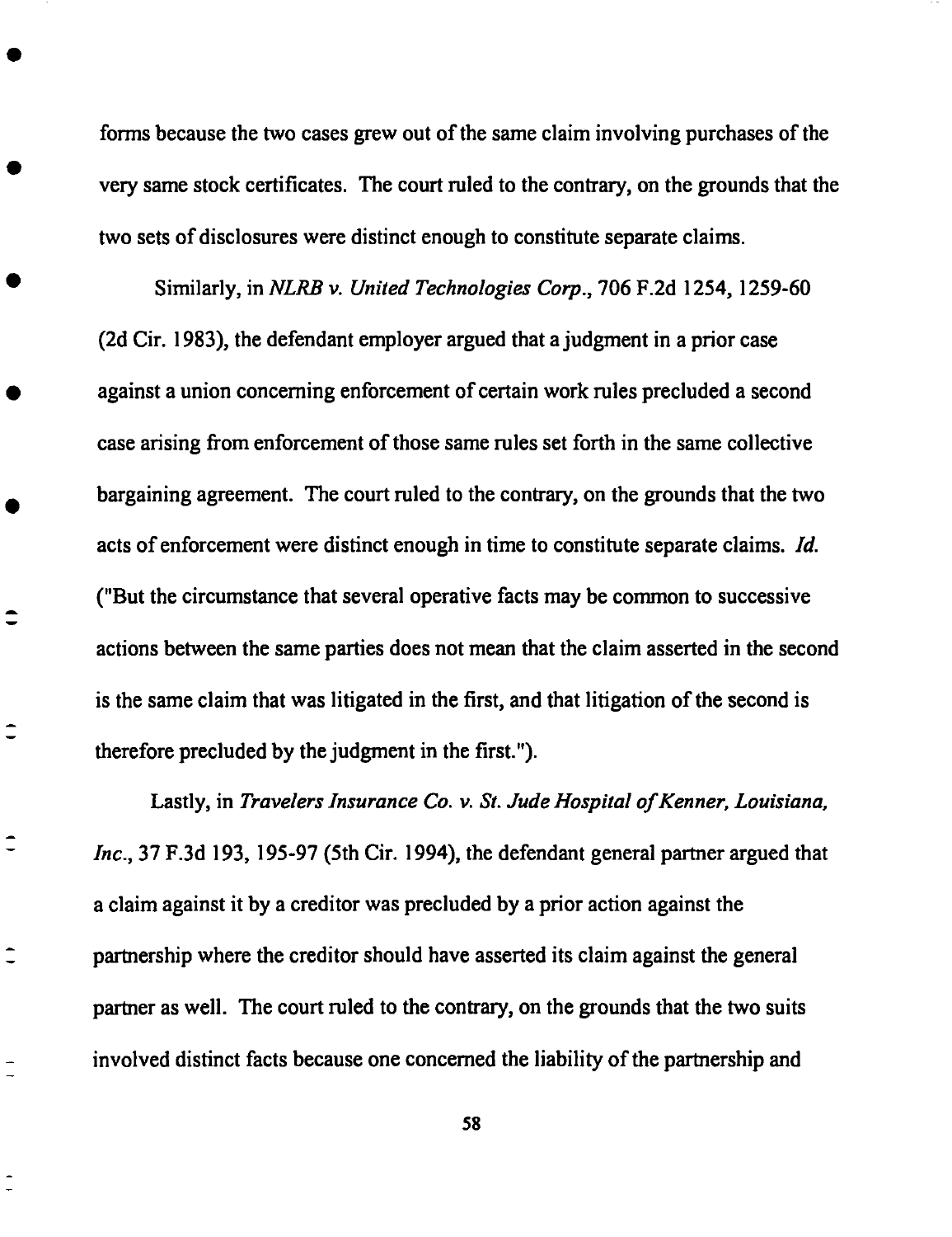one concerned the liability **of** the general partner, even though **the** liability facts were largely the same and the general partner was a defendant in the prior action.

The instant case and the Delaware Tender Offer Litigation are much more distinct than the situations present in those authorities.

 $\bullet$ 

 $\hat{\mathbf{z}}$ 

 $\overline{a}$ 

# 2. *Applying Res Judicata* to the **Delaware** Judgment *Against* **Plaintiffs** Would **Violate Plaintiffs' Due Process Rights**

**Further, granting** *resjudicata* effect **to the Delaware Judgment would violate** the due process rights of Plaintiffs in the present case. The vast majority of Plaintiffs in this action received no notice of the pendency of the Delaware *Tender* Offer Litigation until long after it was quickly settled. The Delaware Tender Offer Litigation began on March 4, 2005 and was settled, without notice to any plaintiffs, in the Memorandum of Understanding on *April* 28, 2005. Notice to the class did not go out until October *2005,* with ten (10) days notice for the final approval hearing and simultaneous entry of the Order and Final Judgment on October 25, 2005. *As* the United States Supreme Court has stated: "[B]efore an absent class member's right of action was extinguishable due process required that the member 'receive notice plus an opportunity to be heard and participate in the litigation,' and we said that 'at a minimum.., an absent plaintiff [must] be provided with an opportunity to remove himself from the class.'" *Ortiz v. Fibreboard Corp.,* 527 U.S.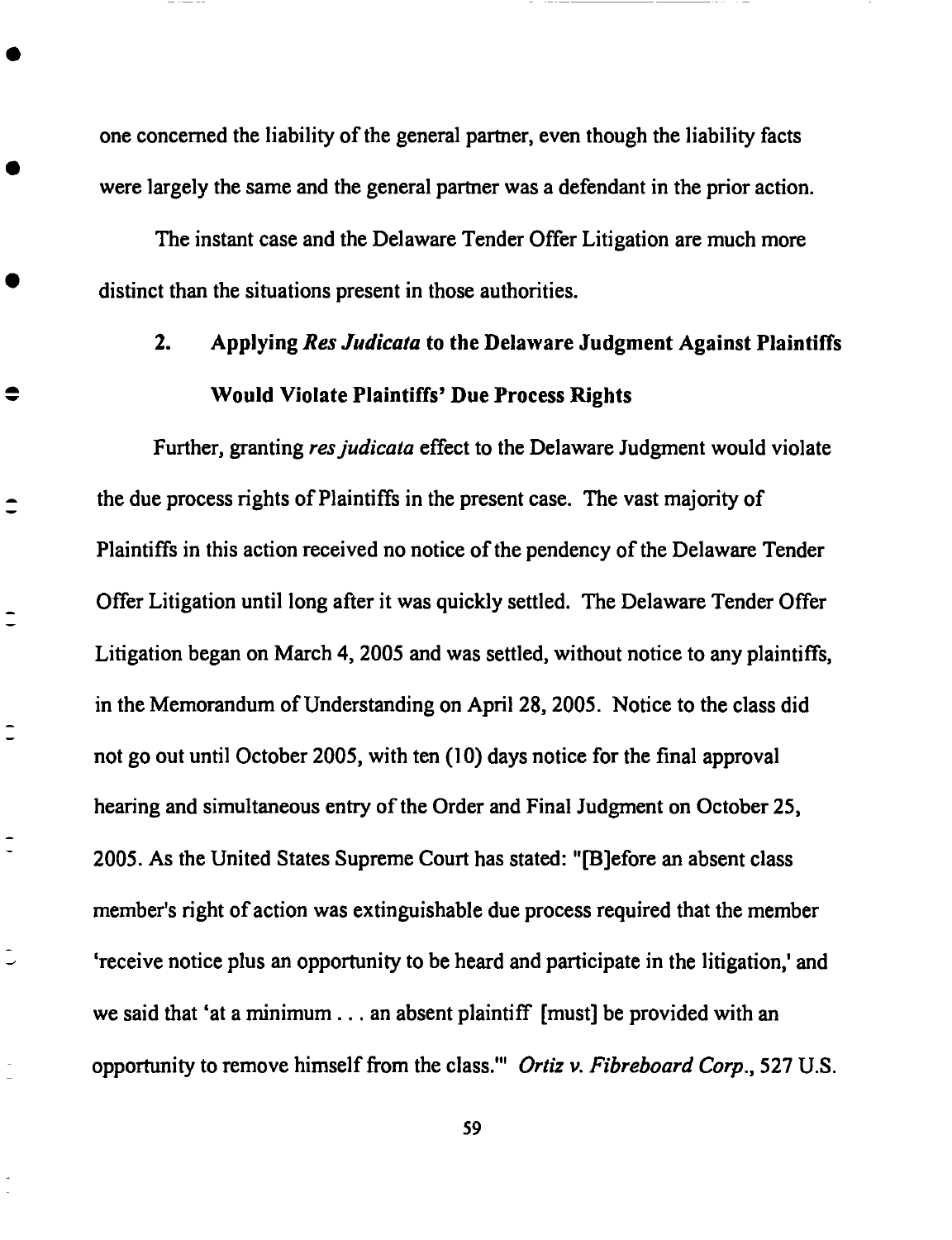**815, 848, 119 S. Ct. 2295, 2315 (1999) (quoting** *Phillips Petroleum Co. v. Shutts,* **472 U.S. 797, 812, 105 S. Ct. 2965, 2974 (1985)) (brackets in original and added); see** *Richards* v. *Jefferson County, Alabama,* **517 U.S. 793, 116 S. Ct. 1761 (1996) (overturning the trial court's decision to use** *resjudicata* **to bar a subsequent class action** because **application violated due process** rights **of absent class members).**

€

 $\hat{\phantom{a}}$ 

**3. California Law Substantive, Not Delaware Law, Should Have Been** Applied to Determine the Scope of Res Judicata

**It is clear that the District Court should** have **applied California law, not Delaware law, in determining the scope ofresjudicata** here. **See, e.g.,** *Ewing v. St. Louis-Clayton Orthopedic Group, Inc.,* **790 F.2d 682,** 685 **(Sth Cir. 1986) ("'Where the first action was** brought **in state court and involved non-federal matters, the overwhelming view is** that **the federal district court is required under** *Erie* **to follow the res judicata law of the forum state** *'" (citation omitted)); accord R. J. Reynolds Tobacco Co. v. Newby,* **153 F.2d 819, 820 (9th Cir. 1946)** (applying **law of forum state to determine preclusive effect of judgment in other state).**

**Consequently, defendants' citation in the District Court to Delaware authorities on** *resjudicata* **and the District Court's reliance on Delaware law are inapposite. Similarly, the Delaware court's own interpretation of its rulings are not controlling** here, where **California law applies** and **the District Court** had the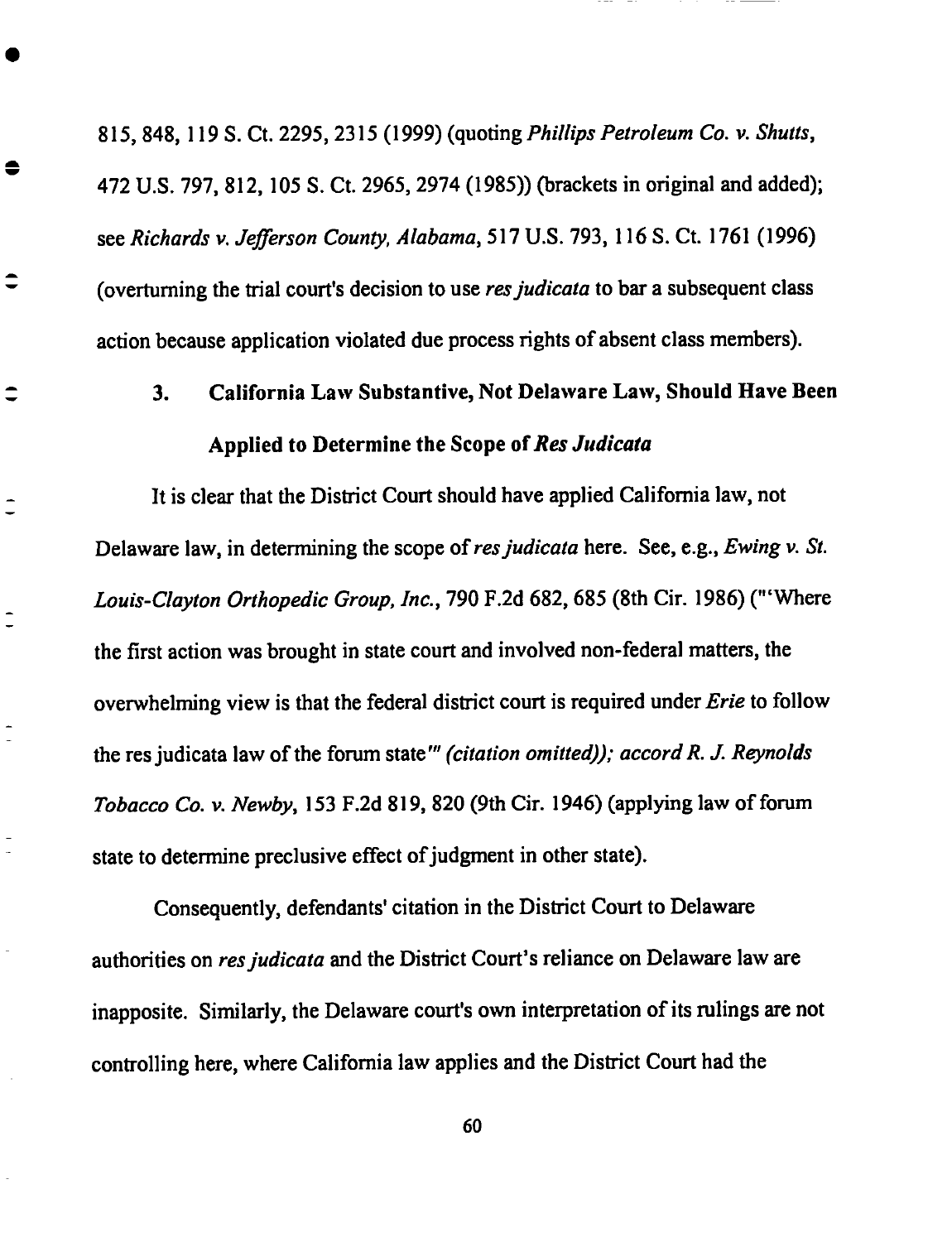opportunity to review **its** own case, not merely **accept** the characterizations **of** this case proffered by defendants or by the Delaware courts in issuing the Delaware Injunction.

≑

≑

 $\overline{\phantom{a}}$ 

 $\hat{\mathbf{I}}$ 

 $\overline{\phantom{a}}$ 

 $\overline{a}$ 

### 4. **Application** ofRes *Judicata* **Here Should Have Been Declined to Prevent a Manifest Injustice**

To avoid a manifest injustice, **California** courts have declined to apply preclusion doctrines, like *res judicata*, to foreclose a second case. See *Greenfield v. Mather,* 32 Cal. *2d 23,* 35 (1948), criticized but not overruled in *Slater v. Blackwood,* 15 Cal. 3d 791,796 (1975); *Jackson v. Jackson,* 253 Cal. App. 2d 1026, 1037 (1967); *Hight v. Hight,* 67 Cal. *App.* 3d 498, 503 (1977). In this ease, it would be manifestly unjust to allow defendants to manipulate a settlement of a later-filed action to try and foreclose this action from proceeding. It would be all the more unjust to do so after a California Superior Court judge declined to give the Delaware settlement *resjudicata* effect, and defendants removed this ease to the present forum to evade the effect of that ruling.

*At* the very least, the District Court could not have determined whether manifest injustice was present without a more developed factual record upon which to base its determination, which it prevented by its Dismissal Order.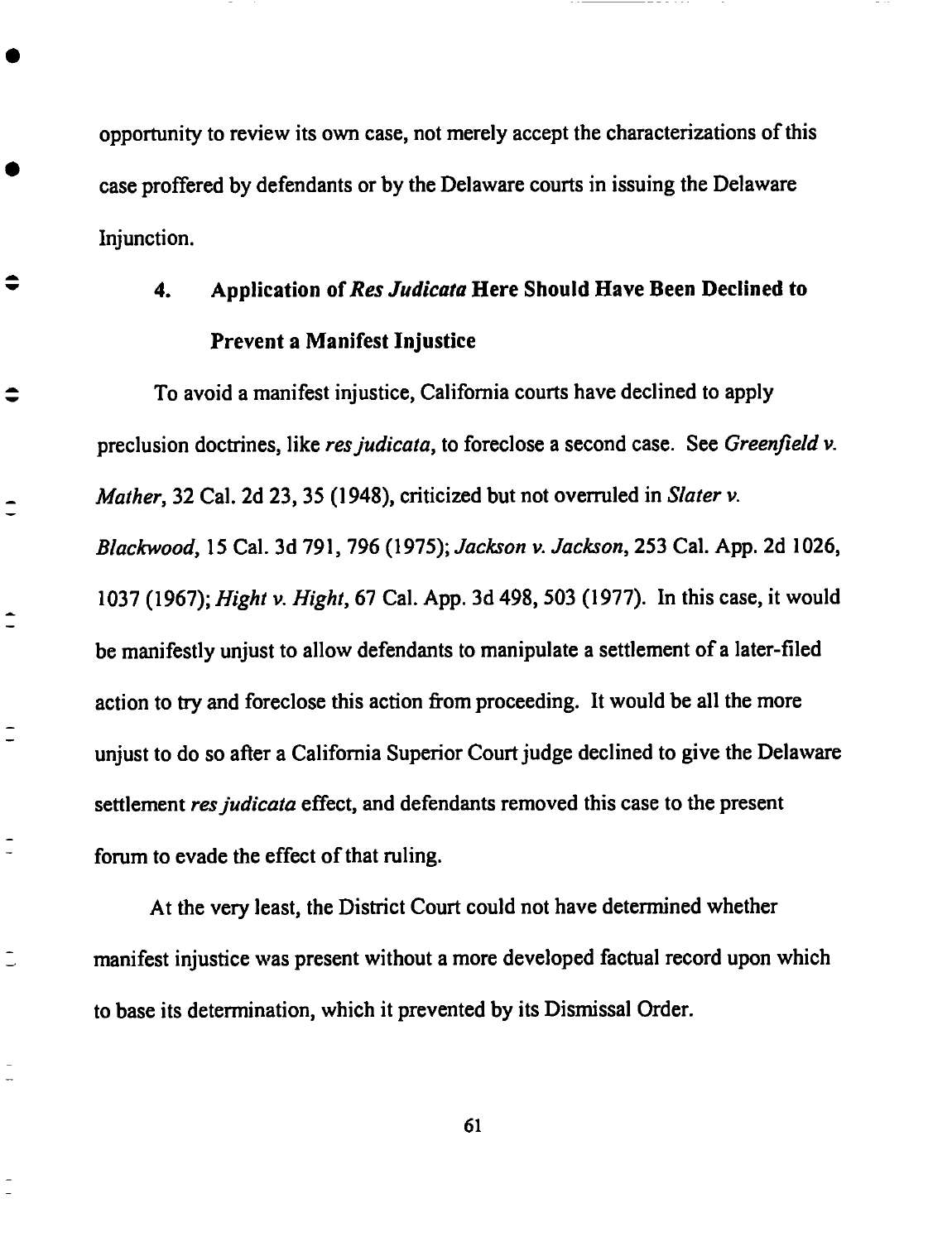In short, whether defendants can successfully assert the doctrine of res *judicata* here **depends upon a** host **of factual issues that defendants and the District Court did not even attempted to establish. The following factual issues, properly raised by Plaintiffs in the District Court, are implicated:**

*-* **Did the Delaware Tender Offer Litigation consider adequately the pre-tender offer misconduct** which **is the focus of the instant litigation?**

 $\bullet$ 

ӛ

इ

 $\mathbf{\hat{-}}$ 

 $\overline{\phantom{a}}$ 

Ū

*-* What **sort of notice, if** any, was **provided to those absent class members in the Delaware Tender Offer Litigation who** are **also members in the present class?**

*-* What **opportunity was given to absent class members in the Delaware Tender Offer Litigation to opt out?**

*-* What **was the intent of the drafters of the Settlement Agreement in the Delaware Tender Offer Litigation with respect to the present action?**

*-* **Did** the **defendants in the Delaware Tender Offer Litigation attempt to manipulate the settlement of** that **case to attempt to foreclose this case?**

*-* What **incentive did the plaintiffs' attorneys in the Delaware Tender Offer Litigation** have **to vindicate** the **rights of** the **class members** here **to prosecute this action** fully **and fairly? (ER 1664-6:5)**

**The resolution of such factual issues could not and should not** have **been** *de facto* **determined by the District Court in issuing** the **Dismissal Order.** They **simply**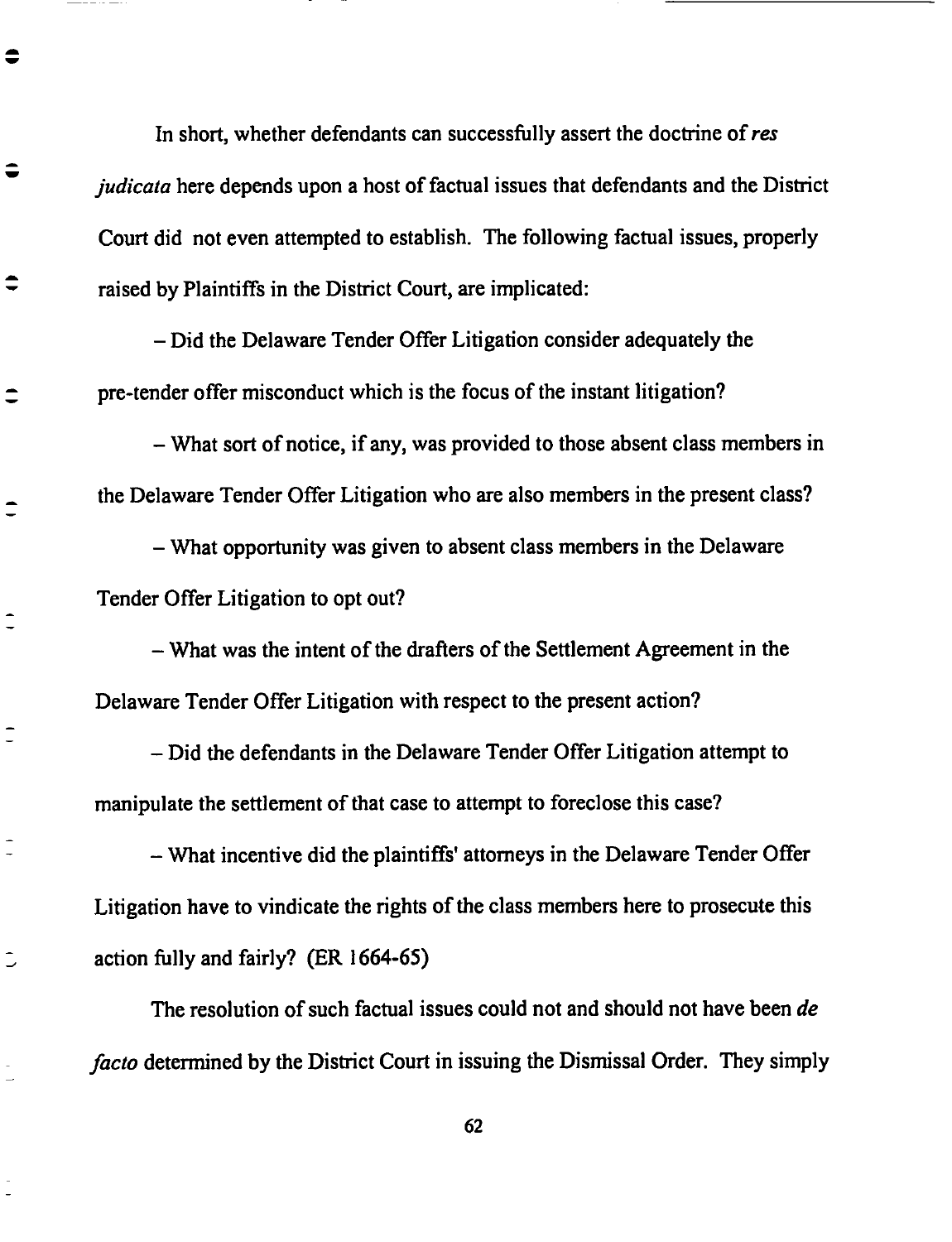cannot, in accordance **with** the requirements **of** due **process,** be **resolved** in defendants' favor as a matter of law based on a **Rule** 56 motion for summary judgment that provides no probative evidence on any of these vital issues or on a Rule  $12(b)(6)$  motion to dismiss that provides even less.

 $\Rightarrow$ 

 $\ddot{}$ 

Ξ

# **5. The District Court Should have Allowed Plaintiffs Discovery Under Rule** 56(0 **to Address the** *Res Judicata* **Issues Presented by Settlement of the Delaware Litigation**

The **Supreme Court** has made it **clear** that **a** grant **of summary** judgment is inappropriate unless a district court permits the parties adequate time for discovery. *Celotex Corp. v. Catrett,* 477 U.S. 317, 326, 106 S. Ct. 2548, 2554 (1986); see also *Eastman Kodak Co. v. lmage Technical Services, lnc.,* 504 U.S. 451,486, 112 S. Ct. 2072, 2092 (1992); *Burnside-Ott Aviation Training Center, lnc. v. United States,* 985 F.2d 1574, 1582 **(Ted.** Cir. 1993). Indeed, summary judgment should "be refused where the nonmoving party has not had the opportunity to discover information that is essential to [its] opposition." *Anderson v. Liberty Lobby, lnc.,* 477 U.S. 242, 250 n.5, 106 S. Ct. *2505, 2511* n.5 **(1986).** Moreover, the grant of summary judgment in a complex case "before the plaintiff has had a full opportunity for discovery.., may **constitute** reversible error." *Arnold Pontiac-GMC, lnc. v. GeneralMotors Corp.,* 786 F.2d 564, 568 (3d Cir. 1986) (antitrust action).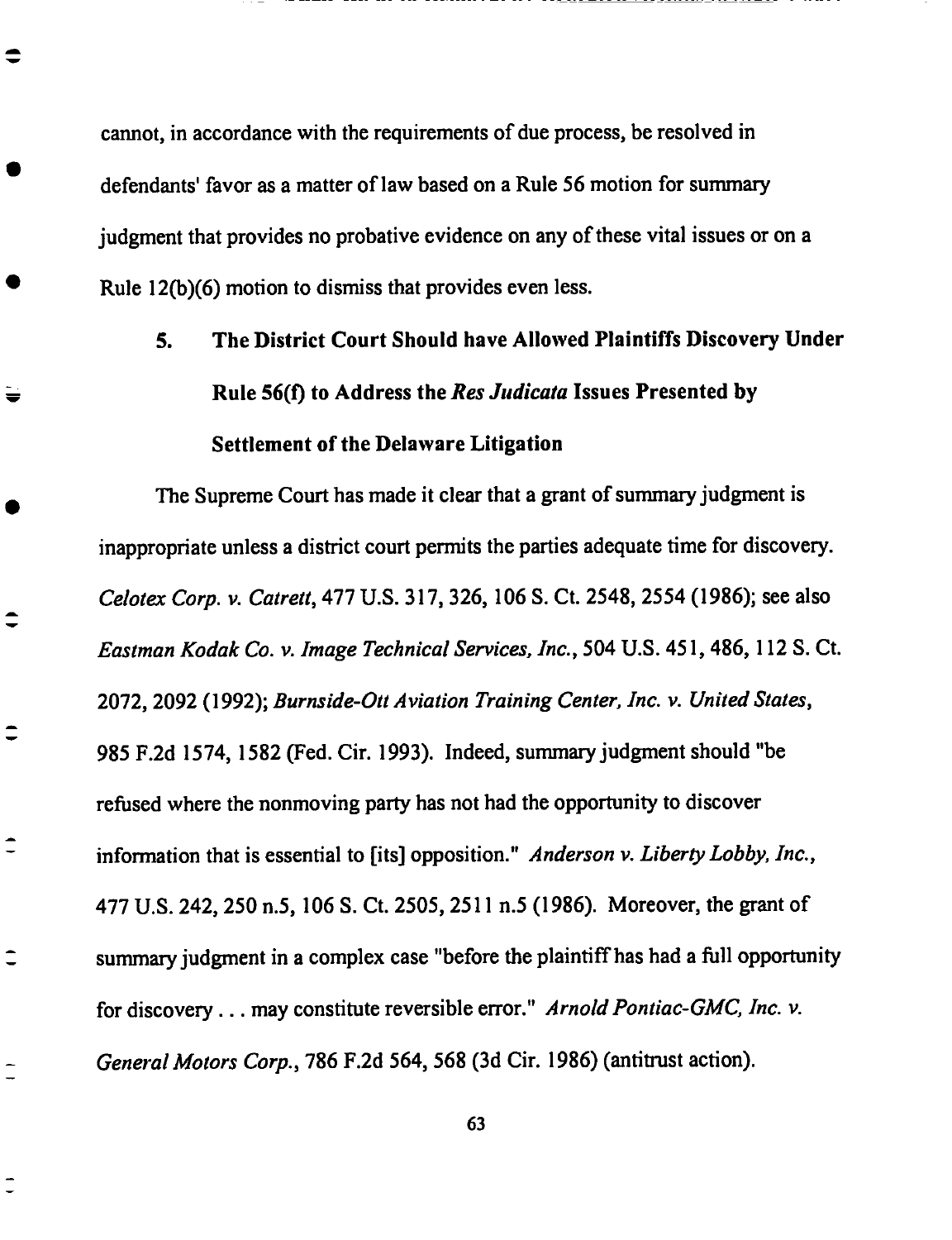*There* is no dispute **that:** (1) **Plaintiffs** here **were afforded** no **discovery** whatsoever **on** the factual **issues** they **spelled out** to the **District Court** as **being essential** to determine the *resjudicata* **effect of the Delaware** Judgment; **and (2)** Plaintiffs **properly raised** this issue **at** the **District Court and** delineating issues **on** which discovery should have been granted. (ER 1664-65) Unlike Judge Komar in the State *Action,* who declined to precipitously proceed to judgment based on the Delaware Judgment and Delaware Injunction (stating that he "expeet[ed] that to be litigated appropriately and with due deliberation [in the California Superior Court]") the District Court proceeded to enter an order of dismissal with no discovery and no legal analysis of: (a) the conflicts of law issues; (b) substantive California law or Delaware law; or (c) the elements of res judicata on which Defendants had the burden of proof.

 $\hat{\mathbf{I}}$ 

 $\hat{\phantom{a}}$ 

 $\hat{\mathbf{z}}$ 

Ξ

 $\hat{\mathbf{z}}$ 

"Because summary judgment is a drastic remedy and deprives a party of the fight to a jury trial, strict **standards** apply." William W. Schwarzer et al., *California Practice Guide: Federal Civil Procedure Before Trial* ¶ 14:31, at 14-10 (2007); see also *Anderson,* 477 U.S. at 255, 106 S. Ct. at 2513-14. *This* rationale is particularly apposite here, because securities cases are notoriously complex factually. See, e.g., *Helwig v. Vencor, Inc.,* 251 F.3d 540, 555 (6th Cir. 2001) (materiality element in securities cases alone is inherently factually intensive).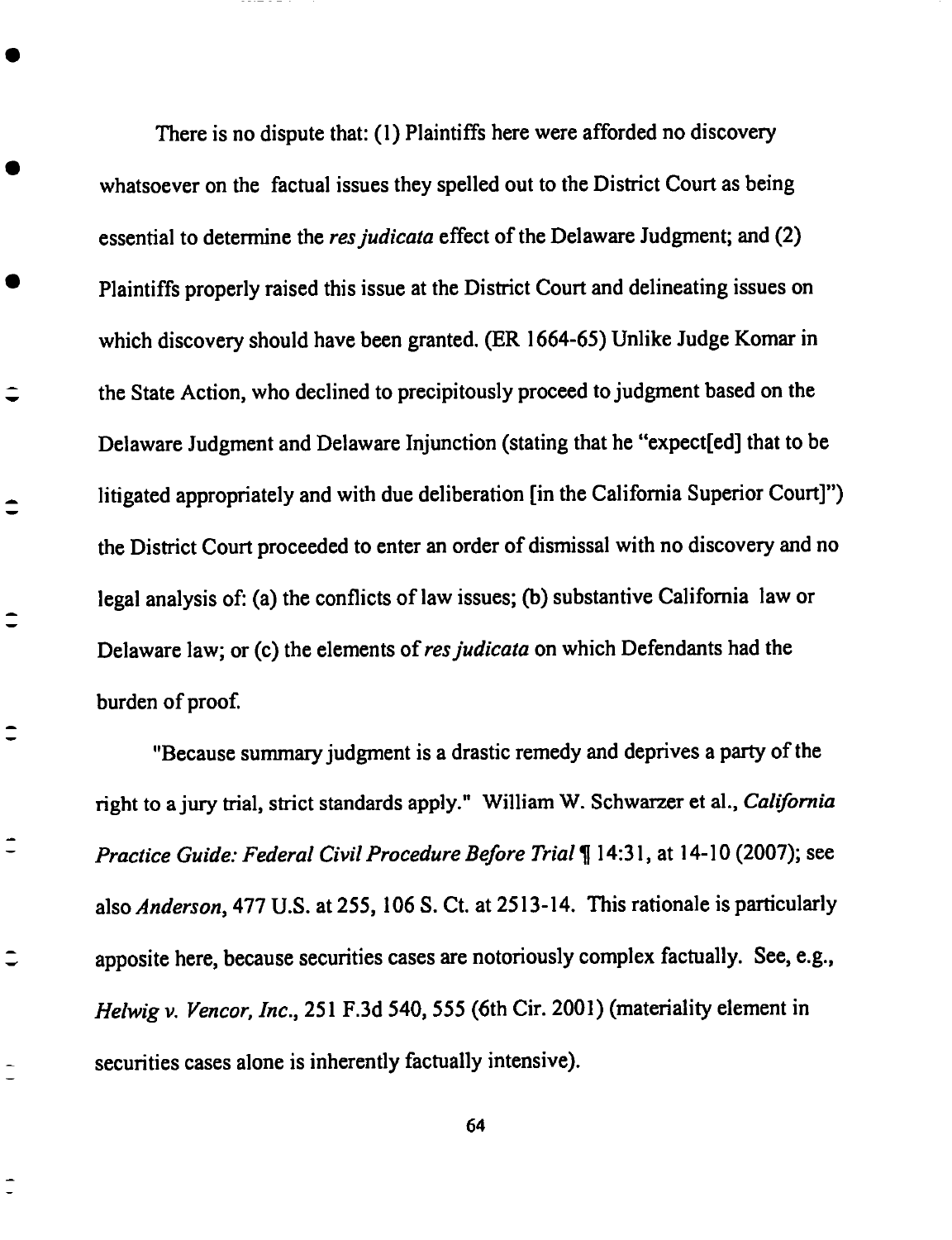**The** Supreme **Court** has articulated that "[a]ny **potential problem with such** premature motions can be adequately dealt with under Rule 56(f), which allows a summary judgment motion **to be** denied, **or the** hearing **on** the motion to **be** continued, **if** the nonmoving party has not had an **opportunity** to **make full discovery."** *Celotex,* 477 **U.S.** at **326,** 106 S. Ct. at 2554. **The decision whether** to grant a **Fed.** R. Cir. **P. 56(f)** application for a **continuance** and additional discovery **is** committed **to the** sound discretion **of** the district court. *Garrett v. City & County of San Francisco,* 818 **F.2d 1515,** 1518 *(9th* Cir. **1987).**

 $\Rightarrow$ 

Ξ

 $\overline{\phantom{a}}$ 

In *VISA International Service* Ass'n *v. Bankcard Holders of America,* **784 F.2d 1472, 1475 (9th** Cir. 1986), the Ninth Circuit found that the **district** court had abused its discretion in denying plaintiff's Rule 56(f) application and granting the defendant's summary judgment **motion.** *Id.* at 1476. **The** Ninth Circuit **reversed** and permitted additional discovery **to** allow plaintiff **to** properly **oppose the** summary judgment **motion.** *Id.;* see also *Program Engineering, Inc. v. Triangle Publications, Inc.,* 634 **F.2d** 1188, **1193 (9th** Cir. 1980) **("Generally** where a party has had no previous **opportunity** to **develop evidence** and the **evidence is crucial to material issues** in the **case,** discovery should **be** allowed before the trial **court** rules **on** a motion **for** summary judgment."); *Zell v. InterCapital Income Securities, Inc.,* 675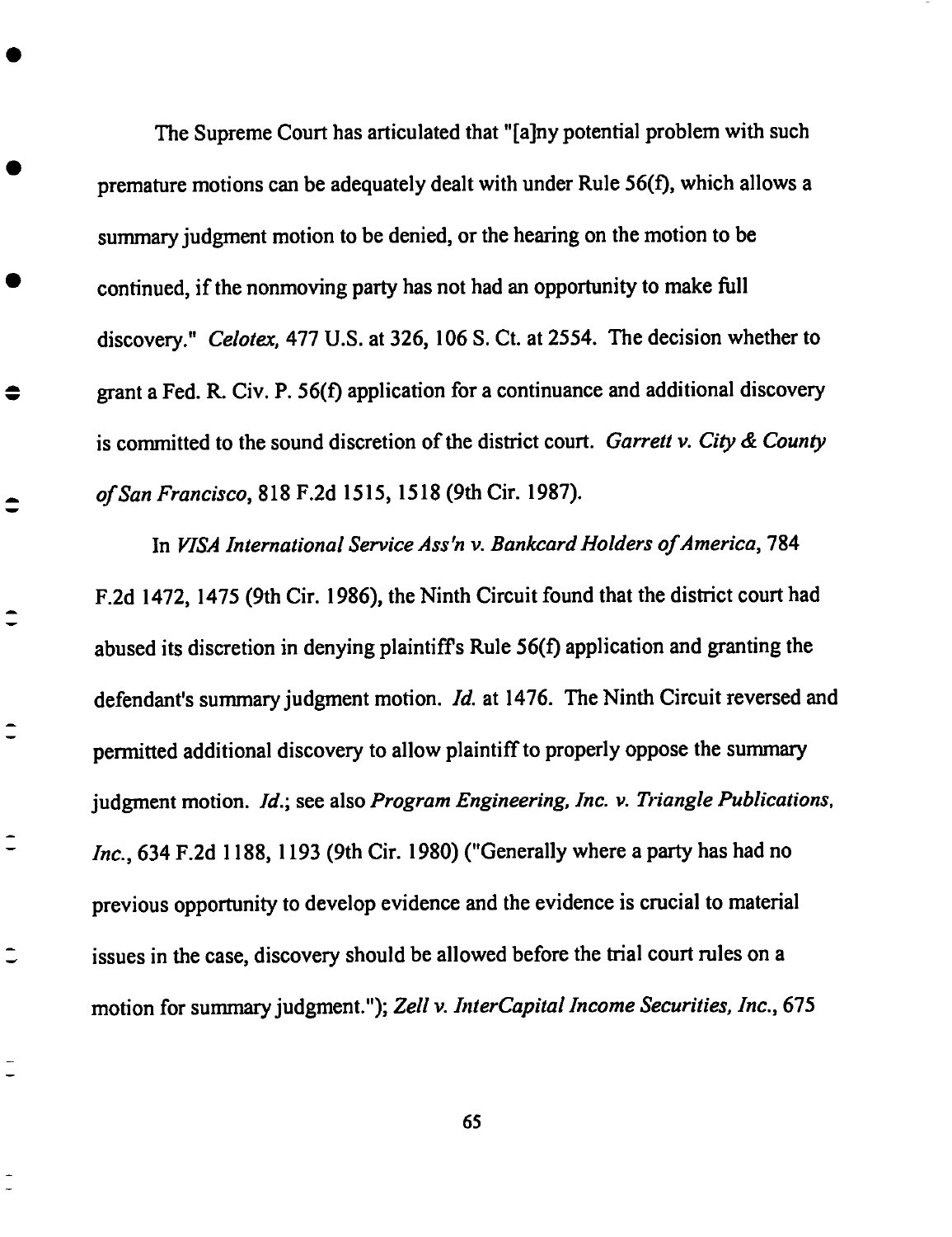F.2d **1041, 1045-46** (9th Cir. **1982);** *PortlandRetailDruggistsAss'n v. Kaiser Foundation Health Plan,* 662 **F.2d** 641,646 **(9th Cir. 1981).**

 $\bullet$ 

 $\bullet$ 

╤

 $\hat{\mathbf{v}}$ 

 $\overline{\phantom{a}}$ 

 $\hat{\mathbb{I}}$ 

 $\overline{\phantom{a}}$ 

**As shown above, Plaintiffs** believe **that Defendants' motion for summary judgment** was **infirm and should** have **been denied on the merits by the District Court. If not, the District Court still should** have **denied or** continued the **motion so that Plaintiffs received an opportunity to** conduct **the discovery they** had **properly applied for, in order to obtain evidence relating to the settlement of the Delaware Tender Offer Litigation and** whether **it should be given** *resjudicata* effect. (ER **1664-65) It is particularly inappropriate to grant summary judgment** where, **as** here, **information crucial to Plaintiffs opposition on the** *resjudicata,* collateral **estoppel, due process, securities** claims **and quasi-appraisal issues is almost exclusively in the possession of the Vishay Defendants and its representatives and where access to that information** has been **foreclosed** by **reason of the fact that there** had **been no discovery allowed yet in the action.** "'[A] **party's access to... material is of** crucial **importance.., where the information is likely to** be **in the sole possession of the opposing party.'"** *Garrett,* 818 F.2d **at 1519 (quoting** *Patty Precision v. Brown & Sharpe Manufacturing Co.,* **742 F.2d 1260, 1264 (10th Cir. 1984)); see also** *Contractors Ass'n of Eastern Pennsylvania, Inc. v. City of*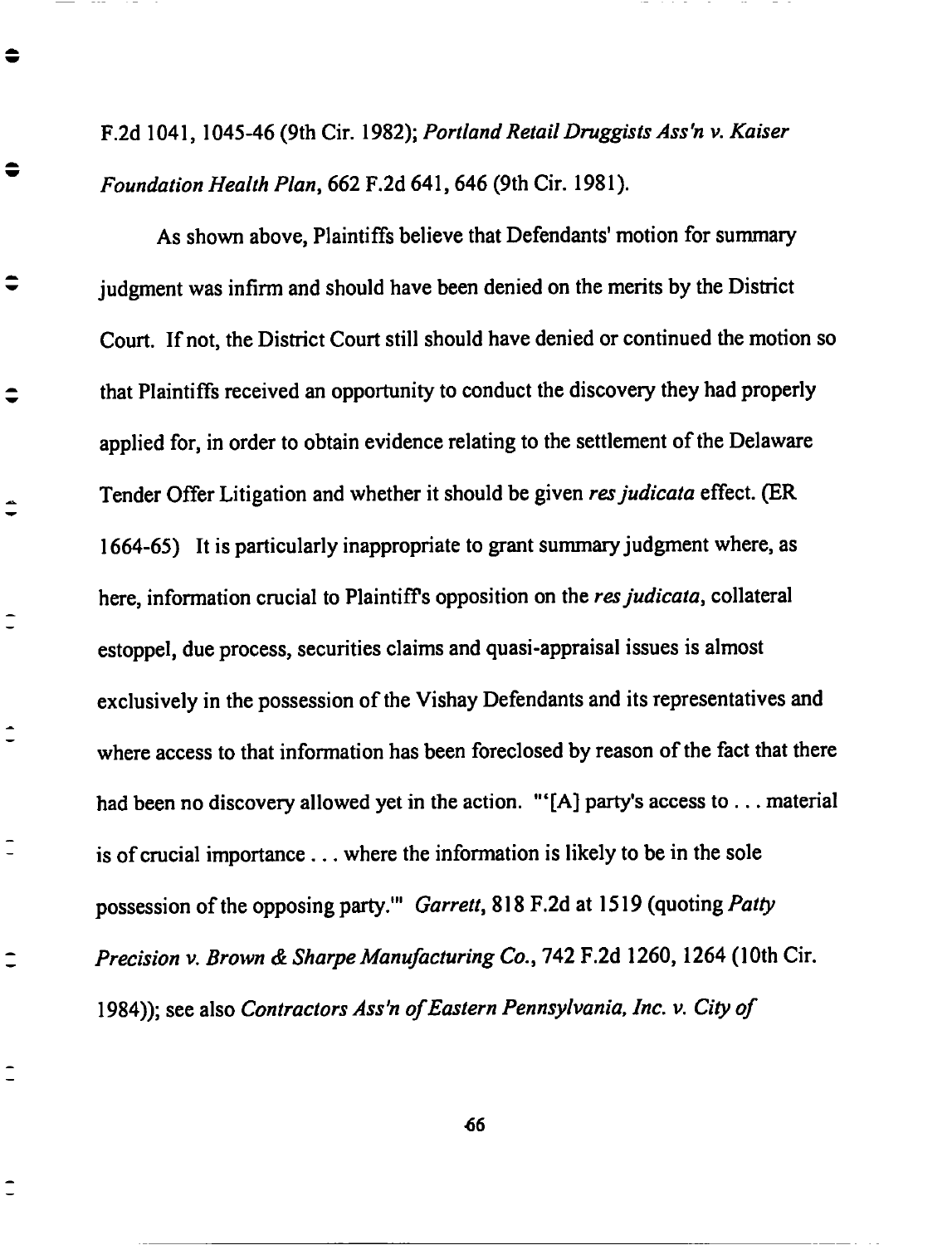*Philadelphia, 945* F.2d 1260, 1263 (3d Cir. 1991); 10B Charles A. Wright **et** al., *Federal Practice and Procedure* § 2741, at 419 (3d **ed.** 1998).

Plaintiffs had not had the opportunity in the District Court to obtain the disclosures from the Vishay defendants under Rule 26, nor to pursue the discovery necessary to develop a **comprehensive** factual record that would **enable** Plaintiffs to respond adequately to the Vishay defendants' premature motion for summary judgment. (ER 1663-65) The admissible **evidence** which **could** have been **elicited** with depositions and discovery to justify plaintiffs' opposition to the Vishay Defendants' summary judgment motion was set out with particularity by declaration at the District Court. (ER 1664-65)

 $\hat{\mathbf{v}}$ 

 $\overline{a}$ 

**E.** Plaintiffs' Derivative Claims on Behalf **of** Silieonix Survived the Delaware Judgment

1. Federal Law Gaverns the Question Whether Plaintiffs **Have** Standing to Pursue Their *Derivative* Claim in Federal Court

Whether plaintiffs have standing to assert their derivative claim depends on application of what is known as the "continuous ownership requirement," the requirement that plaintiffs in a derivative action generally own stock in the **company** on whose behalf they assert a **claim.** Defendants in the District Court asserted that, under Delaware law, a post-complaint merger of that **company** by an acquiring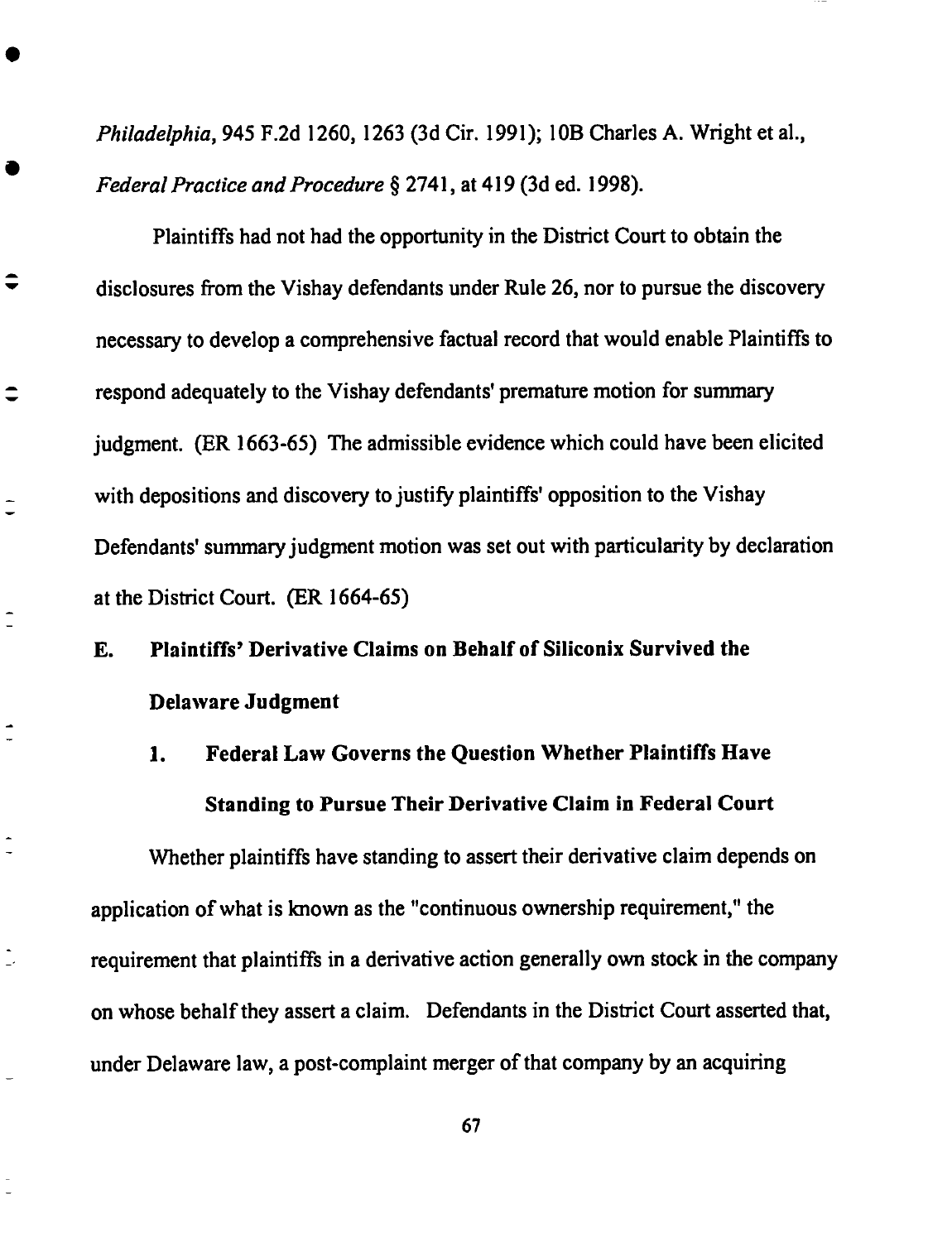company defeats the continuous **ownership** requirement and thus deprives plaintiffs of standing. That assertion is offbase, however, because Delaware law does not control this point.

Rather, federal law governs the issue in a District Court. It is well established that procedural questions are governed by the law of the forum, whereas conflicts of law principles apply to determine which state's law sets forth the substance of a cause of action. See generally *In re Air Crash Disaster Near New Orleans,* 821 F.2d 1147, 1155 (5th Cir. 1987) (en *banc)* ("It is often said that the 'general rule' is that federal diversity courts 'apply state substantive law and federal procedural law'; and indeed the statement is roughly accurate."), *vacated on other grounds sub nora. Pan American World Airways, h\_c. v. Lopez,* 490 U.S. 1032, 109 S. Ct. 1928 (1989). In particular, federal courts apply the Federal Rule of Civil Procedure to questions covered by those rules so long as the rule in question is both authorized by the Rules Enabling *Act* and constitutional. *Hanna v. Plumer,* 380 U.S. 460, 85 S. Ct. 1136 (1965).

≑

 $\overline{ }$ 

*The* continuous ownership requirement for derivative actions is established by Fed. R. Civ. P. 23.1. Binding Ninth Circuit precedent holds that application of that requirement is thus a matter of federal interpretation of Rule 23.1, not state law. *Kona Enterprises, lnc. v. Estate of Bishop,* 179 F.3d 767, 769 (9th Cir. 1999).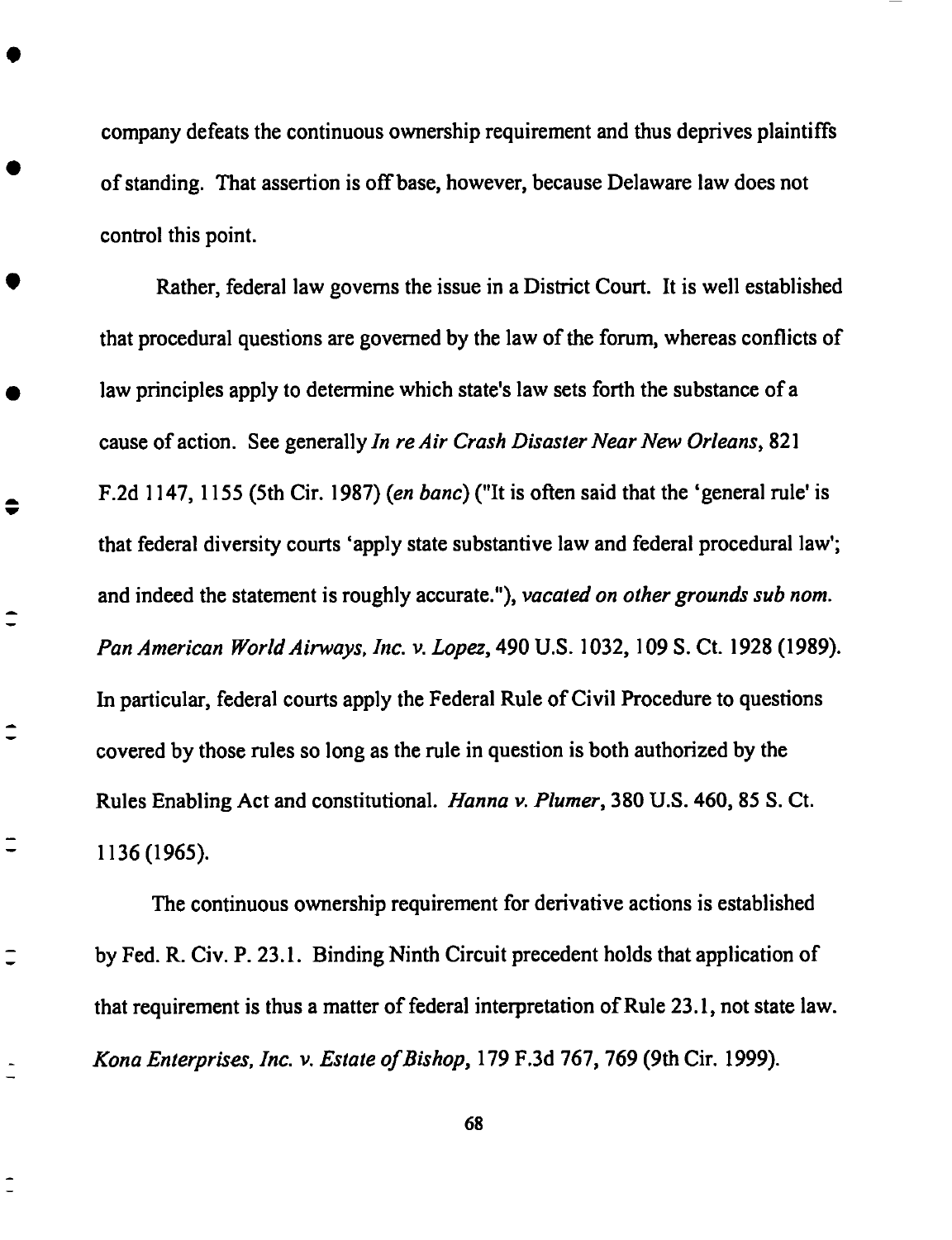### **2. This Case Falls Within the Merger Exception to the** Continuous

### **Ownership Requirement**

As **the controlling** *Kona Enterprises* **case states, federal courts have long** granted an equitable exception **to** the **continuous ownership** requirement in Rule 23.1 when a merger has taken place:

> *The* second situation in which equitable standing **has** been granted is the 'merger cases.' In these eases, equitable standing has been granted where the plaintiffs contended they had lost their stock due to the same wrongful conduct that was the subject of the derivative suit they were trying to bring. The courts have focused on the fact that, because a merger had occurred, the company on whose behalf the plaintiffs were suing had disappeared. *An* exception to the continuous share ownership requirement of Rule 23.1 was thus deemed appropriate.

179 F.3d at 770.

 $\bullet$ 

♦

The **SAC alleges at** many **places** that defendants were engaged in misconduct

that **culminated** in the merger. **Further, defendants** admitted **as** much in Vishay's

**amended S-4 statement** regarding the **tender offer,** filed with the Securities and

**Exchange Commission** (SEC):

If the **offer and** merger are **successfully consummated, Vishay will own** 100% of the outstanding equity of Silieonix. In that circumstance, any derivative claims asserted in the **pending** litigation on behalf of Silieonix, even if successful, may inure solely to the benefit of Vishay. Recovery on the **purported** class action claims might also be denied to Siliconix stockholders, either because Vishay is successful in having those claims dismissed or they are otherwise mooted as a result of the merger. Thus, the offer and merger may deprive stockholders of any value in the pending litigation.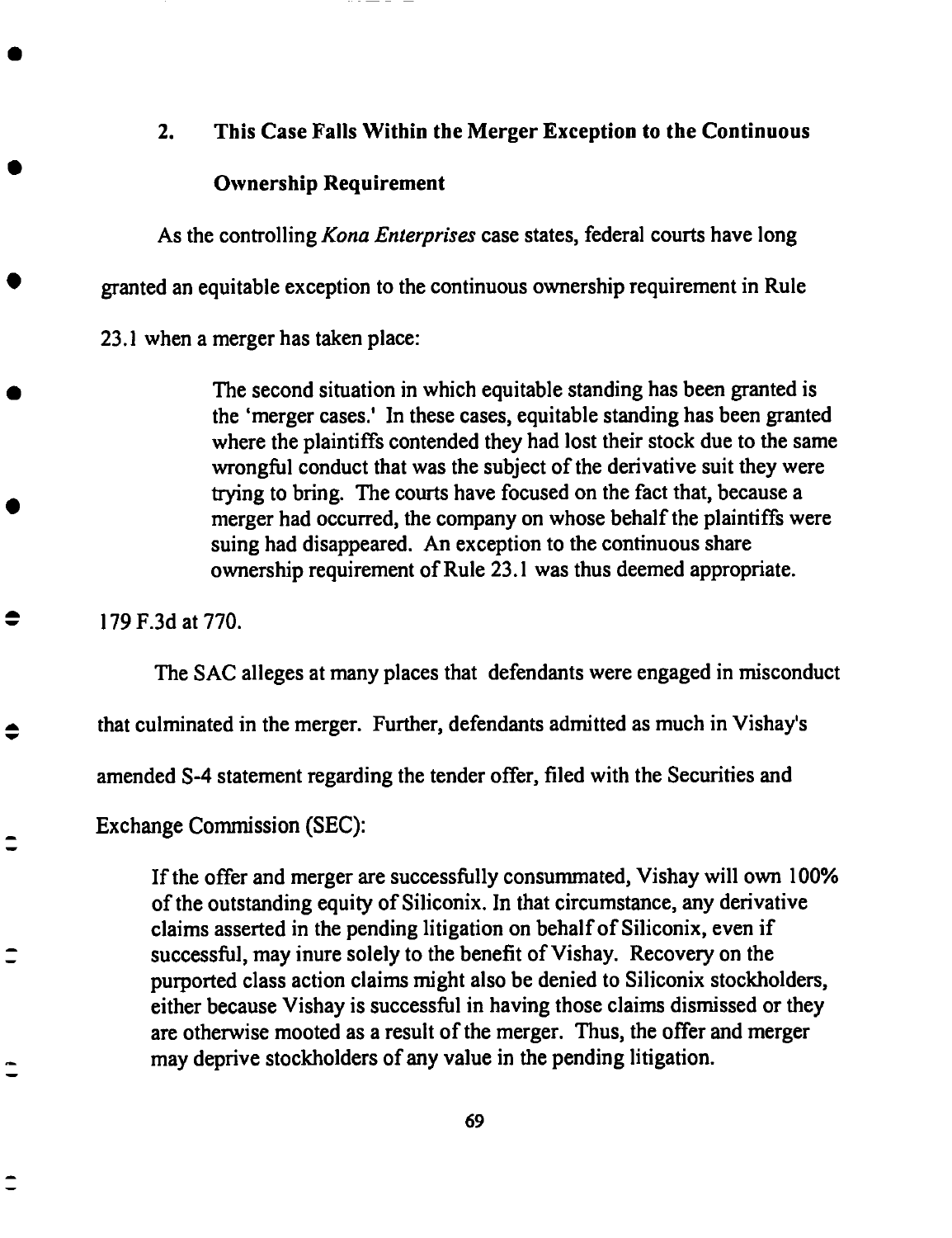(ER **0603-12)** In **other words,** Vishay made the **Tender** Offer in order to moot the present litigation. The Tender Offer was completed on May 12, 2005, likely because many Siliconix shareholders abandoned hope of ever preventing Vishay from continuing to help itself to Silieonix assets. (ER 0422) Consequently, there is no serious doubt that plaintiffs have standing to assert their derivative claim because this case falls within the merger exception to the continuous ownership requirement.

3. **This Issue** Was **Correctly Decided in the State** Court **Action As Well Under** California Corporations Code § **800 and the** *Galliard* Case

Defendants demurred on this **very** issue in the State *Action* and their demurrer was overruled. The State Court decision was based on California Corporations Code § 800 which specifies the procedural prerequisites for maintaining a shareholder's derivative action. It states, in pertinent part:

 $\ddot{\phantom{0}}$ 

(b) No action may be instituted or maintained in fight of any domestic or foreign corporation by any holder of shares... unless..

(1) The plaintiffalleges in the complaint that plaintiff was a shareholder, of record or beneficially.., at the time of the transaction or any part thereof of which plaintiff complains...

This requirement is referred to in California to as the "contemporaneous ownership requirement" as well. *Galliard,* 173 Cal. *App.* 3d at 414. In *Gaillard,* as here, the defendant argued that the plaintiff could not prosecute a derivative action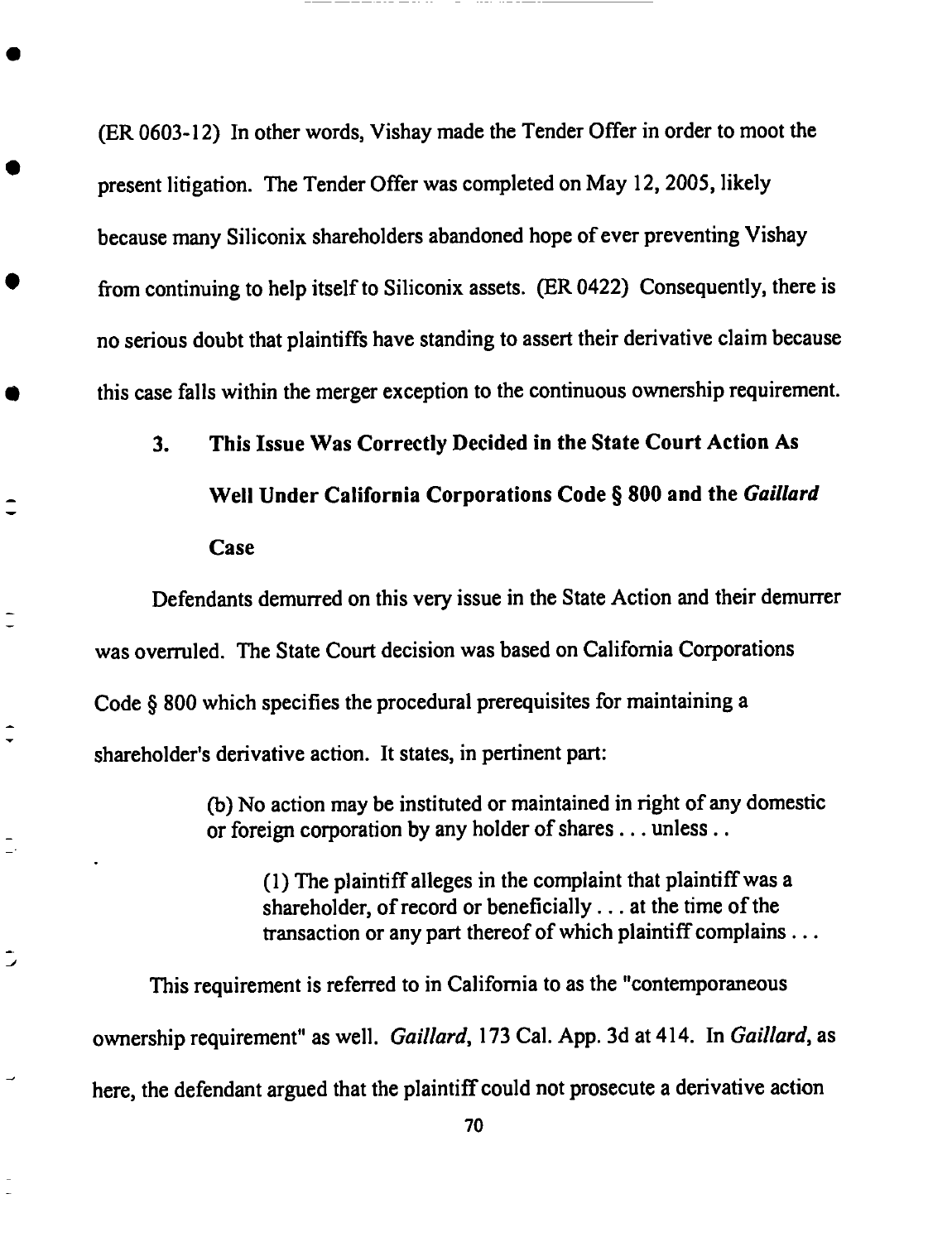because a merger had taken place after the casewas filed, and the trial court agreed, relying upon the Delaware authority of *Lewis v. Anderson,* 453 *A.2d* 474 (Del. Ch. 1982), aft'd, 477 A.2d 1040 (Del. 1984). The *Galliard* court reversed, noting that Corporations Code § 800 required only that the plaintiff had been a shareholder at the time of the transactions complained of, not at later points. Most importantly, the court reasoned:

> To hold that a merger has the effect of destroying such causes of action would be tantamount to giving free reign to deliberate corporate pilfering by management and then immunizing those responsible from liability by virtue of the merger which they arranged. This would be a grossly inequitable result.

*ld.* at 420.

こ

Ξ

*Gaillard* not Delaware law controlled this issue in the State *Acton.* Under *Gaillard,* the completion of a merger after the transactions complained of does not preclude Plaintiffs from maintaining a derivative action on behalf of the merged company. Further, it should be noted that a successful derivative claim would benefit the nominal plaintiff, Siliconix, because there are parties other than Vishay among the defendants who would help defray the losses suffered by Siliconix.

4. California **Law, Not Delaware Law, Applied to the State Action**

As noted **above, Corporations Code** § 800 states that it is applicable to any action "instituted or maintained in right of any domestic or *foreign corporation."*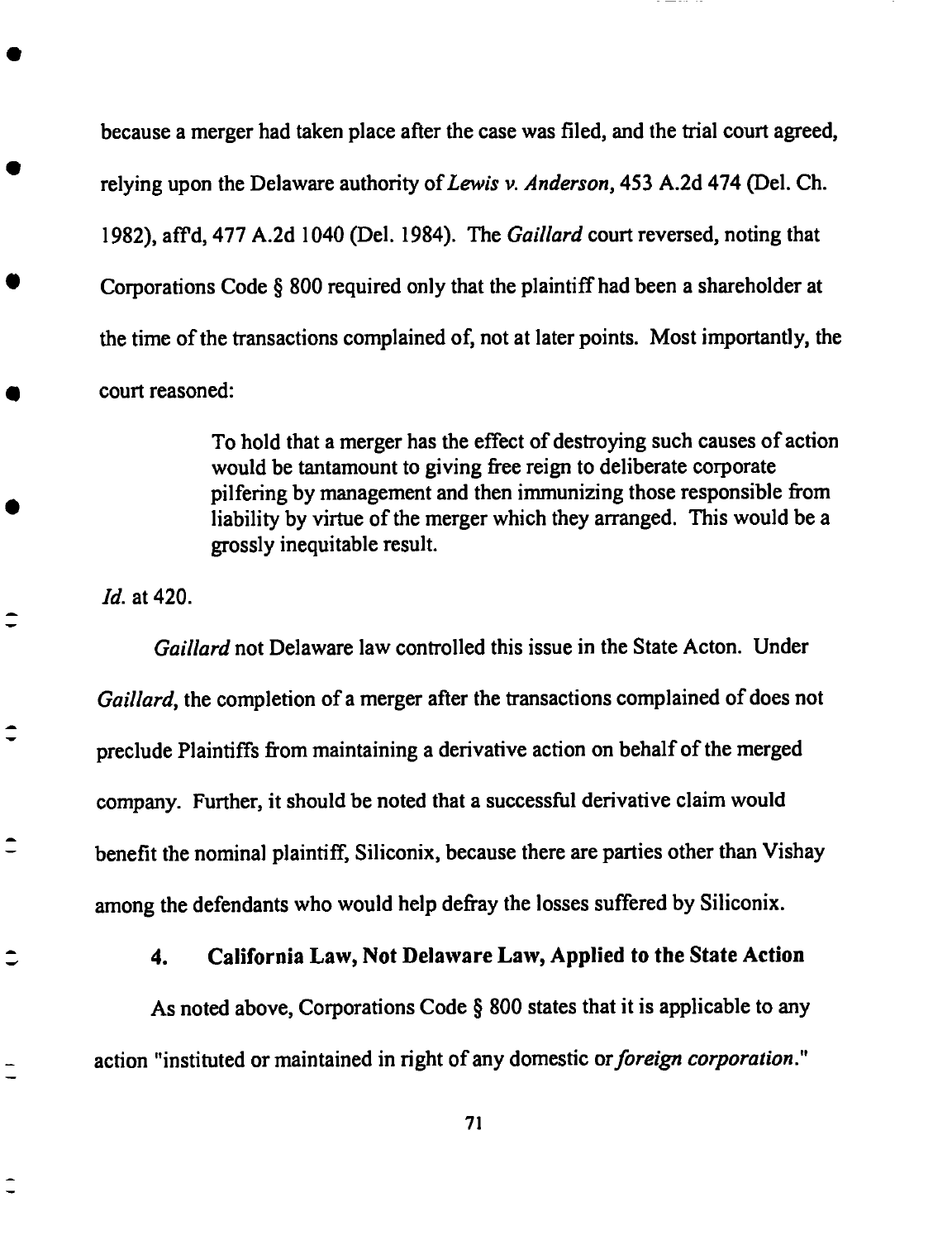(Emphasis **added.) Consequently, any** general *choice* **of law rules are besides the point on this question. The California Legislature has directed that Corporations Code** § 800 **shall apply to derivative actions regardless whether the** company **concerned was incorporated in California or** elsewhere.

## **F. Plaintiffs'** Direct **Fiduciary Breach Claims Under California Law Survived the** Delaware Judgment

 $\hat{\mathbf{z}}$ 

 $\bar{a}$ 

**In the District Court two question** govern **whether PlaintiffMinority Shareholders** could **proceed with a direct** claim **against Defendants for fiduciary breaches.** The **first is a question of standing, the** "continuous **ownership requirement" which is satisfied as as to Plaintiffs in the District Court by Rule 23.1 and the** equitable exception **for** mergers, **discussed at E.2, above.** *Kona Enterprises, Inc. v. Estate of Bishop,* **179 F.3d** 767, 769 **(9th Cir. 1999).** The **second is a** choice **of law issue, which requires a District Court in California to apply California** choice **of law for the substantive law of fiduciary breaches.** *Klaxon Co.* 1,. *Stentor Electric, Mfg. Co.* **313 U.S. 487, 496, 61 S. Ct. 1020, 121-22 (1941)**

**California substantive law applies here under the applicable** choice **of law standard. Siliconix's principal place of business was located in California** and many **members of** the **plaintiff** class **are** located here. **See,** *Sharp v. Big Jim Mines,* **39** Cal. **App. 2d** 435,438 **(1940)** (applying **California law to enjoin levy of assessment**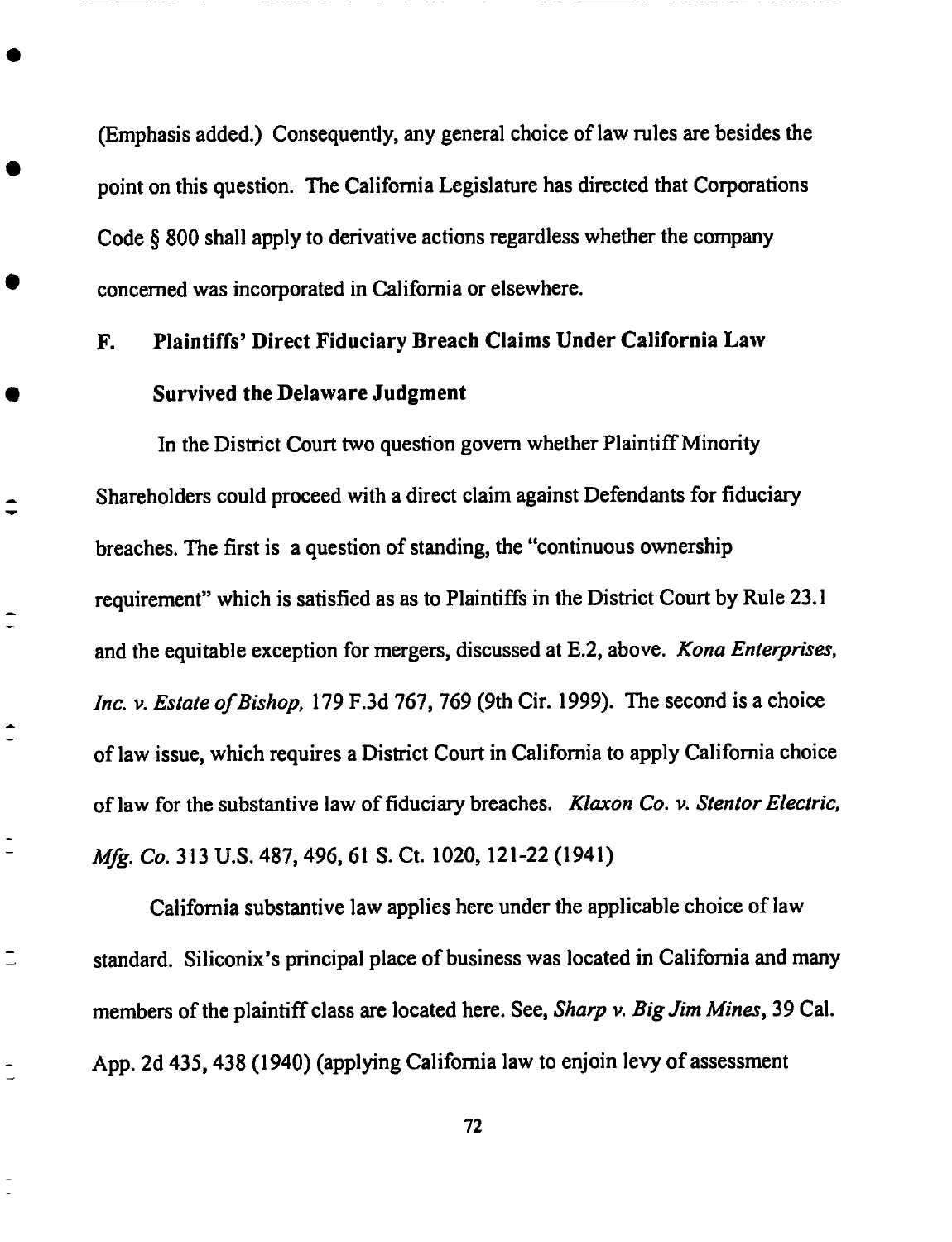because corporation incorporated in *Arizona* had **principal place of business** in California); *Hobbs v. Tom Reed GoM Mining Co.,* 164 Cal. 497, 502-03 (1913) (applying California law to mandate inspection of assets because corporation incorporated in *Arizona* had principal place of business in California); see, also *Western AirLines, lnc. v. Sobieski,* 191 Cal. App. 2d 399, 411-14 (1961) (Commissioner of Corporations could mandate corporation incorporated in Delaware to comply with California law because, among other reasons, the **principal** place of business was located in California).

≑

 $\bullet$ 

 $\frac{1}{\sqrt{2}}$ 

Defendants erred in asking the District Court to apply Delaware law to that question and the District Court erred in deferring to the Delaware Judgment as determining whether the fiduciary breach claims could have been brought in the Delaware Tender Offer Litigation and whether *resjudicata* applied.

Accordingly, whether the Plaintiff Minority Shareholders have **standing** to assert a direct claim against Defendants must be analyzed under California law, not under Delaware law.

The seminal California ease on point is *Jones v. H. F. Ahmanson & Co.,* 1 Cal. 3d 93 (1969). In *Jones,* a minority shareholder alleged that the majority shareholders had breached their fiduciary duty to her by forming a holding company and selling shares in the holding **company** rather than shares in the original concern.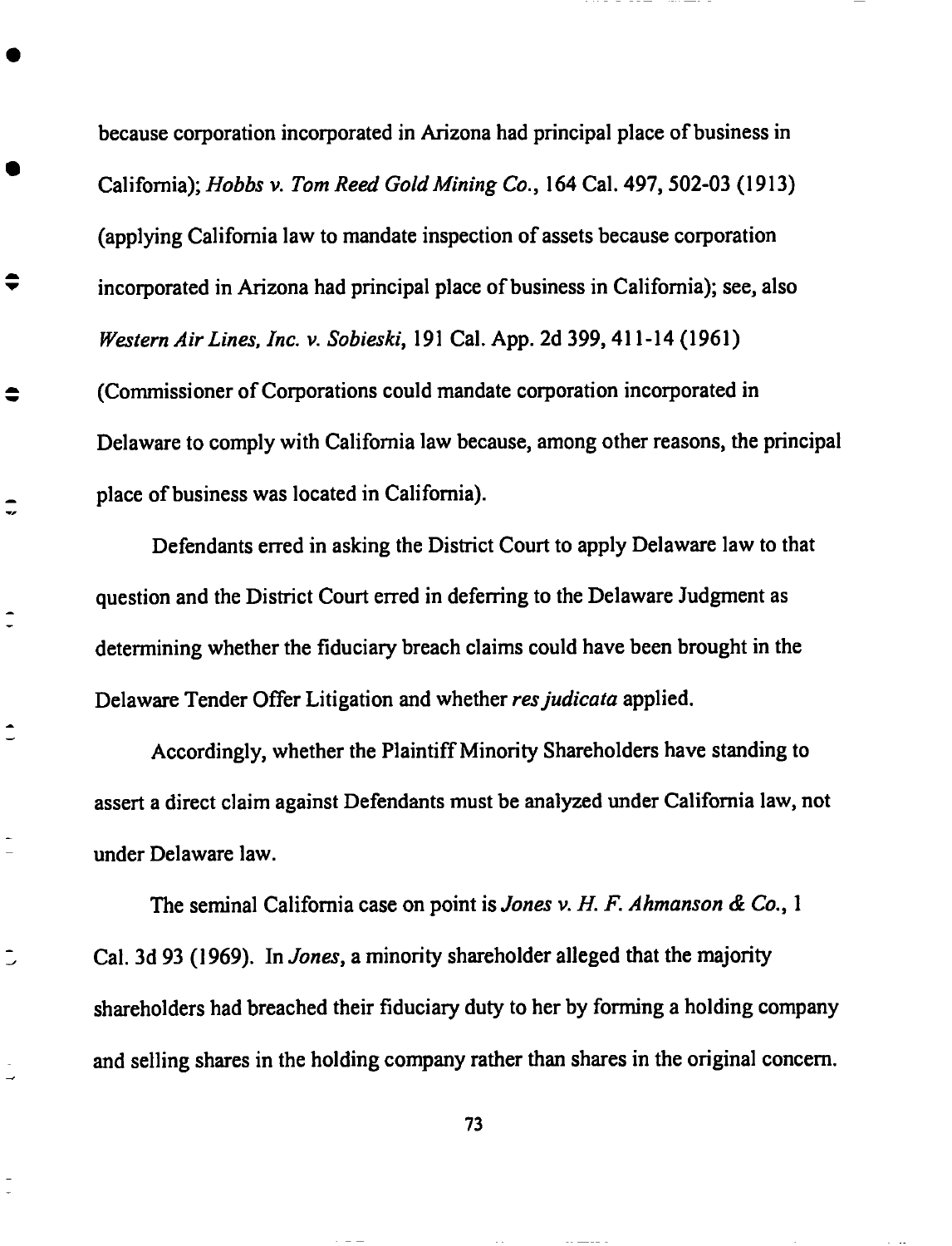The trial court granted **a** demurrer on the grounds that her only **viable** cause **of** action was derivative for reduction in value to the shares of the original concern and her proportionate share therein. The California Supreme Court reversed, granting her standing to prosecute a direct claim even though "she does allege that the value of her stock has been diminished by defendants' actions." Id. at 107.

*As* the court summarized in *Jara v. Suprema Meats, lnc.,* 121 Cal. *App.* 4th 1238 (2004):

> [W]e read *Jones* as allowing a minority shareholder to bring a personal action alleging 'a majority **stockholders'** breach of a fiduciary duty to minority **stockholders,** which resulted in the majority stockholders retaining a disproportionate **share** of the corporation's ongoing value.'

Id. at 1257-58 (citation **omitted).**

 $\bullet$ 

 $\overline{\phantom{a}}$ 

The direct **cause of** action here falls squarely within this line of cases. In each, there were transactions by which the majority shareholder benefitted in a way that was not available to the minority shareholders. The SAC alleges that defendants **conspired** with the majority shareholder, Vishay, to engage in a series of related party transactions that favored Vishay and disfavored Siliconix. While the claim may not have been brought under Delaware law in a California District Court the claims is well founded. It survived the Delaware Tender Offer Litigation and **Delaware** Judgment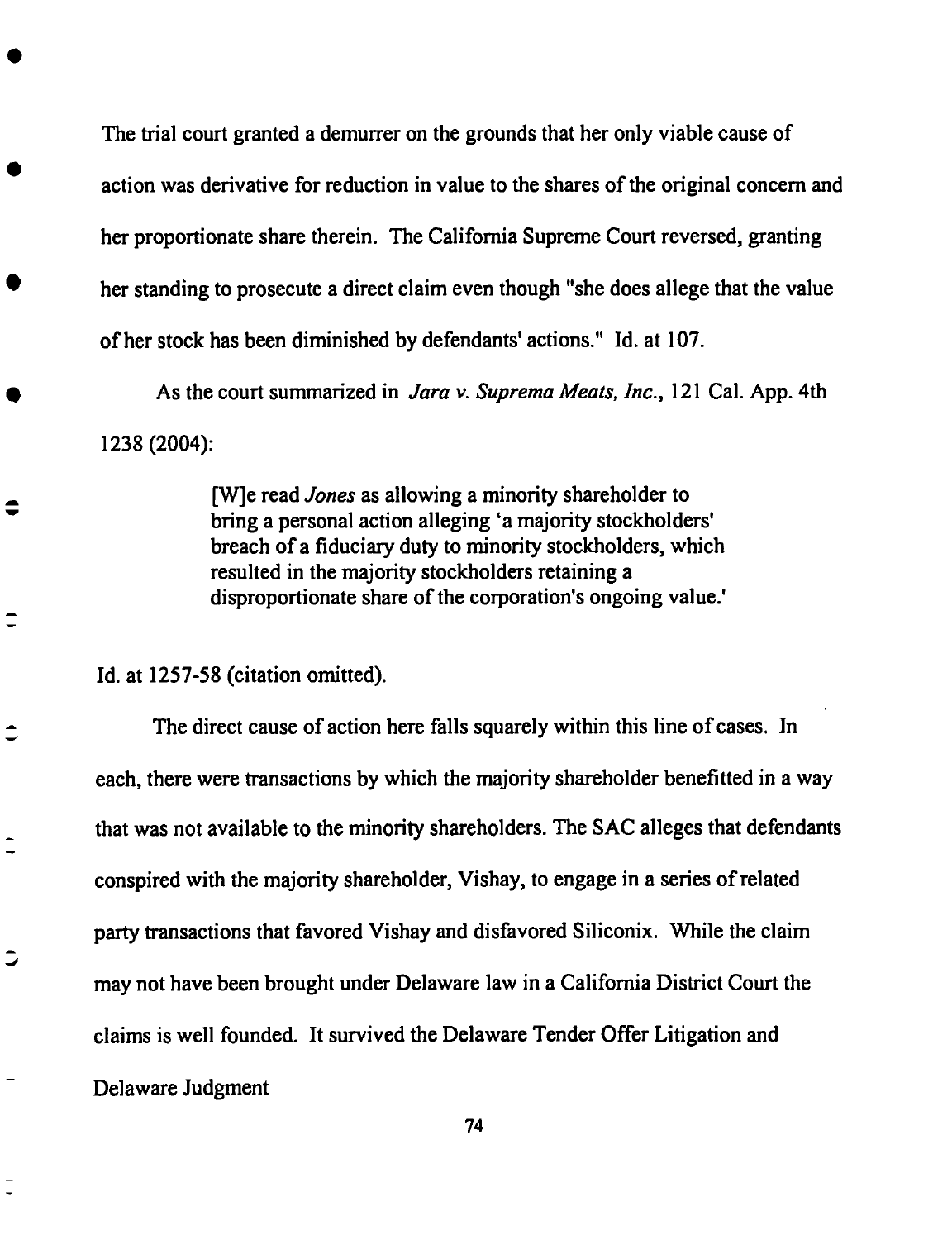# **G. Plaintiffs' Claims for** "Quasi **Appraisal Rights" under Delaware Law Survived the Delaware Judgment**

 $\hat{\mathbf{v}}$ 

 $\tilde{\mathcal{L}}$ 

 $\overline{a}$ 

 $\overline{a}$ 

w

The SAC clearly states a claim for quasi-appraisal. Delaware courts permit plaintiffs to seek the remedy of quasi-appraisal when defendants fail to comply with the requirements of Del. Code Ann. tit. 8, § 262 ("8 *Del. C.* § 262"), thereby depriving plaintiffs of their statutory appraisal rights. The SAC includes factual allegations that defendants failed to comply with their statutory obligations under 8 *Del. C.* § 262(d)(2) to notify Siliconix shareholders of their appraisal rights "within ten days" after the merger. In particular, paragraph 59 of the SAC alleges both that "many Siliconix shareholders received no notice whatsoever of their appraisal rights" and that "[t]hose who did receive notices were nonetheless harmed because those notices did not contain adequate financial or other information to allow the shareholders [to] determine the fair value of their shares." The Delaware courts have consistently held such allegations sufficient to **support** the remedy of quasi-appraisal. See *Gilliland v. Motorola, lnc.,* **873** *A.2d* 305, 311-12 (Del. Ch. 2005) (granting remedy of quasi-appraisal when defendants failed to provide adequate information about the corporation's financial condition); *Nebel v. Southwest Bancorp, lnc.,* Cir. A. No. 13618, 1995 *WL* 405750, at \*7 (Del. Ch.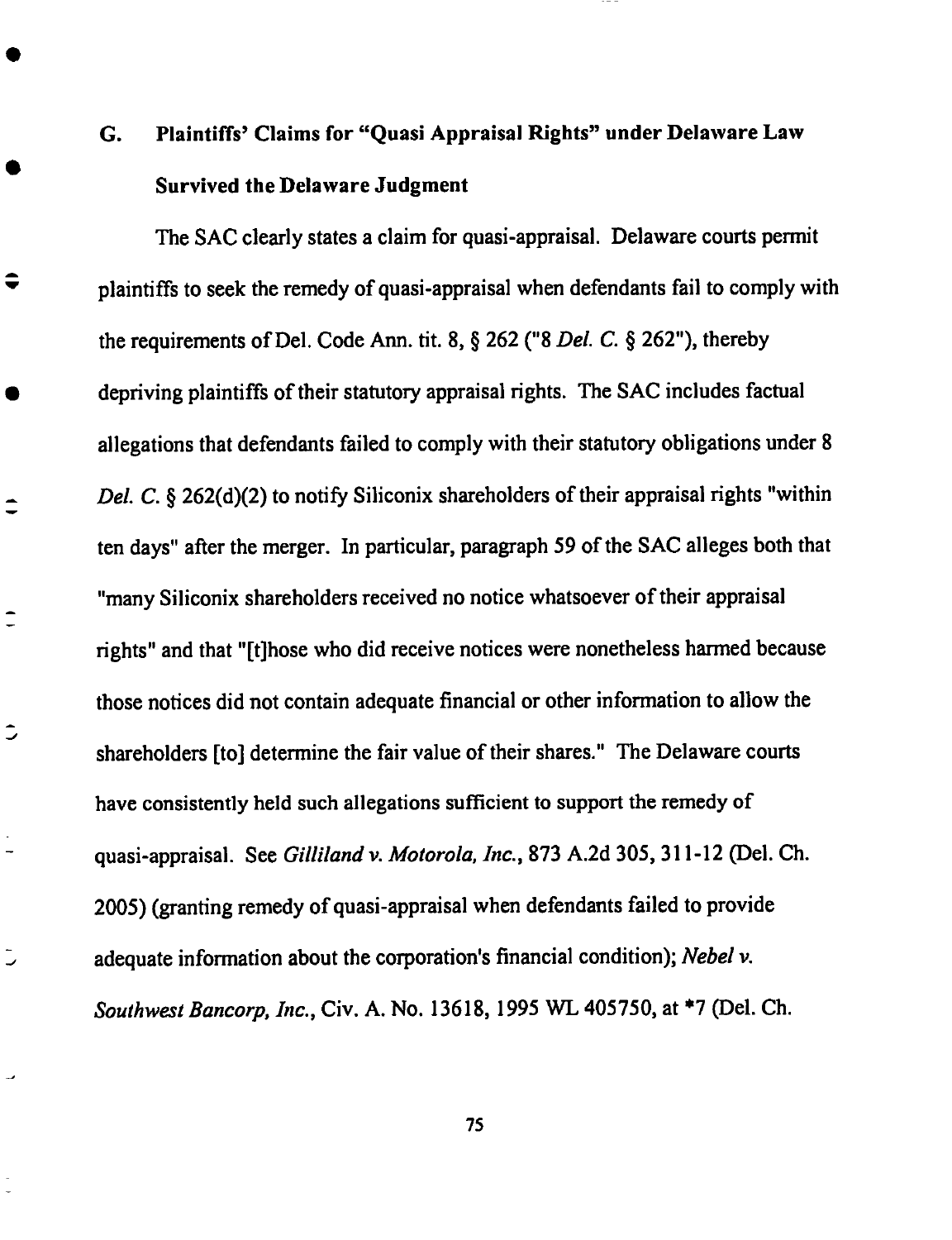July 5, 1995) (unpublished) (granting remedy of **quasi-appraisal** when **defendants** failed to include copy of proper statute in appraisal notice).

Defendants acknowledged at the District Court that Delaware law permits the remedy of quasi-appraisal but contended, wrongly, that the remedy is a narrow one and that plaintiffs' claim for relief is barred by the Delaware Judgment. Contrary to Defendants' argument, the settlement of the Delaware Tender Offer Litigation in no way establishes, as a matter of law, that adequate notice of appraisal was given. First, as shown above, that settlement is not binding here. Second, even if the settlement were binding and the court's statements there applied here, plaintiffs' appraisal cause of action is explicitly excluded from the release in the settlement. In their summary judgment motion at the District Court point to paragraph 8 of the settlement agreement, which they contended released claims of misrepresentations "in connection with tender offer or **short** form merger." (ER 0424-33) What defendants conveniently omitted was that the release ends with a statement that it excludes from its terms "any claims by Siliconix stockholders for appraisal pursuant to 8 *Del. C.* § 262." *As* shown above, plaintiffs' cause of action for quasi-appraisal arises **directly** from defendants' violation **of** that statutory **provision,** i.e., from defendants' failure to give the adequate notice of appraisal rights required by the

 $\bullet$ 

 $\hat{\phantom{a}}$ 

≎

 $\overline{\phantom{a}}$ 

 $\bullet$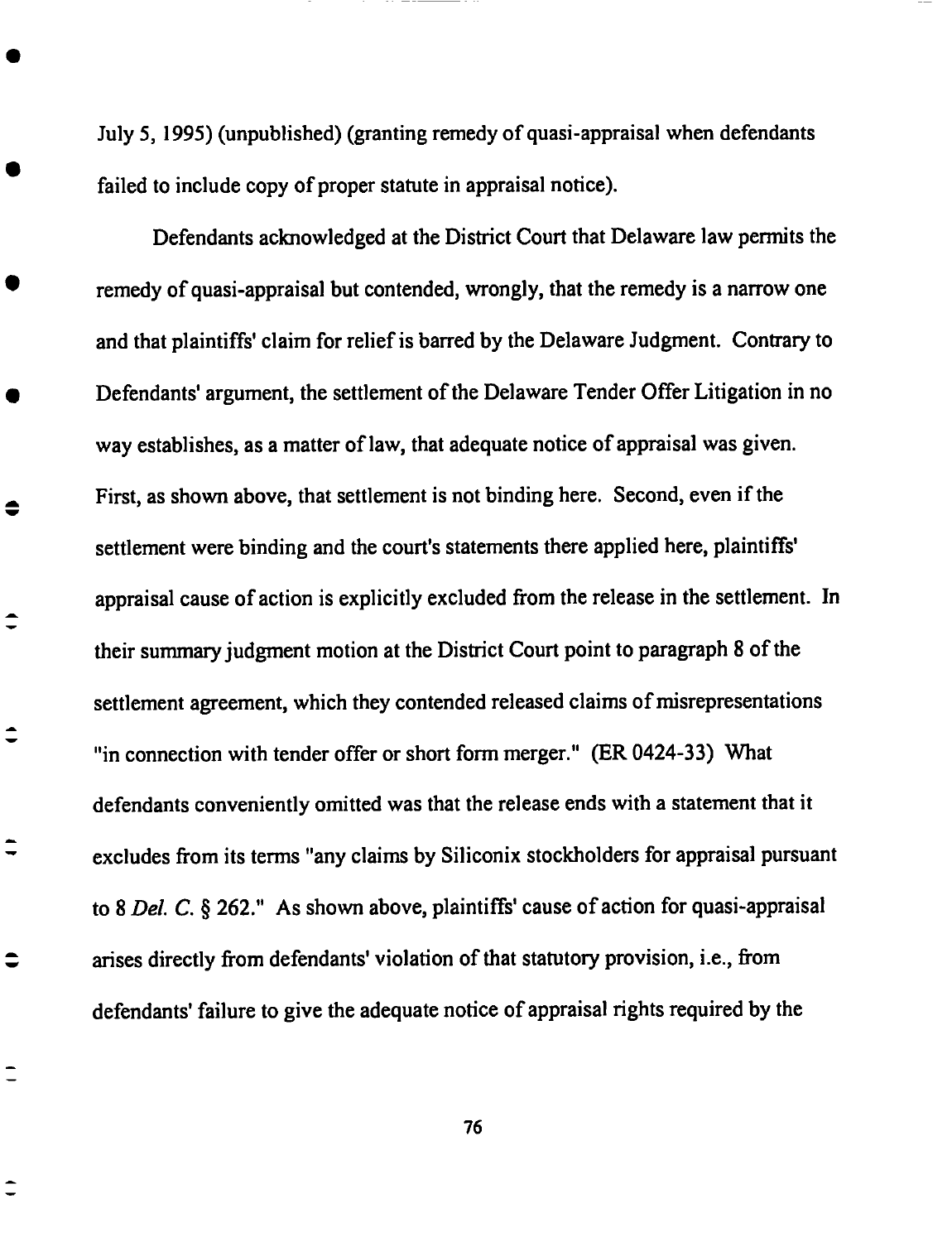**statute.** In essence, **defendants** are contending **to this Court** that the appraisal claim is released by a settlement that explicitly declines to release appraisal claims.

To address the weaknesses of their argument, defendants pointed to a provision in the Stipulation and *Agreement* of Compromise for the Delaware action stating that counsel for the Delaware plaintiffs had the opportunity to review, in advance, the disclosures to be provided to the Siliconix shareholders in connection **with** "the **short form** merger **and shareholder appraisal** rights" and that plaintiffs' counsel was "satisfied that those disclosures complied with all legal requirements, including fiduciary duties." Defendants claimed that this prior review barred the present challenge to the disclosures actually given. Even assuming the settlement of the Delaware *Tender* Offer Litigation has some binding effect in this action, defendants' argument is deeply flawed. First, while the Memorandum of Understanding ("MOU") **provision** described in the Stipulation certainly conferred on plaintiffs "the opportunity to review in advance any disclosures to Silieonix shareholders related to the short-form merger and shareholder appraisal rights," that MOU provision in no way stated or implied that Siliconix shareholders simultaneously waived their rights to challenge the adequacy of the disclosures actually given (or that defendants were otherwise absolved of their responsibility for those disclosures); indeed, the express language of the MOU, preserving "any

 $\ddot{•}$ 

÷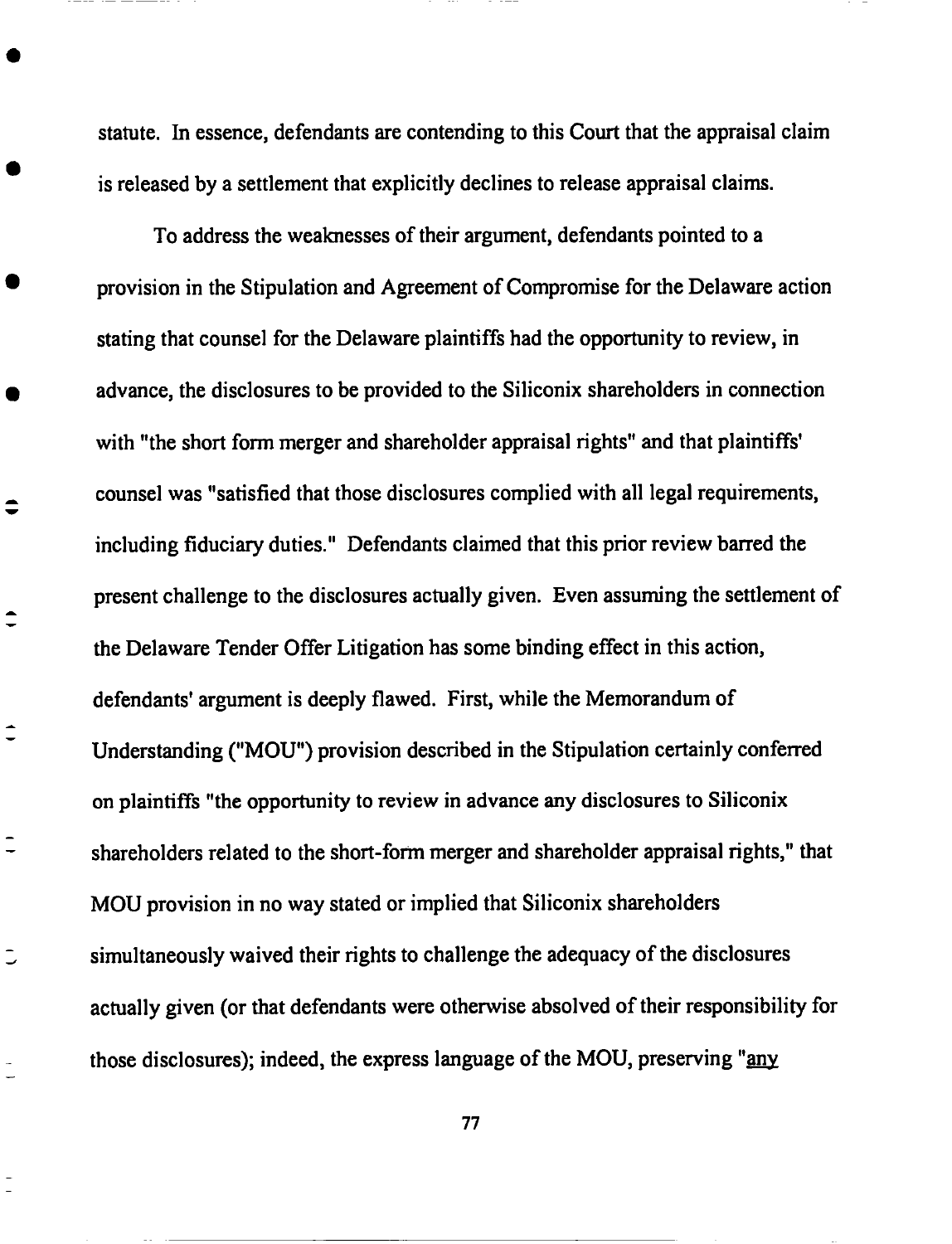claims \_bySiliconix **shareholders** to appraisal **pursuant** to 8 *Del. C...\_.* § 262" (emphasis added), suggests just the opposite. Second, interpreting the MOU to constitute an advance waiver of the Siliconix shareholders' rights to challenge the content of appraisal notices under 8 *Del. C.* § 262 conflicts with the settled principle of Delaware law that, in general, "mandatory provisions [such as 8 *Del. C. §* 262] may not be **varied** by **terms of the** certificate **of** incorporation or otherwise," including, presumably, by memoranda of understandings or **settlement** agreements. *In re Appraisal of Ford Holdings, lnc. Preferred Stock,* 698 A.2d 973,976-77 (Del. Ch. 1997) (emphasis added) (permitting waiver of appraisal rights, but only with respect to preferred stock, which the court characterized as essentially "contractual in nature," and only when the waiver "is quite clearly **set** forth" in the document creating the *security);* see also *Hintmann v. Fred Weber, lnc.,* No. 12839, 1998 WL 83052, at \* 10 (Del. Ch. Feb. 17, 1998) (unpublished) (questioning whether waivers or alterations of appraisal rights would ever be permissible with respect to common stock). Finally, even if the MOU is interpreted to bar challenges to the content of the appraisal notice, the MOU in no way **precludes** challenges based on the failure to mail such notices, as alleged in paragraph 59 of the SAC. (ER 0810)

 $\hat{\mathbf{I}}$ 

 $\hat{\mathbf{I}}$ 

 $\bar{a}$ 

Plaintiffs have submitted with this Opposition in a declaration establishing that adequate notice of appraisal rights was not given. Fitzgerald Decl. *At* the very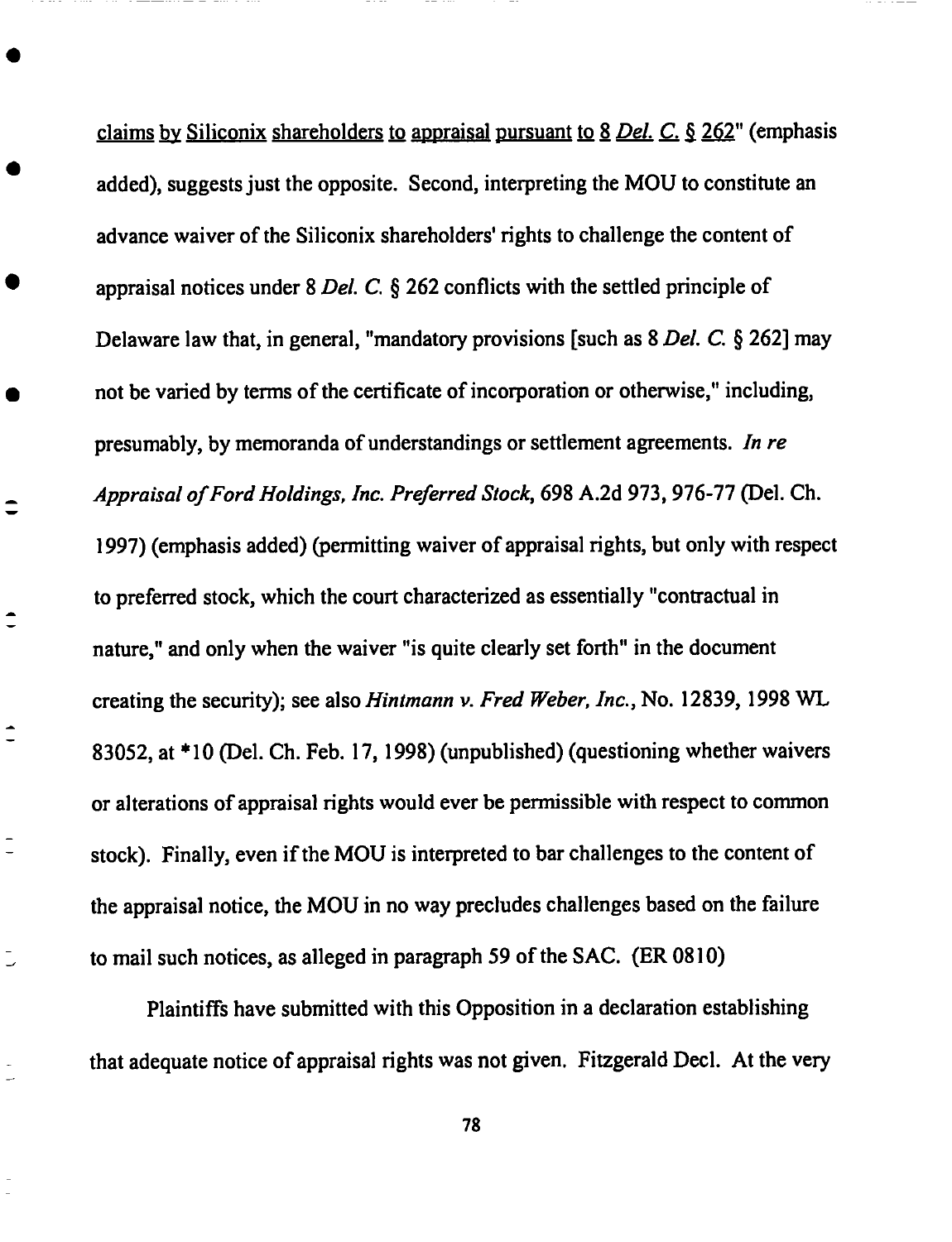**least, such declarations establish a factual issue which cannot possibly be resolved on summary judgment: whether defendants gave proper notice of the settlement of** the **Delaware Tender Offer Litigation. Indeed, such factual disputes about** the **amount and adequacy of notice are particularly important in quasi-appraisal proceedings, where** "the **inquiry as** to **whether** the **amount of information** that accompanies a notice **of short-form** merger is **sufficient** to **satisfy** a majority shareholder's common law duty of disclosure is highly contextual." *Gilliland v. Motorola, lnc.,* 859 A.2d 80, 87 (Del. Ch. 2004). In particular, because the deadlines of 8 Del. C. § 262 are strictly construed, there can be little doubt that a Delaware court would reject any notice sent by defendants after the ten-day period specified in 8 Del. C. § 262(d)(2), particularly if the notice was *sent* to the stockholder's attorney (as an attachment to another document), rather than to the stockholder himself or herself. Cf. *Borruso v. Communications Telesystems International*, 753 A.2d 451, 454-55 (Del. Ch. 1999) (noting that corporation failed to comply with the requirements of **8** Del. C. § 262 when it delayed mailing notice of the merger to petitioners until 17 days beyond the time period permitted under **8** Del. C. § 262(d)(2)).

 $\hat{\bullet}$ 

 $\hat{\mathbf{z}}$ 

 $\overline{a}$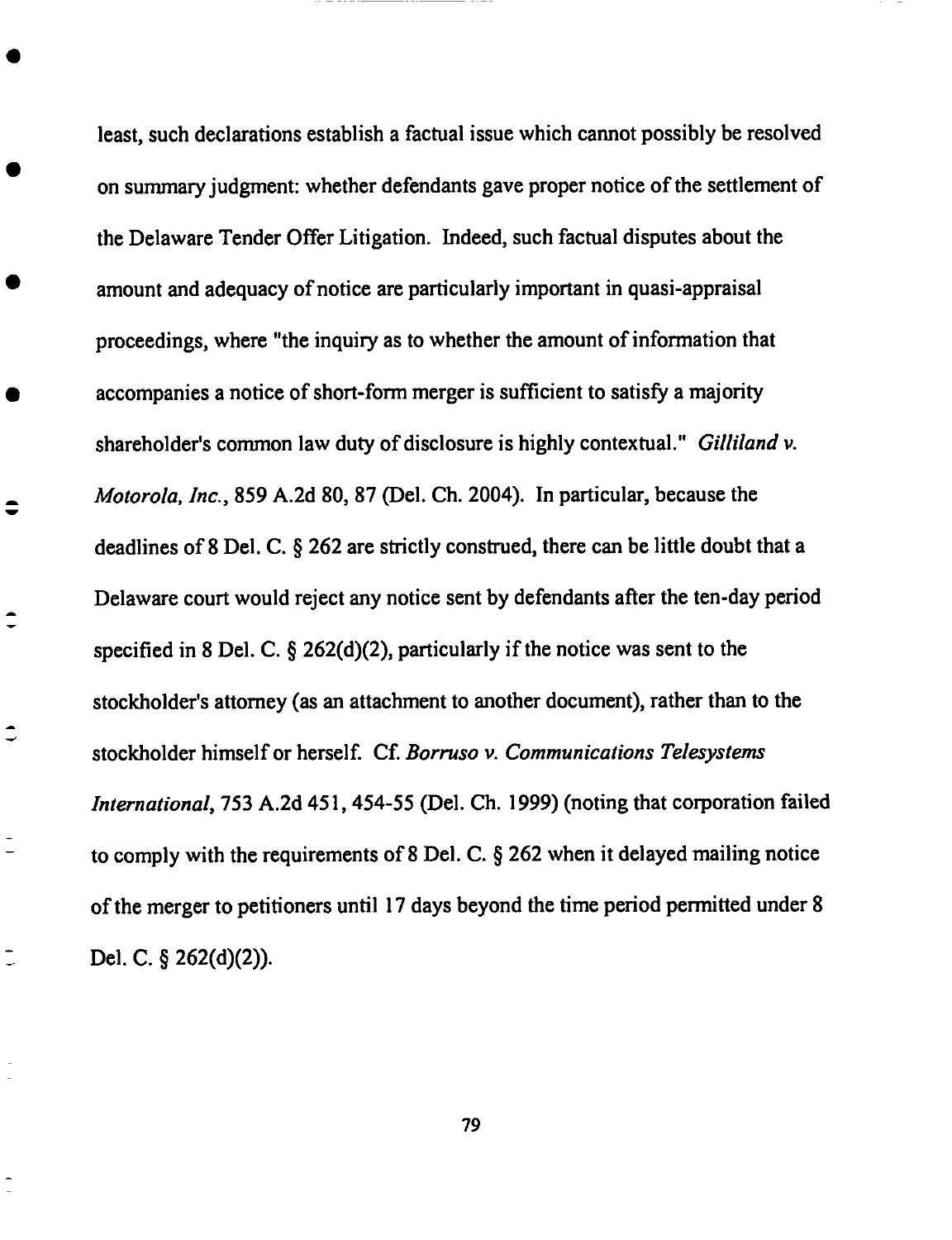#### **CONCLUSION**

For **the foregoing reasons, the** District **Court's Dismissal Order** relying **on application of** *resjudicata* **from the Delaware Judgment and the Delaware Injunction and its dismissal of this action under Fed.R.Civ.P. 12(b)(6) and Fed.R.Civ.P. 56 were in** error. **The Dismissal Order should be reversed.**

The **District Court's denial of Plaintiffs' motion to remand this action to California State Court was also in** error. **It should be reversed** and **the** case **remanded to Santa Clara Superior Court, from which it was removed, for further proceedings.**

**DATED: February 5, 2008 Respectfully submitted,**

 $\overline{\phantom{a}}$ 

 $\overline{\phantom{a}}$ 

**HENNEFER** FINLEY & WOOD, LLP

James A. Hennefer

*Attorneys* for Plaintiffs-Appellants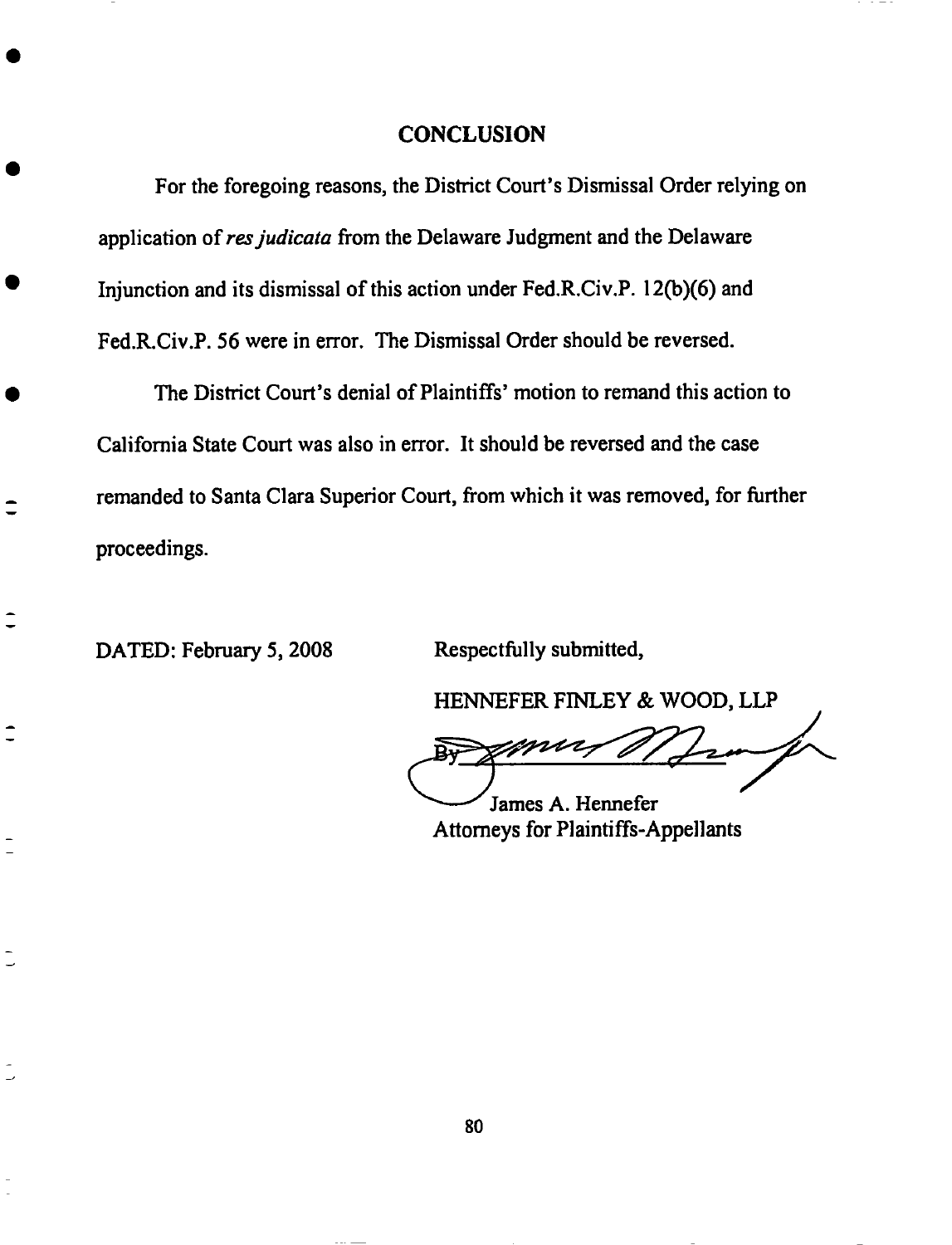#### **STATEMENT OF RELATED CASES**

**Pursuant to** Rule 28-2.6 **of the** Rules of **this Court, Appellants and their** counsel **of record state** that they are unaware **of** any related case **pending in** this Court.

### **CERTIFICATE OF COMPLIANCE**

I **certify** that:

Pursuant to **Fed.** R. **App.** P. 32(a)(7)(C) and Ninth **Circuit** Rule 32-1, the attached Opening Brief is proportionately spaced, has a typeface of 14 **points** and contains 13,965 words of text, as calculated by the word processing program used to prepare the brief. *The* text of the brief is double-spaced.

DATED: February 5, 2008 Respectfully submitted,

≑

**HENNEFER,** FINLEY & WOOD, **LLP** Denny zanes a

**James** A. **Hennefer** Attomeys for Plaintiffs-Appellants